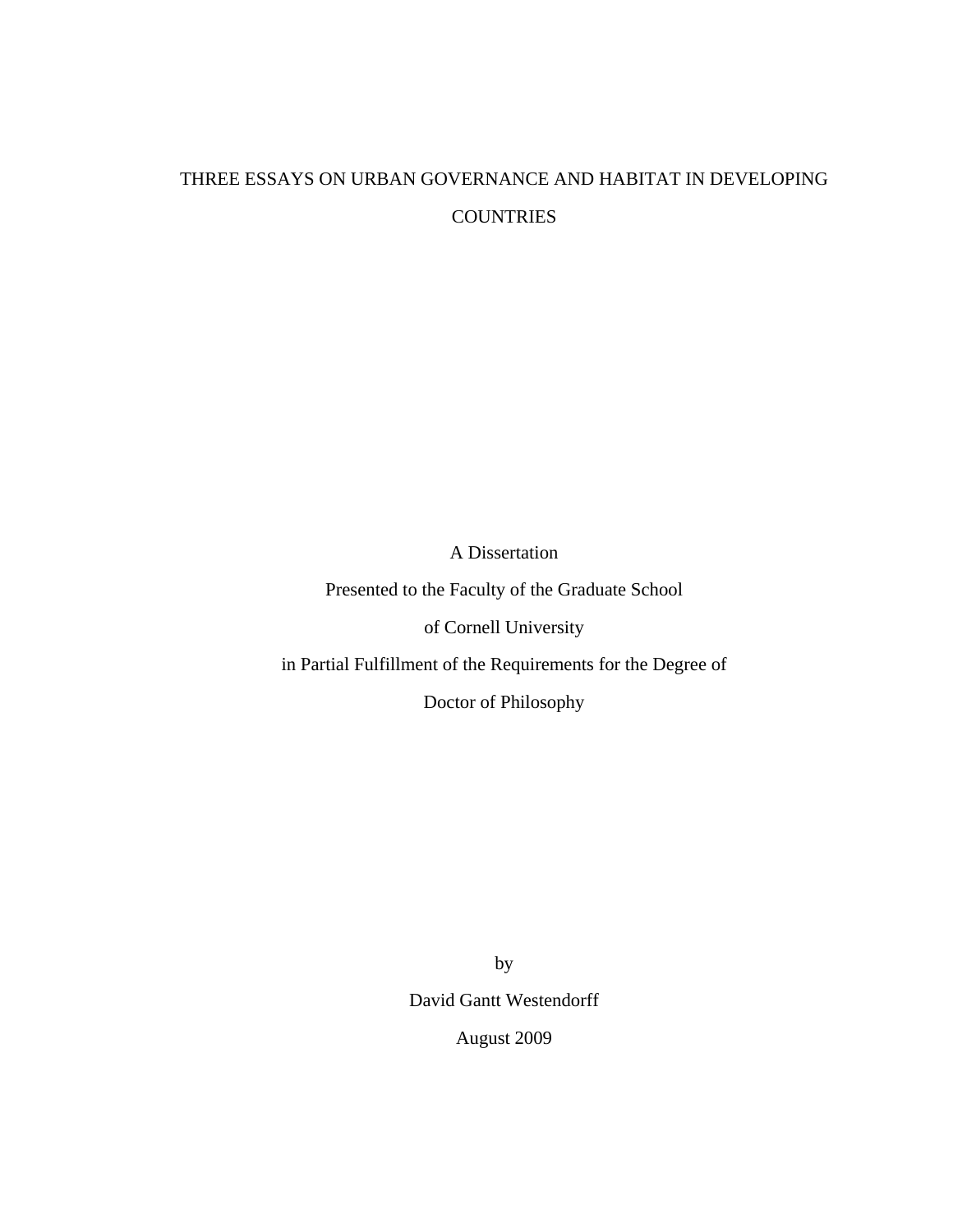© 2009 David Gantt Westendorff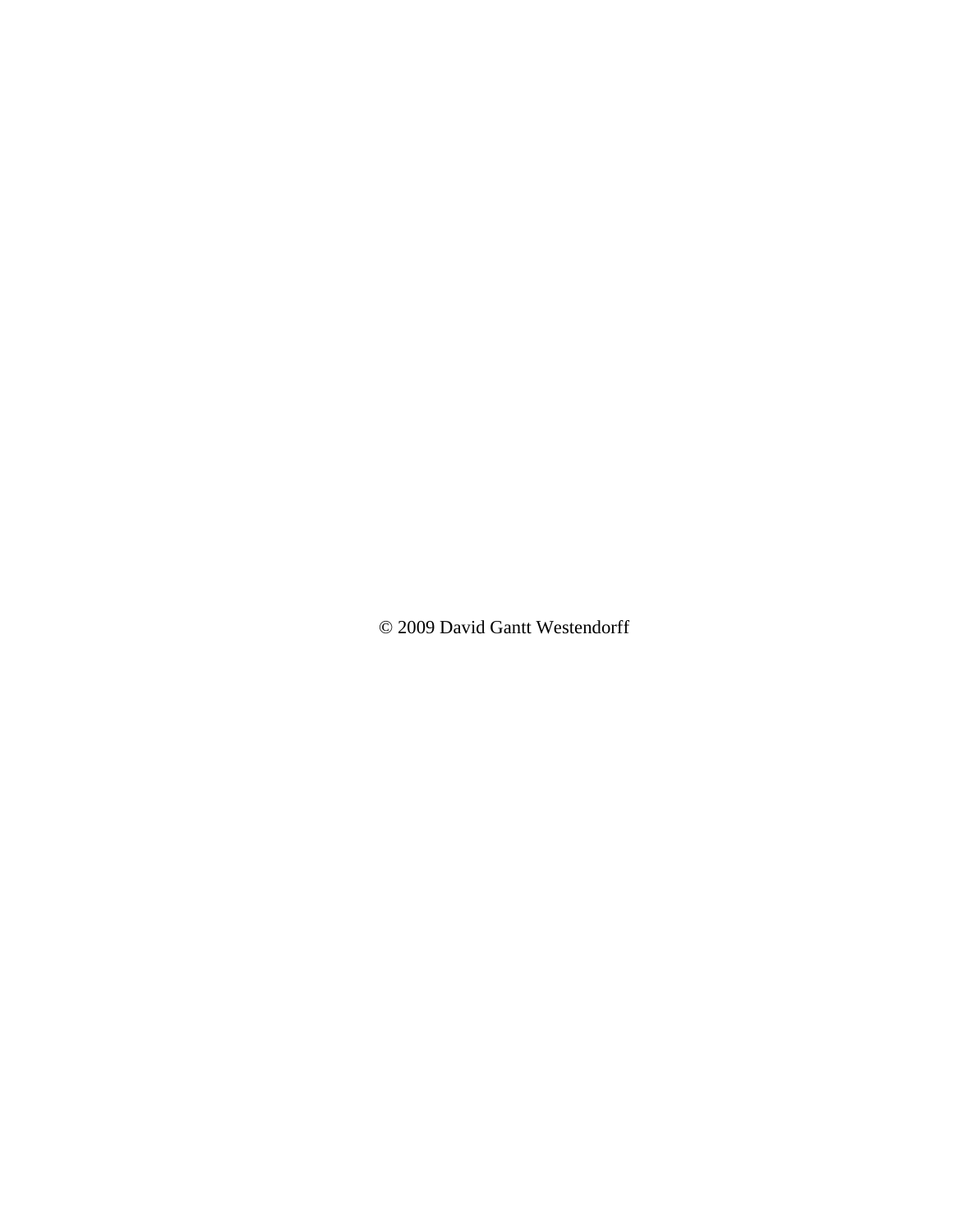# THREE ESSAYS ON URBAN GOVERNANCE AND HABITAT IN DEVELOPING COUNTRIES

David Gantt Westendorff, Ph.D.

Cornell University 2009

This dissertation comprises three articles that discuss various concerns affecting urban governance and urban habitat in developing countries and regions. The articles are organized in chronological order. The first, *Uneasy Partnerships between City Hall and Citizens*, reviews a series of case study reports commissioned by the author between 1995 and 2001 during the later part of his tenure as a research coordinator at the United Nations Research Institute for Social Development (UNRISD) in Geneva, Switzerland. The case studies characterized the forces propelling and constraints against achievements of multiple collaborations between Civil Society Organizations CSOs and local authorities in Chicago, East St. Louis, Ho Chi Minh City, Jinja, Johannesburg, Lima, Mumbai, and São Paulo. The periods covered by the individual studies vary, though several stretch as long as from 1990 to 2003. The second article in the collection is *Self-built Housing in Developing Countries: Current Contributions and Challenges to Local Development through Volunteerism.* The study drew on research stimulated by the UNRISD project and subsequent contacts with community organizations and local governments that developed and promoted innovative approaches to collective land occupation, housing construction, and management as community-building and political-awareness-raising exercises. The final essay in this collection, *Security of Housing Tenure in the People's Republic of China: Background, Trends, and Issues,* is an exploration of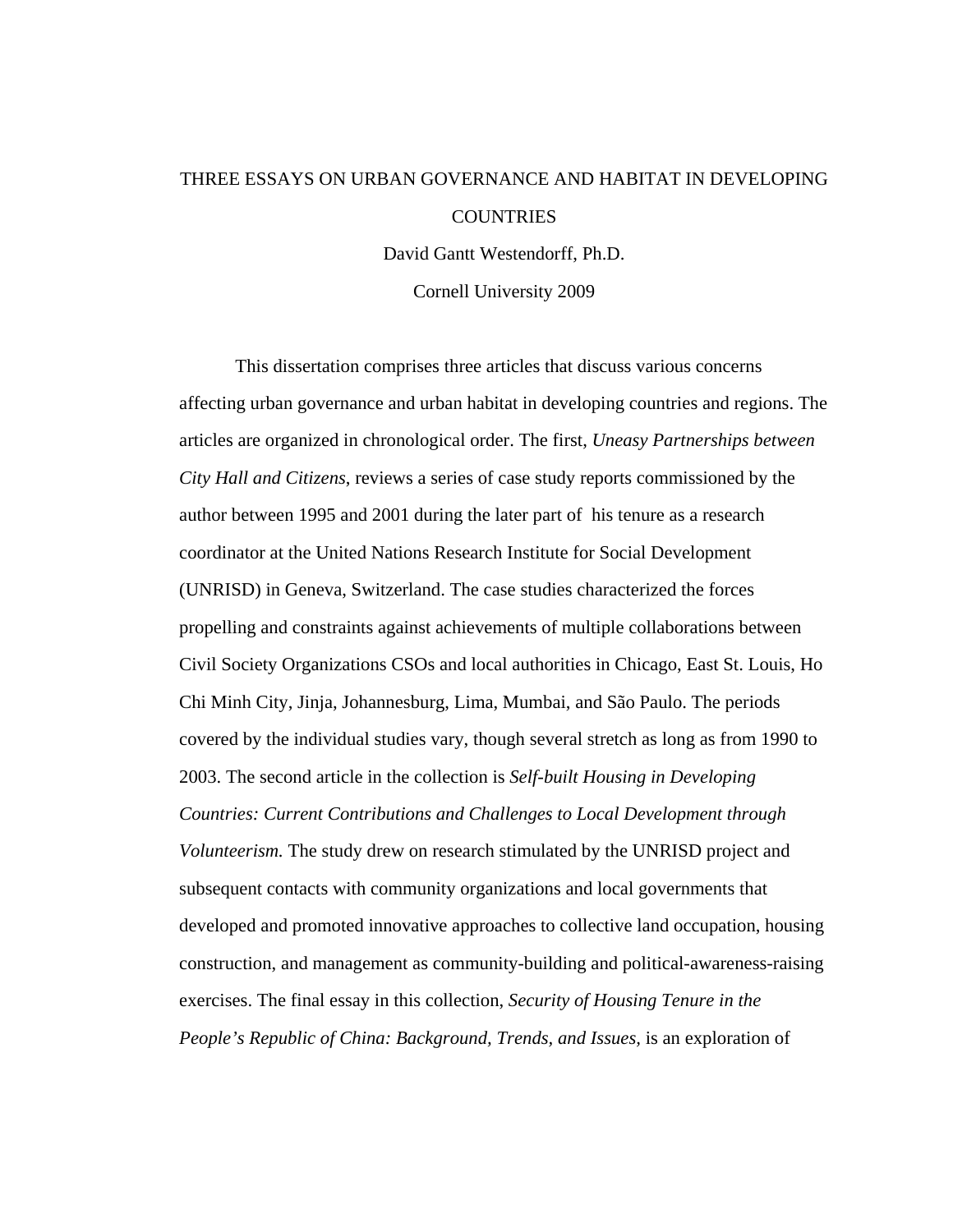emerging housing issues in the People's Republic of China. The main concern of the article is to begin to describe how ill-conceived and poorly implemented land and housing reforms since the late 1990s have increasingly accelerated the erosion of access to secure tenure to housing for low-income groups in both the rural and urban sectors. This rapid return of insecure housing tenure has occurred during a period of massive expansion of commercial housing and house ownership in urban China. Socio-spatial segregation and income inequality are hallmarks of this process.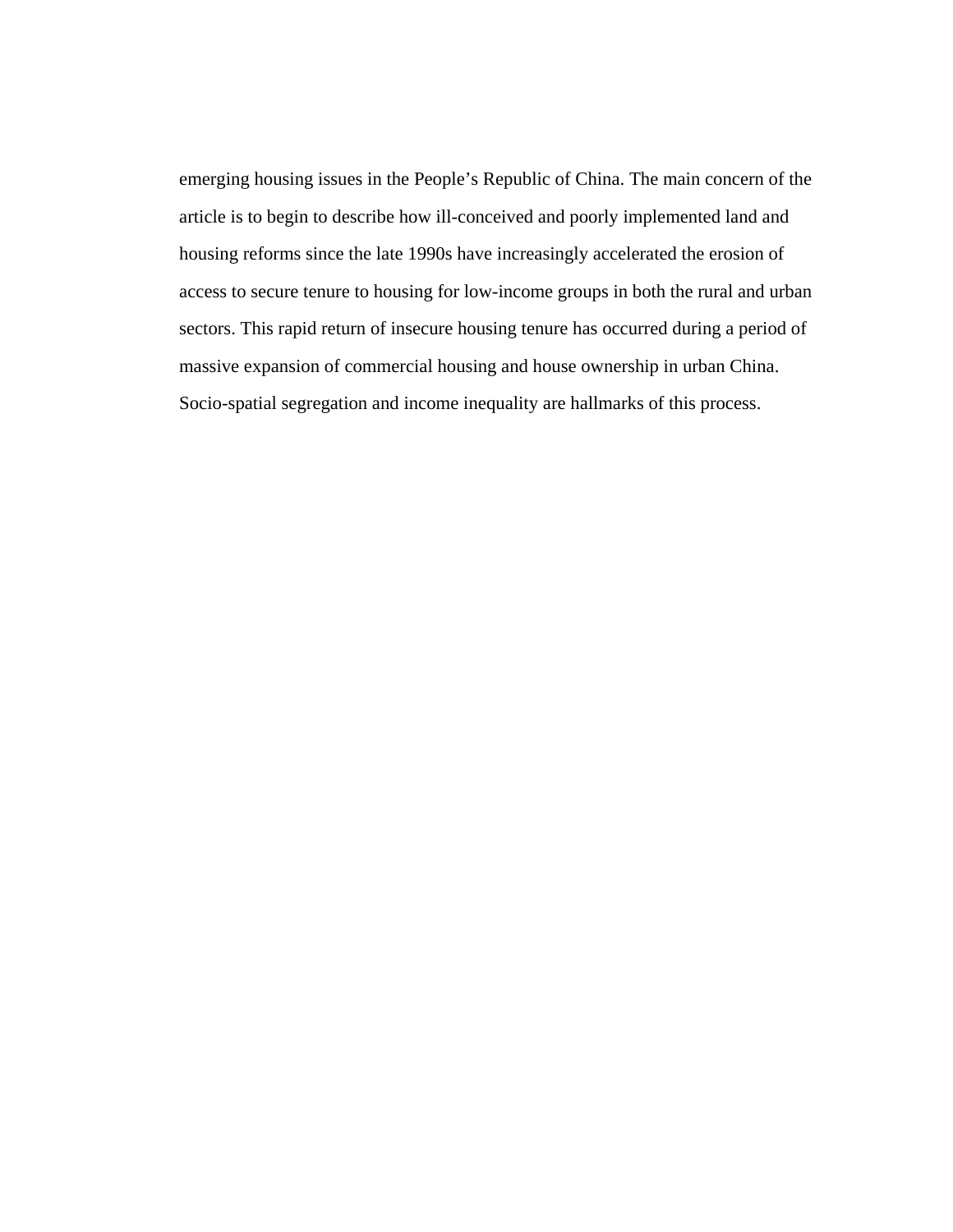#### BIOGRAPHICAL SKETCH

<span id="page-4-0"></span>David Westendorff was born in Charleston, South Carolina, in October 1955. He attended parochial schools in that city from the third grade until he began his freshman year at Yale in 1973. At that point he stopped going to Mass regularly and put most of his efforts into just getting by in his studies. He decided to major in architecture at the beginning of his junior year, as it befit his uncertain approach to scholarship and gave him wide leeway in choosing courses. By the end of his junior year David calculated that he would not be able to make ends meet for his final year at Yale, so he applied to the Yale Five-Year BA program, which provided a travel grant and access to a full year's student loan. He took the travel grant, the loan, and his first step out of the USA in September 1976, having agreed to design a church in Piura, Peru, for an American Catholic missionary priest who had worked there for far too long. David's priestly patron took him to every town and city on Peru's northern coastal desert to see churches and furnishings that might be incorporated in the new church. David's eyes fell mostly on the stunningly poor living conditions that most of the residents of these towns experienced on a daily basis. Such conditions made the situations of some of America's poorest families, the descendents of sharecroppers who worked the land a few miles from David's comfortable suburban home in South Carolina, seem privileged. This realization distracted David from design work but kindled an interest in the problems of poverty and its makings.

David went back to Yale in the fall of 1977 with enough money, including a new loan and bumper summer's earnings from testing the welds inside ships that were being built to haul vast quantities of liquefied natural gas around the world. David finished his architecture degree—just, and then took another fellowship teaching English at the Chinese University of Hong Kong. There his interest in Asia bloomed, and eventually led him to enroll in the MA program in City and Regional Planning at

iii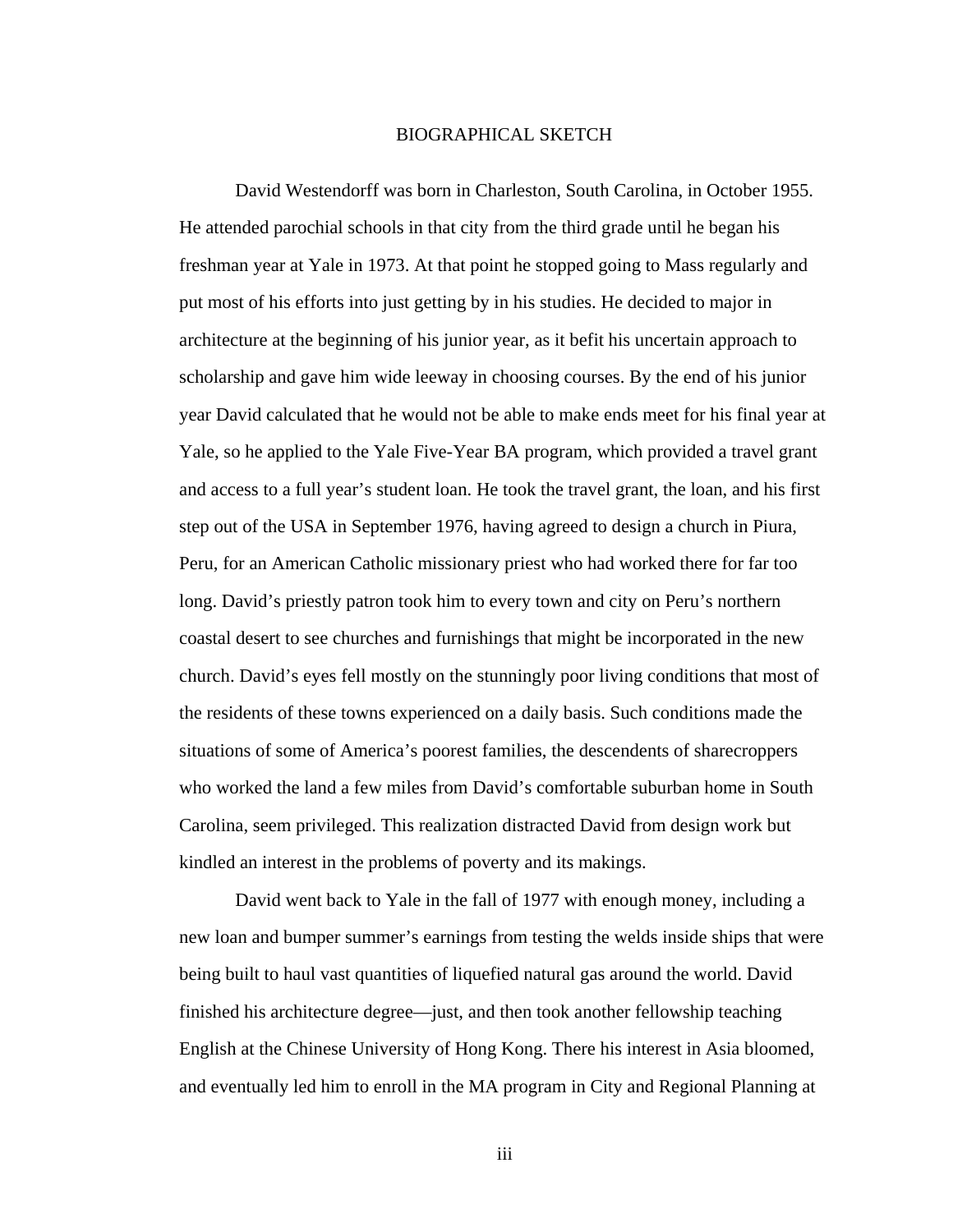Cornell University in 1982, and then to depart for Shanghai in 1985 to do his doctoral dissertation research and find a wife before returning to Cornell in mid-1988.

Facing financial constraints again in mid-1990, David put down his dissertation in exchange for a paying job at Cornell, only to exchange it six months later for a temporary post as a research coordinator at the United Nations Research Institute for Social Development (UNRISD), where he spent the next decade. At UNRISD his principal preoccupations were first measurement and data for monitoring social development cross-nationally and then, from 1994 onward, urban governance issues as they affected low-income communities' efforts at self-development.

David left UNRISD in 2001 to return to China, where he worked as an independent consultant before founding in Shanghai in 2006 the public interest research and consulting company *urbanchina partners, llc.*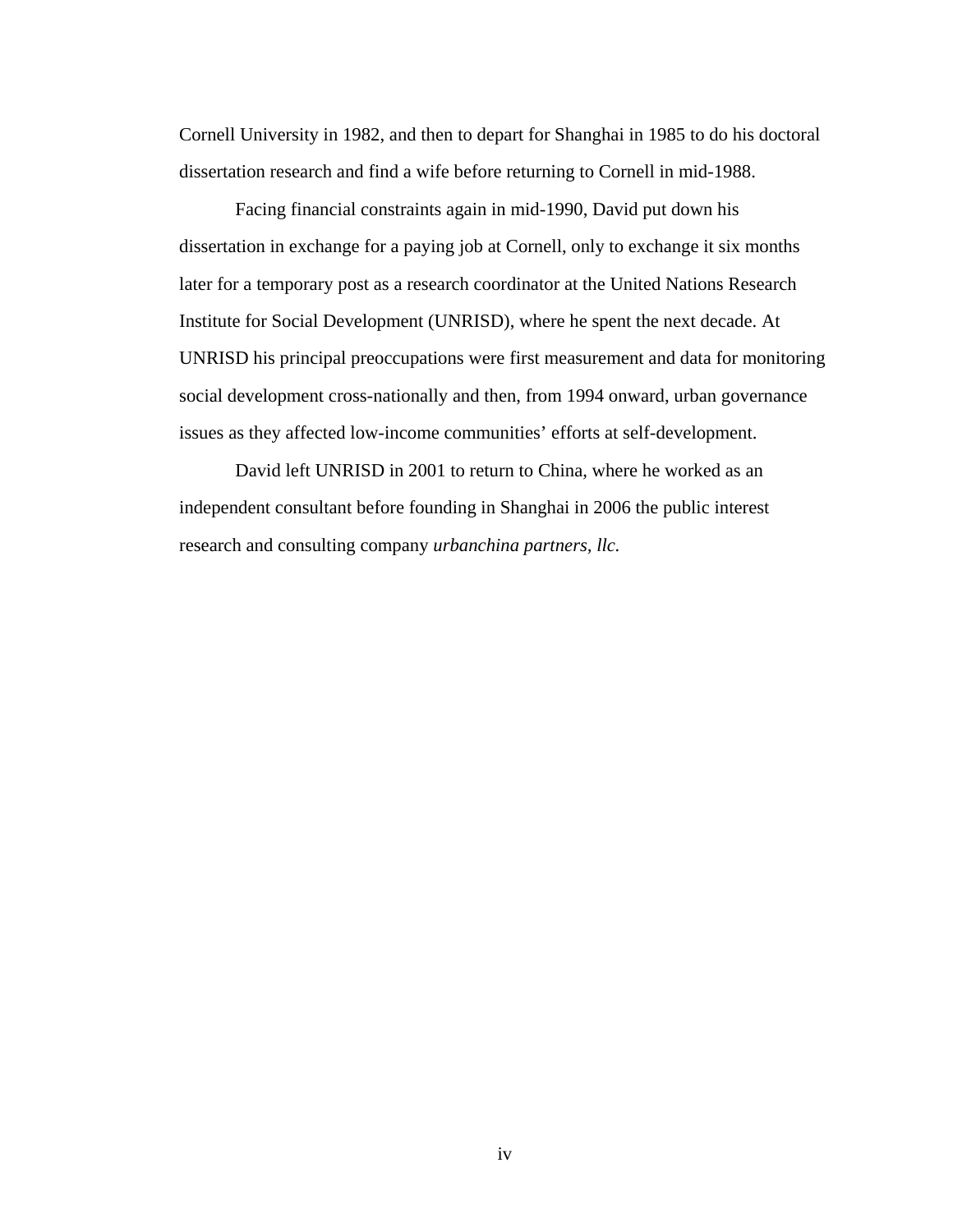<span id="page-6-0"></span>*For LW, CGW & CRW.*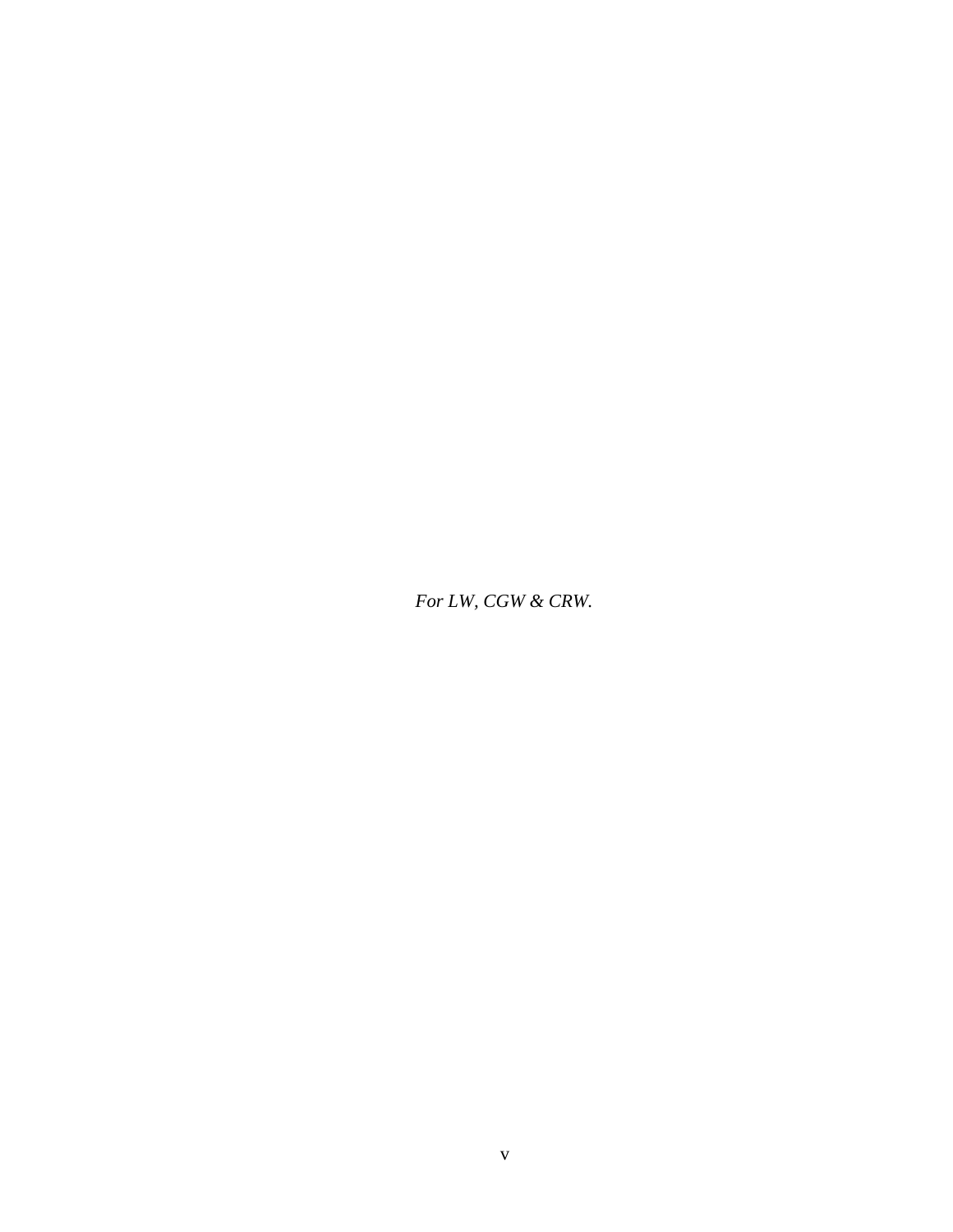#### ACKNOWLEDGMENTS

<span id="page-7-0"></span>I would like to acknowledge friends, among them teachers and mentors who helped form the intellectual, political, and professional sensibilities that influenced the work included in this set of essays. These include my current and former special committee chairpersons, Prof. Ken Reardon and Prof. Porus Olpadwala; current members of my committee, Prof. Porus Olpadwala, Prof. Bill Goldsmith, and Prof. Arthur Wilson; other original members of my first special committee, Prof. Barclay Jones, Prof. Sid Saltzman, and Prof. Martin Bernal. Many other faculty members in the Department of City and Regional Planning and elsewhere at the university going back as far as 1982 also deserve thanks because of the friendship and sharing of ideas and informal mentoring that grew out of cups of coffee or seminar discussions over the years. These mentors are too many to name here. Finally, from Cornell, I am grateful to Prof. Arthur Wilson for joining my special committee a mere few weeks before my defense and then offering such insightful comments on my work that I felt compelled to dive deeper into critiques of the Washington Consensus than I ever thought I would need plumb. If a small monograph on this subject ever emerges under my name, it will be dedicated to him.

A second set of mentors also deserves thanks. These are my colleagues at the United Nations Research Institute for Social Development (UNRISD) in Geneva, Switzerland, and especially Solon Barraclough, a former professor at Cornell and director of UNRISD who spent most of his retirement years advising UNRISD staff on ways to keep the social dimensions of development at the forefront of our analysis. Last but certainly not least among my intellectual benefactors are the team leaders of the UNRISD-UNV research projects on urban governance. Their patience in helping me understand the local context of their actions was the greatest single learning experience of my life to date.

vi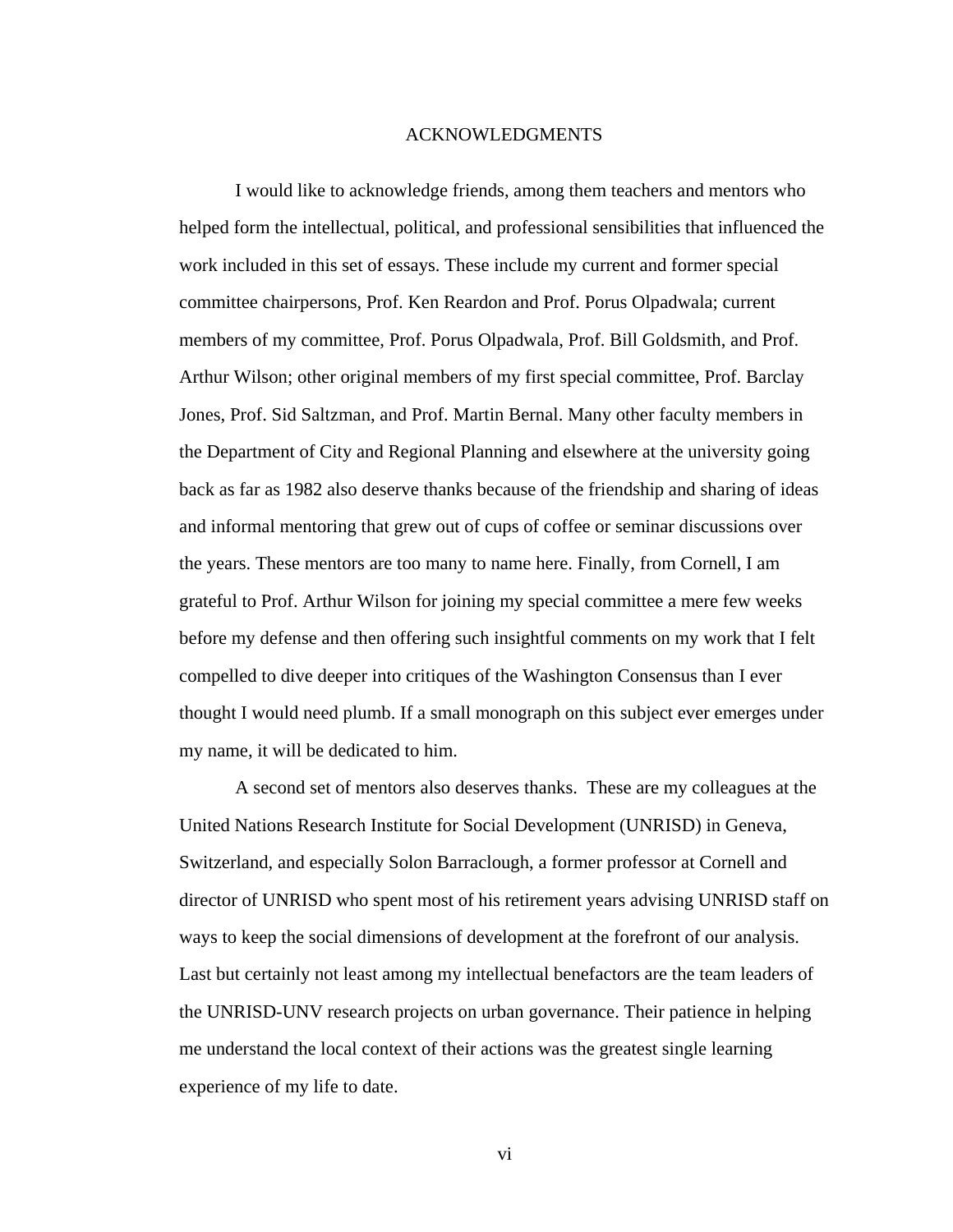Acknowledgments from chapter 1:

Financial support for the Volunteer Action and Local Democracy (VALD) project was provided by the United Nations Volunteers and UNRISD's core donors, the governments of Denmark, Finland, Mexico, the Netherlands, Norway, Sweden and Switzerland.

Acknowledgments from chapter 2:

Edmundo Werna, then Urban Development Specialist, United Nations Volunteers, provided guidance in preparing this paper as well as helpful comments on the draft. Mr. WU Chun, Ph.D. candidate, Department of Sociology at Tsinghua University, Beijing provided research assistance.

Acknowledgments from chapter 3:

Daniel Abramson, Weiping Wu and H.B. Shin offered insightful comments on the draft of the article comprising this chapter. Any remaining errors of fact or interpretation are my own.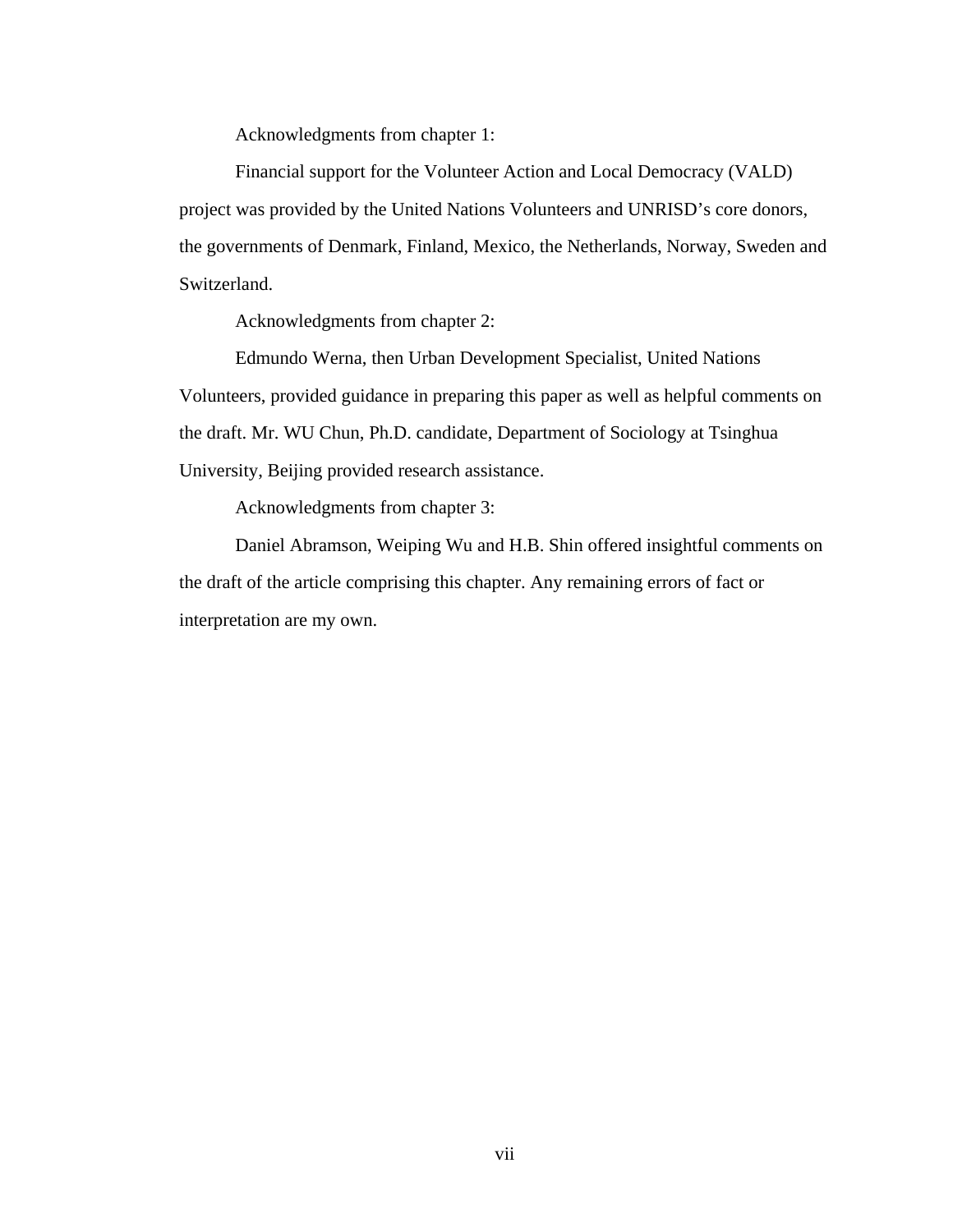### TABLE OF CONTENTS

<span id="page-9-0"></span>

| CHAPTER ONE: UNEASY PARTNERSHIPS BETWEEN CITY HALL AND                     |  |
|----------------------------------------------------------------------------|--|
|                                                                            |  |
|                                                                            |  |
|                                                                            |  |
| Preliminary Findings and Recommendations Presented at Habitat II 4         |  |
|                                                                            |  |
|                                                                            |  |
|                                                                            |  |
|                                                                            |  |
|                                                                            |  |
|                                                                            |  |
| The "Noncore" Cities: East St. Louis, Ho Chi Minh City, and Jinja  15      |  |
|                                                                            |  |
| Factors Hindering Effective Volunteer Efforts in Collaborations with Local |  |
|                                                                            |  |
|                                                                            |  |
|                                                                            |  |
|                                                                            |  |
| Roles, Functions, and Attitudes of Intermediary Organizations  27          |  |
|                                                                            |  |
|                                                                            |  |
| Recommendations to Local Authorities for Enhancing the Effectiveness of    |  |
|                                                                            |  |
|                                                                            |  |
|                                                                            |  |
| CHAPTER TWO: SELF-BUILT HOUSING IN DEVELOPING COUNTRIES:                   |  |
| <b>CURRENT CONTRIBUTIONS AND CHALLENGES TO LOCAL</b>                       |  |
|                                                                            |  |
|                                                                            |  |
|                                                                            |  |
|                                                                            |  |
|                                                                            |  |
|                                                                            |  |
| Mutual Assistance Cooperative Housing in Uruguay: Much more than a         |  |
|                                                                            |  |
|                                                                            |  |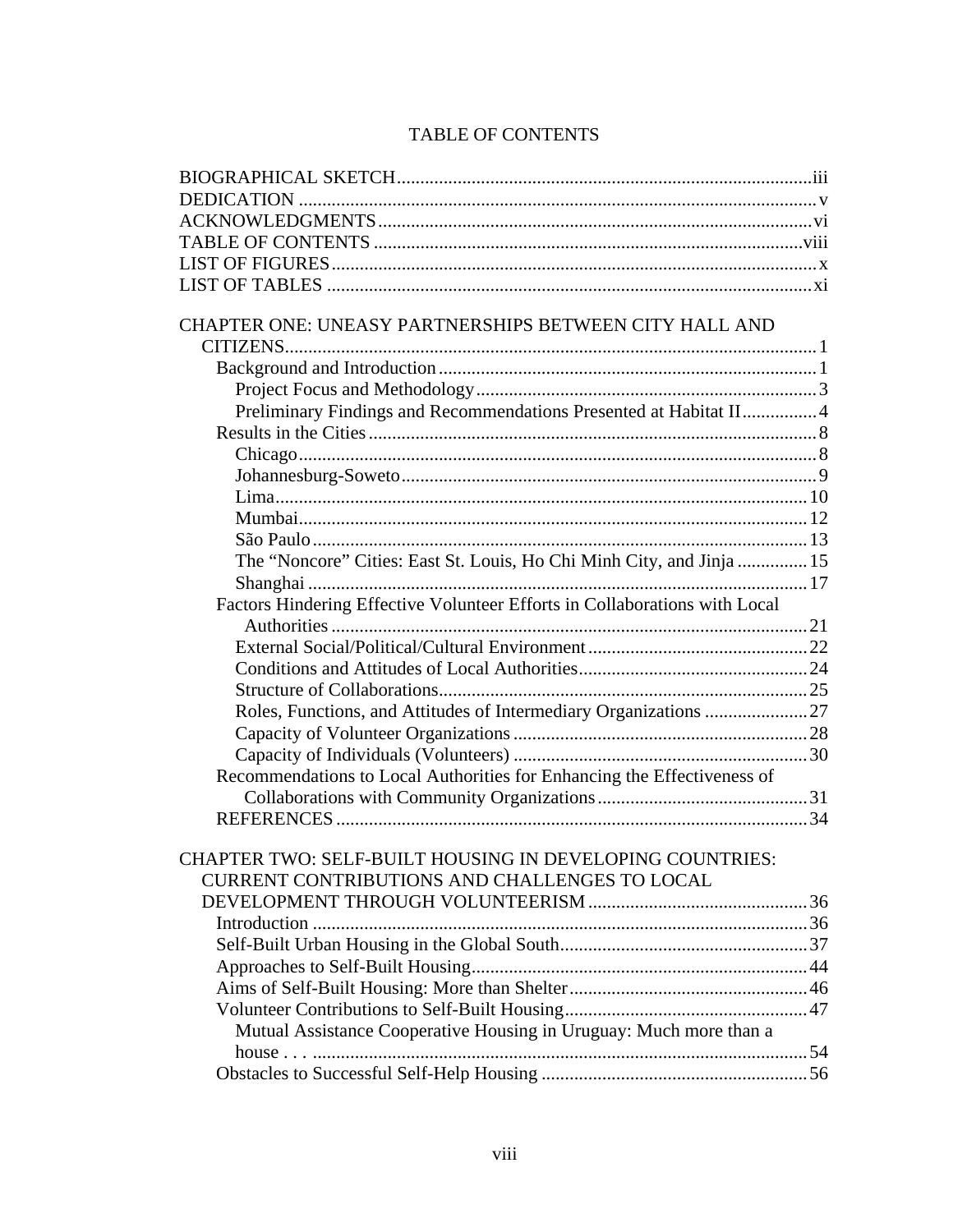| What Can UNV Do to Promote the Realization of the Right to Adequate        |  |
|----------------------------------------------------------------------------|--|
|                                                                            |  |
| APPENDIX 2.A: Unchs Best Practices: Homelessness and Housing72             |  |
| APPENDIX 2.B: The Microenergia Egalitarian Development Approach:           |  |
| From Micro-Business Neighbourhood Networks to Decent Housing74             |  |
|                                                                            |  |
|                                                                            |  |
| CHAPTER THREE: SECURITY OF HOUSING TENURE IN THE PEOPLE'S                  |  |
| REPUBLIC OF CHINA: BACKGROUND, TRENDS, AND ISSUES  80                      |  |
|                                                                            |  |
| Emerging Insecurity of Tenure in Chinese Cities (late 1970s–early 1980s)85 |  |
| Urbanization of Rural Land and Weakening Security of Tenure (since 1985)86 |  |
|                                                                            |  |
|                                                                            |  |
|                                                                            |  |
|                                                                            |  |
|                                                                            |  |
|                                                                            |  |
|                                                                            |  |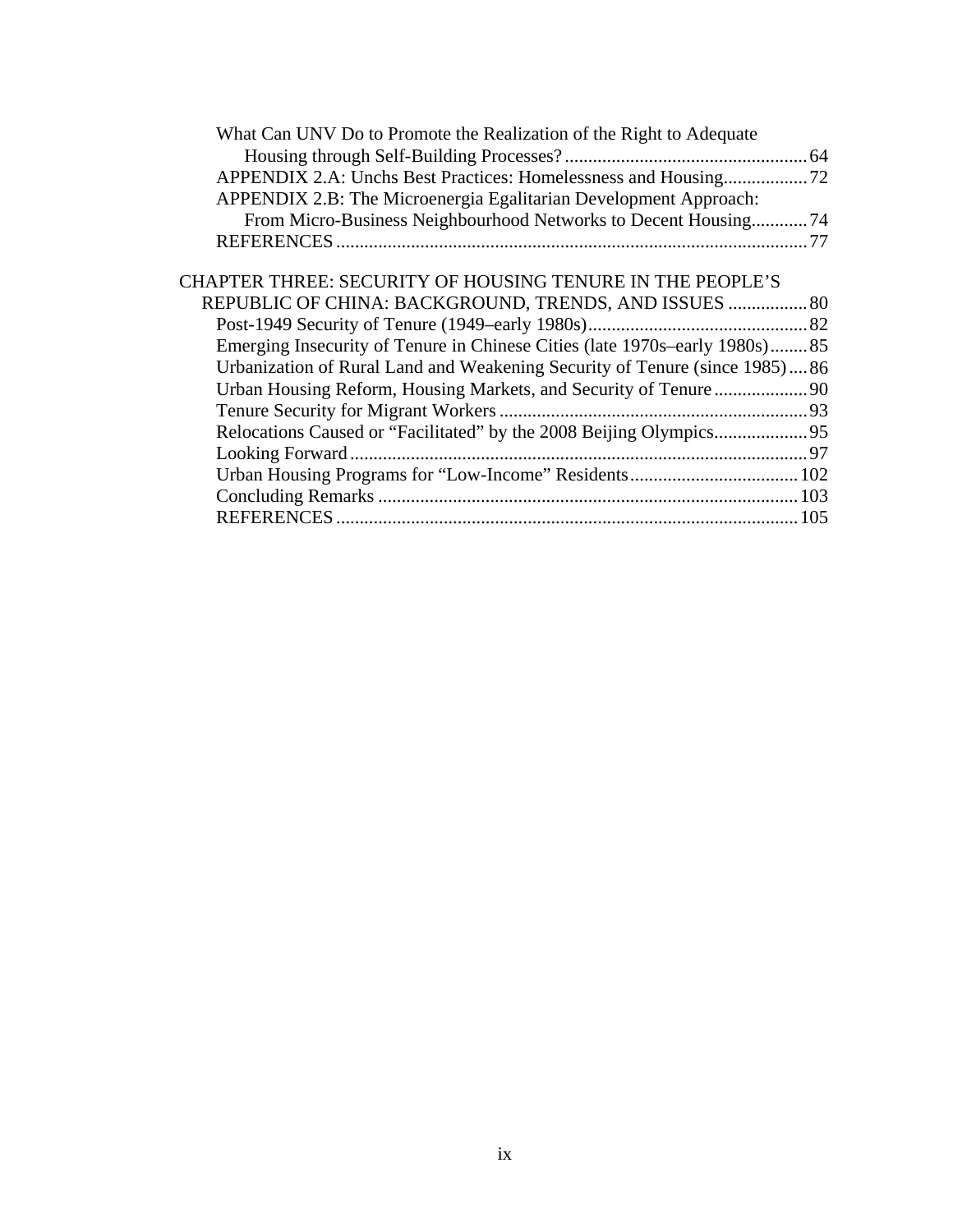## LIST OF FIGURES

<span id="page-11-0"></span>

| Figure 2.1. Examples of Self-Built Housing of Six or More Stories. a) Fujian, |  |
|-------------------------------------------------------------------------------|--|
|                                                                               |  |
|                                                                               |  |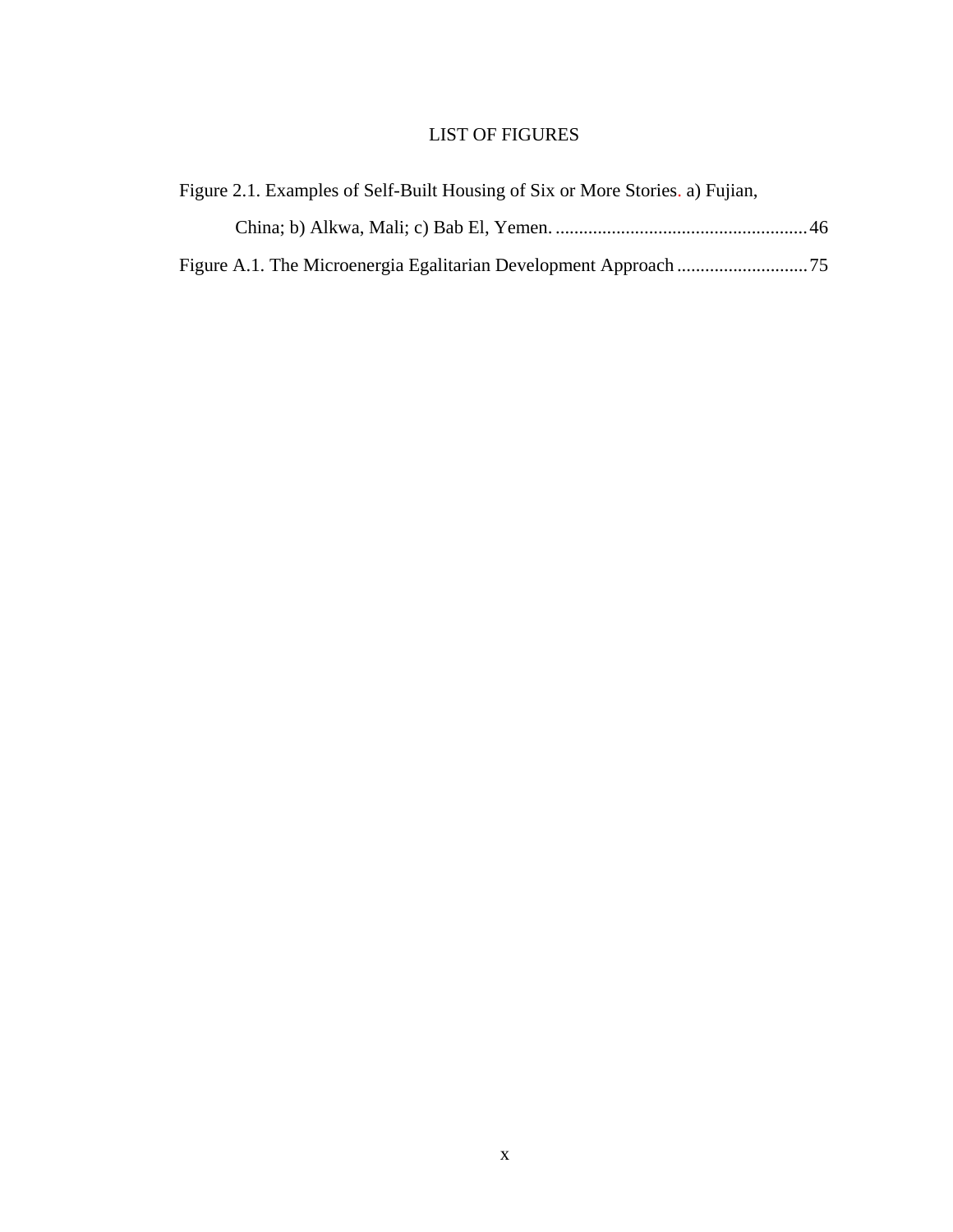## LIST OF TABLES

<span id="page-12-0"></span>

| Table 3.2. Housing Market Challenges for the Very Low Income Group in Four |  |
|----------------------------------------------------------------------------|--|
|                                                                            |  |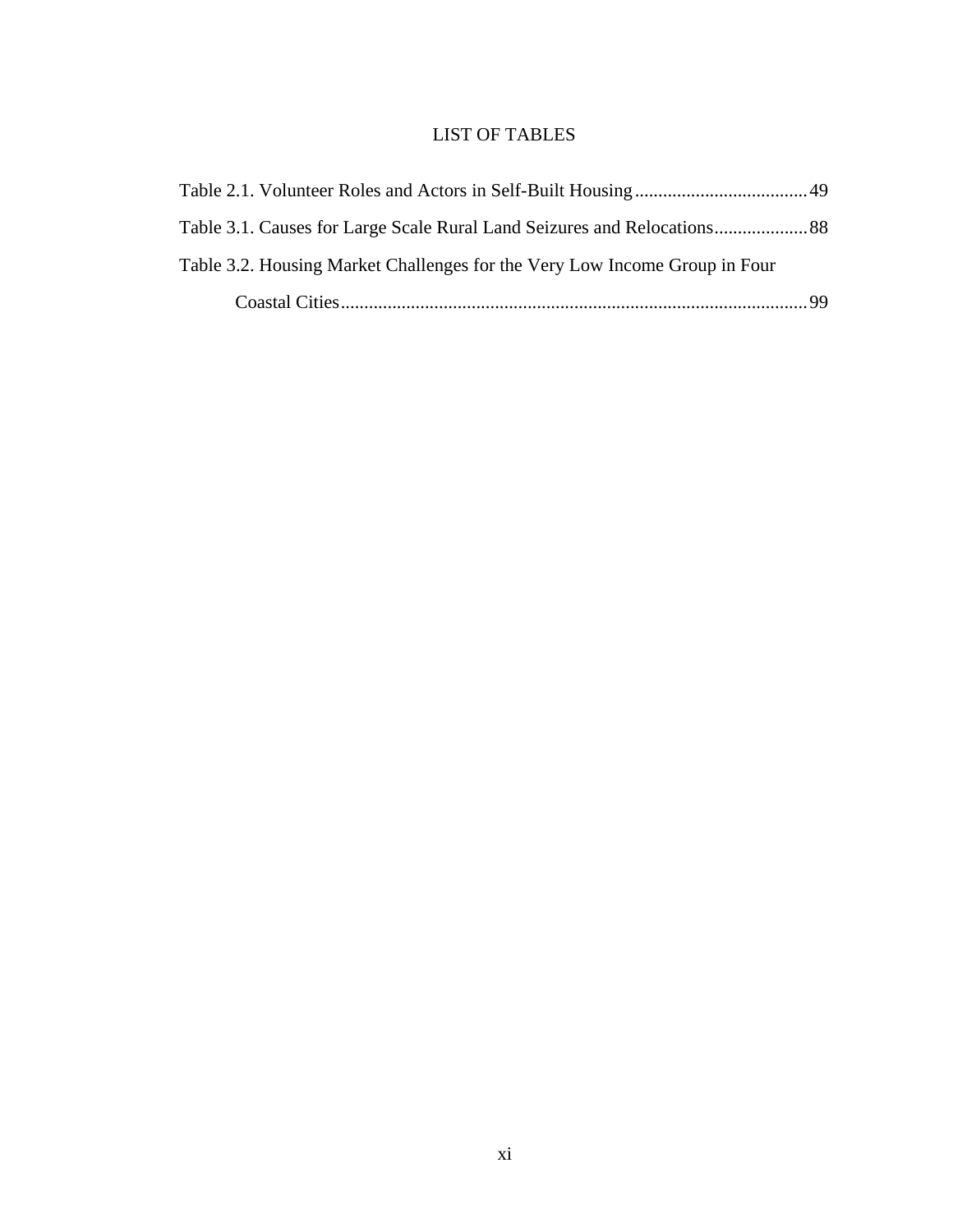#### **CHAPTER ONE:**

#### <span id="page-13-0"></span>**UNEASY PARTNERSHIPS BETWEEN CITY HALL AND CITIZENS[1](#page-13-1)**

#### **Background and Introduction**

 $\overline{a}$ 

When the first United Nations Conference on Human Settlements, Habitat I, was held in Vancouver, Canada, in 1976, the design and implementation of programs and policies to address the problems of housing and human settlements were seen to be the almost exclusive responsibility of governments. At that time, it was still generally believed that rapid urbanization could be slowed and its negative effects mitigated. Contrary to these optimistic projections, urbanization has continued unabated in many parts of the world. By the beginning of the twenty-first century the majority of the world's population was already or would soon be living in cities, and by some estimates that proportion will increase to two-thirds by the year 2025. The number of megacities (cities with populations over 8 million), which are often characterized as "ungovernable" as a result of the seemingly intractable nature and concentration of social problems they encompass, grew from 2 in 1950 to 21 in 1990. Sixteen of these are in developing countries. By the year 2015, the number of megacities is expected to reach 33, 27 of which will be in developing countries.

Today civil society plays a crucial role in finding and implementing solutions to the problems of urbanization, and it appears that this role will only grow in the coming decades. People's organizations, such as community-based organizations (CBOs), grassroots movements, and volunteer groups at the very basis of civil society, see no future in permanent confrontation or competition with the state. Rather, they want a responsible and competent state at all levels—one that is responsive and

<span id="page-13-1"></span><sup>&</sup>lt;sup>1</sup> This article draws largely on published and unpublished research and progress reports from the UNRISD-UNV project Volunteer Action and Local Democracy: A Partnership for a Better Urban Future.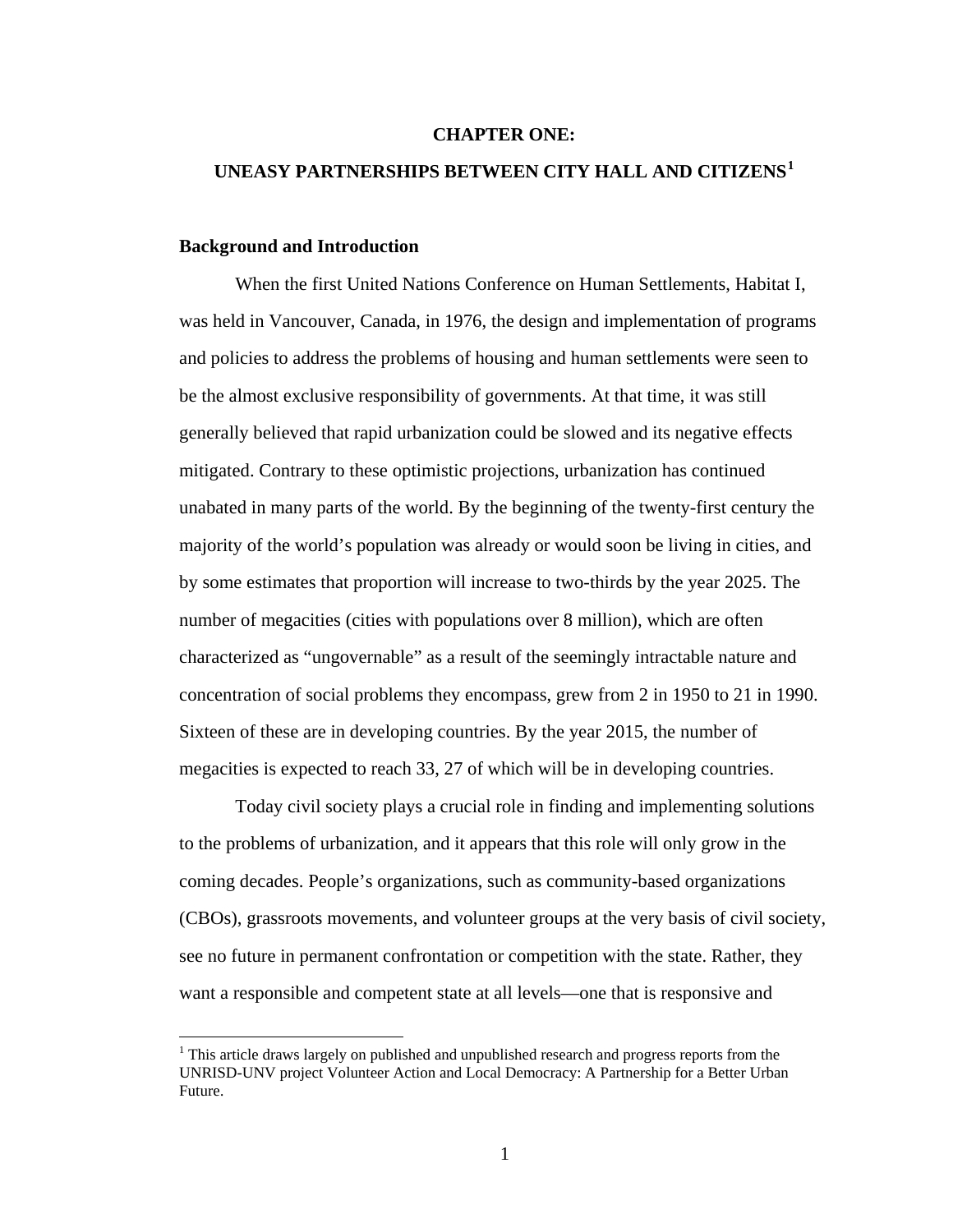accountable to the needs of all people. In many countries, achieving this will require reforms that strengthen local governments in ways that enable them to become better partners with local communities in implementing bottom-up development strategies. And, for such reforms to achieve optimal results, civil society organizations at the local level will have to be strengthened as well.

To address these needs a joint project was developed by the United Nations Research Institute for Social Development (UNRISD) and the United Nations Volunteers Programme (UNV): Volunteer Action and Local Democracy: A Partnership for a Better Urban Future. The goal was to identify the successes of, and constraints on, collaborations between CBOs and volunteer organizations, on one side, and local governments, on the other, in designing, implementing, and evaluating social and economic policy at the local level, and to use this information to initiate and inform a dialogue among local actors about concrete ways of enhancing future collaborations of this kind.

This second UNRISD-UNV multicity action research project was undertaken as both a follow-up to the World Summit for Social Development and as a contribution to the Habitat II conference held in Istanbul in June 1996. Provisional findings of some 20 case studies conducted in Chicago, Johannesburg-Soweto, Lima, Mumbai, and São Paulo, along with related research in East St. Louis (USA), Ho Chi Minh City (Viet Nam), and Jinja (Uganda), were first discussed at an international workshop in Kumburgaz, Turkey, during the last week in May 1996. These preliminary findings were then synthesized and presented at Habitat II. Since then, a process of dialogue and action research has continued in most of the cities, and this is reflected in a number of the studies that were finalized in 2001. Additional work was also conducted in six Chinese cities in 1997, drawing on earlier VALD studies and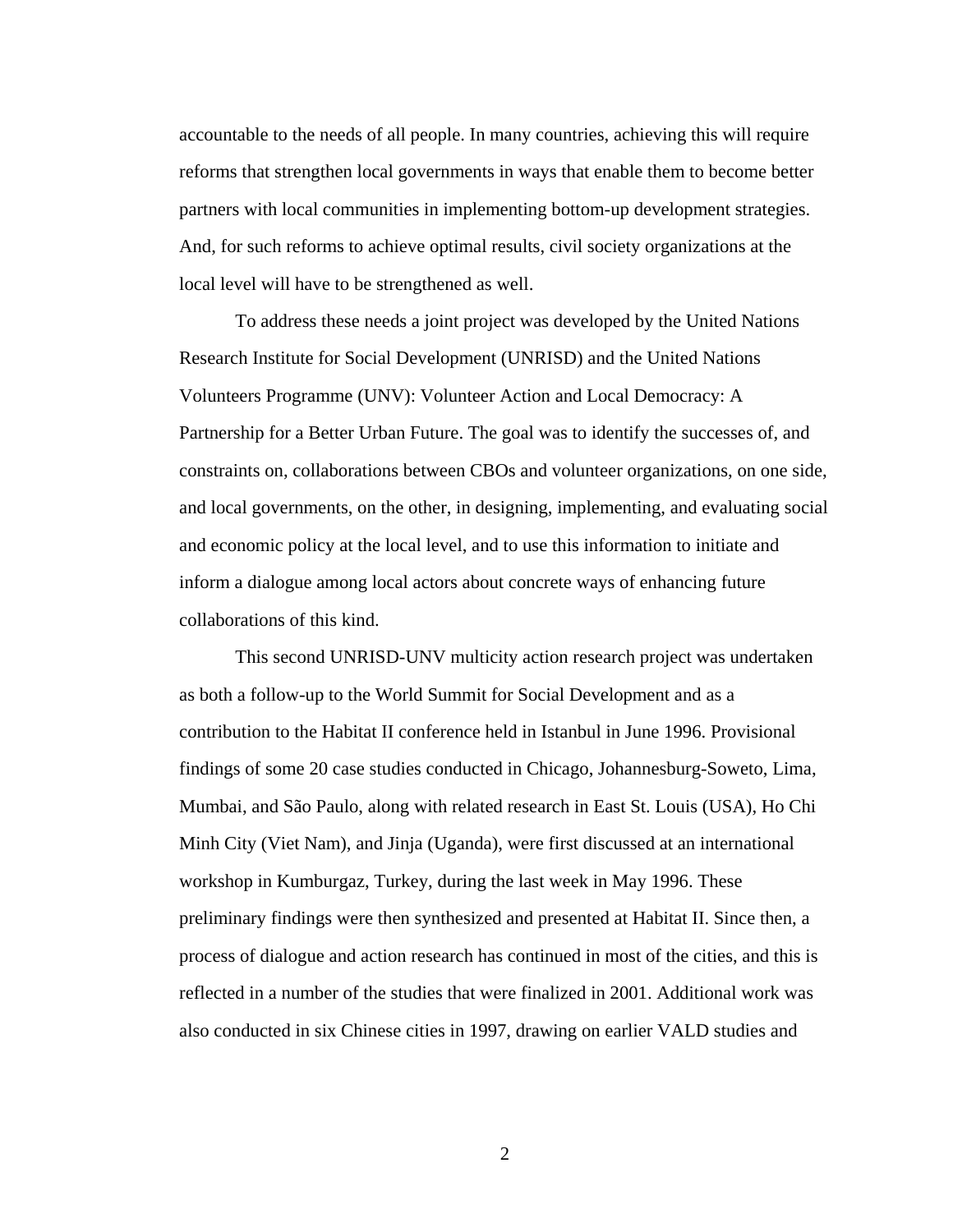<span id="page-15-0"></span>collaborators in addition to those from the Chinese government and academic institutions.

This report is divided into five sections following this introduction. In order, they review the focus and methodology of the VALD project, its preliminary findings dating from Habitat II, the issue areas addressed in the case studies of partnership between community and volunteer organizations and local authorities, a synthesis of the overall findings of the project concerning factors tending to hinder effective collaborations between local authorities and community and volunteer organizations, and, finally, some recommendations for local authorities interested in enhancing the quality of their collaborations with community and volunteer organizations.

#### *Project Focus and Methodology*

The collaborations that the project sought to document were those demonstrating an active, nonexploitative partnership between agencies of the government operating at the local level and community organizations. In such relationships the community, through its volunteer and civic organizations, exercises its right to participate in decisions concerning the allocation of resources at the local level. Community members are not merely purveyors of free or below-market-price labor or materials in return for services or complementary resources from the state. The relationships they seek, rather than creating political or economic dependencies (as often happens in participation-as-subcontractor schemes), are partnerships that create skills, knowledge, and the capacity to organize effectively among community members, and open channels for democratizing information and decision-making processes at the local level. Such relationships are termed "non-co-optive" or "enabling."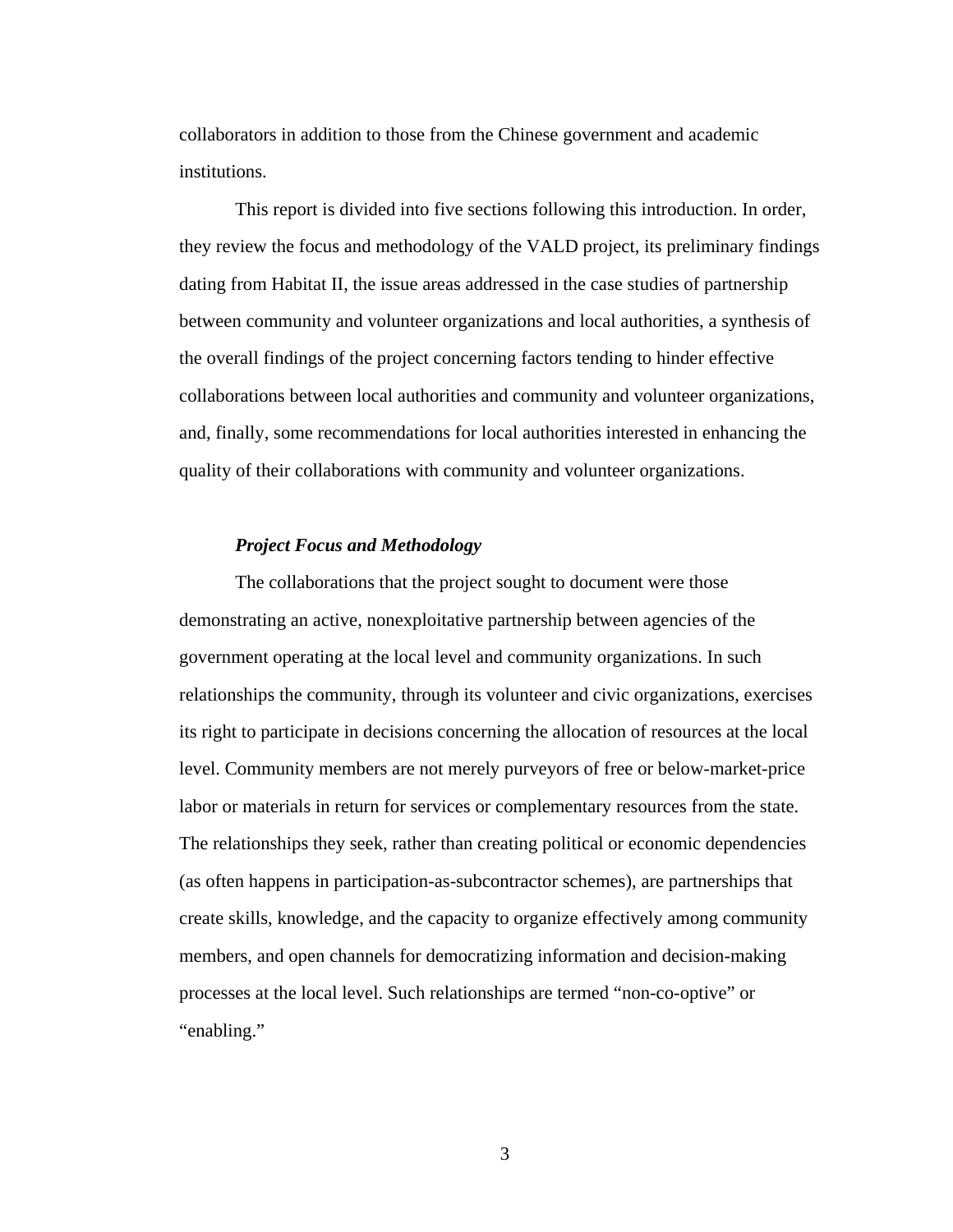<span id="page-16-0"></span>The project made an effort to engage key actors at the local level, and especially government authorities and community organizations (together with their supporters elsewhere in the local civil society) in a dialogue on how to improve the possibilities for such "enabling relationships." The project used the Habitat II conference as a pretext for initiating these dialogues in a set of large cities on four continents.

In each of the core cities, several detailed case studies on specific collaborations between community organizations and local government were carried out. In addition, two thematic papers were prepared: $2$  one reviewing the legal and regulatory framework that determines in a formal sense the possibility for collaboration, and one addressing the larger political economy of development and urbanization that influences the possibilities for collaborations between community groups and local authorities. Collectively, the case studies and thematic papers served as the basis for a dialogue among diverse local actors on how to improve the possibilities for future collaborations.

#### *Preliminary Findings and Recommendations Presented at Habitat II*

The findings and recommendations from the draft "City Case Studies" discussed in Kumburgaz, Turkey (27–30 May 1996) were further synthesized for presentation at Habitat II. These were as follows:

 $\blacklozenge$  Community-local authority collaborations exist in all the core cities surveyed.<sup>[3](#page-16-2)</sup> However, the picture of collaborations with local authorities painted by community organizations and their interlocutors is a sobering one.

<span id="page-16-1"></span><sup>&</sup>lt;sup>2</sup> Authors and titles will be given at the point where the studies are mentioned.

<span id="page-16-2"></span><sup>&</sup>lt;sup>3</sup> The distinction between "core" and "noncore" cities was not made explicitly in the report at Habitat II. The projects in the noncore cities—East St. Louis, Jinja, and Ho Chi Minh City—were at that time laying the groundwork for future collaborations. These efforts are described briefly after the experiences in the core cities in the next section.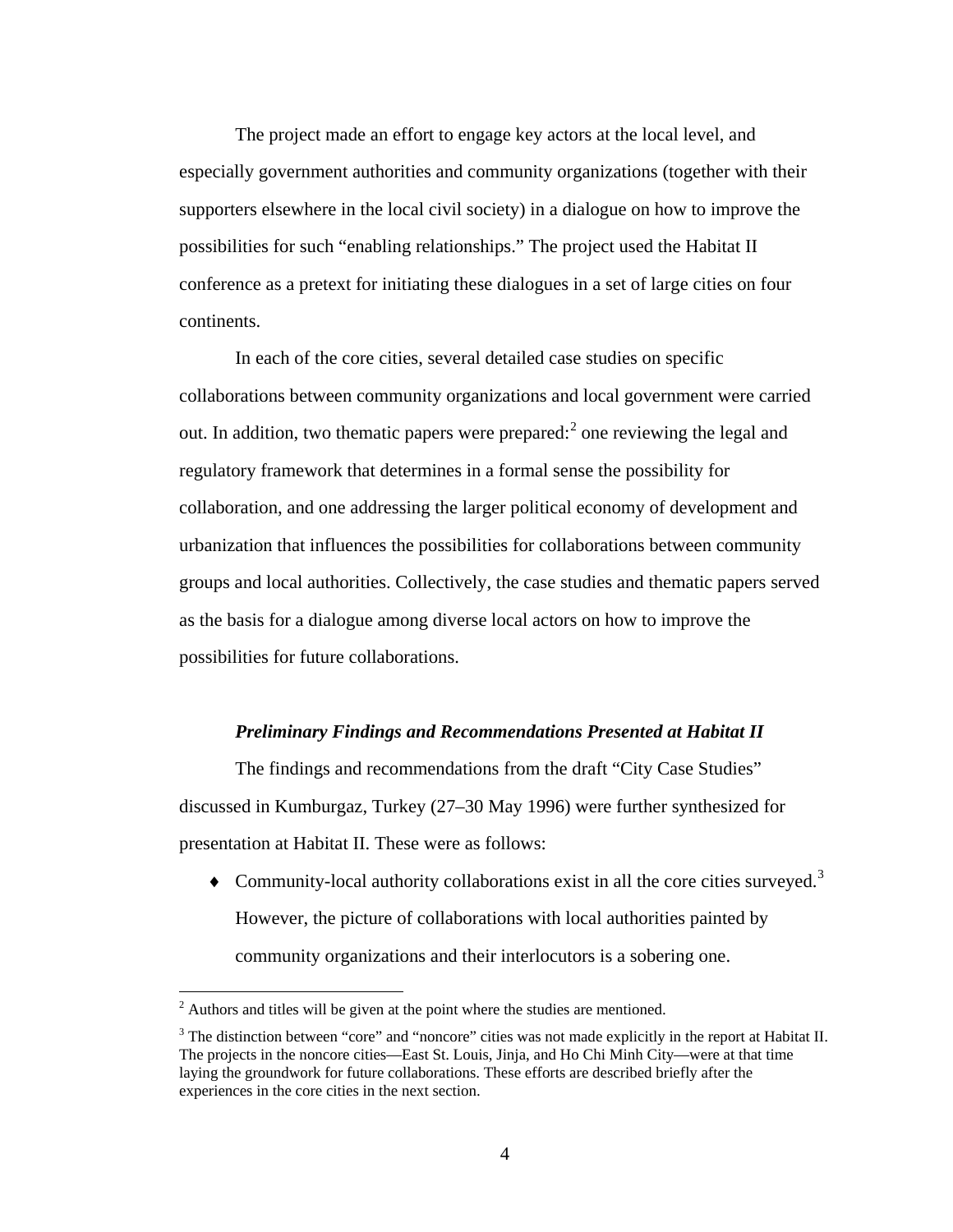- ♦ The genuineness—or degree of partnership—that characterizes these collaborations varies greatly from city to city and between collaborations within cities. CBOs and local associations remain too weak and disconnected to propel change; instead, they are "takers" or "implementers" of policy change initiated from above.
- True power-sharing relationships between community organizations of marginal or vulnerable groups and local authorities are, in fact, rare. And those partnerships that appear to be genuine may turn out to be less than that on closer examination. The direct impact on policy formulation by community and volunteer organizations is extremely limited. Governments still appear to play the dominant role in promoting change. They are followed in importance by NGOs, which have the capacity to lobby upward and organize downward while accessing external resources that allow them some independence from domestic power brokers.
- Many of the most positive collaborations appear to depend on the support of sympathetic officials, often in high places. Others often mask clientelistic relationships and practices. Even democratically elected urban administrations supported by progressive political parties are not immune to such practices. In either case, the lack of institutional supports that buttress democratic state–civil society relationships—such as legal structures, administrative regulations, and norms protecting and promoting the rights of communities to organize themselves and to participate in decision making; the existence of strong community organizations; broad access by community organizations to information influencing decisions affecting life and livelihood, and the like hampers the development of genuine partnerships between local authorities and vulnerable or marginalized groups.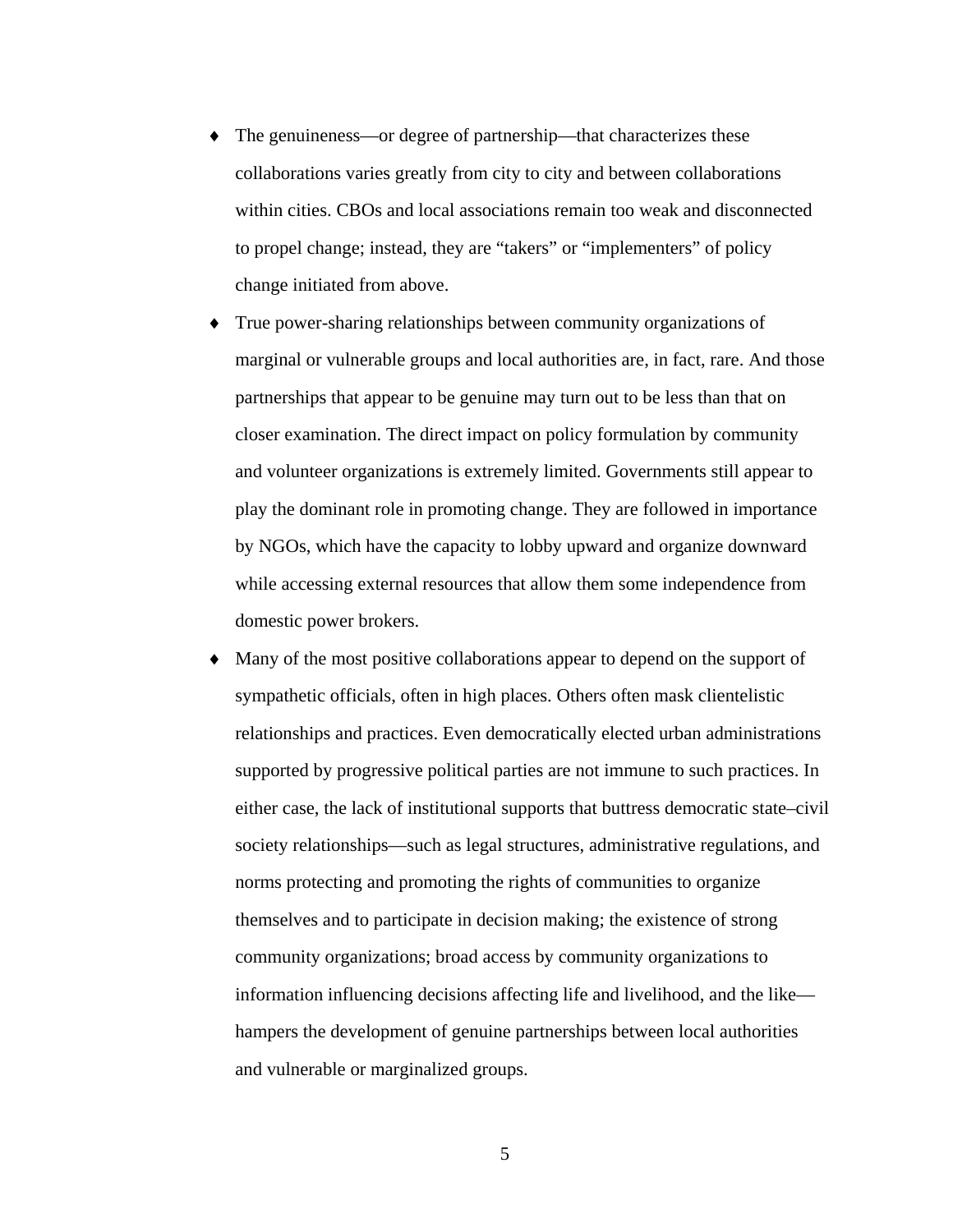- ♦ Even where strong community organizations do exist, collaborations with local authorities often begin a process of co-optation or demobilization from within the organization. Efforts at advocacy, community organizing, and consciousness-raising formerly undertaken by the community group may deteriorate once the organization becomes saddled with responsibilities for delivering and managing "public services." New and very different responsibilities often reorient the priorities of small organizations away from their original constituency.
- ♦ External forces also erode the basis for community action and genuine partnerships with local authorities. Economic restructuring has impoverished many communities, lessening the health, leisure time, and confidence that individuals and families need to organize themselves. At the same time, the prevailing ideological climate reinforces sentiments against demands made by the poor on the state. In many cities, the poor have been characterized as part of the problem—a burden on the city and the rest of its residents, rather than a symptom of inegalitarian social and economic systems. In this scenario, it is becoming easier to manipulate and divide disadvantaged groups with identity politics. Failing to establish and maintain internal cohesiveness, communities are less capable of negotiating with local authorities from a position of strength.

The less-than-positive assessment of the impact of community organizations on policy and on resource distribution does not deny that the experiences covered in these studies had many positive side effects. The collaborations clearly benefited participating individuals and organizations and, as pilot projects, they provided some useful lessons.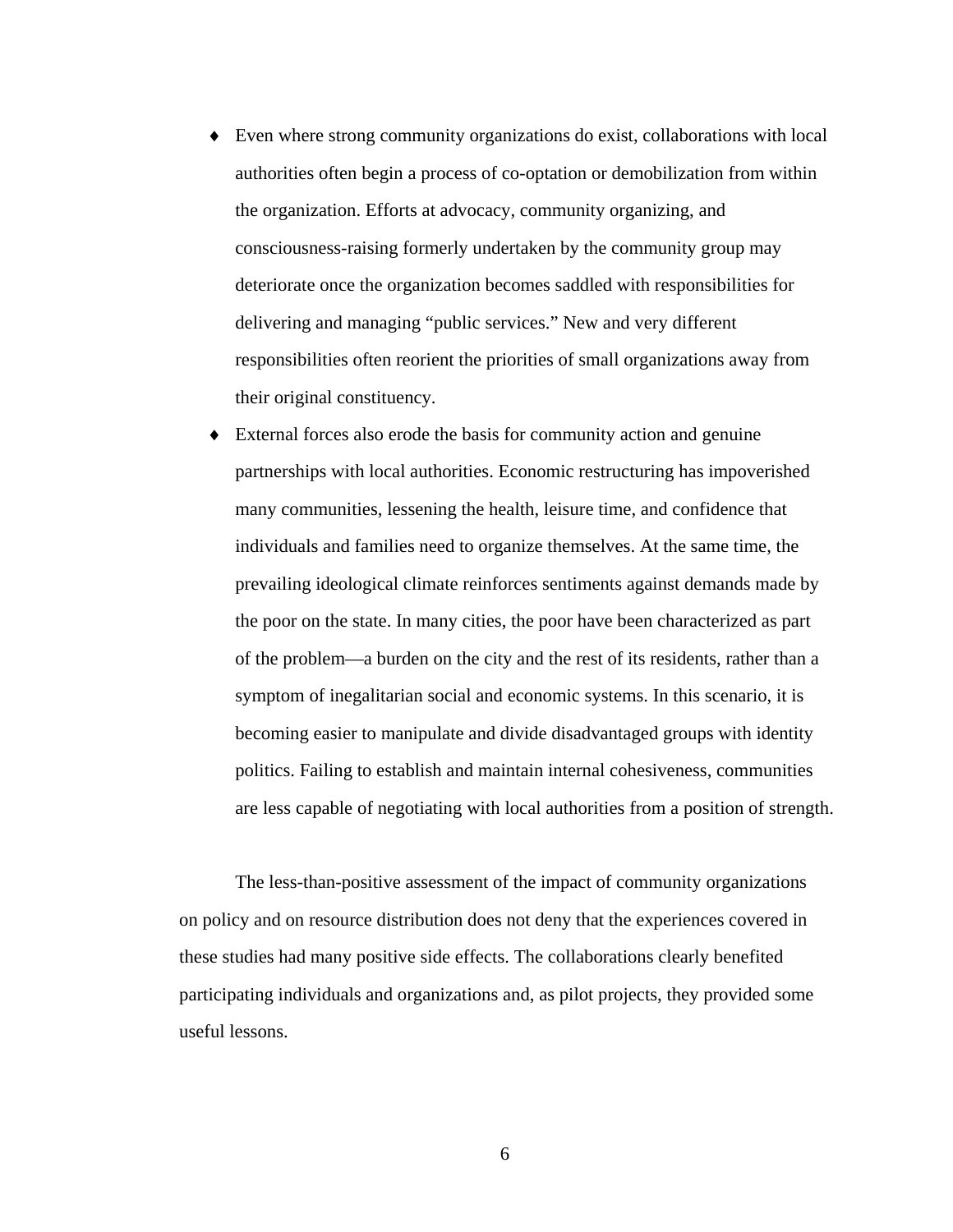Recommendations for enhancing the environment in which genuine collaborations can grow were outlined in three broad areas: institutionalization, capacity-building, and resources. Among the points highlighted were the need for constitutional and legal structures to protect and promote partnerships between local authorities and community organizations; capacity-building for CBOs, NGOs, and local authorities, including training and regulatory structures to help them develop and maintain internally democratic practices; reorienting the education of planners, architects, and urban management specialists so that participatory action research (PAR) with community organizations becomes a standard operating procedure; and locating and allocating resources at the local level to make it possible for community organizations to assume responsibilities in decision making with local authorities. (In the final point, the emphasis is on making it possible for local groups, which are already hard-pressed with the simultaneous tasks of community organizing, neighborhood planning, and local development activities, to make time to garner the necessary skills for becoming equal partners in planning with local authorities.)

The following section takes a brief tour through the neighborhoods where the project was implemented and highlights the issue areas/sectors that each of the case studies addressed. These summaries also suggest the diversity of existing preconditions that shape and constrain collaborations between local authorities and community and volunteer organizations. These need to be taken into account whenever intervention in urban communities by outside agencies or actors is being designed and/or contemplated.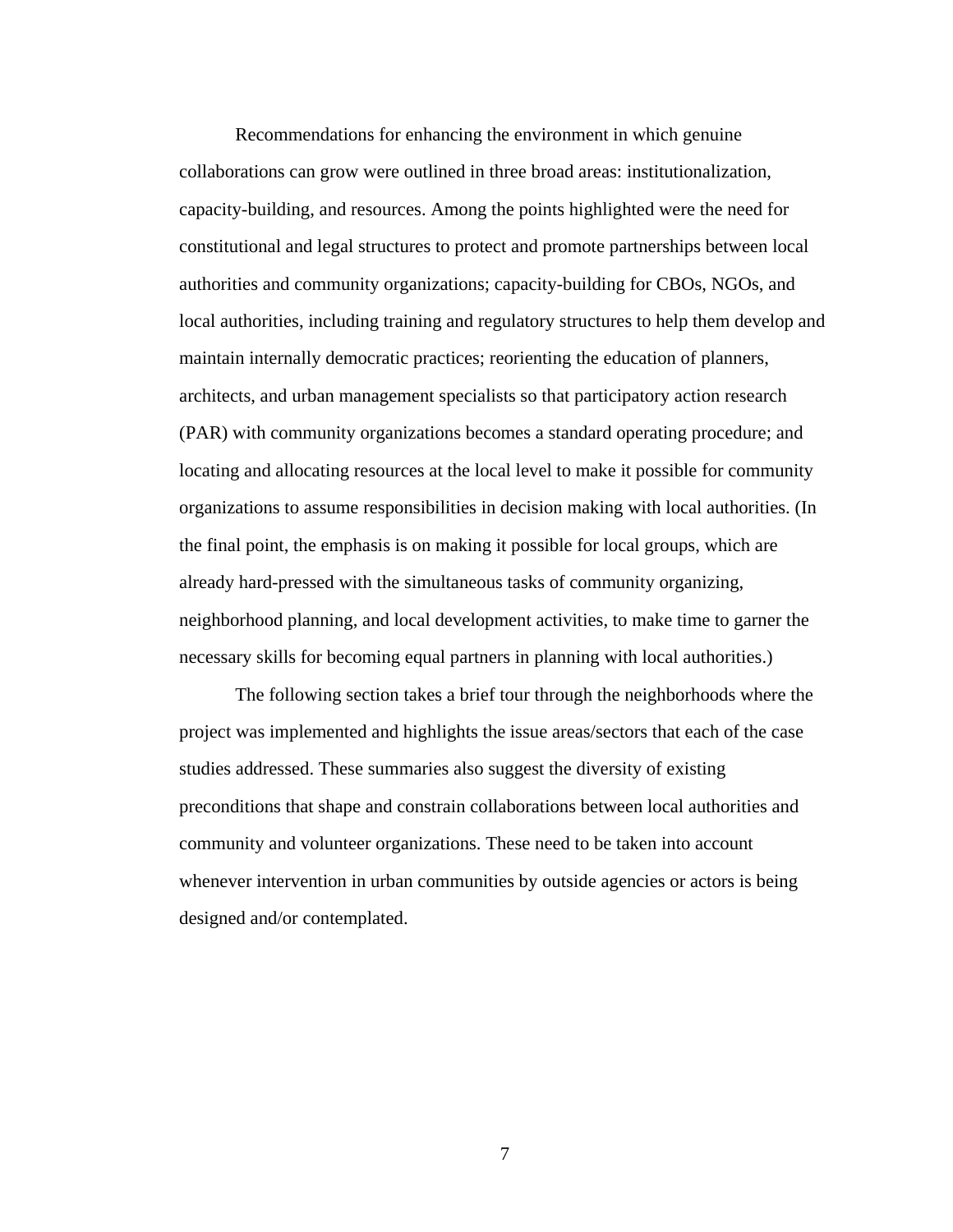#### <span id="page-20-0"></span>**Results in the Cities**

 $\overline{a}$ 

#### *Chicago*

In Chicago, three neighborhood organizations located on the near south side of the city's traditional central business district joined forces with a city-wide and statewide coalition of housing advocates in an effort to protect their homes and neighborhoods from incipient processes of gentrification. Despite being well organized and assisted by technically and politically adept advocates, these black and ethnically Chinese communities appear to be losing ground in their fight to keep their neighborhoods intact. The crux of the problem is twofold: the complexity of the urban development process makes it class-biased; and the city has abdicated responsibility for mediating the competition for urban land between groups with highly disparate levels of power and resources.

Today the city of Chicago relies primarily on market forces to determine where different income groups live. Community groups wishing to maintain themselves in a specific area are told to come up with a project and submit it to the government. If it is economically viable it gets approval. This form of partnership with the local government, which often can be achieved only after lengthy pressure and confrontation from community organizations, encourages the community organization to become a developer. $<sup>4</sup>$  $<sup>4</sup>$  $<sup>4</sup>$  And by doing so, it agrees to play by the principles of market</sup> sustainability. The Chicago cases<sup>[5](#page-20-2)</sup> show that new developments may be sustainable, but not with low-income tenants. Sooner or later, low-income housing, whose construction and maintenance are often subsidized from public sources, graduates to

<span id="page-20-1"></span><sup>&</sup>lt;sup>4</sup> In the United States, the often informally constituted neighborhood organization must transform itself into a "community development corporation." This permits the organization to take legal responsibility for loans, grants, and other forms of contractual agreements that allow them not only to organize "bricks and mortar" projects but also to accept payment from government for services they offer.

<span id="page-20-2"></span><sup>5</sup> David C. Ranney, Patricia A. Wright and Tingwei Zhang, **Citizens, Local Government and the Development of Chicago's Near South Side**, UNRISD Discussion Paper No. 90.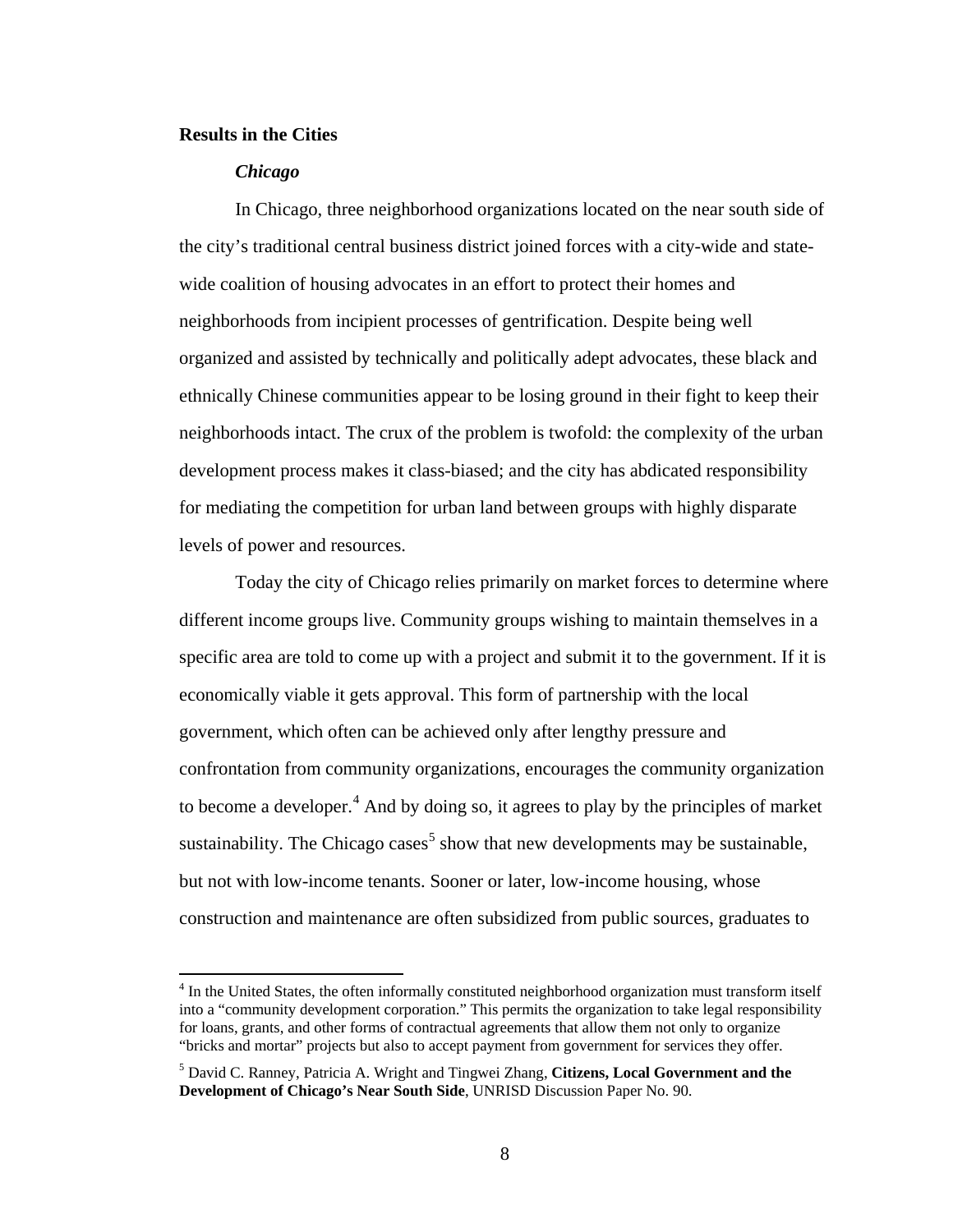<span id="page-21-0"></span>middle-income housing once the initial loans are repaid. The taxes, rents, and other costs soon increase, forcing those who cannot pay to move out. Evidence also suggests that once community organizations take on the mantle of developer, the linkage of interests between neighborhood residents and their organization becomes more tenuous, and so, too, the prospect of the organization pursuing the broadest community needs.

#### *Johannesburg-Soweto*

 $\overline{a}$ 

In Johannesburg-Soweto, researchers felt there had been so many "structural breaks" in South Africa's recent history—the un-banning of the ANC, the first democratic elections and government, the collapse of many anti-apartheid civil society organizations whose funding and best personnel shifted to the newly legitimate government, and so on—that conditions in the late 1980s and early 1990s were not a helpful reference point for community-government interaction in the mid-1990s.

Therefore, researchers decided to survey residents in three different kinds of low-income neighborhoods to understand their perception of local authorities and community organizations, as well as their own role within the community and to attempt to draw some conclusions about strategies for making genuine collaborations feasible in the future.

The community-level research took place in the months following the first local government elections in November 1995, thus reflecting expectations that existed before any significant experience of cooperation between the new local authorities (councilors) and community organizations. Some of the findings included that $<sup>6</sup>$ </sup>

<span id="page-21-1"></span><sup>6</sup> David Everatt, Grace Rapholo and Sarah Davies, **The South African Experience: Analyzing Local-Level Governance in Tladi-Moletsane, Ivory Park and the Johannesburg Inner City**, mimeo, 1996. David Everatt, Grace Rapholo and Sarah Davies, **The Southern African Experience: Background Document**, mimeo, 1999.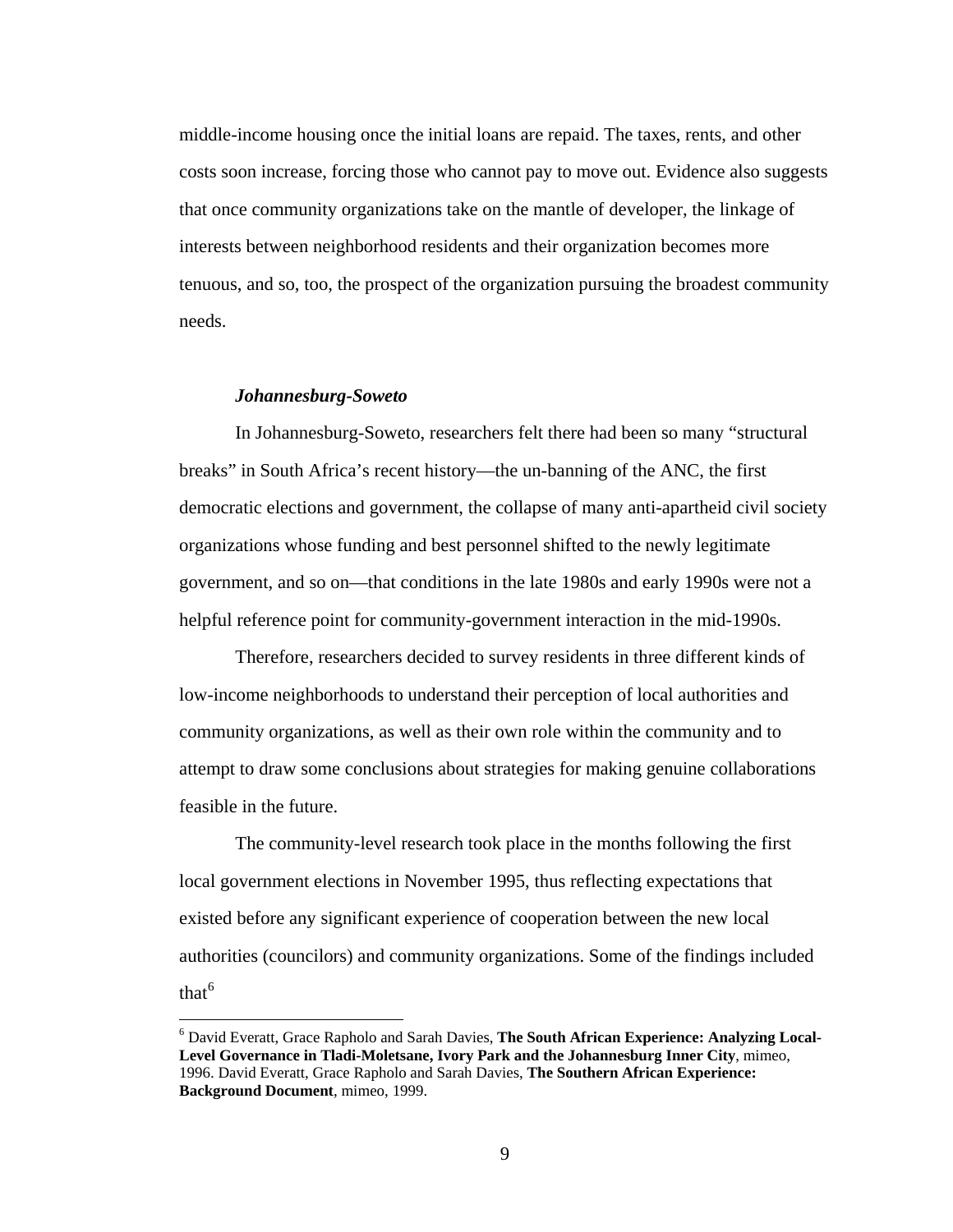- <span id="page-22-0"></span>♦ minimal collaboration exists among residents, their organizations and local government
- ♦ residents remain largely unaware of their rights and obligations vis-à-vis local government
- ♦ councilors often have no staff, no budget, and no experience in public administration, nor do they have detailed descriptions of the roles they are expected to fill or how to accomplish what is expected of them
- ♦ newly elected councilors' contacts with the state bureaucracy are often frustrated by obstructionist officials still holding power
- ♦ extremely low levels of technical, financial and human resources are available to both community organizations and newly elected councilors
- $\bullet$  attendance by residents at civic<sup>[7](#page-22-1)</sup> meetings has fallen off (reasons cited include the attitude that there was no need to attend because "our people" were now running the government; weakening of the civics because the previous leadership had been absorbed into government; and emerging political conflicts within and among the civics).

#### *Lima*

As Peru's capital and largest metropolitan area, Lima is home to three levels of government: the national, the city (Province of Lima), and 40 district-level governments (municipios) making up the Province of Lima. It was at the district level that researchers felt the most innovative collaborations in Lima were occurring. Case studies were selected from each of the four major geographic zones comprising the Province of Lima: the Northern, Southern and Eastern Cones, and the historic city center (El Cercado).

<span id="page-22-1"></span><sup>&</sup>lt;sup>7</sup> "Civic" is the term commonly used in South Africa to denote neighborhood or residents' associations.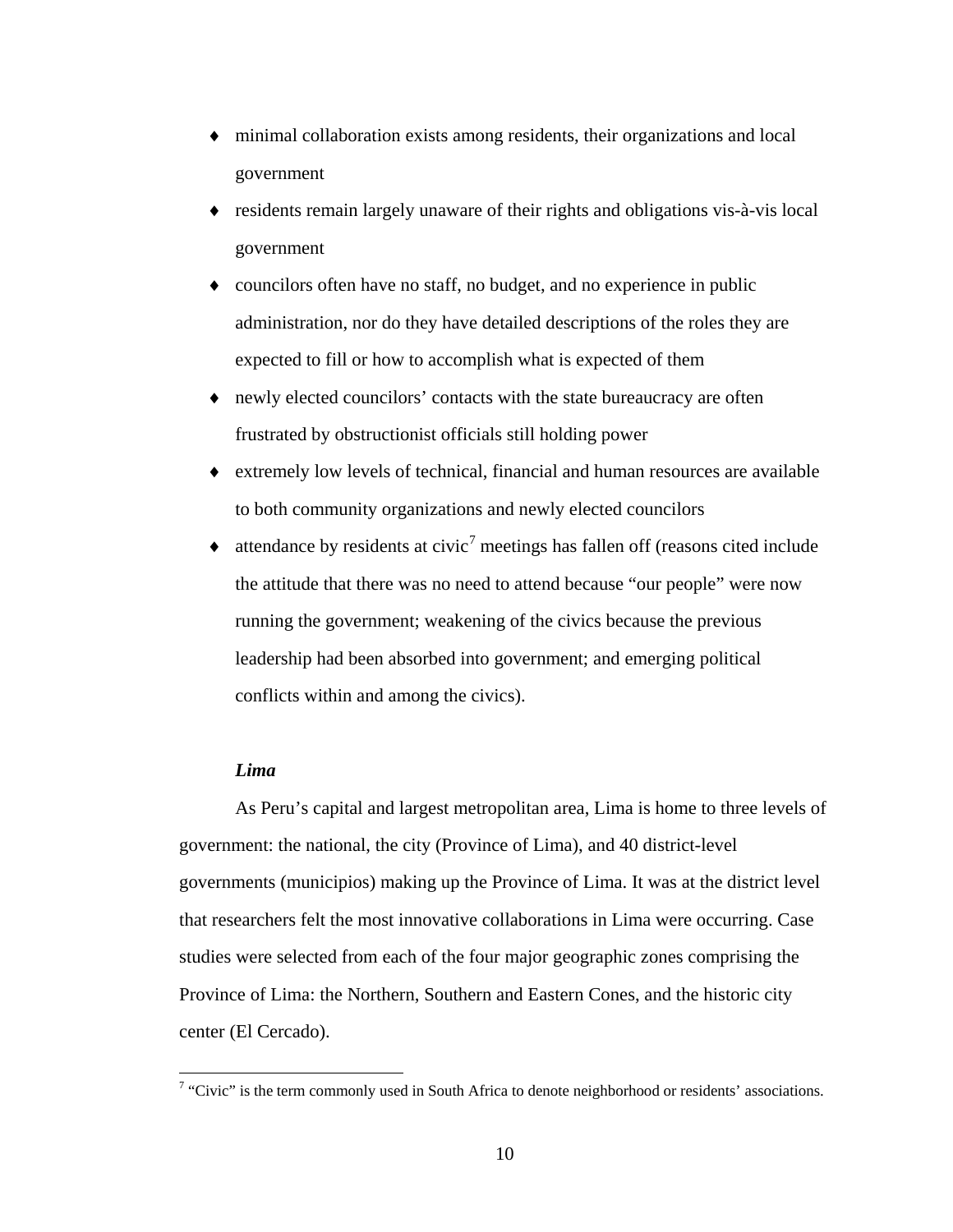In the Northern Cone, three case studies<sup>[8](#page-23-0)</sup> describe the efforts of women's CBOs and local NGOs to work with district governments to ensure improved nutrition, sanitation, and public health in their districts. The Eastern Cone case study<sup>[9](#page-23-1)</sup> compares two separate experiences in which neighborhood associations, community kitchens, mother's clubs, and other organizations from a set of contiguous neighborhoods formed a committee to engage in social and economic planning at the subdistrict level. In one case the municipio joined the effort; in the other it did not. The Southern Cone case study<sup>[1](#page-23-2)0</sup> examines the efforts of a retail merchant's association, community organizations, NGOs, and the municipio of Villa El Salvador to develop the infrastructure and supply links necessary to prevent hoarding, price gouging, and other forms of corruption in the marketing of food in the municipio. In the Cercado<sup>[11](#page-23-3)</sup> government collaboration with community organizations barely exists because the level of community organization is so limited.

In all but the Cercado case, interaction between local authorities and community organizations resulted in positive impacts on the individuals involved in the community organizations, on the organizations themselves and on the development of innovative and appropriate approaches to social problems at the local level. But their immediate influence on policy—in other words, on resource distribution and decision-making structures—was minimal. This typically stems from the

 $\overline{a}$ 

<span id="page-23-0"></span><sup>8</sup> María Josefina Huamán, Gloria Cubas Rivera and Juan Pedro Mora Sono, **Los nuevos desafios de la ciudad para las mujeres y la visibilizacion de su participacion en la construccion del habitat: el caso del cono norte**, mimeo, 1997 (a compilation of three case studies). Jaime Joseph, **Organizaciones comunitarias de base y gobiernos locales**, mimeo, 1997. These and the other Lima studies have been revised and updated and were published in Lima in monograph form in early 2000.

<span id="page-23-1"></span><sup>9</sup> Julio A. Calderón Cockburn, **La organizacion zonal de las comunidades de base y su articulacion con los gobiernos locales en el cono este**, mimeo, 1997.

<span id="page-23-2"></span><sup>10</sup> Eduardo Ballón, **La experiencia de comercializacion del frente unico de comerciantes minoristas de villa el Salvador, Lima, Peru**, mimeo, 1997.

<span id="page-23-3"></span><sup>11</sup> Federico Arnillas L. and Arq. Silvia de los Rios, **Organizaciones comunitarias de base el cercado de Lima y formas de coordinación y participación en la gestión municipal**, mimeo, 1997.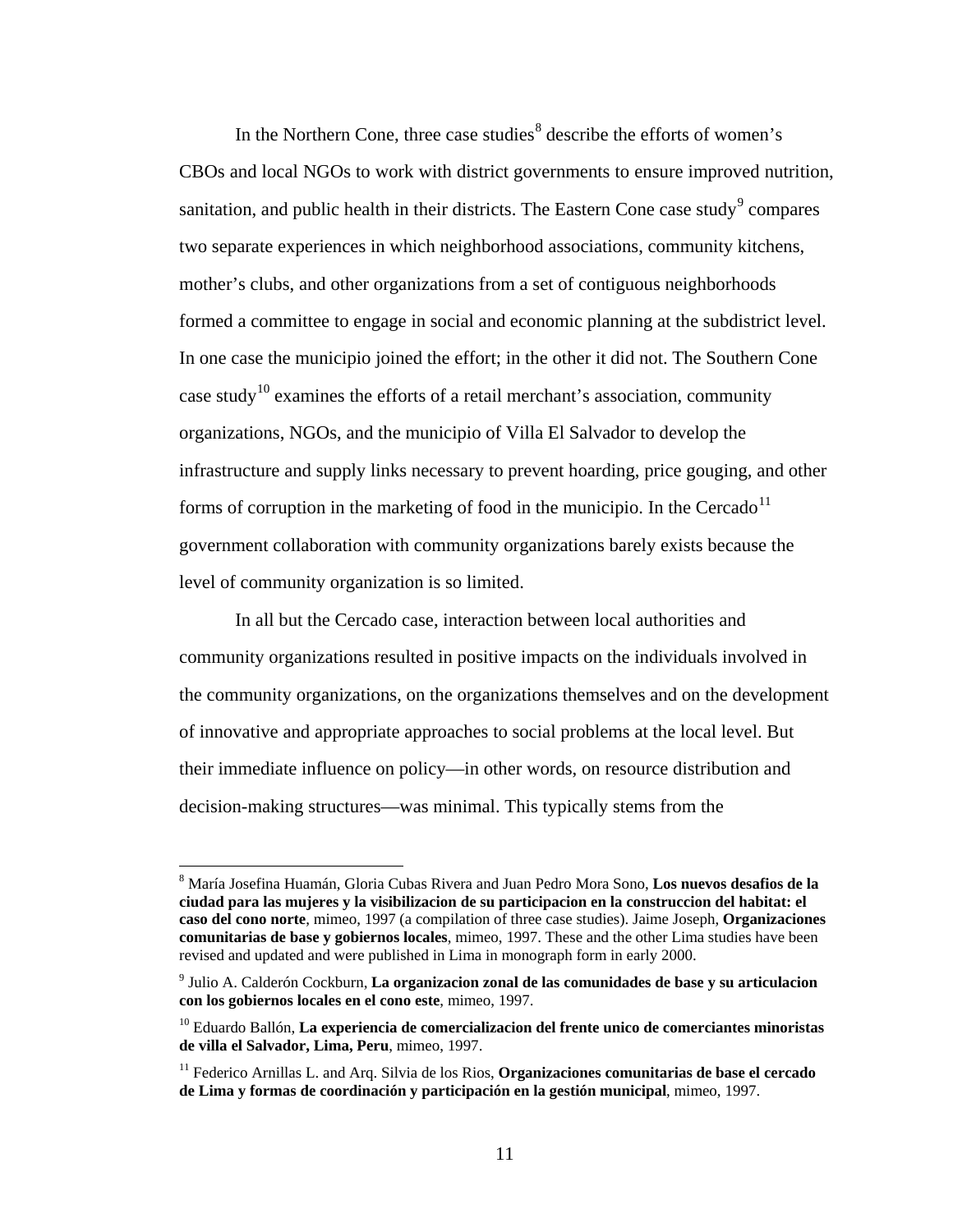<span id="page-24-0"></span>unwillingness or inability of the mayor to transfer adequate resources to the collaborating organizations or to extend to them control over the resources needed to make the collaboration function as intended by the community participants. Excessive dependence of these collaborations on the goodwill of the mayor proves to be another important impediment to their sustainability.

#### *Mumbai*

 $\overline{a}$ 

In Mumbai, two of the three main collaborations studied reflect a similar phenomenon, albeit substituting dependence on a senior civil servant for dependence on the district mayor. In the case of the Rationing Kruti Samiti, the successes of a coalition of NGOs, CBOs, and government agencies in halting corruption and abuse in the public distribution system of subsidized grains, oils, and cooking fuels began to rapidly erode when the officer who catalyzed the effort was transferred to another post outside the rationing system.<sup>[12](#page-24-1)</sup> In the second case, the Deputy Municipal Commissioner (DMC) with jurisdiction over Jogeshwari, one of Mumbai's largest slums, brought city agencies, NGOs, and CBOs together in a two-year-long factfinding collaboration in order to unravel a series of conflicts over the legal rights and responsibilities of tenants, chawl (tenement) owners, and various municipal authorities vis-à-vis one another. Using the information collected, the DMC ruled in favor of the tenants, strengthening their rights to tenure and security against harassment by the chawl owners. However, the DMC was transferred not long after making his ruling, which eight years later has yet to be implemented. While this suggests that implementation may have been too dependent on the DMC, it also highlights a more serious problem: the absence of accountability for the civil service to follow through on its own decisions or rulings.

<span id="page-24-1"></span><sup>&</sup>lt;sup>12</sup> Apnalaya, Rationing Kruti Samiti: Experience of Collaboration Between NGOs, GOs and CBOs **in the City of Mumbai**, mimeo, 1998.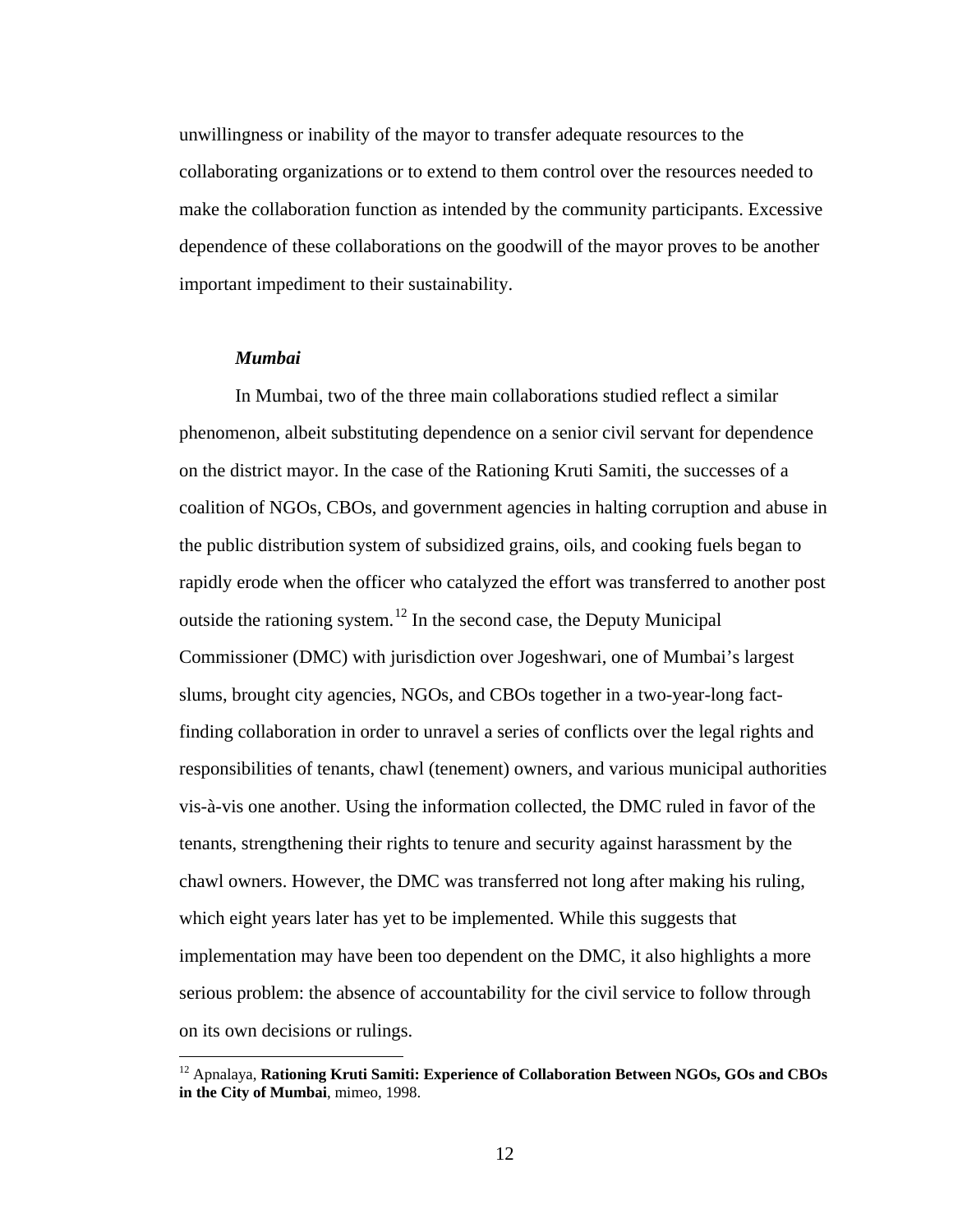<span id="page-25-0"></span>The Mohalla Committee case study<sup>[1](#page-25-1)3</sup> describes incipient efforts of the Mumbai Police Force to open effective channels of communication and cooperation between itself, community organizations and ordinary citizens. The police have been accused in some quarters of having taken sides in the communal strife experienced in Mumbai in late 1992 and early 1993, and the proposed action was intended to show the police force's commitment to promoting harmony among Muslim and Hindu residents living in close proximity in Mumbai's slums. To date, however, doubts remain about the nature of the collaboration established. Two main reasons for this are that 1) the selection of Mohalla Committee members remains under the direct control of local police offices, and 2) the police force strongly resists any suggestion that the Mohalla Committees should directly monitor police work in the community.

The studies in Mumbai also highlight other constraints that must be overcome before there can be more genuine partnerships between community organizations and local authorities. These include internal weaknesses of CBOs, their over reliance on NGOs (whose number and resources are extremely limited), and the general resistance or inability of the lower-level bureaucracy to work with CBOs and NGOs.

#### *São Paulo*

 $\overline{a}$ 

The São Paulo case studies reflect the willingness of the first Worker's Party (WP) administration (1989-1992) to democratize the traditionally closed and clientelistic machinery of urban government in one of the world's largest cities. Of the four São Paulo cases, two describe initiatives of the WP administration<sup>[14](#page-25-2)</sup> and two examine ongoing initiatives of community organizations and NGOs that the new

<sup>13</sup> Sushoba Bharve, **Mumbai Mohalla Committees: A Case Study**, mimeo, 1996.

<span id="page-25-2"></span><span id="page-25-1"></span><sup>14</sup> Valmir de Souza, **Acao cultural regionalizada area central da cidade de São Paulo**, mimeo, 1996. Pedro Jacobi, **Orcamento participativo: o caso de São Paulo (1989–1992), à luz das experiencias de Porto Alegre e Belo Horizonte**, mimeo, 1997. Additional information on the Erundina Administration is contained in Pedro Jacobi, **Overview Paper: São Paulo**, mimeo, 1998.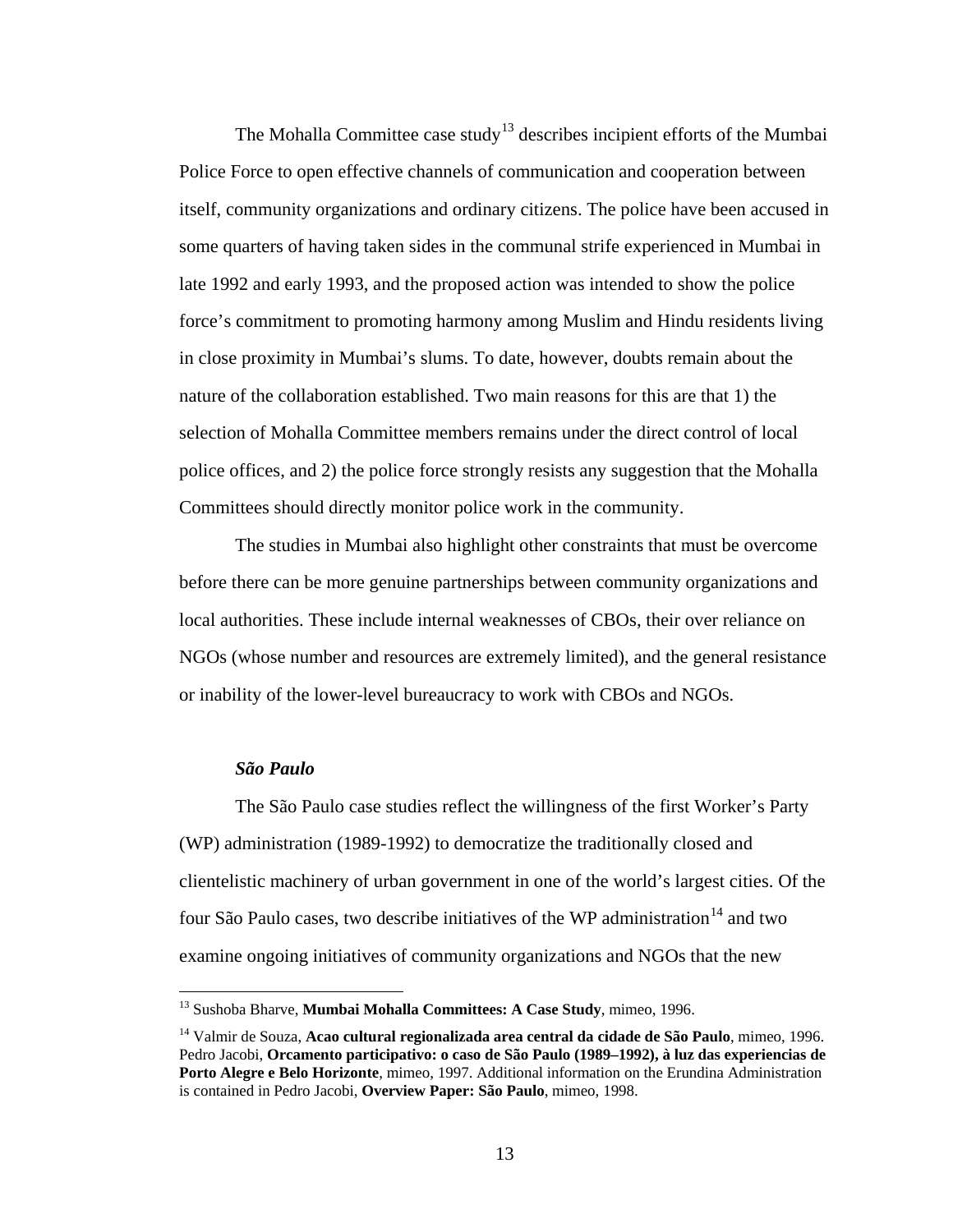mayor, Luisa Erundina, decided to promote for "demonstration" purposes.<sup>[15](#page-26-0)</sup> The most public and extensive experiment of the WP administration was the Participatory Budget (PB), which for the first time formalized channels for public review and comment on the city's spending priorities. Its most revolutionary feature was to offer community organizations throughout the city the opportunity to comment on and offer their own spending proposals. The process for mobilizing such large-scale participation was cumbersome and, despite efforts to improve and streamline it in subsequent years, the PB never caught the imagination of the public or had a large impact on the decision-making process. The greatest impediment to the successful implementation of the PB was, however, that the final spending decisions were made by the city council, on which the WP held a minority position. Thus, the WP was able neither to change the legislative basis of the budget-making process nor to force the city councilors to accept the recommendations of the PB. And without an effective campaign to convince the public of the validity of the PB, it will be hard to overcome these weaknesses.<sup>[1](#page-26-1)6</sup>

The two cases promoted by civil society organizations, and supported by the WP administration for their demonstration value, pioneered lessons in employment creation for the homeless through solid waste recycling cooperatives, and selfmanaged construction of high-density, multistory, low-income housing. Both of these initiatives represented innovative solutions to pressing problems of low-income and marginalized groups, but neither could muster adequate popular recognition during the WP's administration. In the case of the recycling cooperative, economic sustainability

 $\overline{a}$ 

<span id="page-26-0"></span><sup>15</sup> Raquel Rolnick and Walter Cruz de Oliveira, **Mutirao autogerido apuaña: enfrentando a questao da moradia com parceria**, mimeo, 1997. Beth Grimberg, **Estudo sobre a coopamare: Cooperativa de catadores autonomos de papel, aparas e materiais reaproveitaveis de São Paulo**, mimeo, 1997.

<span id="page-26-1"></span><sup>&</sup>lt;sup>16</sup> Relatively successful instances of Participatory Budgeting (PB) have proceeded in recent years in Porto Alegre and Belo Horizonte, and may eventually catalyze a change in public opinion about the PB in São Paulo.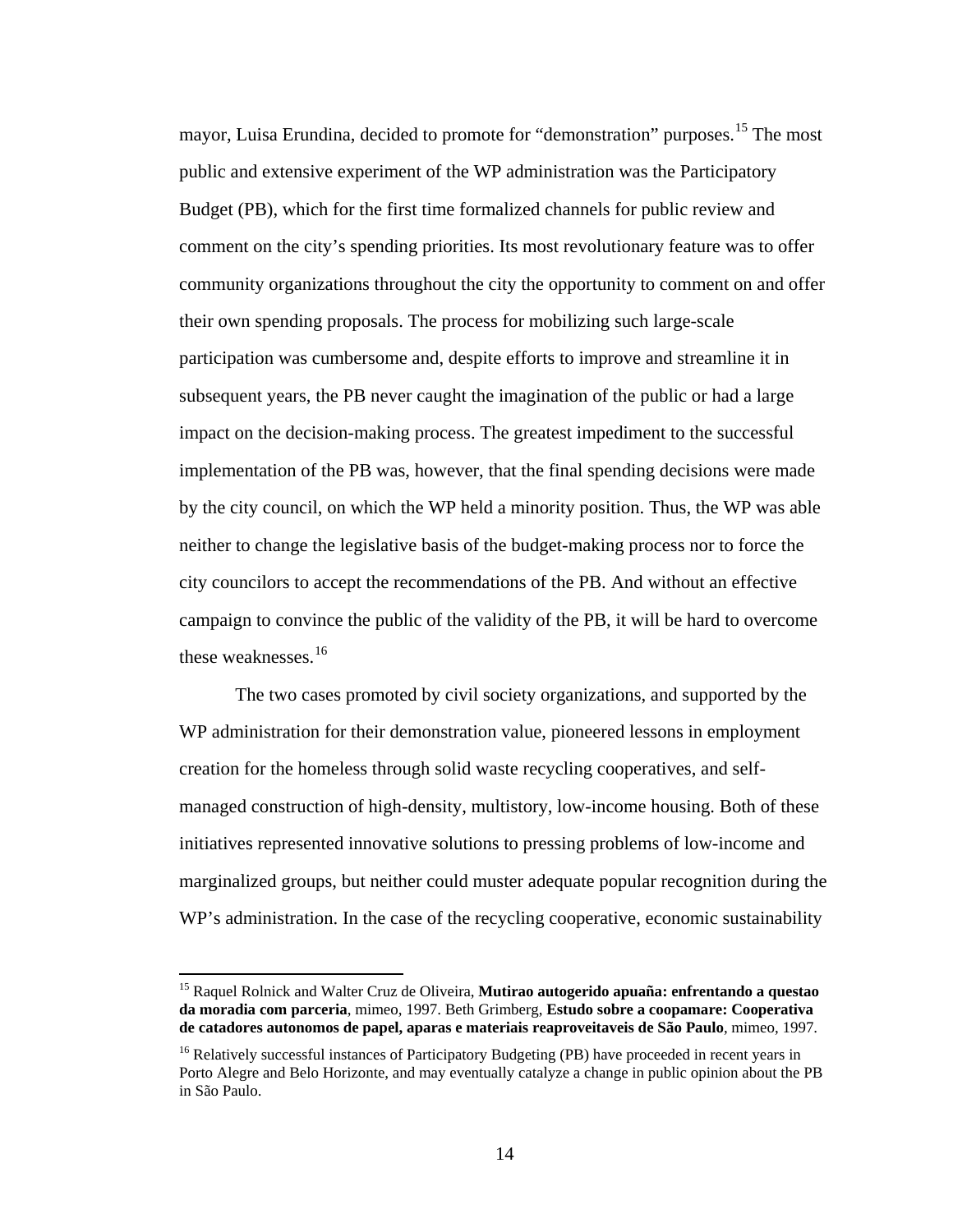<span id="page-27-0"></span>has been elusive because of the absence of laws and administrative practices necessary to make consumers bear the real cost of nonrecyclable solid waste. Thus there is little incentive to recycle anything, and the cooperative designed to reintegrate homeless people into the labor market as collectors of recyclable materials languishes. The case of self-managed construction of low-income housing has evolved more positively, albeit long after the WP was voted out of office. In part this is due to the visible<sup>[1](#page-27-1)7</sup> success of the model: the Apuaña apartments have turned out to be an attractive, landsaving, low-cost alternative to other social housing schemes in São Paulo, a fact acknowledged both in Brazil by conservative and progressive politicians alike, and by the Habitat II meeting in Istanbul in 1996.

#### *The "Noncore" Cities: East St. Louis, Ho Chi Minh City and Jinja*

The three noncore cities differed from the five core cities in the initial conditions of the collaborations reported on. Most importantly, from the perspective of the project, the principal characteristic of the noncore cities was that the collaboration with governments and civil society was indirect, in each case mediated if not largely promoted by university-based researchers and technicians. Second, in each of the three cities no strong evidence of community–local authority collaboration presented itself to the researchers. Indeed, none of the researchers involved in the project had reported collaborations on the order of those defined in the initial section of this paper. Rather, this being the case, the researchers hoped that through long-term, broad-based interaction with both community organizations and local authorities, they would help promote both the will to and the capacity for partnership/collaboration between two crucial protagonists in local-level development. Third, in these cities, the research

 $\overline{a}$ 

<span id="page-27-1"></span> $17$  Two kinds of "visibility" made for the success of the Apuaña scheme, and neither existed during the Erundina administration. First, the physical structures were not complete until 1995; and second, wide public debate about their role in public housing did not occur until 1996.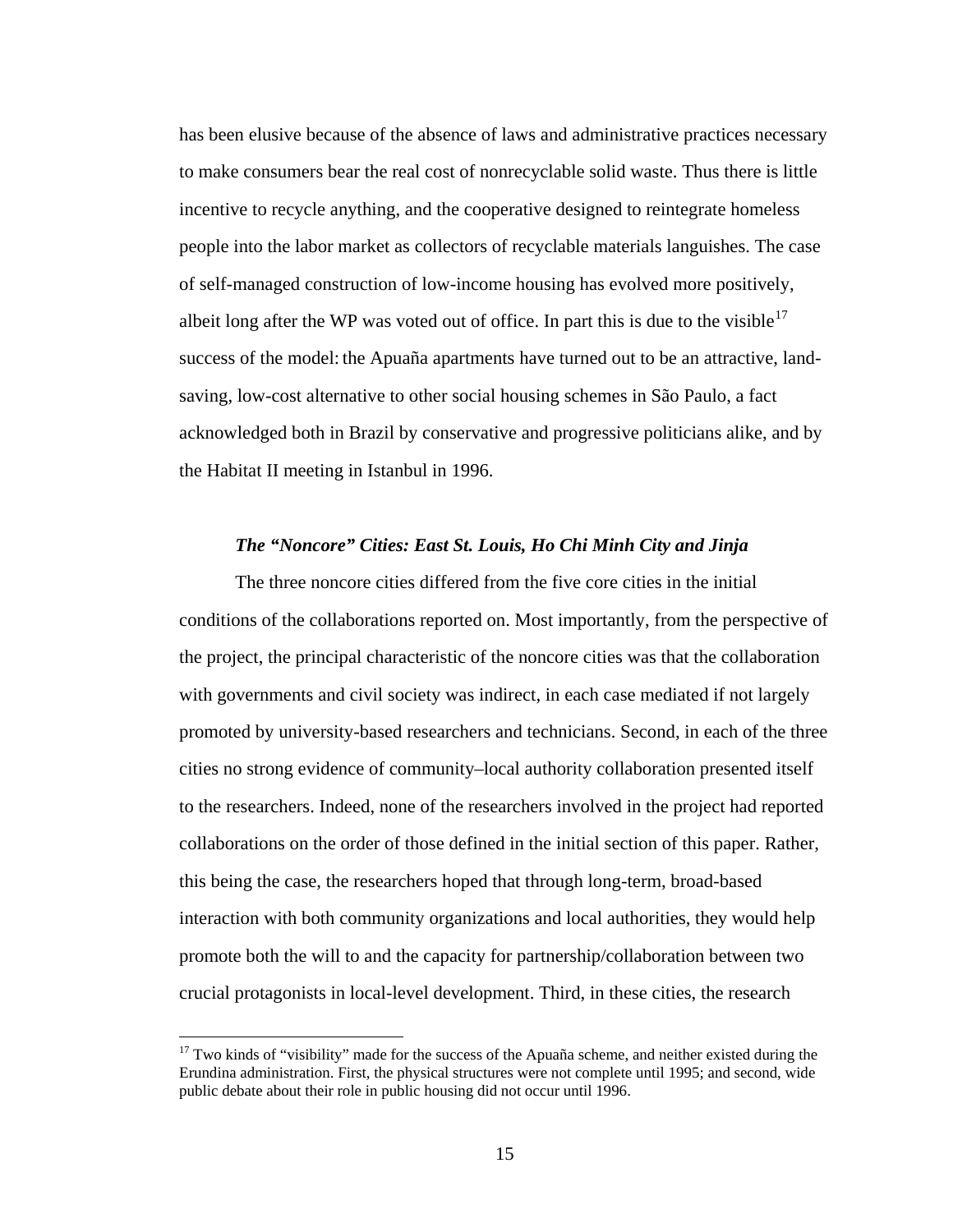teams prepared a single report. This profiled the socioeconomic conditions in each city, the principles and methods underlying their interventions, and the progress made as of 1996.

The largest and longest of these interventions took place in East St. Louis (ESL). Beginning in 1990, a multidisciplinary team of researchers and graduate students from a public university located some 300 km from ESL began making contacts within the city and community organizations. Their aim was to understand how the university might assist a turnaround in the social and economic conditions of the city, the poorest in the USA at that time. The university put most of its efforts into strengthening the capacity of existing community organizations (and helping set up new ones) to (a) identify neighborhood concerns, (b) build a consensus about the kinds of actions that could be undertaken by citizens (either independently or with the assistance of the project), and (c) organize such actions.

The ESL Action Research Project (ESLARP) then helped identify possible allies within agencies and government bodies operating within the boundaries of ESL that could be accessed by community organizations to accomplish discrete community-driven projects. The next major effort was to lobby local agencies and political officials to do their jobs better, and to create conditions for more thoroughgoing reform of local government. More recently, housing and economic development activities of ESLARP have begun to involve local authorities, in part as a result of the high level of organization among local residents.

In 1996 in both Ho Chi Minh City and Jinja, the government–university– community collaborations were in the early stage of implementation, with all participants in a fact-finding and mutual familiarization process. In both cases, pressing environmental problems affecting the physical health and income-generating prospects of large numbers of urban poor were the focus of the planned collaborations.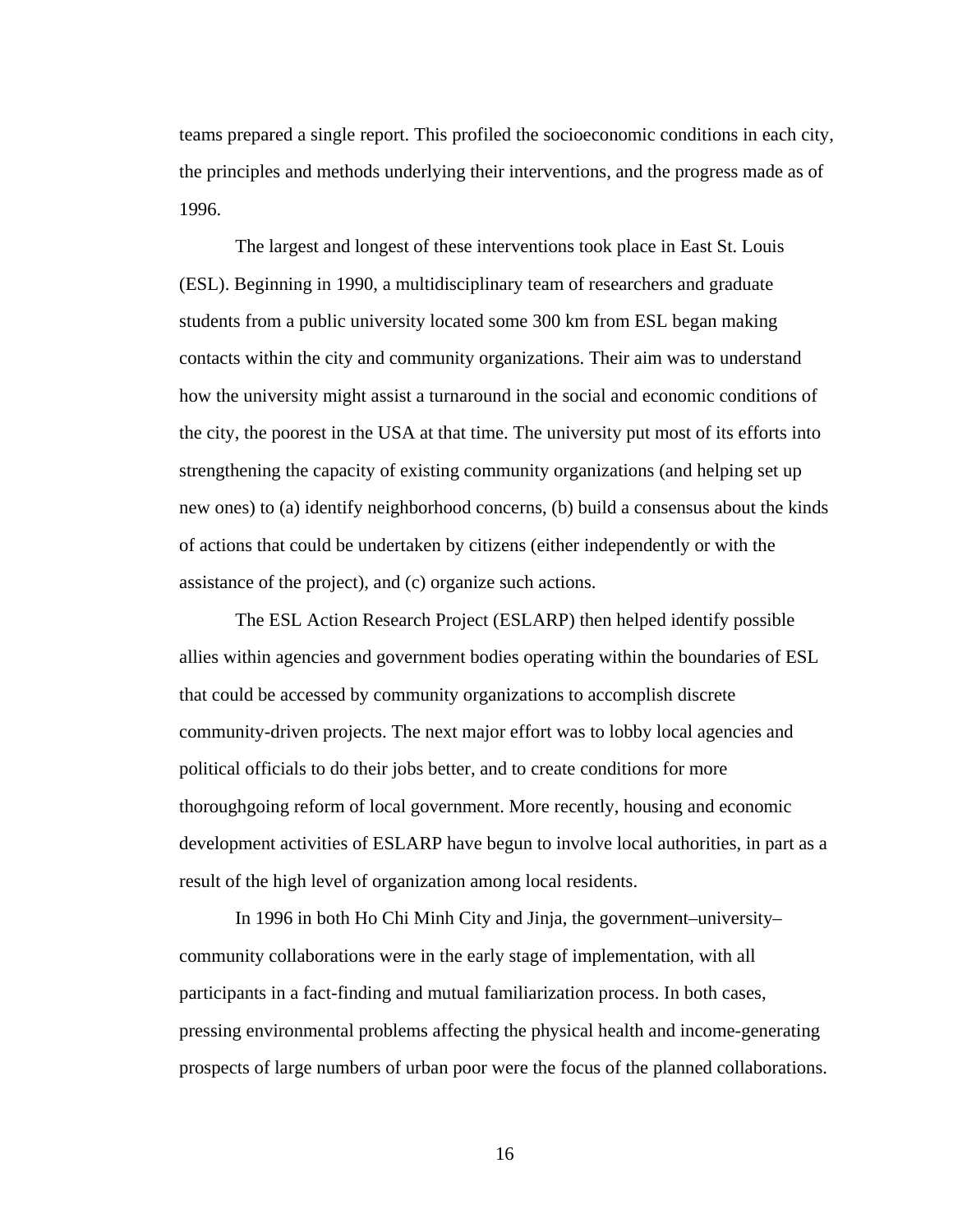<span id="page-29-0"></span>In Jinja, the agreement of the municipal government to implement Local Agenda 21 recognized officially the importance of bringing civil society organizations, local authorities, and business together to solve the problems at hand. In Ho Chi Minh City, water and sanitation issues in densely inhabited informal settlements were the foci of scientific, sociological, and economic analysis that was to eventually lay the groundwork for a series of interventions. Among these were to be actions undertaken by and for the residents themselves, others in cooperation with municipal agencies, and yet others at the policy level reflecting the analysis of the partners in the actionresearch component. A major difference between the ESLARP and the Jinja and Ho Chi Minh projects lay in the fact that foreign aid was the source of many of the resources available to the latter two projects. On the other hand, an important similarity among the three cities existed: the commitment of the external promoters to use PAR methods as a tool for planning, implementing, and evaluating their interventions.

Despite the incipient nature of the collaborations in the non-core cities in 1996, the researchers established important baselines of socioeconomic conditions against which the impact of developing collaborations can be measured.

#### *Shanghai*

In the year following Habitat II, new research took place in China, culminating in a meeting in Shanghai, October 1997, "Comparative Perspectives on Decentralized Governance in a Globalizing World."

The purpose of the Shanghai meeting was twofold: to disseminate the results of the studies completed earlier in the project, and to better understand how Chinese cities are attempting to come to grips with the stresses and strains caused by rapid rural–urban migration and other compound effects of deepening economic and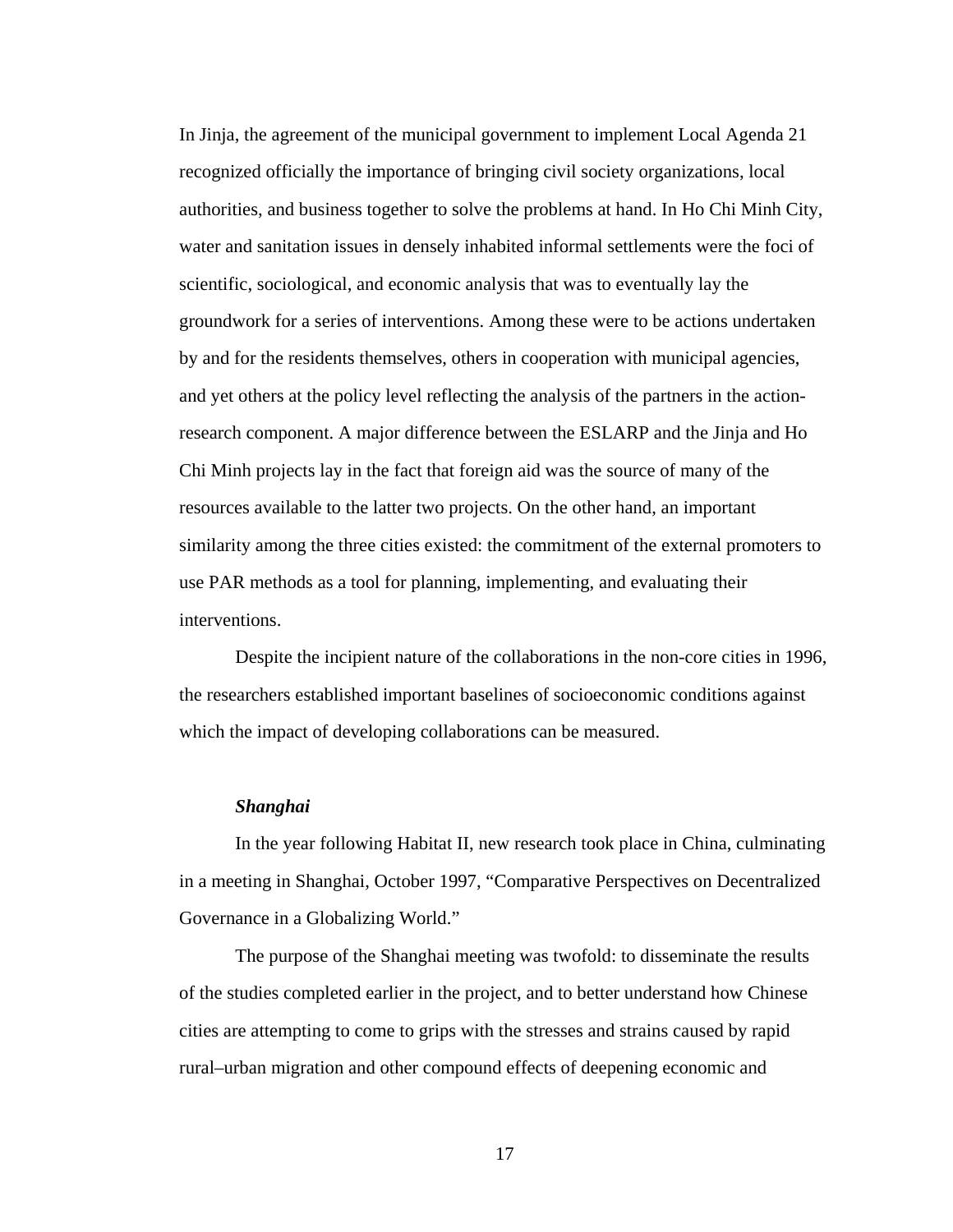administrative reforms. The meeting brought together urban planners, officials, and scholars from six large and medium-sized Chinese cities, researchers involved in the VALD project, and observers from foundations, international NGOs, and multilateral development agencies for three days of discussion and site visits. Participants sought to identify the extent to which Chinese cities had begun responding to pressures on physical and social infrastructure by opening up new channels of participation in decision-making processes, and to gauge whether such changes had begun to affect the living and working conditions of residents.

From the preliminary discussion of the case studies written by Chinese planners<sup>[1](#page-30-0)8</sup> and a study commissioned by UNRISD,<sup>[19](#page-30-1)</sup> it became evident that community participation in planning and decision making remains extremely limited. In contrast to many rural Chinese communities where residents select their leaders by plebiscite, mayors and other high city officials are still appointed by provincial and, sometimes, central government administrators.

Planners and city officials in six cities prepared case studies exploring their understanding of "public participation." The case studies also relate actual experiences with public participation in Chinese cities to efforts at designing more effective responses to social problems accompanying the rapid urbanization and economic and social policy reforms in the People's Republic of China. Chinese participants compared and contrasted their studies with a selected group of cases presented by

 $\overline{a}$ 

<span id="page-30-0"></span><sup>18</sup> **Beihai chengshi guihua gongzhong canyude shijian tansuo** (The Experience of Public Participation in City Planning: The Case of Beihai City), Beihai City Planning Bureau, mimeo, 1997. **Zhuanjia guwenzu canyu chengshi guihua de shijian yanjiu** (Research on the Experience of Specialized Consultants in City Planning) Wuhan City Urban Planning and Design Academy, mimeo, 1997. **Liuzhu zuotian, fengfu jintian, zaizao mingtian: gongzhong dui ningbo lishi wenhua mingcheng baohu guihua he shijian de canyu** (Protect Yesterday, Enrich Today, Create Tomorrow: Public Participation in Planning for the Preservation of Historic Ningbo), Rongguang XIA and Guoqing ZHANG, mimeo, 1997. **Chengshi guihua bianzhizhong de gongzhong canyu: yi Shenzhenshi wei lie** (Public Participation in City Planning: The Case of Shenzhen), Shenzhen Municipal Institute of City Planning and Urban Design, Huasheng SUN and Fuhai WANG, mimeo, 1997.

<span id="page-30-1"></span><sup>19</sup> Tingwei Zhang, *The Transition of the Decision-Making Process: Participation in Urban Development in China*, mimeo, 1997.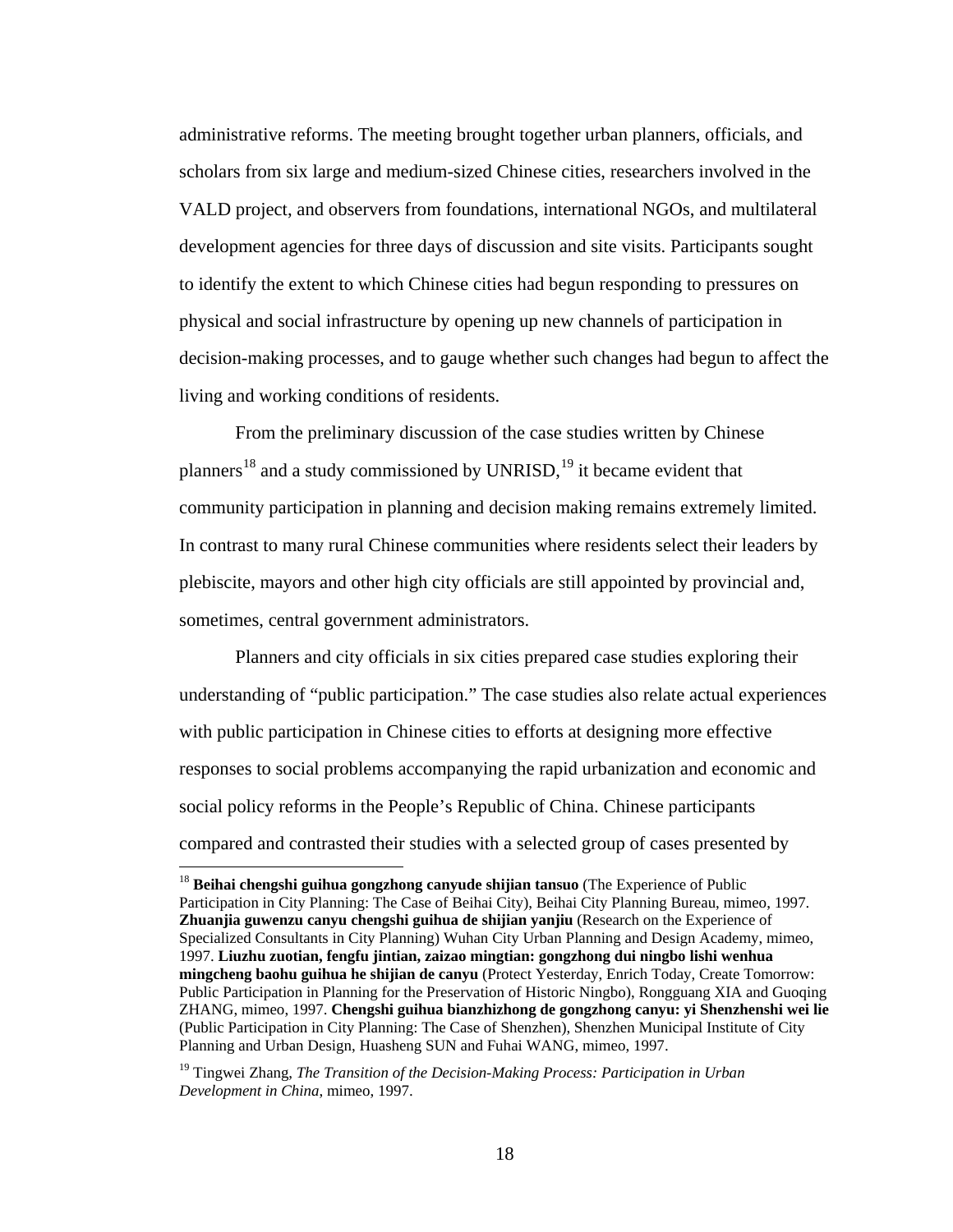members of the project's research team from other cities, and from a sampling of other international research projects with similar concerns. International cases were selected to highlight alternative strategies for participation in decision making.

Case studies suggest that the urban planning apparatus of Chinese cities remains strongly top-down and closed, as it was during the pre-reform era, despite wide-ranging deregulation in social and economic spheres. These case studies reflect, nonetheless, openness to new planning techniques and some small efforts at experimentation in public participation.

Participation in urban governance in Chinese cities has been largely passive: planners may undertake opinion surveys, hold exhibitions where plans are unveiled and citizens invited to comment and, in some cases, solicit the input of groups of experts from different fields when plans are on the verge of completion. Municipal legislatures (People's Consultative Congresses) are empowered to recommend legislation to the local government. However, the high proportion of Communist Party members in the congress ensures that it will not veer from decisions established by the municipal government, whose leading members are also the leading members of the Communist Party in the municipality. With power concentrated in a small group of high party officials at each level of government, decisions in cities still tend to flow from top to bottom, with very little accountability to lower levels of government or communities.

On the third day of the meeting, participants reflected on the state of and prospects for participation in planning and decision making in Chinese cities. Almost all agreed that simply informing residents of plans or taking opinion surveys did not constitute participation. Residents should have an active role in decision making and implementation of policies, through either their neighborhood or street committees or other organized bodies. Participants felt that it would be useful to experiment with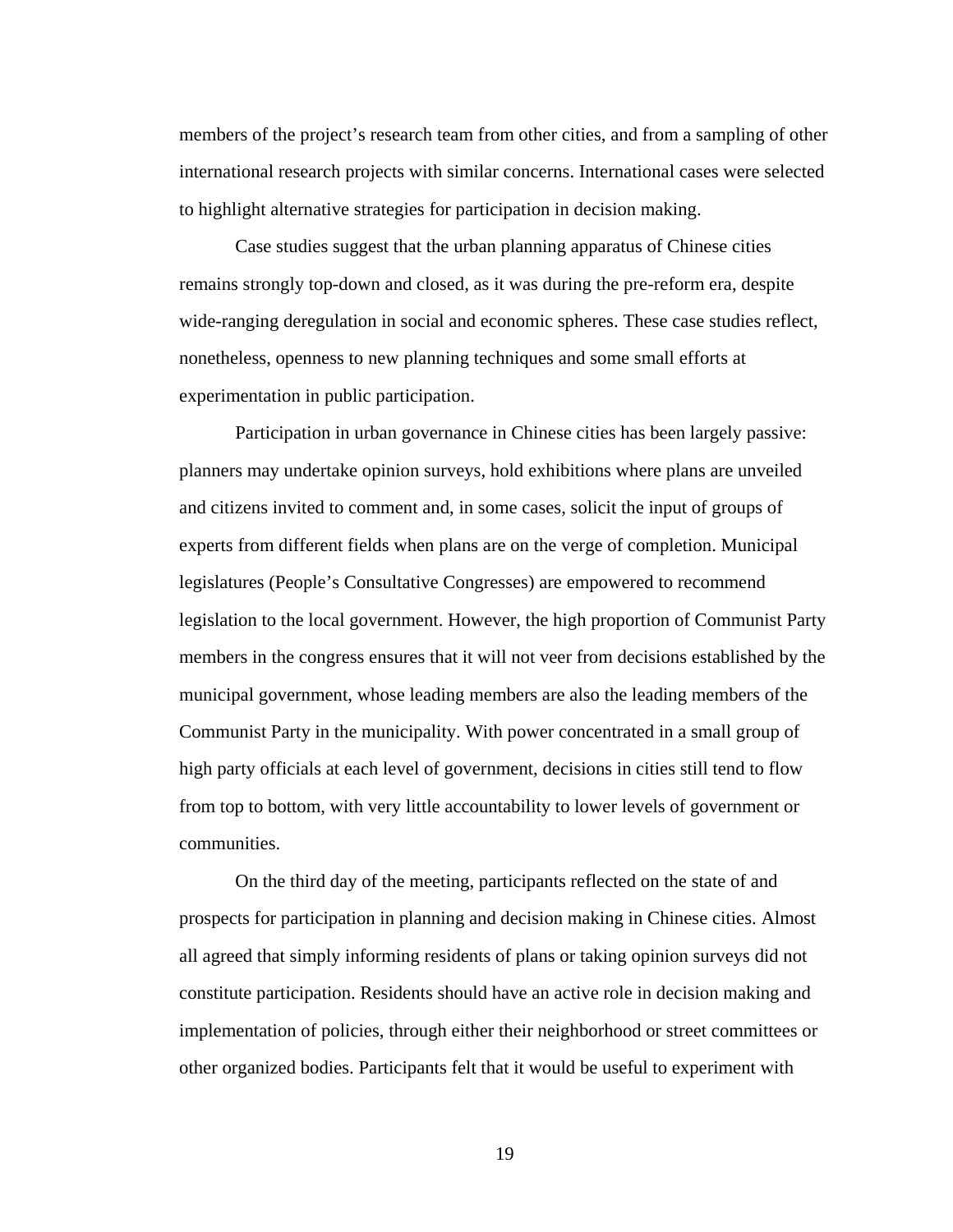some of the participatory techniques that cities in other countries are using and especially to understand the roles and potential of true<sup>[20](#page-32-0)</sup> NGOs in building the capacity of community groups and local authorities to undertake bottom-up community development initiatives.

But building political and practical support for such experimentation and research would first require awareness-raising and training at different levels of urban government. Mayors and high-level officials will need to understand the value and methods of participatory decision making; officials in the basic-level (sub municipal/district) governments, who number some 480,000, must be encouraged to function more effectively with market rather than administrative mechanisms in providing services; and residents' committees, which suffer from low levels of legitimacy because of past involvement in repressive functions and/or because of the limited abilities of their cadres, must invigorate themselves by attracting younger and more capable people. Finally, participants recognized the importance of institutionalizing participation in planning by incorporating appropriate legal mechanisms in planning statutes. Additional details of the discussions are found in the workshop report. $^{21}$  $^{21}$  $^{21}$ 

The following section elaborates a typology of factors that tend to hinder the growth of effective collaborations between local authorities and community organizations. These include the following:

- 1. External Social/Political/Cultural Environment
- 2. Conditions and Attitudes of Local Authorities

 $\overline{a}$ 

<span id="page-32-0"></span> $20$  "True" NGOs are rare in China. Organizations that have typically been touted as NGOs often receive their operating budget directly from the government, and employ staff that are either seconded from government agencies or holding dual appointments.

<span id="page-32-1"></span><sup>21</sup> *Quanqiuhua de Shijiezhong Jinxing Fenquan Guihuaguanli de Zhanwang: Guoji Taolunhui Zongjie Baogao (Report of the International Conference on Prospects for Decentralized Governance in a Globalizing World)*, UNRISD mimeo, February 1998.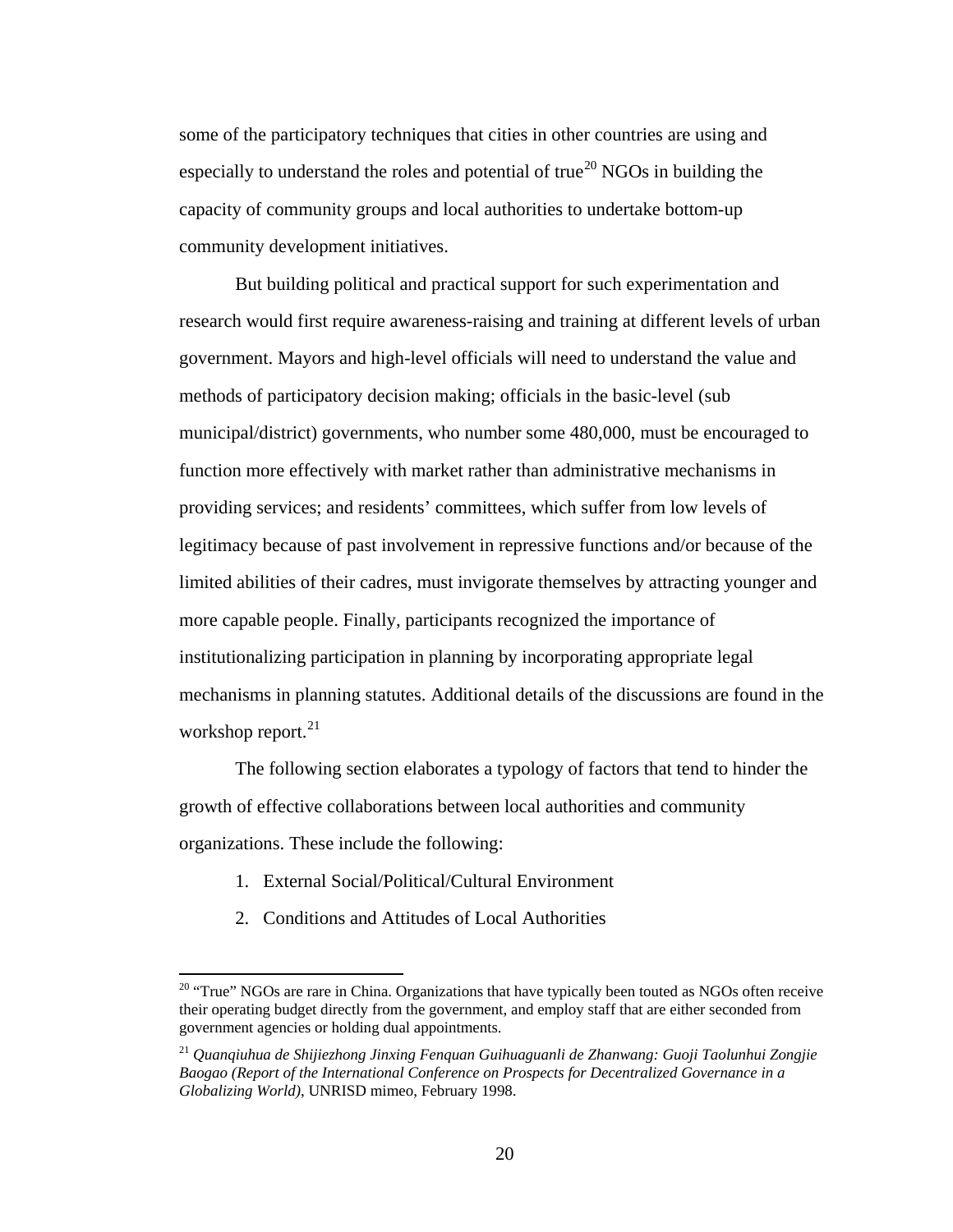- <span id="page-33-0"></span>3. Structure of Collaborations
- 4. Roles, Functions, and Attitudes of Intermediary Organizations
- 5. Capacity of Volunteer Organizations
- 6. Capacity of Individuals (Volunteers)

## **Factors Hindering Effective Volunteer Efforts in Collaborations with Local Authorities**

None of the individual collaborations studied were affected by all of these factors, nor were all characteristic of the project cities. But multiple constraints were the rule for all collaborations and cities. This should not be surprising. If it were otherwise, there would be few challenges to improving governance at the local level. The project suggests, however, that the challenges are many and that they occur at a variety of levels, from the individual to the macro society.

The factors "hindering" collaborations are not matched by a list of those "enhancing." The positive scenario is easy to imagine, and is also readily available in many forms, including the action agendas of the major UN Summits, international covenants, and the charters of numerous international bodies promoting good governance, the numerous guides to partnership and participation in development projects and programs produced by international agencies, and so forth.

This list is provided to help organizations engaged in grassroots interventions in low-income urban settings. Its chief use is as a checklist when considering the feasibility of intervention, and at what level. The list should also encourage the development of indicators of progress for intervention in urban areas. Over time, has the environment changed to be more or less hospitable to collaborations between local authorities and community organizations? In what way? What do the key actors need to do to promote such change?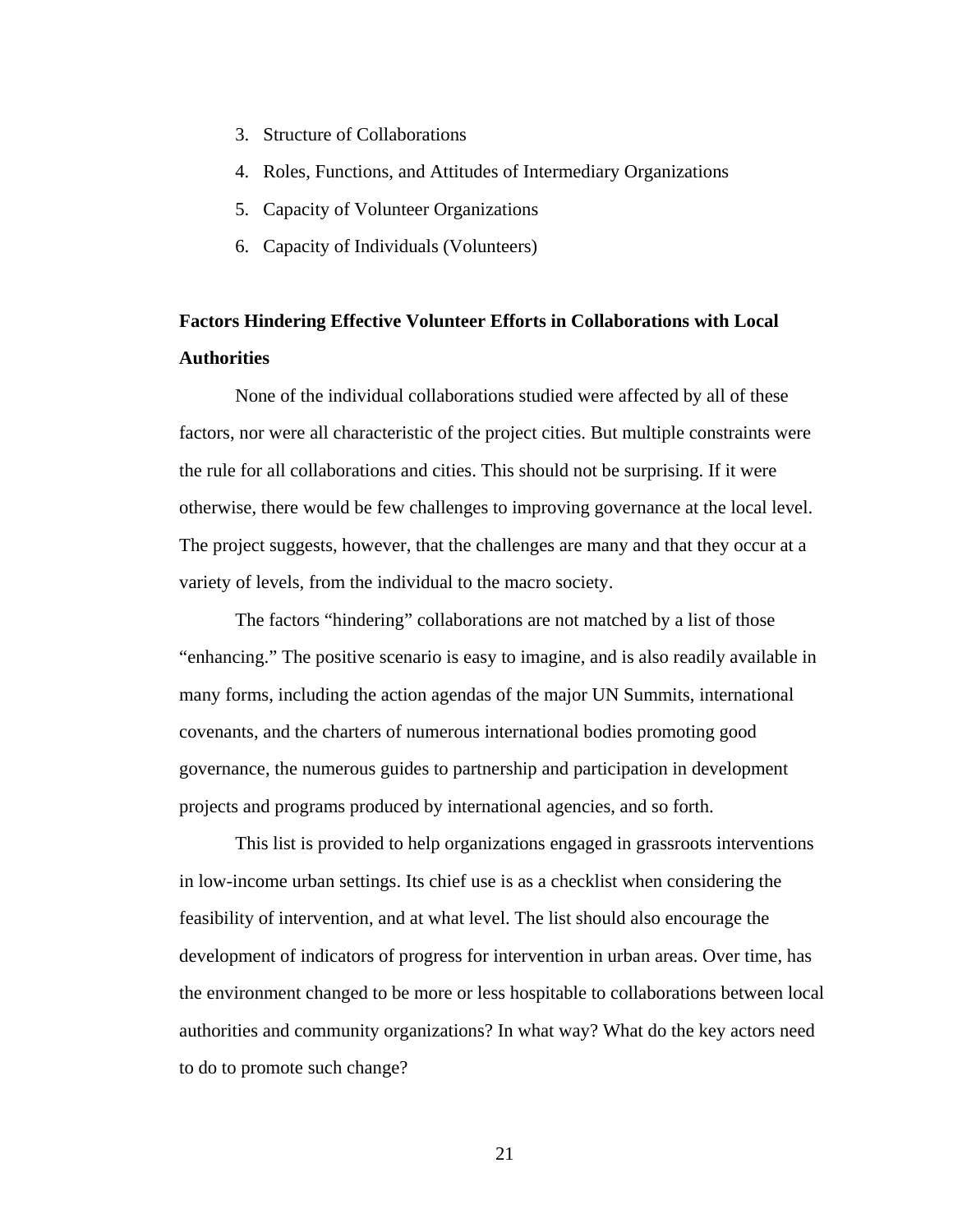#### *External Social/Political/Cultural Environment*

<span id="page-34-0"></span>A fractious party-political environment, resulting in frequent changes of leadership in municipalities, can retard the evolution of positive interaction between community groups and local authorities. On the one hand, policies encouraging genuine participation in grassroots-level decision making can be easily undone, or on the other, civic (volunteer) impulses can be diverted to serving clients (particularistic interests) rather than those of the larger vulnerable community (Chicago, SP).

Traditions of clientelism die hard, even in formally democratic states and cities. Political leaders and nonelected members of urban authorities still derive popular support from such practices. These, of course, work against truly civic volunteer contributions because their chief aim is to maintain the power of an individual and system that supports her/him rather than to promote the well-being of the larger group (SP, Mumbai, and Johannesburg).

Macroeconomic policies and/or administrative reforms that radically increase the role of market forces in daily life can expand or contract opportunities for volunteer action in urban communities. The imposition of structural adjustment policies were seen to stimulate some forms of organizing for survival that in the short run accomplished the purpose. But there is also evidence that too much competition between individuals and groups can have negative impacts in the long run. Organizations of survival have neither the resources nor the outlook to create, plan, and organize activities that change inequitable social structures (Lima).

The lack of administrative rules and legislation protecting and promoting collaborations with volunteer groups and other civil-society organizations are a major hindrance to effective participation of grassroots actors in urban decision making. In only one of the cities studied was such legislation on the books. However, the implementation of the legislation remains stalled 5 years after promulgation.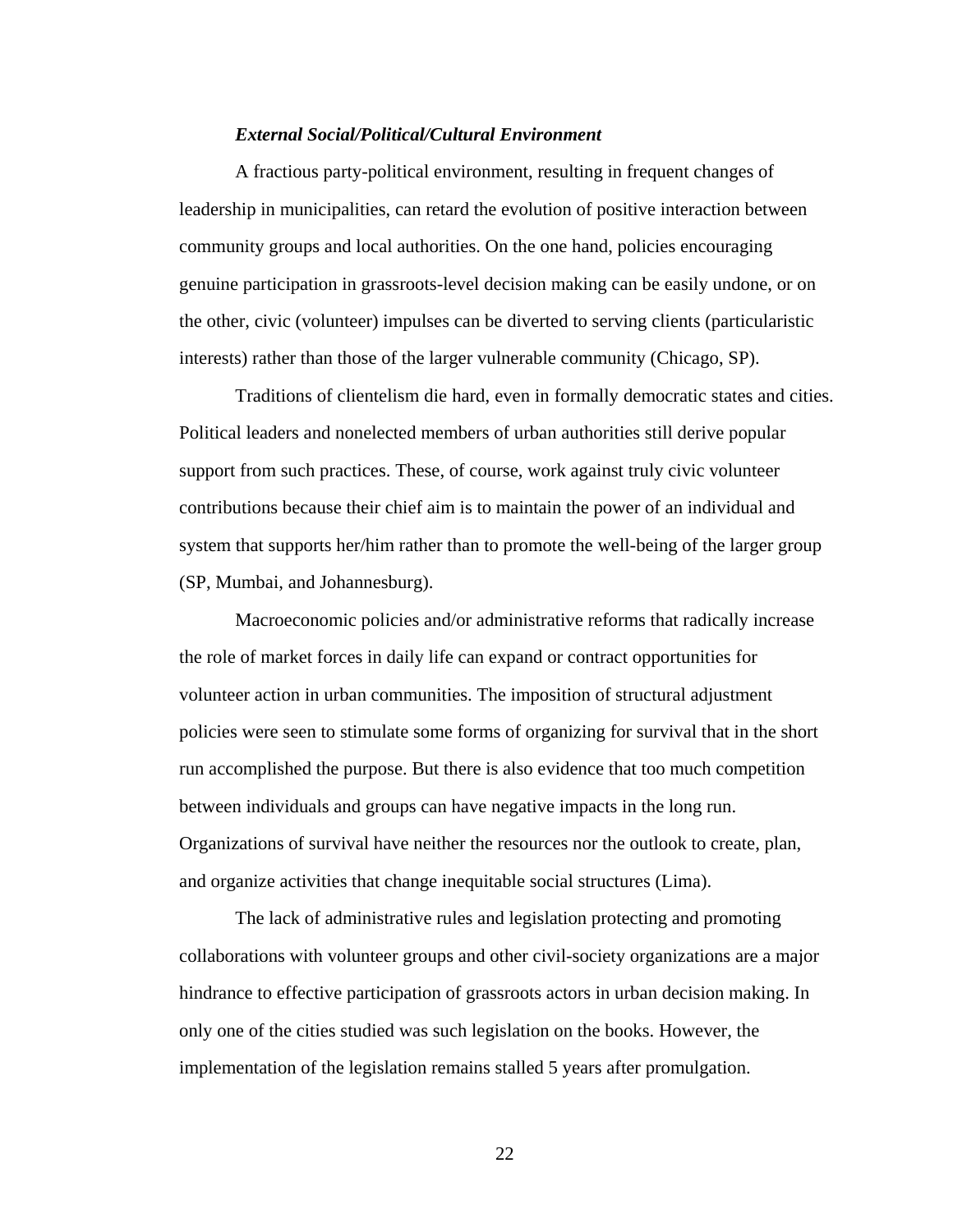Authorities are therefore able to treat civic participation as a discretionary, rather than mandatory, area of governance (Chicago, Lima, Johannesburg, Mumbai, and SP).

Decentralization is expanding the latitude of cities to adopt policies to enhance social integration in the local space. This occurs primarily by leaving to the local authorities the setting of social policy and, to an even larger extent, its implementation. While the capacity to implement such policy is in question because the resources needed to implement it may not accompany decision-making autonomy, the city allocates certain economic activities to enhance the status of poor and/or marginal groups. Opportunities for this were found in solid waste collection, environmental protection, and housing provision. Unfortunately, the authorities were unwilling to explore these possibilities to their logical extension, and important advantages to the poor were lost (Chicago, Lima, and SP).

In all the cities of the study, there appears to be a willingness (at the level of action, if not rhetoric) to back away from the role of mediator of the public good. Market mechanisms are given much greater sway than would be expected from the recent history and politics of the city.

The rapid expansion and differentiation within the NGO sector, coupled with the increasing "marketization" of their roles, especially as service contractors, has created among local authorities great confusion about and solid resistance to working with NGOs. Local authorities have expressed legitimate concerns about the representativeness, accountability, governance structures, and ambitions of many NGOs, CBOs, and other CSOs (Chicago, Mumbai).

Communities with a strong tradition of mutual assistance have a better chance of developing the local organizations that can effectively interact with local authorities in efforts to improve urban living conditions. Conversely, urban communities comprising large numbers of migrants of diverse origins have more difficulties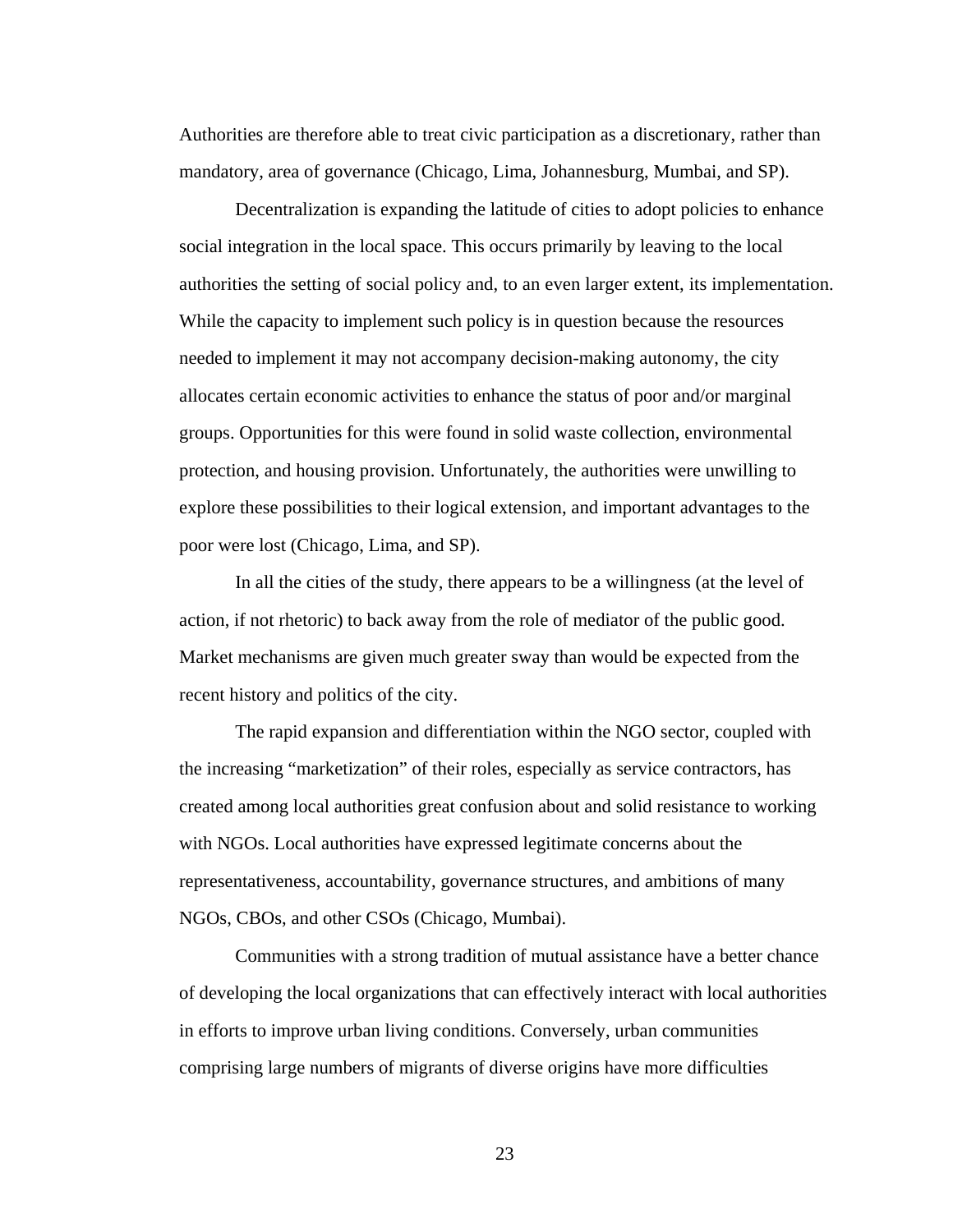organizing themselves, or being organized with the help of external agents (e.g., NGOs, religious groups, municipal agencies, etc.) (Lima, São Paulo [SP]).

Violence and insecurity stemming from the increasing prevalence of extralegal force and intimidation tactics diminish the capacity of communities to organize and pursue collective social goals. Public institutions, churches, and all manner of volunteer organizations suffer the threat of arms. Individuals who would otherwise participate in public-spirited activities resist the impulse in order to avoid unnecessarily sacrificing their lives and their families' well-being (Lima, Johannesburg, and Mumbai).

#### *Conditions and Attitudes of Local Authorities*

In none of the cities studied did there exist a strong tradition of incorporating community and volunteer groups in significant decision-making processes. In practice, ignoring grassroots actors was closer to the rule.

The relative impoverishment of local authorities (as compared with central and intermediate governing bodies) appears to exacerbate sentiments of envy and distrust toward civil-society groups, who are often seen as competing for resources that would otherwise go to the local authority.

Nontransparent behavior and restricted information flows characterize most of the local authorities—even those considered to be open to community participation in the study. This continues to disempower volunteer action across the spectrum of urban governance.

Corruption and/or lack of internal accountability within local authorities (Lima, SP, Mumbai) permits positive action taken by one branch of local authorities to stymie or block positive change brought about by other branches in collaboration with community groups.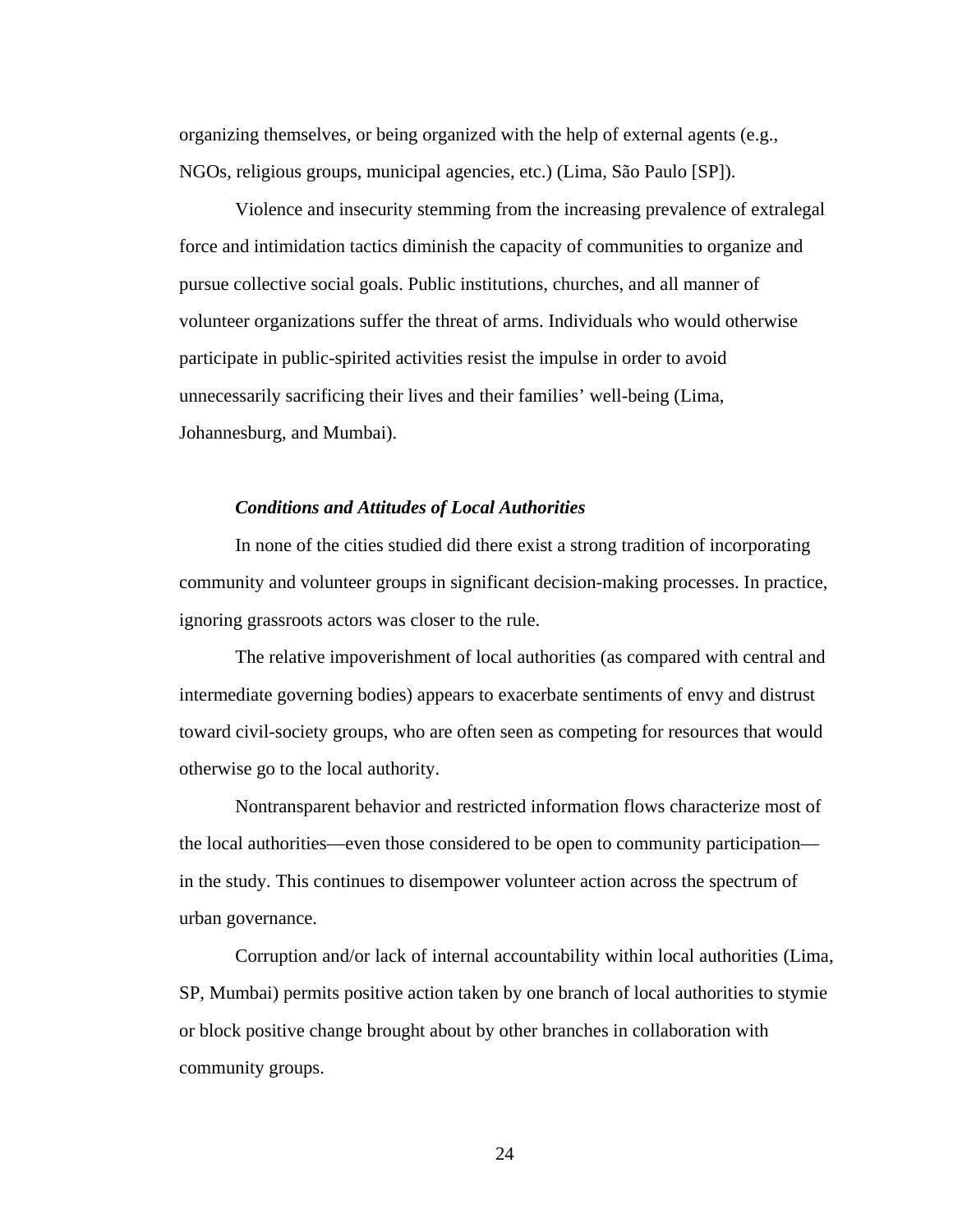Local authorities are inclined to take an instrumental view of participation, that is, to welcome it when the community and volunteer groups provide labor, material inputs or, simply, the façade of democratic decision making that allows an otherwise top-down project to go forward. Even the most "participatory" local authorities fear too much genuine participation.

The exceedingly low level of fiscal and administrative capacity of local authorities often prevents them from being able to join as effective partners with community and volunteer groups. They may neither know how to interact or work with community groups nor have any significant material resources they can bring to the collaboration (Johannesburg, Mumbai).

Decentralization in new democracies or newly democratized municipal entities, when combined with weak local government capacity and a willingness by the local authority to back away from its role as mediator of the public good, can result in highly undemocratic governance (Lima, Johannesburg).

Despite the high level of women's contribution to the collaborations studied and women's dominant role in the management of low-income communities, traditional forms of sexism and class bias were evident in the local authorities and were likely to have reduced the positive impact that women could have been having in their communities.

#### *Structure of Collaborations*

Partnerships—relationships in which the partners take genuine responsibility for achieving one another's objectives—were absent in the study. All cases selected for analysis were chosen because they were perceived to represent partnerships. None, however, came close to this ideal.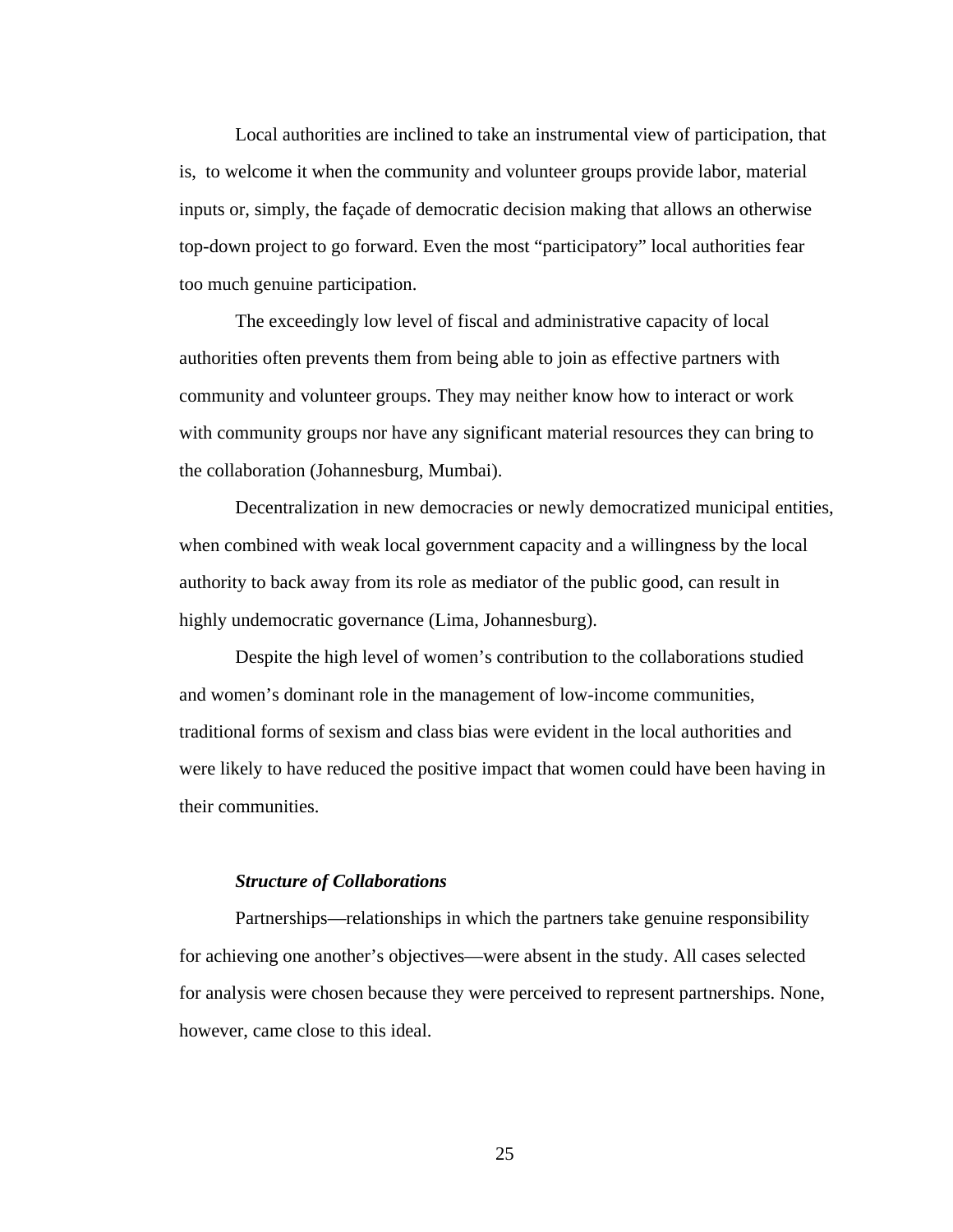Related to the previous point, power imbalances usually favor local authorities and/or, secondarily, intermediaries such as NGOs. In no cases have the community organizations been able to "drive" the agenda. Some instances did exist in which community and volunteer groups were able to block a proposed action for some time, but none could do so permanently (Chicago, Mumbai).

Local authorities are often less stable "players" than community participants. This results from changes of political leadership, administrative transfers of important decision makers, internal reorganizations, or major shifts in policy. Mutual trust and established collaborations are often sacrificed when key contacts in local government are lost. This results in a high cost to volunteer organizations because they must continually persuade new functionaries of the value of collaboration and joint decision making.

Collaborations are too often based on relations with a sympathetic politician or bureaucrat. Such personalized interaction/collaborations are fragile, at best, and clientilistic, at worst (Lima, Mumbai, and SP).

None of the collaborations studied contained formal procedures for record keeping, monitoring, or evaluation. As a result, data on the conduct of the collaborations had to be acquired from a variety of nonsystematic sources. This lack of formal institutional memory not only makes the analysis of the collaborations more difficult and tenuous but also results in lost opportunities for building on past experience.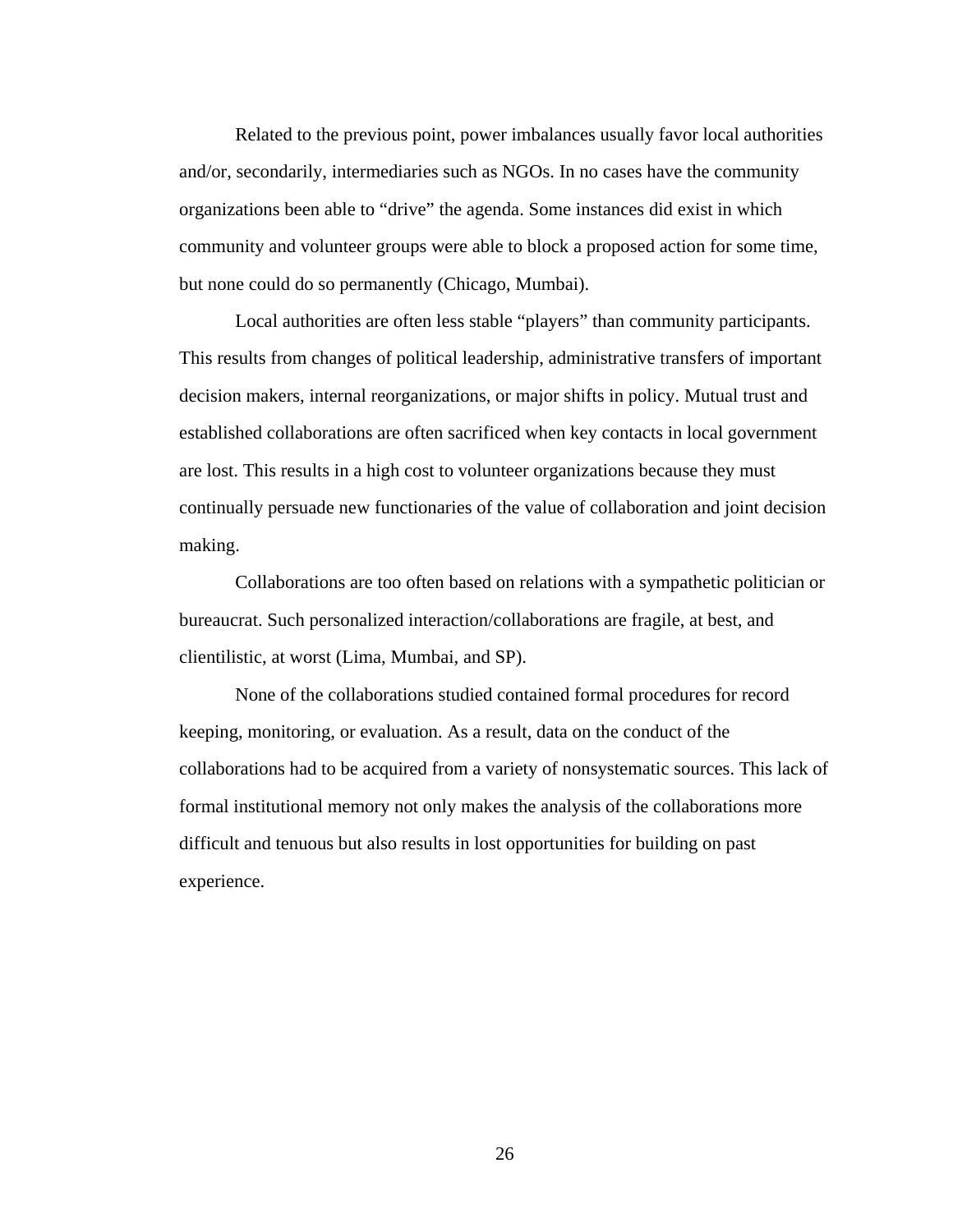## *Roles, Functions, and Attitudes of Intermediary Organizations*<sup>[2](#page-39-0)2</sup>

Intermediary organizations such as Nongovernmental Development Organizations, grassroots support organizations, voluntary agencies associated with church groups or international NGOs, and certain collectives of academic and professionals are crucial actors in all of the cities in this study. They often serve as conduits of information and/or mediators between local authorities and grassroots urban organizations. These institutions also provide training, contacts, and, sometimes, direct financial support to the community-level organizations. At present, it appears difficult to conceive of CBOs and other grassroots volunteer organizations of vulnerable groups carrying out effective collaborations without the support of such intermediaries. At the same time, the following observations can be offered about the roles of such organizations:

As mentioned above in the section on the general environment for CSO–local authority collaborations, the rapid expansion of NGOs in development work has also given rise to some doubt about their motivations, competence, and commitment to civic action. Many NGOs have become service providers or social-sector consultants, leaving behind—if they ever had them—orientations toward empowerment or advocacy for the poor. This is not entirely surprising, as in many cases, especially in formerly authoritarian countries, funding for the opposition groups dried up when democratic governments came in (Johannesburg and, to a lesser extent, SP). These organizations either dissolve or find ways to survive, the latter often by selling services. Some of these same NGOs lost their top cadres to the newly democratic governments, putting further at risk the ideals these organizations professed in the era of opposition.

<span id="page-39-0"></span><sup>&</sup>lt;sup>22</sup> The observations concerning intermediary organizations are largely based on the project coordinator's discussions with the intermediary organizations participating in the project as well as analysis contained in the overview reports. These perceptions are not based on case studies, however.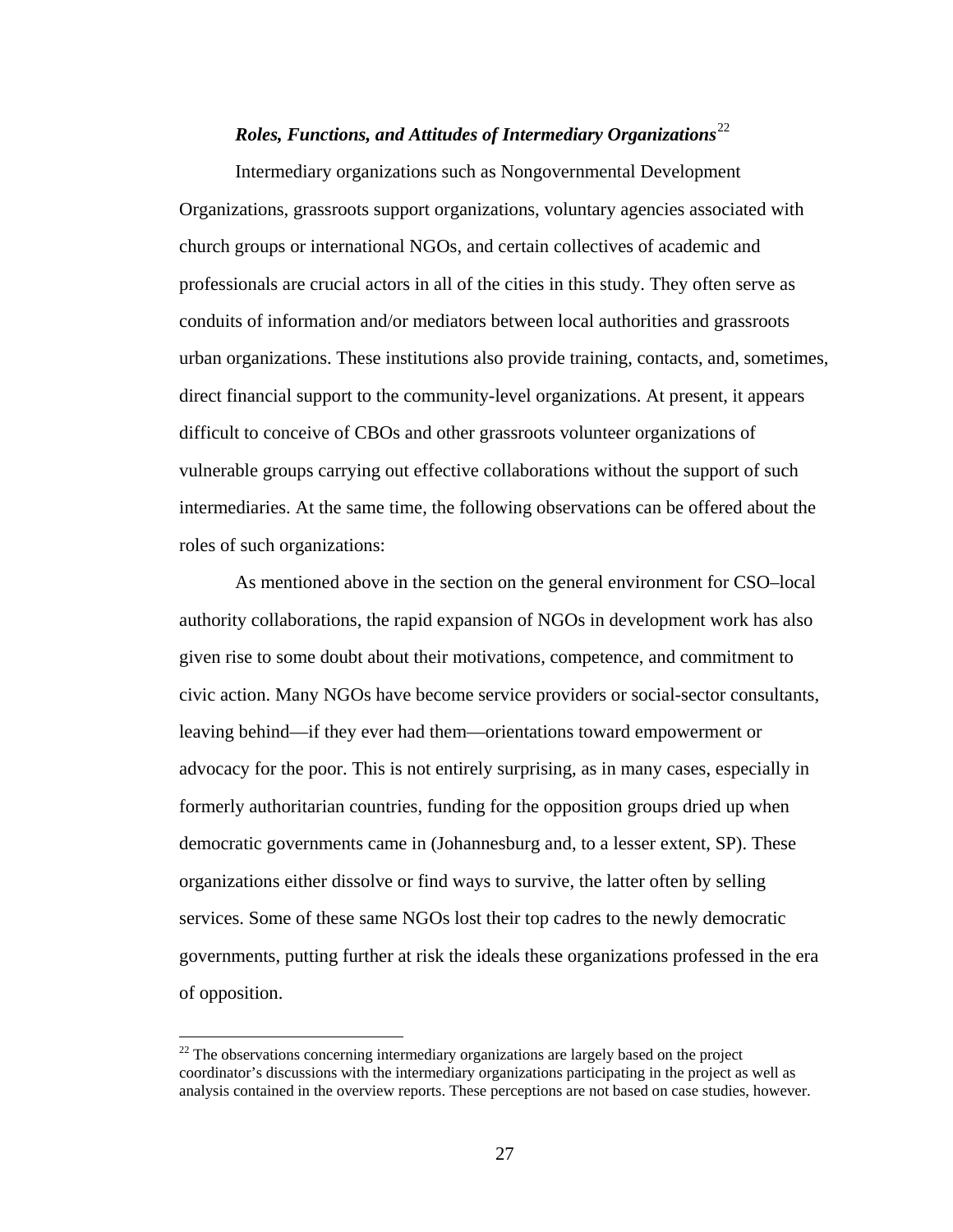Some intermediaries are more successful than others in promoting and accompanying institutional development and autonomy in urban grassroots organizations (Johannesburg, SP).

Unfortunately, there are simply too few intermediary organizations capable of undertaking large-scale organizing and capacity-building of autonomous volunteer organizations in the vast slums and bidonvilles of many of the world's megacities (Mumbai).

#### *Capacity of Volunteer Organizations*

Volunteer organizations, such as neighborhood associations, CBOs, mother's clubs, housing cooperatives, and so forth typically draw their strength and material resources from within, that is, from their members. Thus an organization's strength has much to do with the capacity of its individual members (see next section), its access to information and capacity-building (see previous section), and the possibility to exist and develop in a democratic way (i.e., without stifling regulation or repression from the government or inhospitable local forces). In all the cities studied this last condition was met. The grassroots organizations also typically had access to strong, civic-minded intermediaries. The capacity of the members was a problem, however, especially the individual's ability to remain in a state of mobilization over the long term. The constraints acting at this level are described in the next section.

Internal democracy is an acknowledged ideal for both NGOs and CBOs. For many of the grassroots organizations covered in the case studies, such ideals were sometimes honored more in their breach (Chicago, Mumbai, Johannesburg, Lima, and SP). This does not mean that the organizations did not have democratic impulses or goals, but rather that adverse conditions—such as changes in leadership, external political forces, or internal corruption—did at times divert the organization's trajectory.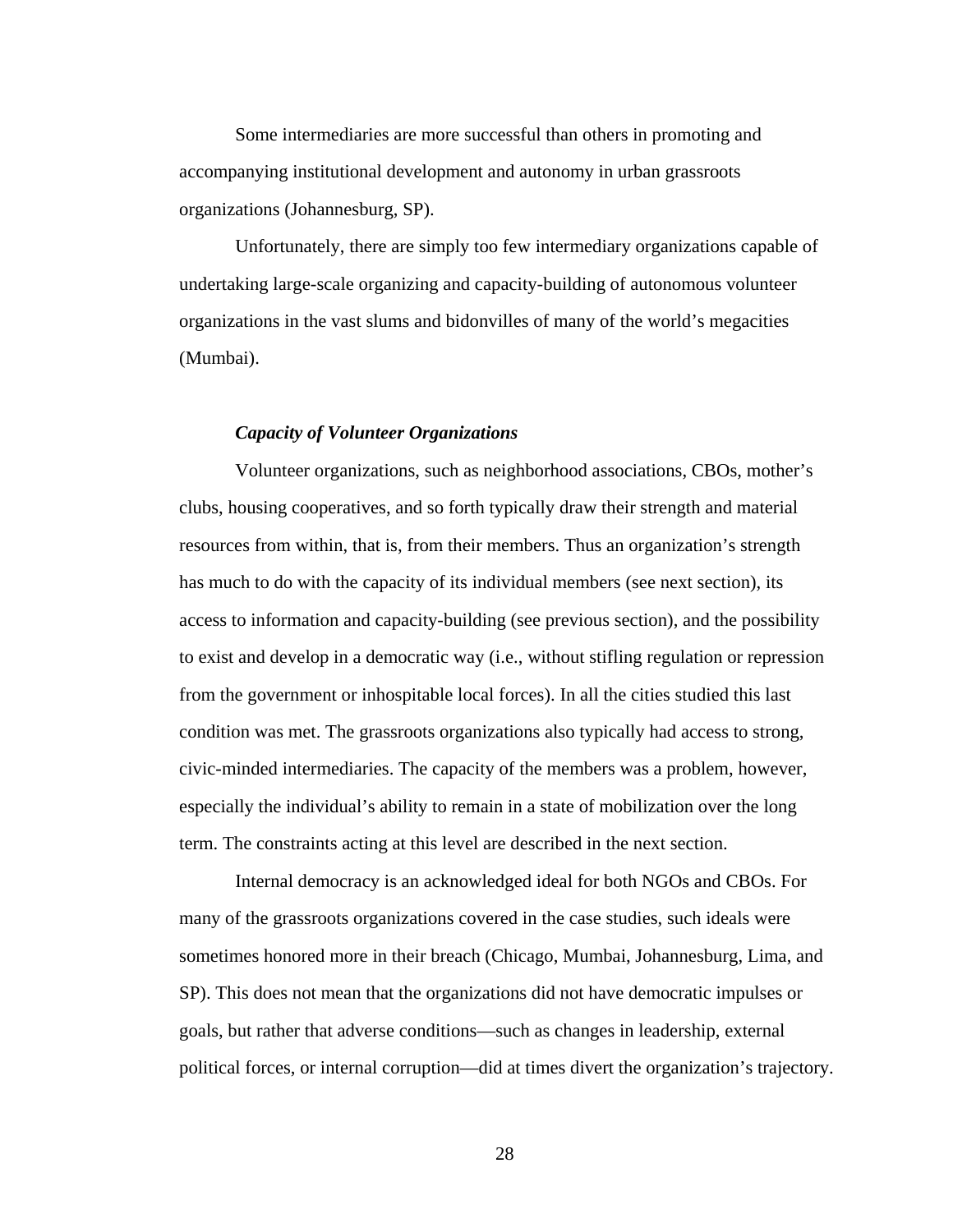The urban poor are rarely a homogenous lot. They can be highly stratified even in their vulnerability. This shows itself in the attitudes of different groups and in the community organizations that serve separate subsets of the poor. Among groups with different "vulnerability profiles" residing side by side, the most vulnerable will not necessarily benefit from the efforts of the groups representing the less vulnerable. In practice, relations between the groups can be highly conflicting. Such circumstances reduce the possibility of effective approaches to resolution of problems affecting both groups (Mumbai, Johannesburg).

In politically fractious environments, and even when party politics across the spectrum have been completely discredited, volunteer organizations may become targets for capture by "political bosses" or leaders with political ambitions (Johannesburg, Lima, and SP).

Community organizations of the urban poor can rarely access by themselves information needed to protect themselves and/or their neighborhood. Nor are they adequately prepared to interact publicly or privately with local authorities or to develop independently the kinds of analysis of the urban economy that will sway private developers or city agencies to protect the rights and interests of members of the low-income community. In these situations it is crucial for grassroots organizations to have access to reliable information and analysis from NGO or research institutes.

The internal strength of community and volunteer organizations can be enhanced effectively if, in addition to access to strong intermediaries and information, they learn to "organize themselves to learn." This means, among other things, becoming participants in action research, whereby they collect and analyze in progressively sophisticated ways the information needed to become effective advocates for change both within their community and in the larger society.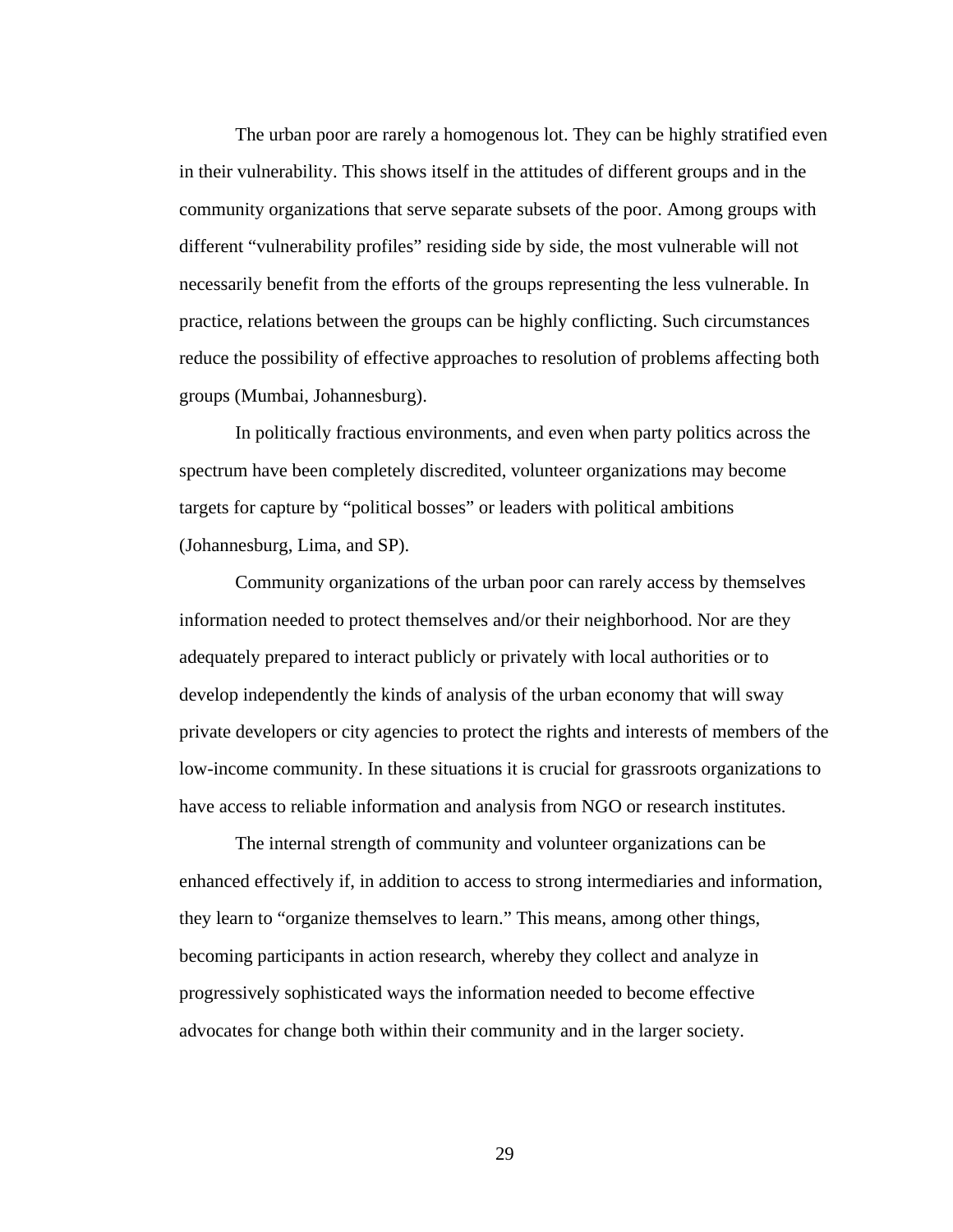#### *Capacity of Individuals (Volunteers)*

Individuals in low-income communities who, because of the objective conditions of their lives have highly restricted mobility, chronic health problems, or extremely limited mental functions, may not be able to take an active role in public life. This is not unexpected. Nevertheless, this is a burden imposed unequally on the poorest populations. To this must be added the burden of violent or disaffected youth, criminal elements, and others who have been excluded from more positive social intercourse. A higher incidence of persons in these categories increases the number of "nonparticipants" in civic activities, as well as the burdens on those who might otherwise want to contribute, or contribute more.

Related to the previous point, women, who are often the primary managers of "informal" urban settlements, share this burden disproportionately. This is a limiting factor on their ability to participate as fully as they would want and to acquire special skills that may advance overall volunteer contributions of women.

In many low-income settlements, existing efforts by women to contribute have been undermined by the attitudes of their male partners/spouses and fellow community members. Women are still, in general, not granted equal status as civic actors in the community. The persistence of men's unemancipated attitudes negatively affects the volunteer contribution in many communities.

Youth have proven to be invaluable volunteers and civic actors when structures (organizations and activities) exist to channel their efforts. They are also among the most vulnerable members of society. Longstanding precarious economic and social conditions are clearly alienating many young people from taking up civic action (Lima, Johannesburg).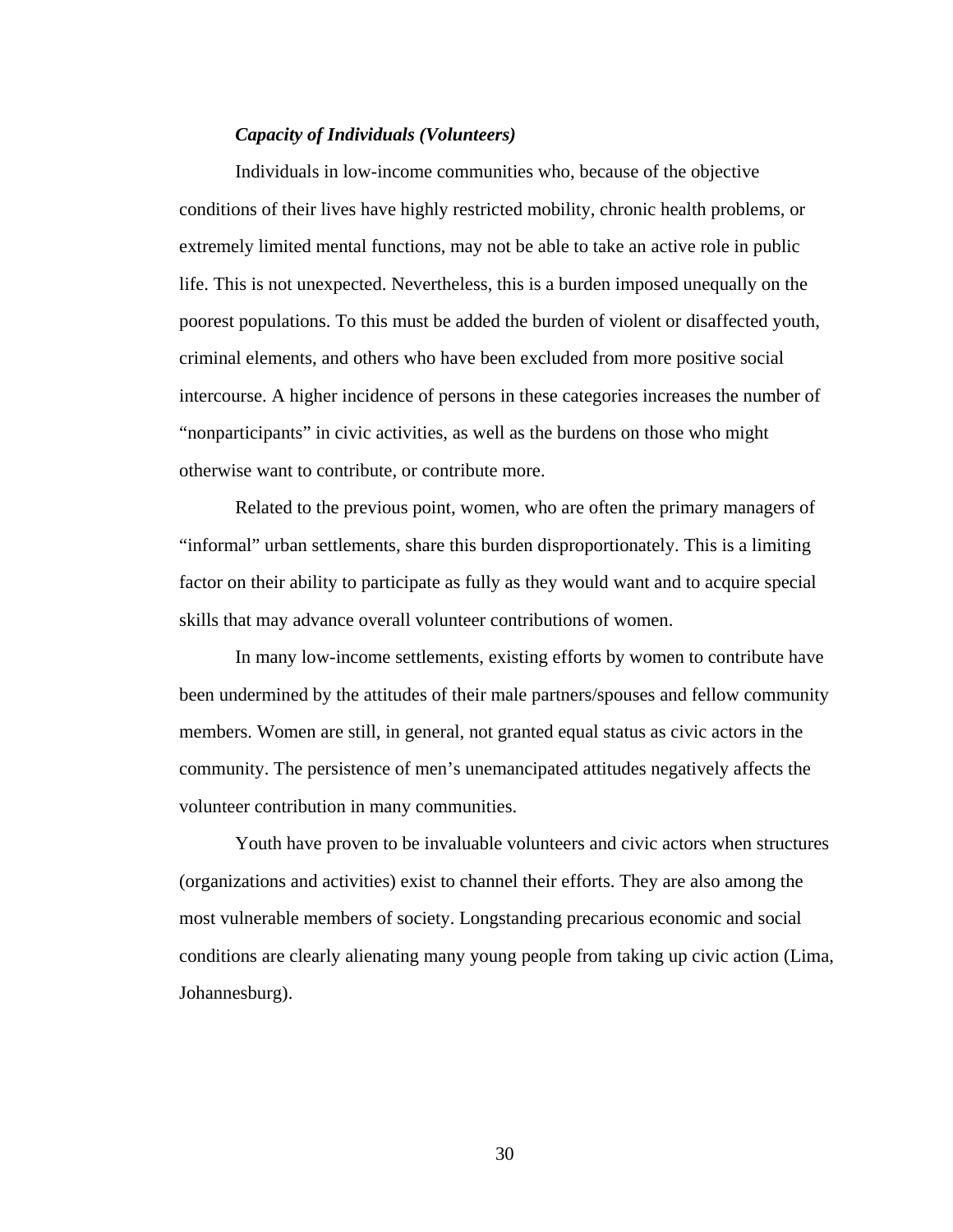## **Recommendations to Local Authorities for Enhancing the Effectiveness of Collaborations with Community Organizations**

The previous section offers a litany of factors that impede the establishment of fruitful collaborations between local authorities and community organizations. To improve the impact of such collaborations, all of the actors and institutions cited could usefully change certain aspects of their attitudes, behavior, and capacities. The full responsibility for promoting and compelling such changes cannot be placed entirely on local authorities. They can, only with great difficulty, bring about changes at the macro level, despite their increasing influence on social and economic conditions within their sub national regions. It may also be argued that it is not inherently the responsibility of local authorities to redress the weaknesses of community organizations within their geographical purview. Nor would it be wise to suggest that the local authority must improve the basic element of the community organizations the individual—by intervening inside the family to change patterns of relations or cultural practices that disproportionately benefit some members to the detriment of others. But there are areas in which local authorities can make important contributions, and these are the focus of this final section.

These recommendations are those of the author, based on his understanding of the case studies, overview materials, and interaction with the main participants in the project over the past several years. The recommendations are, in effect, based on comparing and contrasting the conditions, achievements, and challenges that have been reported on in total. As such, these recommendations are generic, and hence apply everywhere and nowhere. Any attempt to apply them should be accompanied by a review of the individual studies in which recommendations are set clearly within local contexts. Limitations of space prevent further discussion of how international organizations, national governments, community organizations, and international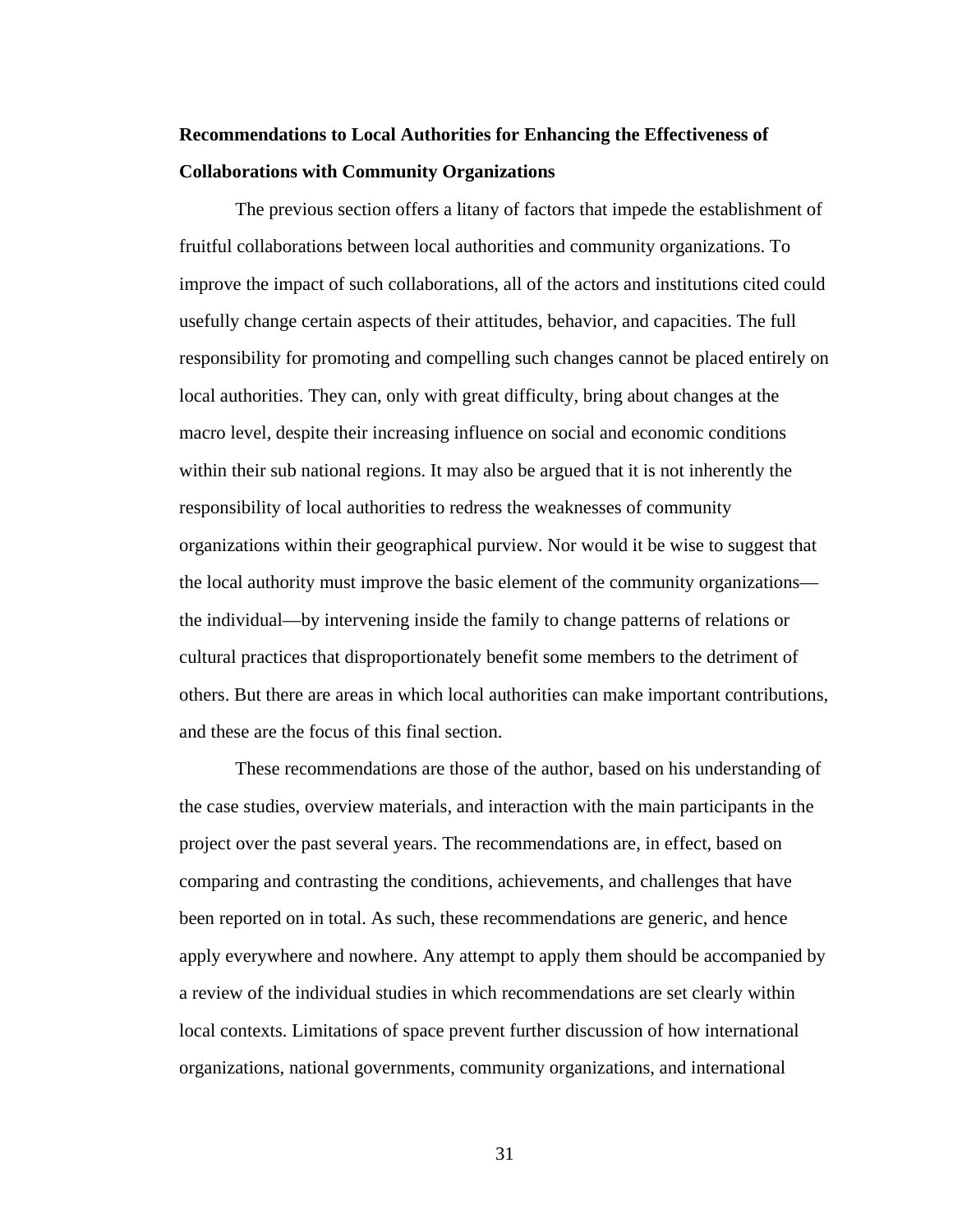NGOs can support the kinds of changes needed to bring about more fruitful collaborations between community organizations and local authorities.

One of the main conclusions of this study is that local authorities play the determining role in urban grassroots development or, more correctly, in fostering social cohesion and development in cities and towns. But to be successful in these efforts they must ally themselves with community and city-wide institutions of civil society. Cities willing to do this may begin by examining the extent to which they accomplish the following:

- $\triangleright$  Make publicly available in timely and easily accessible forms information concerning public budget decisions; investment and urban development plans; records of internal discussions on infrastructure locations, designs and technologies; and administrative and political boundary changes.
- $\triangleright$  Allow substantive participation of community organizations in the planning, implementation, monitoring, and evaluation of policies and investments that significantly and differentially affect groups within the city.
- $\triangleright$  Support open dialogue between local authorities and civil-society organizations (and among the latter) on these issues.
- $\triangleright$  Provide a competent, motivated, and politically independent liaison service within the urban administration to respond to and inform CSOs on issues of concern to the public.
- $\triangleright$  Promulgate and implement legislation and administrative regulations that institutionalize these characteristics of openness to CSOs, regardless of the change of important political or executive personnel within the local authority.
- $\triangleright$  Promote awareness of the concerns of CSOs and a capacity for working with CSOs among employees at different levels of the urban administration.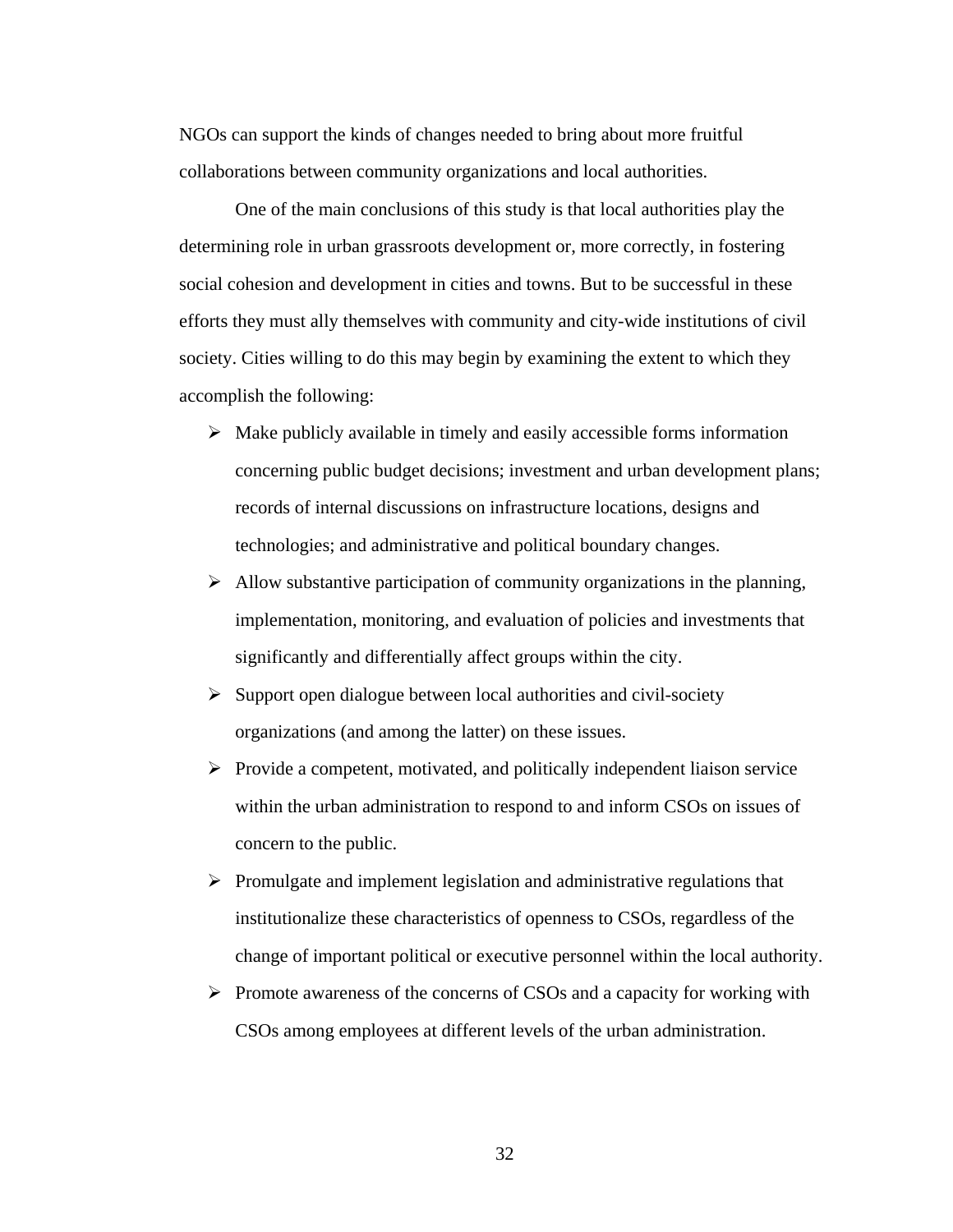- $\triangleright$  Train CSO liaison personnel to be "women-friendly," as many of the most important grassroots managers of low-income urban communities are wives and mothers.
- $\triangleright$  Commit to acting as mediators of the public good, in which promoting and protecting the dignity of life for all residents is the first priority in decision making.

Implementing even this short list of recommendations, which will necessarily have to be adapted to widely varying local conditions and histories, will require additional resources, new ways of thinking, and more autonomy for local authorities. This is happening in many cities, but not nearly enough. And the threats to progress already made loom ever larger: political and ethnic conflict, environmental collapse, increasing disease burdens, the scourge of drugs, disintegrating local economies, and so forth. It is therefore necessary to bolster reforms within local authorities with external support—not just monetary but moral, intellectual, and legislative. National governments, other local authorities, international cooperation, and local and international civil society, citizens, and business all have a part to play in this effort.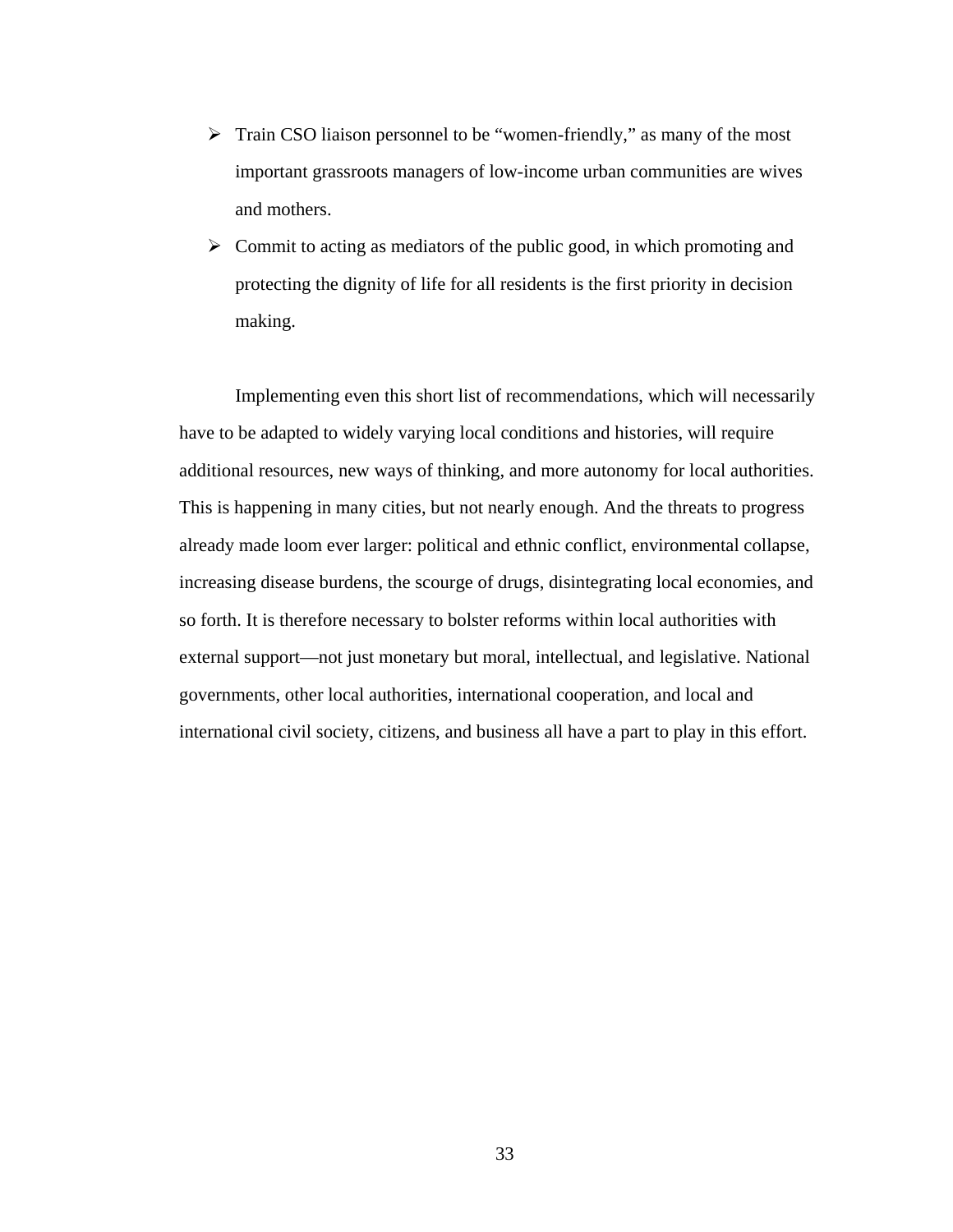#### **REFERENCES**

Apnalaya, 1998. **Rationing Kruti Samiti: Experience of Collaboration between NGOs, GOs and CBOs in the City of Mumbai**, UNRISD mimeo.

Arnillas L.,Federico and Arq. and Silvia de los Ríos, 1997. **Organizaciones comunitarias de base el cercado de Lima y formas de coordinación y participación en la gestión municipal**, UNRISD mimeo.

Ballón, Eduardo, 1997. **La experiencia de comercialización del frente único de comerciantes minoristas de villa el Salvador, Lima, Perú**, UNRISD mimeo.

Beihai City Planning Bureau. **Beihai chengshi guihua gongzhong canyude shijian tansuo** (The Experience of Public Participation in City Planning: The Case of Beihai City), UNRISD mimeo.

Bharve, Sushoba, 1996. **Mumbai Mohalla Committees:** A **Case Study**, UNRISD mimeo.

Calderón Cockburn, Julio A., 1997. **La organización zonal de las comunidades de base y su articulación con los gobiernos locales en el cono este**, UNRISD mimeo.

de Souza, Valmir. 1996. **Ação cultural regionalizada área central da cidade de São Paulo**, UNRISD mimeo.

Everatt, David; Grace Rapholo and Sarah Davies, 1996. **The South African Experience: Analyzing Local-Level Governance in Tladi-Moletsane, Ivory Park and the Johannesburg Inner City**, UNRISD mimeo.

Everatt, David; Grace Rapholo and Sarah Davies, **The Southern African Experience: Background Document**, UNRISD mimeo.

Grimberg, Beth, 1997. **Estudo sobre a Coopamare: Cooperativa de catadores autônomos de papel, aparas e materiais reaproveitaveis de São Paulo**, UNRISD mimeo.

Huamán, María Josefina; Gloria Cubas Rivera and Juan Pedro Mora Sono, **Los nuevos desafíos de la ciudad para las mujeres y la visibilizacion de su participación en la construcción del hábitat: el caso del cono norte** (compilation of three case studies), UNRISD mimeo.

Jacobi, Pedro, 1997. **Orçamento participativo: o caso de São Paulo (1989–1992), à luz das experiências de Porto Alegre e Belo Horizonte**, UNRISD mimeo.

Jacobi, Pedro, 1998. **Overview Paper: São Paulo**, UNRISD mimeo.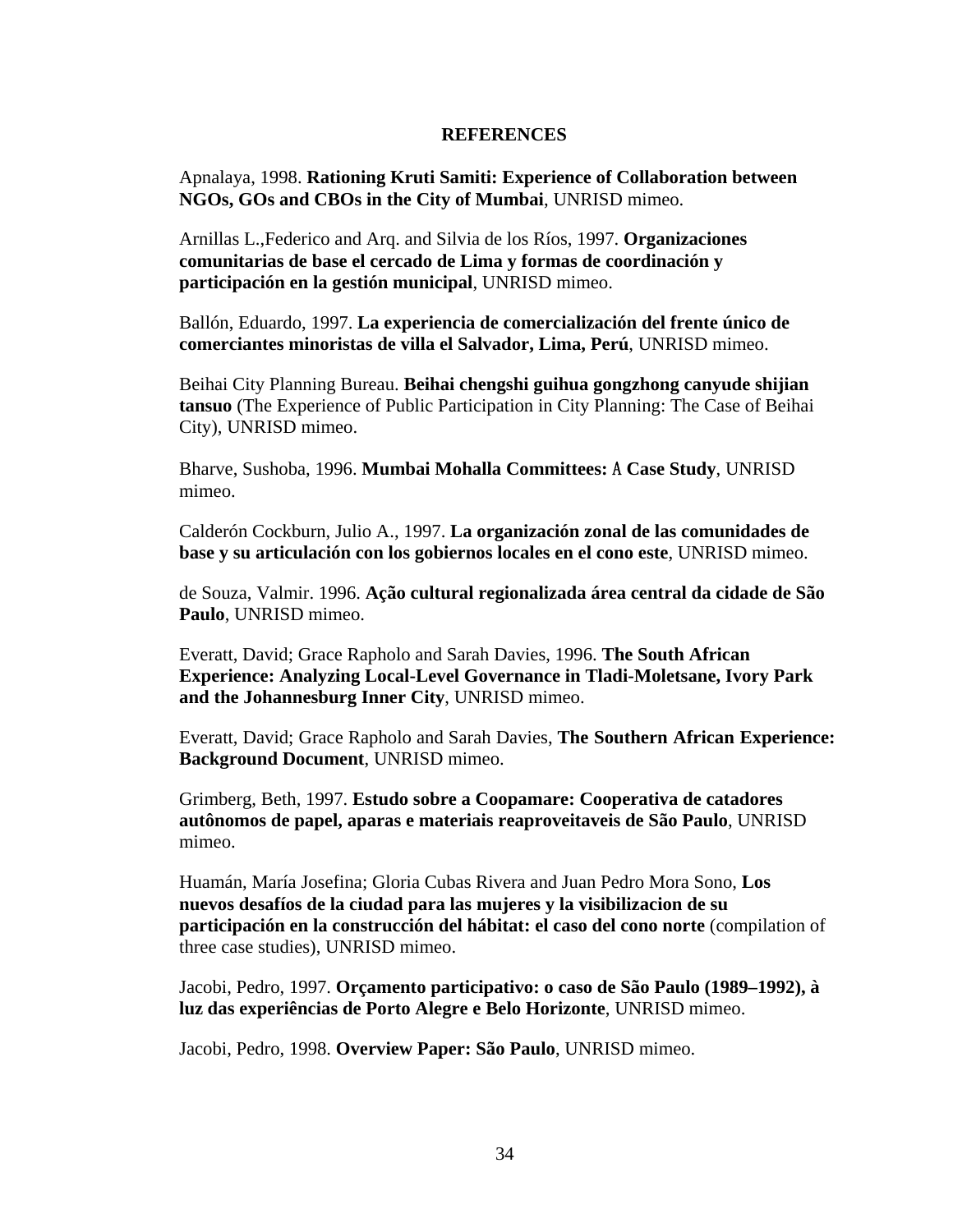Joseph A, Jaime, 1997. **Organizaciones comunitarias de base y gobiernos locales**, UNRISD mimeo.

Joseph A., Jaime, 1999. *Lima Megaciudad: Democracia, Desarrollo y Descentralización en Sectores Populares*. Lima; UNRISD and Alternativa, Centro de Investigación y Social y Educación Popular.

Ranney, David C., Patricia A. Wright and Tingwei Zhang, 1997. **Citizens, Local Government and the Development of Chicago's Near South Side**, UNRISD Discussion Paper No. 90.

Rolnik, Raquel and Walter Cruz de Oliveira, 1997. **Mutirão autogerido apuaña: enfrentando a questão da moradia com parceria**, UNRISD mimeo.

SUN Huasheng and Fuhai WANG, 1997. **Chengshi guihua bianzhizhong de gongzhong canyu: yi Shenzhenshi wei lie** (Public Participation in City Planning: The Case of Shenzhen), Shenzhen Municipal Institute of City Planning and Urban Design. UNRISD mimeo, 1997.

Westendorff, David. 1998. **Quanqiuhua de Shijiezhong Jinxing Fenquan Guihuaguanli de Zhanwang: Guoji Taolunhui Zongjie Baogao** (Report of the International Conference on Prospects for Decentralized Governance in a Globalizing World), UNRISD mimeo.

Wuhan City Urban Planning and Design Academy, 1997. **Zhuanjia guwenzu canyu chengshi guihua de shijian yanjiu** (Research on the Experience of Specialized Consultants in City Planning), UNRISD mimeo.

XIA, Rongguang and Guoqing ZHANG, 1997. **Liuzhu zuotian, fengfu jintian, zaizao mingtian: gongzhong dui ningbo lishi wenhua mingcheng baohu guihua he shijian de canyu** (Protect Yesterday, Enrich Today, Create Tomorrow: Public Participation in Planning for the Preservation of Historic Ningbo), UNRISD mimeo.

Zhang, Tingwei, 1997. **The Transition of the Decision-Making Process: Participation in Urban Development in China**, UNRISD mimeo,.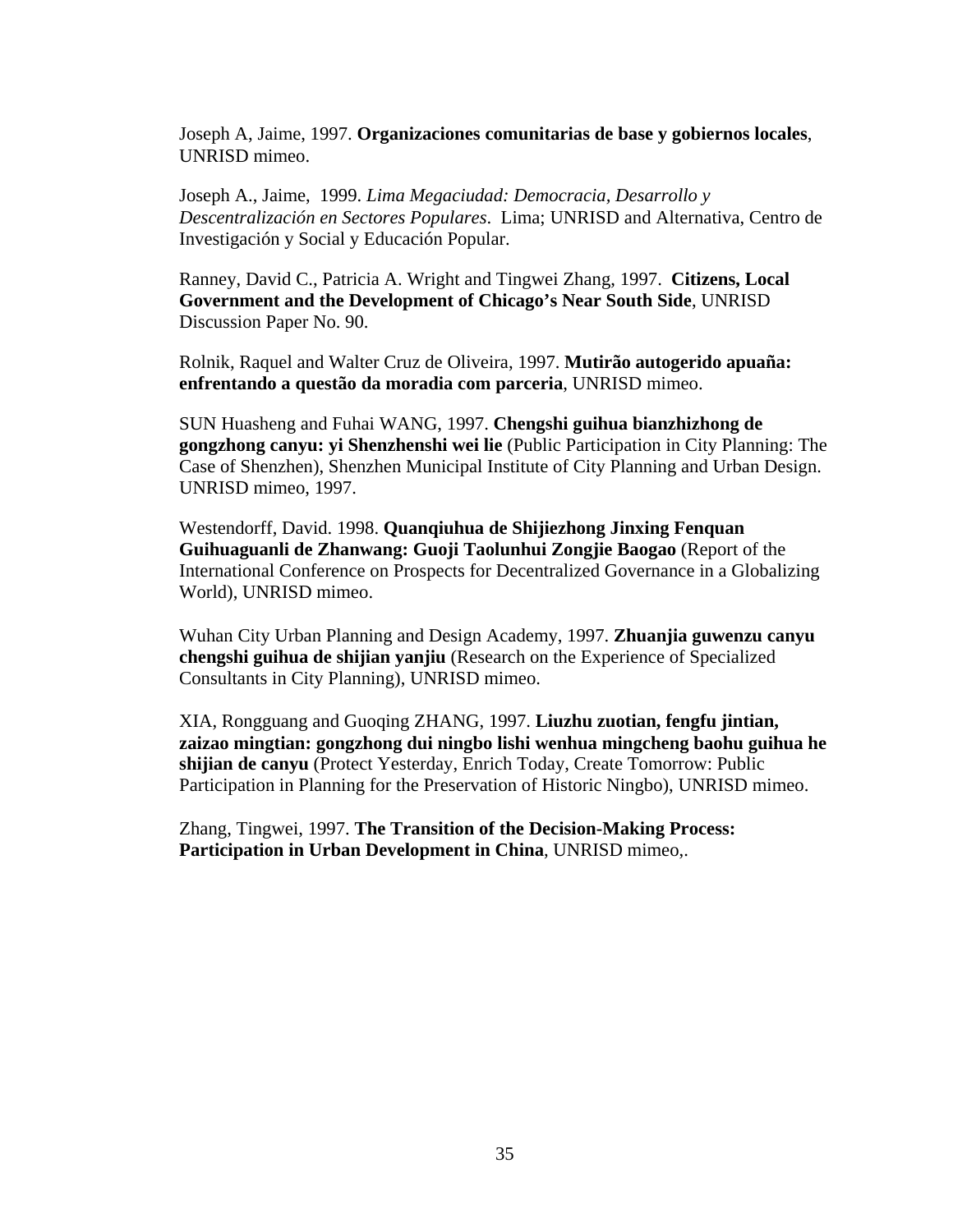#### **CHAPTER TWO:**

# **SELF-BUILT HOUSING IN DEVELOPING COUNTRIES: CURRENT CONTRIBUTIONS AND CHALLENGES TO LOCAL DEVELOPMENT THROUGH VOLUNTEERISM**

#### **Introduction**

 $\overline{a}$ 

This paper summarizes the literature describing the current and near-term challenges to improving the quality, quantity, and social impact of volunteer contributions to self-built housing in cities of developing countries. On the basis of this analysis it then suggests several approaches for providing institutional support to improve the impacts of these volunteer efforts. The paper was prepared for the United Nations Volunteers<sup>[1](#page-48-0)</sup> as support to its project Support to Intra-City Volunteerism.

This project "is based on the premise that volunteerism is still largely underutilized in (urban) development . . . [and] . . . is seldom fully recognized, promoted and supported by local authorities and by other urban policy- and decision-makers." The terms of reference for the paper also note that

Equally, the local volunteer sector is seldom organized in a fashion that would make the best of itself. The contribution of volunteerism to urban development could be much broader than what it is at present, if further support was given. The project aims at helping to expand such contribution, by (i) setting-up demonstration activities as well as (ii) an awareness raising campaign and (iii) technical assistance. The development of a knowledge base is crucial to these three objectives.

The paper comprises four sections, not including this introduction. The first section describes what is meant by self-built housing in developing countries and the processes it encompassed during the postwar era. The second section assesses the

<span id="page-48-0"></span> $1$  The United Nations Volunteers (UNV) is the only agency in the United Nations system with a mandate to promote, organize, and manage volunteer efforts in support of United Nations development goals.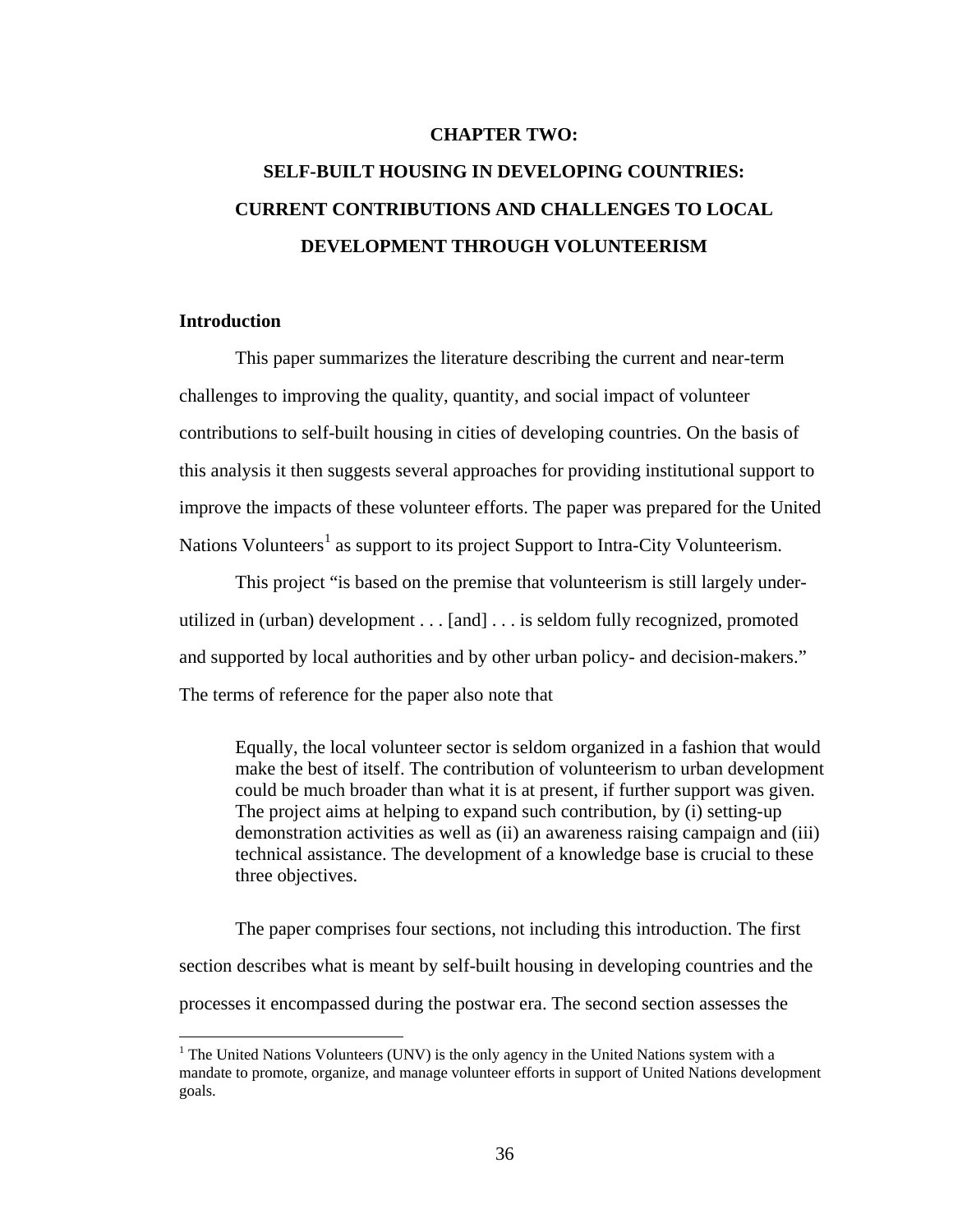scale of self-building in developing countries and the living conditions it provides for the large majority of residents. The third section reviews different organizational typologies of self-built housing for low-income groups in urban areas of developing countries. This focuses on identifying the roles of different social actors, including volunteers, in a spectrum of approaches to self-building. The fourth section describes the major obstacles to the transformation of much self-built housing into adequate housing for the majority of its builders/residents. The final section has two parts. The first offers general prescriptions for overcoming the obstacles to transforming selfbuilt housing into adequate housing. The second discusses the idea of UNV's promoting forms of self-building that lead to psychosocial and political transformations of individuals, groups, and communities that participate in selfbuilding processes.

The information and opinions offered in this paper are drawn from a selective review of recent journal articles that discuss self-built housing or volunteerism and urban upgrading in developing and developed countries. The research also benefited from a review of case studies of self-built housing in the UNCHS Best Practices Database. I also draw on studies of self-built housing I commissioned under the auspices of the United Nations Research Institute for Social Development (UNRISD), and on my experience as an advisor to an NGO in Buenos Aires, Argentina, that promotes income-generation and decent housing for low-income groups through microenterprise development.<sup>[2](#page-49-0)</sup>

#### **Self-Built Urban Housing in the Global South**

 $\overline{a}$ 

For the purposes of this paper, self-built or self-help housing is the product of a range of activities leading to the design, construction, maintenance, and management

<span id="page-49-0"></span> $2^2$  The name of the NGO is Microenergia. Information about its work may be found at http://www.microenergia.net.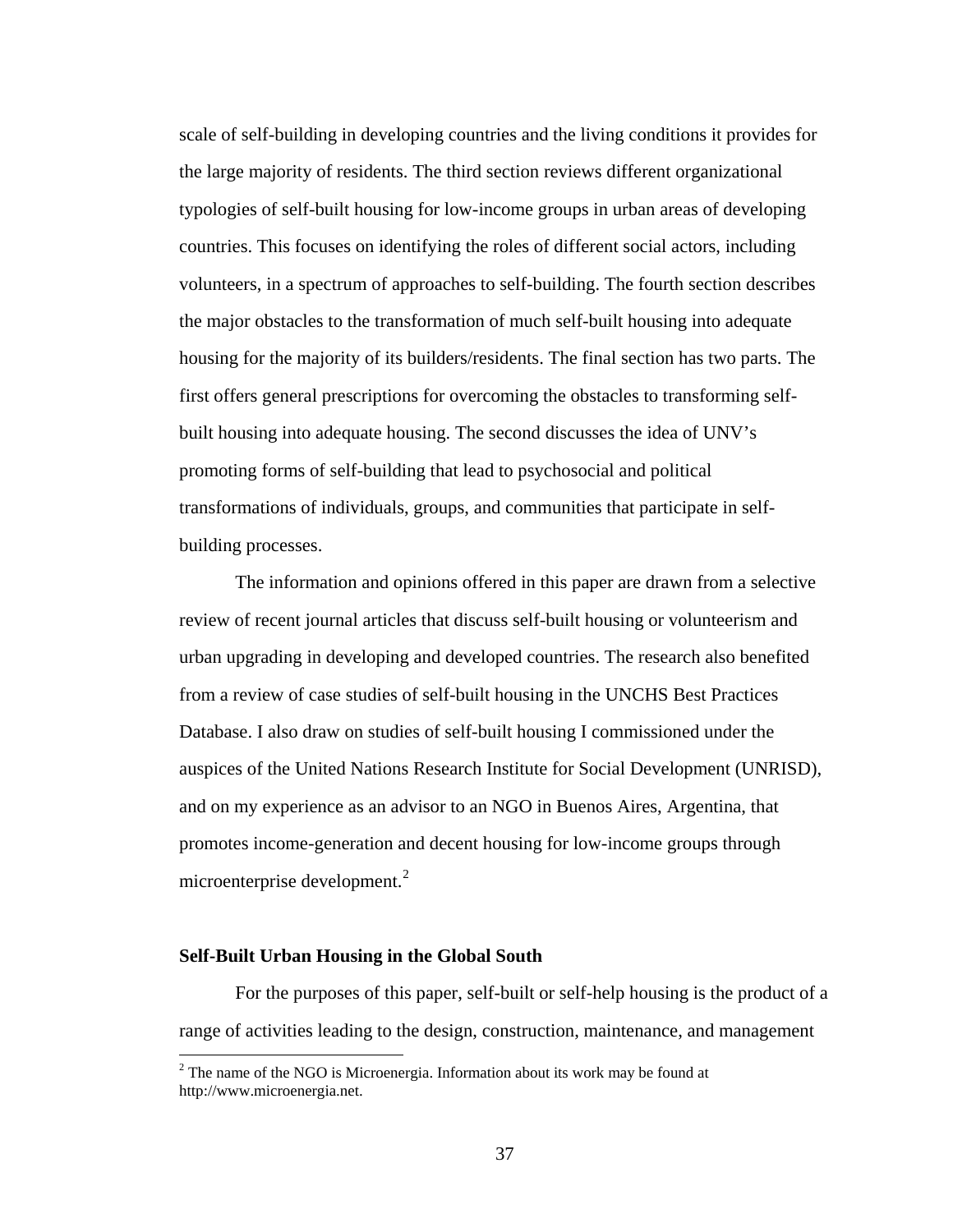of the physical structure and immediate surroundings of permanent shelter for human beings. Self-help housing also includes renovations, alterations, or adaptations of existing buildings, including tenements, industrial spaces, or other structures that have not been occupied for lengthy periods and whose new residents or others working with them undertake the improvements. Regardless of the nature of the structure, self-help housing would normally, if not at the moment of first habitation, entail eventual provisioning of clean water, sanitation, and energy within the shelter or within convenient reach of the structure. This expansive definition of self-built housing follows from that of "adequate housing" as pursued as a human right established and elaborated over time by the United Nations in the Covenant on Economic, Social and Cultural Rights (ESCR). So, while not all self-built housing achieves on-premises services such as these, they must be considered as an eventual—but still pressing goal of the process. Without them, particularly in densely inhabited urban settlements, not only are the physical and social well-being of the residents of the self-help structure put at risk by exposure to environmental pathogens or other healthendangering conditions, so too are those of their neighbors and the surrounding community. $3$ 

The literature describing modern processes of self-built housing (and communities) in urbanizing areas of developing countries is nearly as old as the process of modern urbanization. This literature will not be reviewed in detail here, only summarized in a way that might accurately describe some of the most typical aspects of the peri-urbanization process.

<span id="page-50-0"></span> $3$  The working definition of the right to adequate housing currently applied by the United Nations Special Rapporteur on adequate housing as a component of the right to an adequate standard of living is as follows: "the right of every woman, man, youth and child to gain and sustain a secure home and community in which to live in peace and dignity." In his efforts to promote the realization of this right, the Special Rapporteur has "followed a holistic approach, based on the reality that all human rights are interrelated and indivisible. The right to adequate housing cannot be fully realized if separated [from] with other rights such as the rights to food, water, sanitation, electricity, health, work, property, security of the person, security of home, and protection against inhuman and degrading treatment" (Kothari).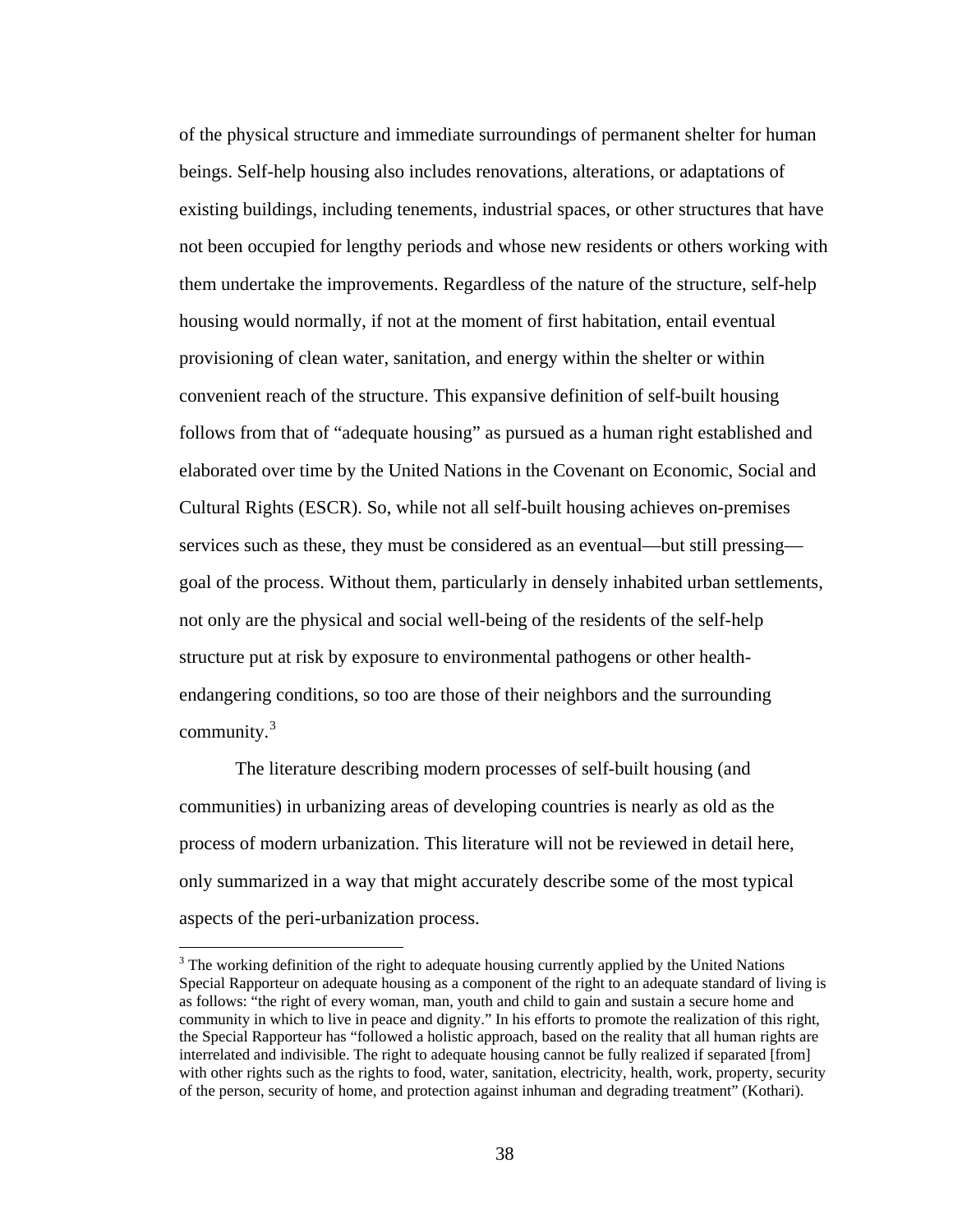New arrivals to the city would typically lodge with a friend or relation with connections to the new arrival's home place. After sharing or renting housing for a period in order to save money and make appropriate plans for establishing his/her own home, the new migrant would join with a group of other would-be settlers in a moreor-less organized takeover of vacant/unused property. Takeovers like this could be on public or private property, within the boundaries of the city or well outside it, but usually not on land already undergoing formal development processes. More typically, the land suffered multiple hazards for occupancy: high susceptibility to industrial pollution or natural disaster (flooding, seismic activity, wildfires, etc.) or nearly insurmountable obstacles to the provisioning of necessary services (absence of sources of drinking water, location on steep rocky slopes or shifting sands, etc.). Occupation of land took place under cover of night. By morning a series of makeshift huts stood in close proximity, offering a semblance of self-protection and an important degree of solidarity. Large-scale land invasions and subsequent settlements could often depend on external assistance in achieving a degree of legitimacy, if not legality, for newly settled communities. Local politicians found them to be useful vote banks; progressive NGOs and church-based organizations found them to be viable alternatives to overcrowding in existing urban slums or worse conditions in communities that had managed to grow entirely spontaneously through multiple and uncoordinated invasions.[4](#page-51-0)

<span id="page-51-0"></span><sup>&</sup>lt;sup>4</sup> Modern urbanization in developing countries refers to the post–World War II era, during which decolonization and nation-building processes often included industrialization programs. New industry, typically located in the major cities, encouraged rural workers to migrate to the cities in search of higher wages, better physical amenities, and access to health care, education, cultural facilities, etc. In some countries, modernization of agriculture served to push unemployed peasants to the city. With these processes, urban population began growing faster than total population. Although initially migration often led to overcrowding and degradation of existing urban housing stock, housing within the existing city boundaries reached capacity and soon became too expensive for most rural migrants. Increasingly, they were to settle on the periphery of the major cities, in many cases occupying vast tracts of lands more than double the area within the city's formal boundaries. More recently, such areas became know as peri-urban settlements. A sampling of the vernacular names for these include *pueblos jovenes, colonias, gecekondus, bidonvilles, favelas, shanty towns, squatter settlements, villas de miseria, katchi*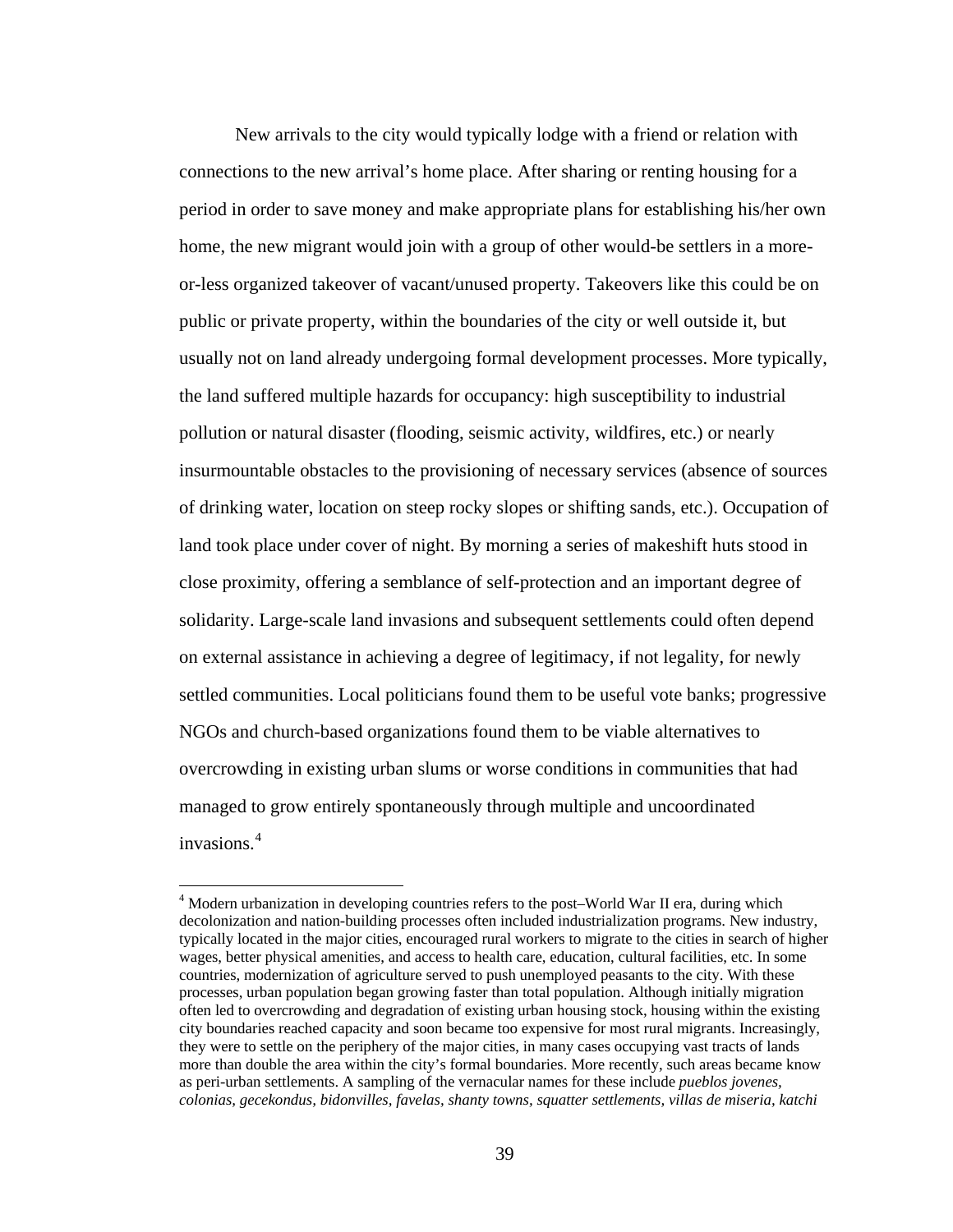Over decades some peri-urban settlements consolidated as both housing and connections to urban infrastructure and services improved. Families with steady incomes gradually replaced the temporary materials of their first structures: walls of brick and mortar for tin or cardboard, paving or tiles for mud floors, glass windows for oiled paper or plastic sheeting, and doors with locks for a sheet of hanging canvas. More prosperous settlements and/or those with better political connections got paved roads linking them to metropolitan transportation networks, urban services (water, power, sanitation, and refuse collection), and social and cultural facilities (education, health, recreation). Indeed, some of these successful self-upgraded communities are now mature enough that homes built with the original permanent materials are now reaching the stage of becoming dangerous because of aging materials and overbuilding on poorly designed or constructed supports.

Other neighborhoods did not prosper, or did so only selectively. Nor did they become fully integrated into urban transportation and infrastructure networks. These may have grown large enough to be officially recognized as slums. Some were enveloped within the formal<sup>[5](#page-52-0)</sup> city that expanded as the upper and upper-middle classes established new neighborhoods, commercial centers, and recreation facilities to cater to their needs in the cleaner and greener suburbs. The fact remains, however, that today some 43 percent of urbanites in developing countries live in slums (UN Habitat  $2003$ :vi).<sup>[6](#page-52-1)</sup>

*abadis, chawls, kampungs,* etc*.* A fuller list of vernacular names for slums by region can be found in UNHSP (2003:10).

<span id="page-52-0"></span> $<sup>5</sup>$  The "formal city" is that part of the urban area that adheres to planning regulations and building codes</sup> and is fully serviced with modern transport, sanitation, refuse collection, drinking water, energy, etc.

<span id="page-52-1"></span> $6$  In many cities, the term "slum" is an official designation, defined and applied by the local government. In certain instances, the term may be selectively applied depending on some minimum number of households or area covered by substandard housing. This would therefore not necessarily enumerate all substandard living situations in a city, and perhaps would result in higher estimates of the population living in substandard housing if housing in nondesignated slum areas were enumerated.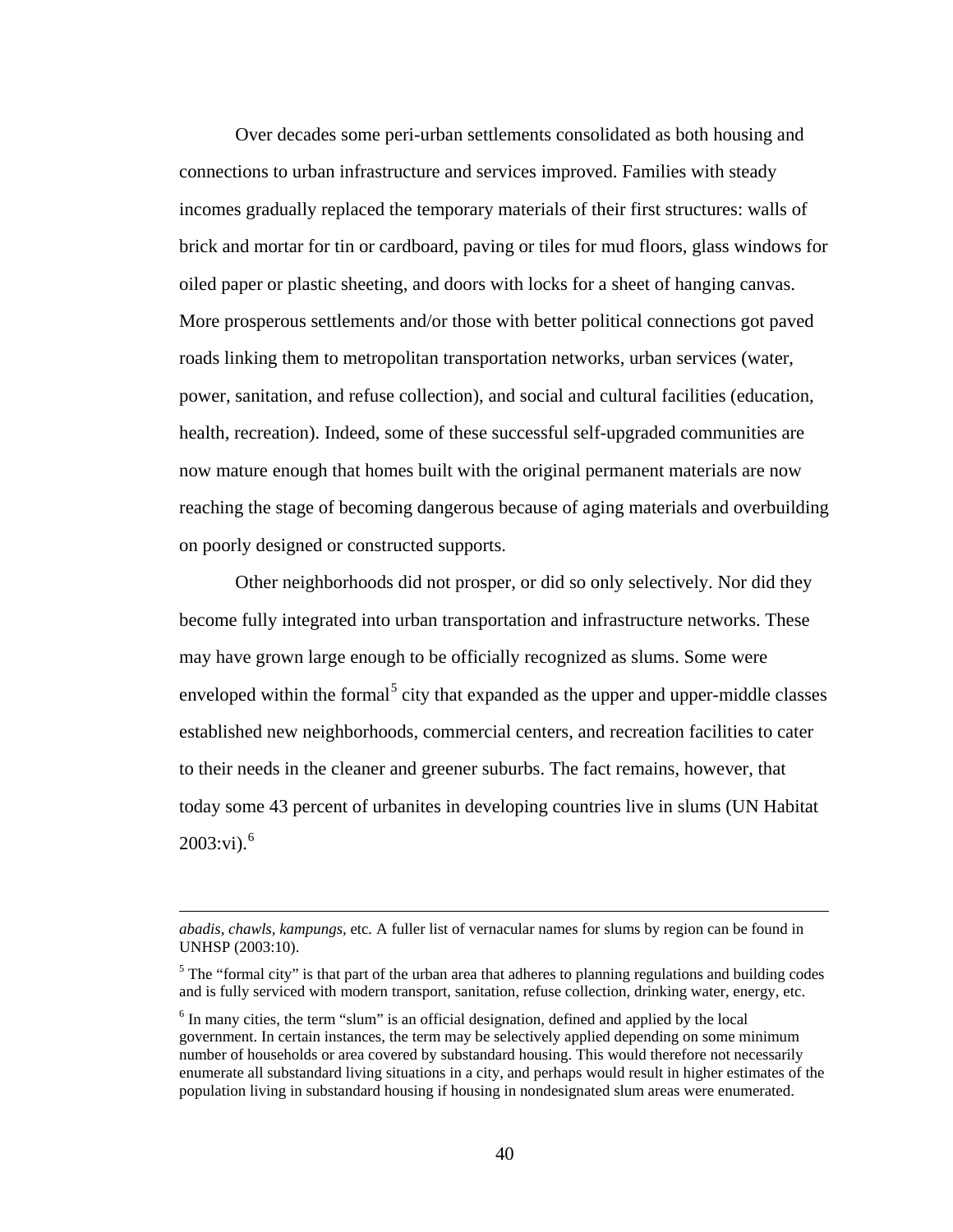Because no consistent records are kept on the number of houses that are "selfbuilt" or the proportion of the total urban residential building stock that they occupy, a proxy variable is needed to estimate the extent of population living in self-built housing. From this, one may then draw some conclusions about the probable "quantum" of volunteer effort that must be invested in self-building in order to keep roofs over the heads of families who have no other means of protecting themselves from the elements. Furthermore, it would be possible to calculate the monetary value of such effort both in terms of de facto family savings and contribution to GDP. This latter computation is beyond the scope of this study, but may well be taken up by UNV at a later point when seeking to influence government policy toward support for self-help/self-built housing.

The proxy variable I have chosen to estimate the importance of volunteer efforts in self-built housing is the number of persons living in slums. We will see that current efforts to define slums in a way that will allow cross-city and cross-national comparisons should yield a reasonable estimate of populations living in self-built housing. Also, because the stock of dilapidated formal housing in the traditional center city is decreasing as a result of gentrification or clearance for nonresidential uses and because of stricter regulation and policing of central-city areas, new slums will increasingly be found in peri-urban areas. These will be largely constructed by the inhabitants themselves, with or without contributions from informal laborers living nearby.

While not all residences in urban slums house the poor and not all slum residences are poorly constructed and maintained, current research reveals that slums rarely meet minimum standard of "adequate housing" as defined by the United Nations. Based on a review of definitions used by local governments, statistical offices, institutions dealing with slum issues and public perceptions, UNHSP (United Nations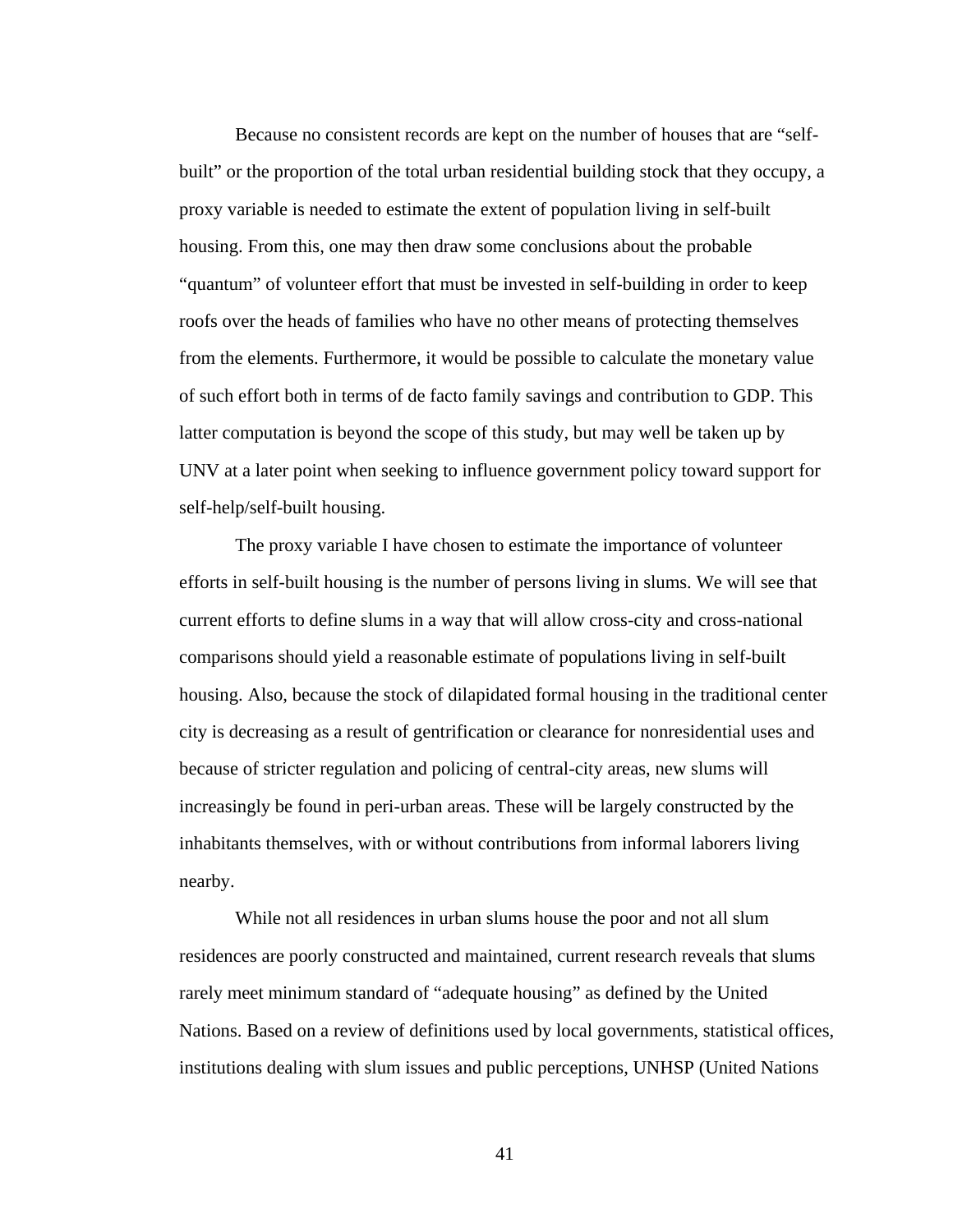Human Settlements Programme)<sup>[7](#page-54-0)</sup> compiled the following list of characteristics describing slums:

- ♦ Area lacks basic services (clean water, sanitation, energy)
- ♦ Housing/building structures substandard or located in illegal sites, structures inadequate
- ♦ Housing overcrowded (as many as 5 persons in one room unit)
- ♦ Unhealthy living conditions and hazardous locations (open sewers, uncontrolled dumping of waste, polluted environments, etc. or in areas subject to natural hazards)
- ♦ Insecure tenure (absence of legal document entitling occupant to use of site)
- ♦ Irregular or informal settlements (do not follow land-use plans)
- High levels of poverty and social exclusion

 $\overline{a}$ 

♦ Minimum settlement size. (UNHSP 2003:11)

UNHSP further notes that conditions such as these " . . . are physical and statutory manifestations that create barriers to human and social development." Thus, as discussed later in the paper, under certain conditions self-building can be a way of transforming slums into communities where these barriers are significantly dismantled. Finding and supporting these "certain" conditions should therefore be one of the aims of national and international technical assistance as well as aid programs, especially with respect to self-help housing.

In an effort to devise a more workable means to estimate the number of persons living in slums, a United Nations Expert Group proposed in October 2002 an

<span id="page-54-0"></span> $7$  UN Center for Human Settlements (UNCHS), UN Habitat, and UN Human Settlements Programme (UNHSP) are names for the same United Nations family organization concerned with urban settlements. The change in the name and acronym of the organization over the years reflects subtle changes in the governance arrangements within the UN rather than in the nature of the institution's mandate.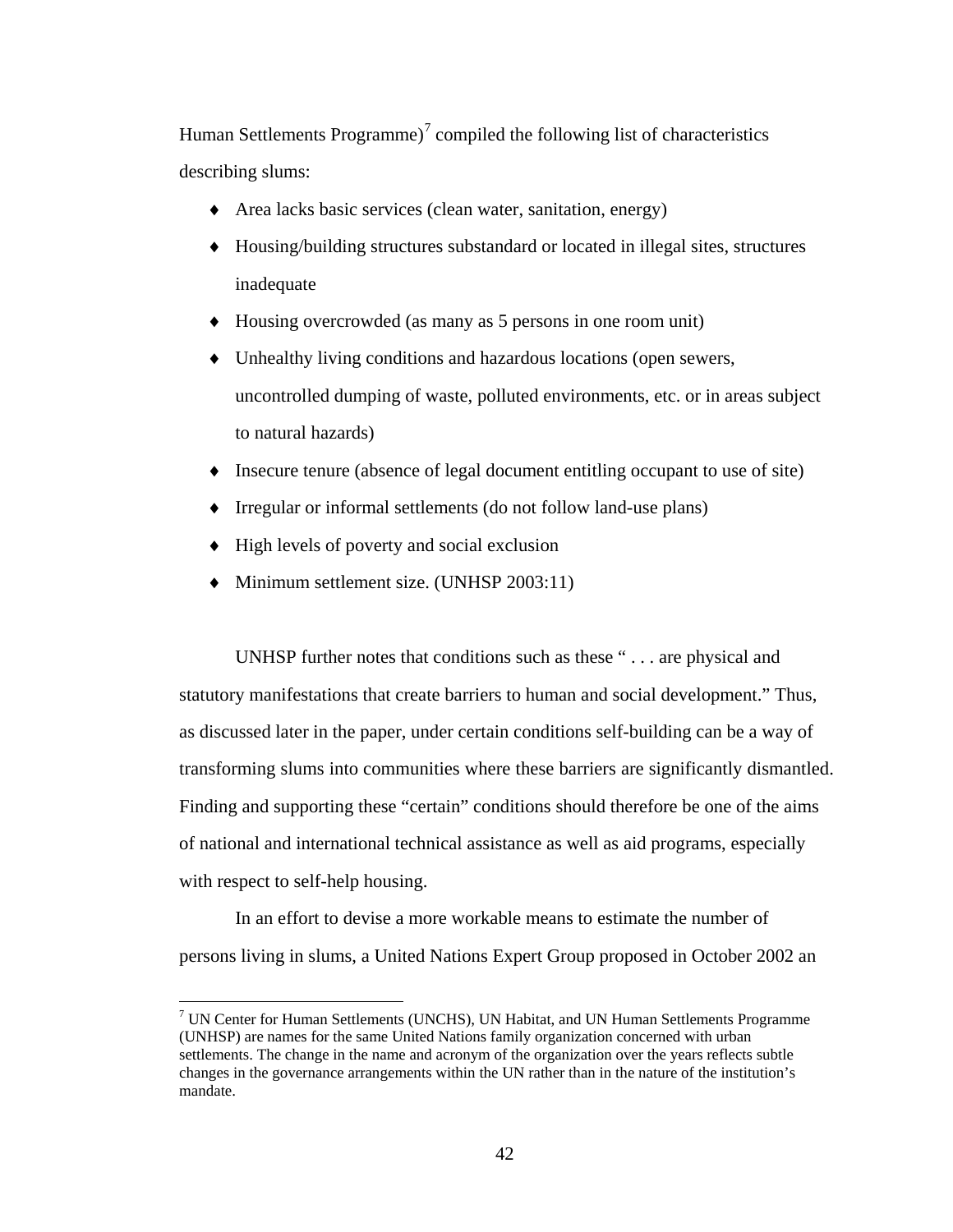operational definition based on a reduced set of indicators reflecting the following: lack of access to safe water, sanitation, and other infrastructure; poor structural quality of housing; overcrowding; and insecure residential status. By this tentative method, UNHSP arrived at an estimate of 31.6 percent of the world's urban population living in inadequate conditions. For developing countries, the UNHSP's estimate is 43 percent, or about 870 million people (UNHSP 2003:12–13). Compared with an estimate of the slum population in developing countries for 1975 (Madavo), the increase during the 26 intervening years was more than 400 percent.<sup>[8](#page-55-0)</sup>

This suggests that at least 4 out of every 10 urban residents in developing countries lives in self-built housing that in one aspect or another is inadequate. In other words, 4 of every 10 are exposed to physical conditions that are known to be harmful to human beings. UNHSP further concludes, on the basis of urban growth rates and declining rates of public investment in or other supports to low-income housing, that slum populations are likely to be growing rather than remaining stable or shrinking and that overall conditions in many cities are worsening as globalization reduces the supply of formal sector employment and tightens the belt around redistributive mechanisms.

It is because of these dire trends that actions must be taken to support poor people's efforts to house themselves adequately. To do so will require strategic investments by governments, international organizations, local and international NGOs, and the people themselves. The rest of this paper will focus on developing an understanding of self-built/self-help housing that may assist UNV in identifying its strategic, if not unique, contribution to this effort.

<span id="page-55-0"></span><sup>&</sup>lt;sup>8</sup> This estimate of change is "very approximate" as neither the definitions of slum populations used for these two years (1975 and 2001) nor the data collection systems were the same.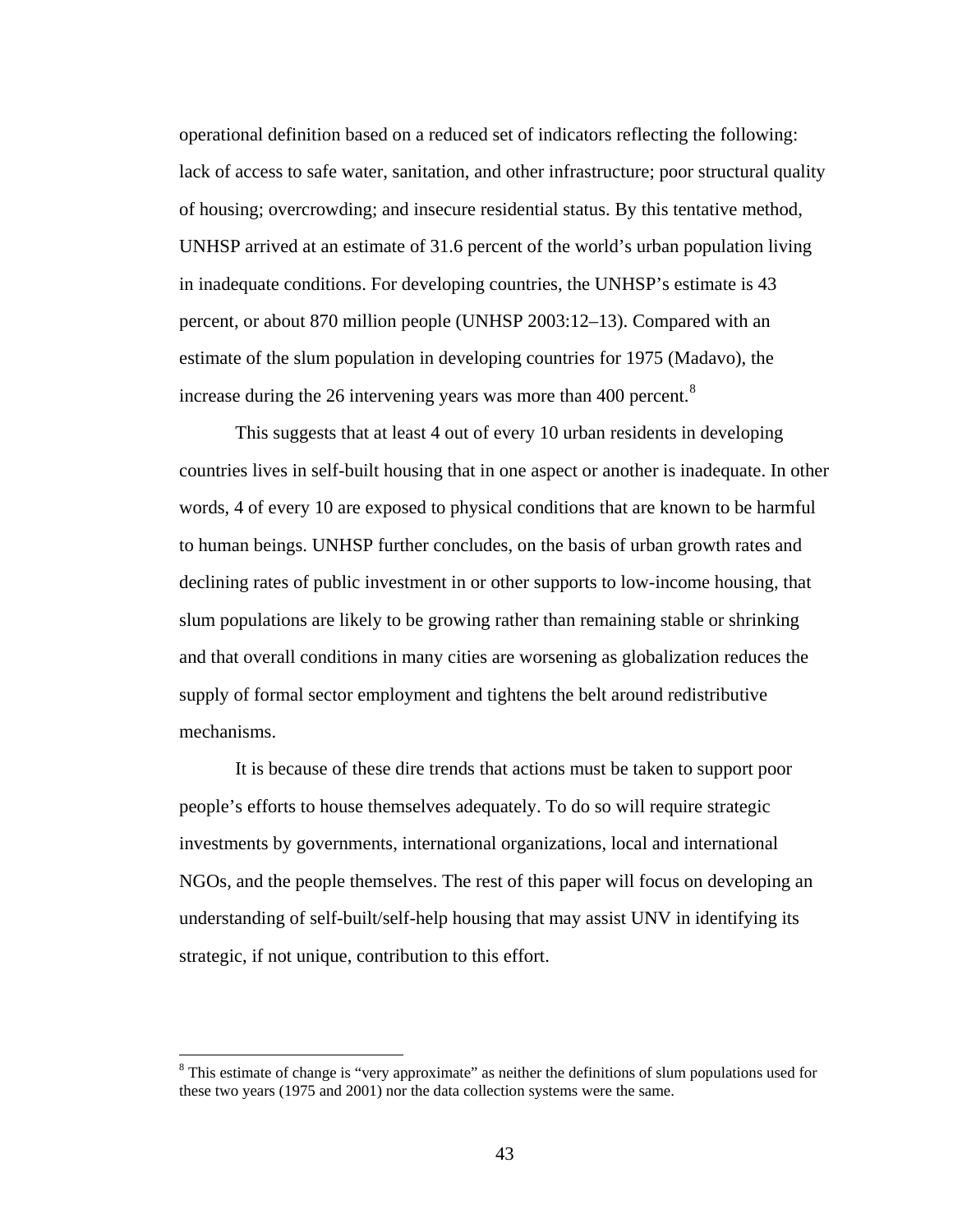#### **Approaches to Self-Built Housing**

Today, individuals and families whose incomes are too low to allow them to rent or buy shelter must either borrow accommodations, share it with others, live in the open, or construct their own shelter. This last choice can be accomplished in different ways, ranging from stretching a sheet of canvas from an existing structure over a sidewalk space to joining a spontaneous invasion of a piece of open land and in the course of an evening assembling cardboard, tin, and wire into rough shack. Still others join groups of families in need of housing and organize themselves to occupy a piece of land that they hope to establish tenure on, first by constructing a rudimentary dwelling and then inhabiting it for a long period. Increasingly more frequent today, groups such as these align themselves with voluntary organizations that belong to the local and/or national housing movement.

The contribution of these organizations to the self-housing process may be simple or complicated. For example, the voluntary organization may simply channel homeless people to an open spot that may be ripe for invasion. Or one or more voluntary organizations may participate in an ongoing technical assistance process that includes organizing homeless people into a "social entity" in which some basic aspirations (for housing) and rules about achieving them collectively are agreed upon by all participants as a condition of membership in the group and eventual access to housing. In the more formalized cases, prospective "occupiers" agree to meet regularly before occupying land to keep abreast of developments in the environment for occupations, to organize crucial on-site tasks prior to the initial occupation of land, and to rehearse scenarios that might occur during the early phases of occupation. Members such as these will often pay dues into a common fund and keep track of attendance at group activities as a means of establishing seniority for land and housing assignments or other benefits that may be established for steady participation.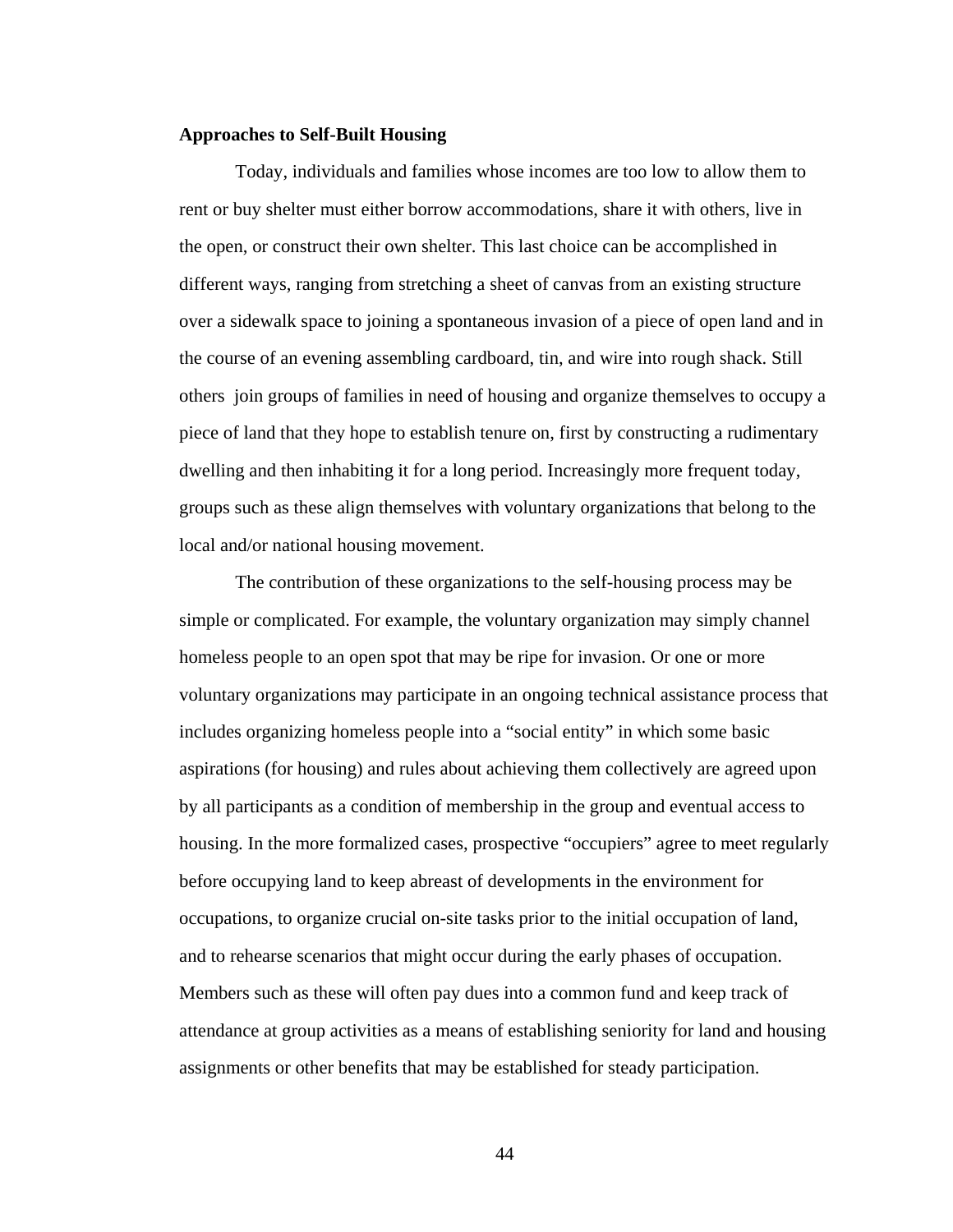Once self-builders have occupied land, voluntary groups and for-profit organizations may assist them by helping to organize and carry out tasks such as security, fire protection, child care, and education, and to acquire skills necessary to participate fully in the construction, management, and maintenance of structures and community facilities desired by the "invaders," and so forth.

In some cases, most notably in and around the city and State of São Paulo beginning in the late 1980s, homeless families organized by and working with voluntary organizations were able to negotiate with municipalities for access to statecontrolled land for their nascent cooperatives. This happened predominately in cities led by mayors from left-wing political parties, especially the Worker's Party.<sup>[9](#page-57-0)</sup>

In some cases these residents' organizations formalize themselves as housing cooperatives. In other cases, residents take over empty buildings in built-up zones of cities, where they may or may not "habilitate" the structure for human occupancy and/or establish forms of internal management and government. This is generally considered to be "squatting." Nonetheless, it is a strategy that may lead not only to access to housing, but to improvements and true rehabilitation of the existing structure by the squatters.

Because of technical and financial constraints, urban self-building has generally been limited to structures not taller than three stories. However, there are examples in China, Yemen, Mali, and many other developing countries where traditional construction technology and materials have been used successfully in structures of six stories and more for hundreds of years (see Figure 2.1). Modern self-building experiences in urban settings have even begun to achieve these heights.<sup>[10](#page-57-1)</sup>

<span id="page-57-0"></span> $9$  The history of these experiences in the City of São Paulo is complex and riven with political intrigue. For an excellent case study of one such experience, see Rolnik (1997, 2003).

<span id="page-57-1"></span> $10$  The problem has not been the absence of building technologies that allow self-builders to go higher, but the willingness of urban administrations who have contributed funds to multistory projects to allow public resources to be used to hire the equipment and specialized labor needed to build safely above three stories. See Rolnik (1997, 2003).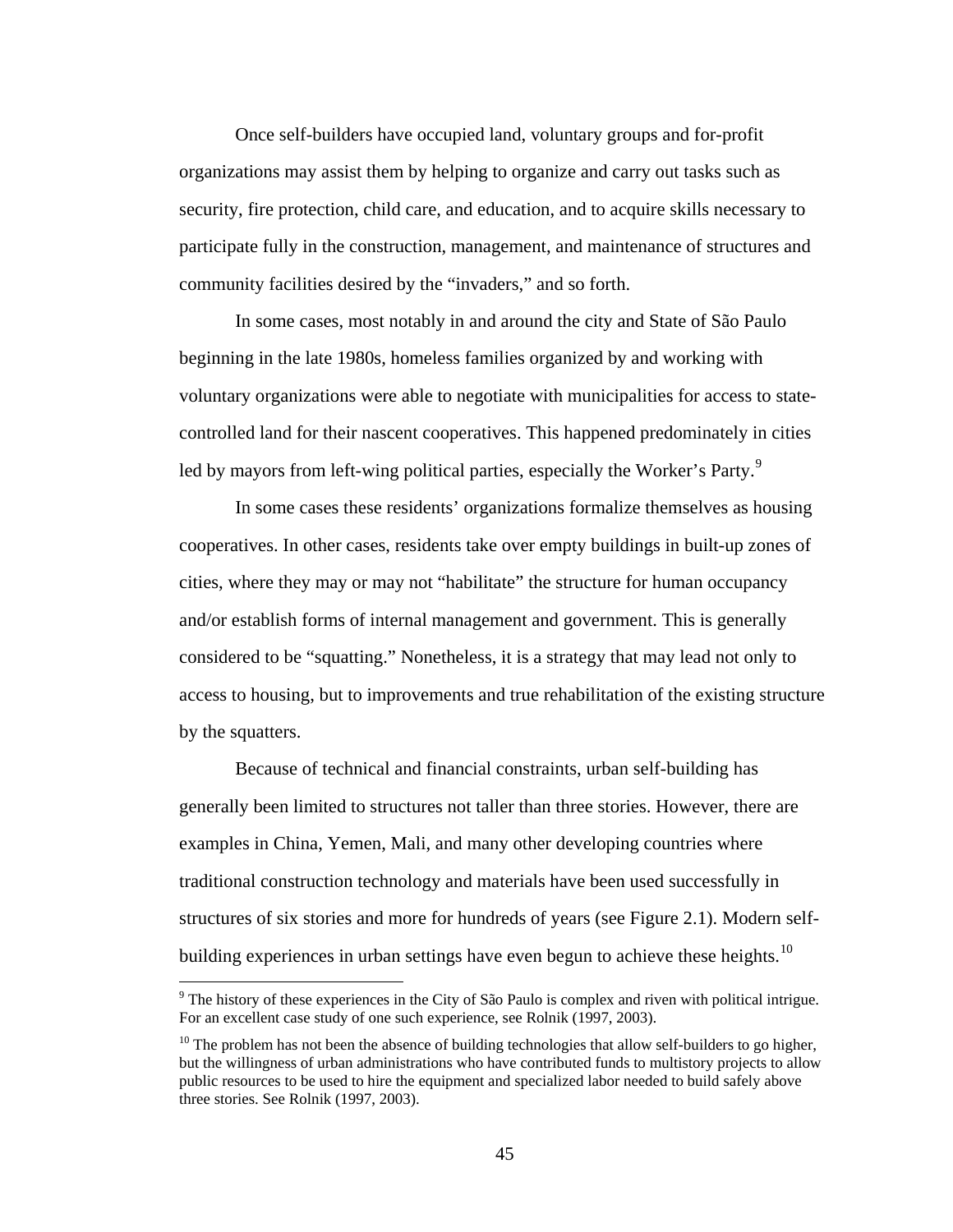

**Figure 2.1. Examples of Self-Built Housing of Six or More Stories. a) Fujian, China; b) Alkwa, Mali; c) Bab El, Yemen.** 

#### **Aims of Self-Built Housing: More than Shelter**

As noted at the beginning of this report, self-help housing has the potential to fulfill a range of societal functions. The most important and immediate of these is to provide shelter. But eventually it must integrate a range of services and environmental characteristics that meet the United Nations criteria of adequate housing. Second, by participating in self-help construction and eventual management of community assets and services, residents of previously marginalized groups may acquire skills, create employment, and acquire equity in a home that would be difficult to duplicate under other circumstances. Third, depending on how the self-help-building community organizes and manages itself, the process may promote among participants the capacity for self-reliance, an understanding of socially and environmentally sound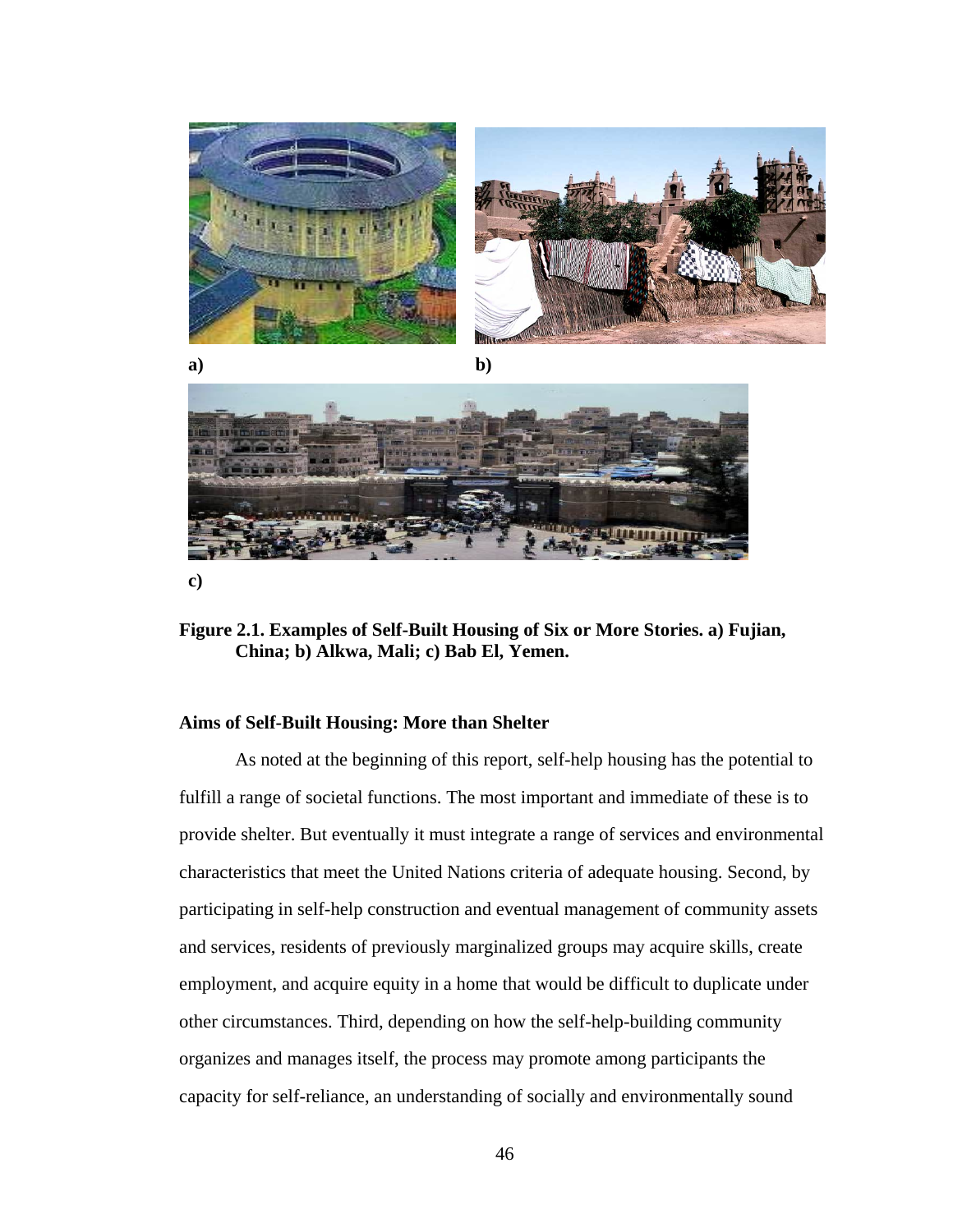living, and high levels of affection for the physical community because public and private spaces embody evidence of the creativity and pride of the community. Under ideal circumstances, achievement of these broad aims creates a strong political consciousness among residents that reflects itself in an active solidarity with other members of society's marginalized groups.<sup>[11](#page-59-0)</sup> *In effect, for members of society's most marginalized groups, the self-building process at its best transforms people whose capacity to take public-spirited action has heretofore been limited by the material conditions of their lives (inadequate habitat, employment, income, and self-confidence, both individually and collectively).* 

It is therefore valuable to establish

- ♦ what forms of self-building best tend to achieve all these objectives, and
- ♦ how best to promote such forms of self-help building and the volunteer efforts they comprise.

To do so, it is first necessary to review some of the principal roles that volunteers play in the different self-building processes and then to identify the main obstacles to achieving the multiple goals of self-built housing. These are discussed in the next two sections, respectively.

#### **Volunteer Contributions to Self-Built Housing**

 $\overline{a}$ 

Volunteer roles have been enumerated in the literature on self-building to reflect the size, procedures, and "in-kind" contributions of persons participating in the process. Typically, in-kind contributions have been motivated either by necessity to

<span id="page-59-0"></span> $11$  During a review of studies prepared for presentation at Habitat II, researchers of the joint UNRISD-UNV action research project Volunteer Action and Local Democracy: Partnership for a Better Urban Future agreed that an apt definition of a "volunteer" must include that s/he as a minimum condition possessed the health, time, and mental capacity to decide of her/his free will to undertake an act of solidarity (Kumburgaz, Turkey 26–29 May 1996).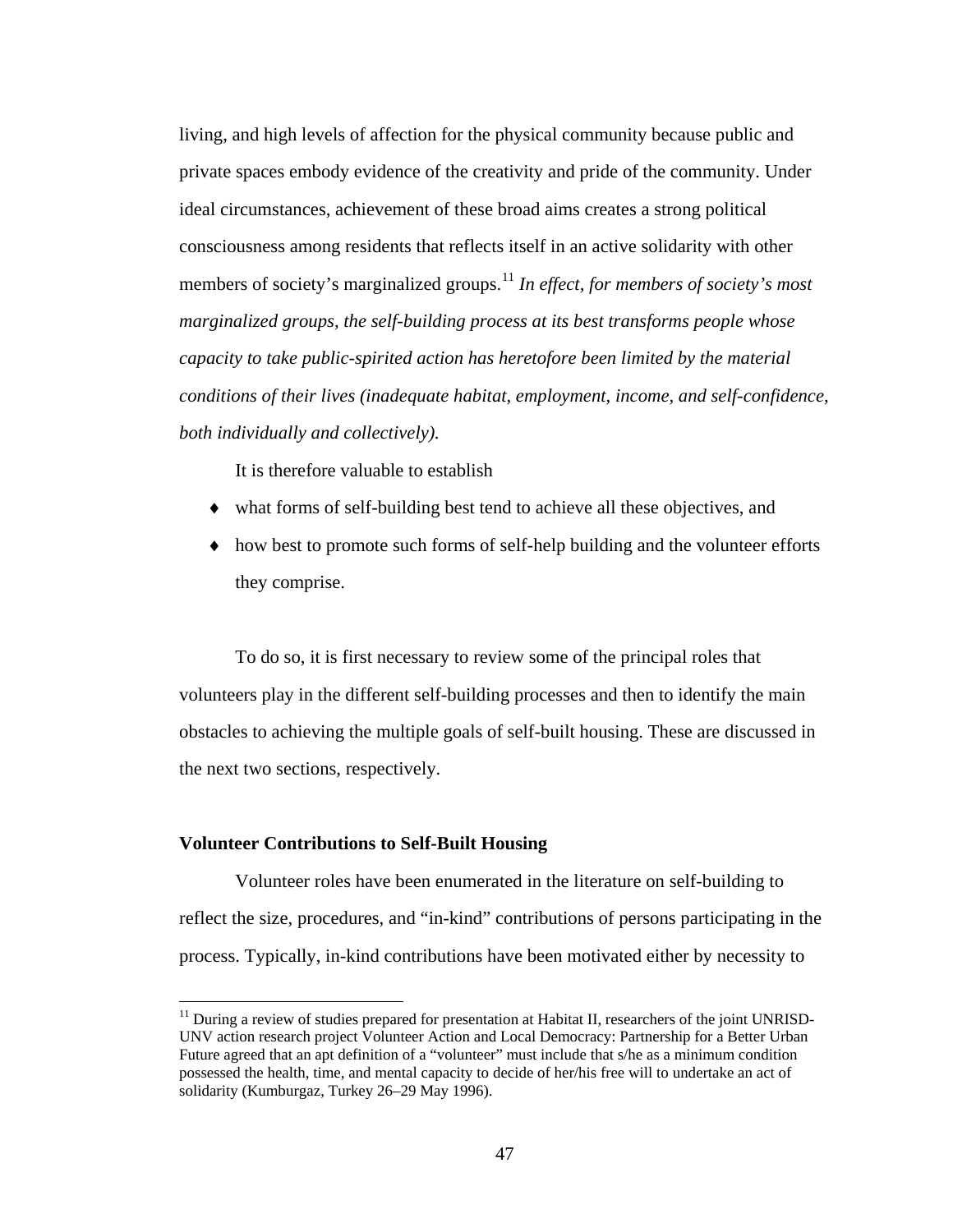secure housing by those in need, or by others not necessarily in need of housing but who wish to act in solidarity with those who do. The motivations and actions of these two sets of volunteers should be understood clearly. Not least among the reasons for doing so is that they mutually influence the effectiveness of each other's efforts. Moreover, it may be argued that access to adequate housing is a necessary precondition for some individuals to be able to act on instincts of solidarity. It may be further argued—and there appears to be anecdotal evidence to support this—that the will to undertake public-spirited action may be awakened through a well-conceived and implemented self-building process.

Different approaches to self-building entail different physical, social, and political processes and fulfill different sets of human needs. These range from merely solving temporarily the need for physical shelter to the progressive fulfillment of the right to adequate housing, employment, and participation in decisions affecting one's family and community.

Table 2.1 lists the principle roles that "volunteers" play in a range of selfbuilding processes. The schematic consists of five different forms or styles of self-help housing processes: the spontaneous individualistic process, the facilitated individual process, the facilitated collective process, the comprehensively organized and facilitated collective process, and the comprehensive mutual-assistance cooperative process.<sup>[12](#page-60-0)</sup> The roles listed in the table are those that appeared with some consistency in a selection of self-help-housing case studies compiled in the latter half of the 1990s either as part of the UNCHS Best Practices Program or in my own research projects with UNRISD. The List of Best Practice cases reviewed is found in Appendix 1.

<span id="page-60-0"></span> $12$  Between adjacent pairs of the five self-help housing processes listed there are many gradations and variants. The five discussed in this paper form major categories, and there is at least one major difference between them. This schema reflects the link between increasing complexity of the planned self-help process and the comprehensiveness of the change expected from it. This table limits itself to the construction of shelter rather than to the takeover or "squatting" of an existing structure. The latter, though important in some cities, is far less common in most cities of the developing world.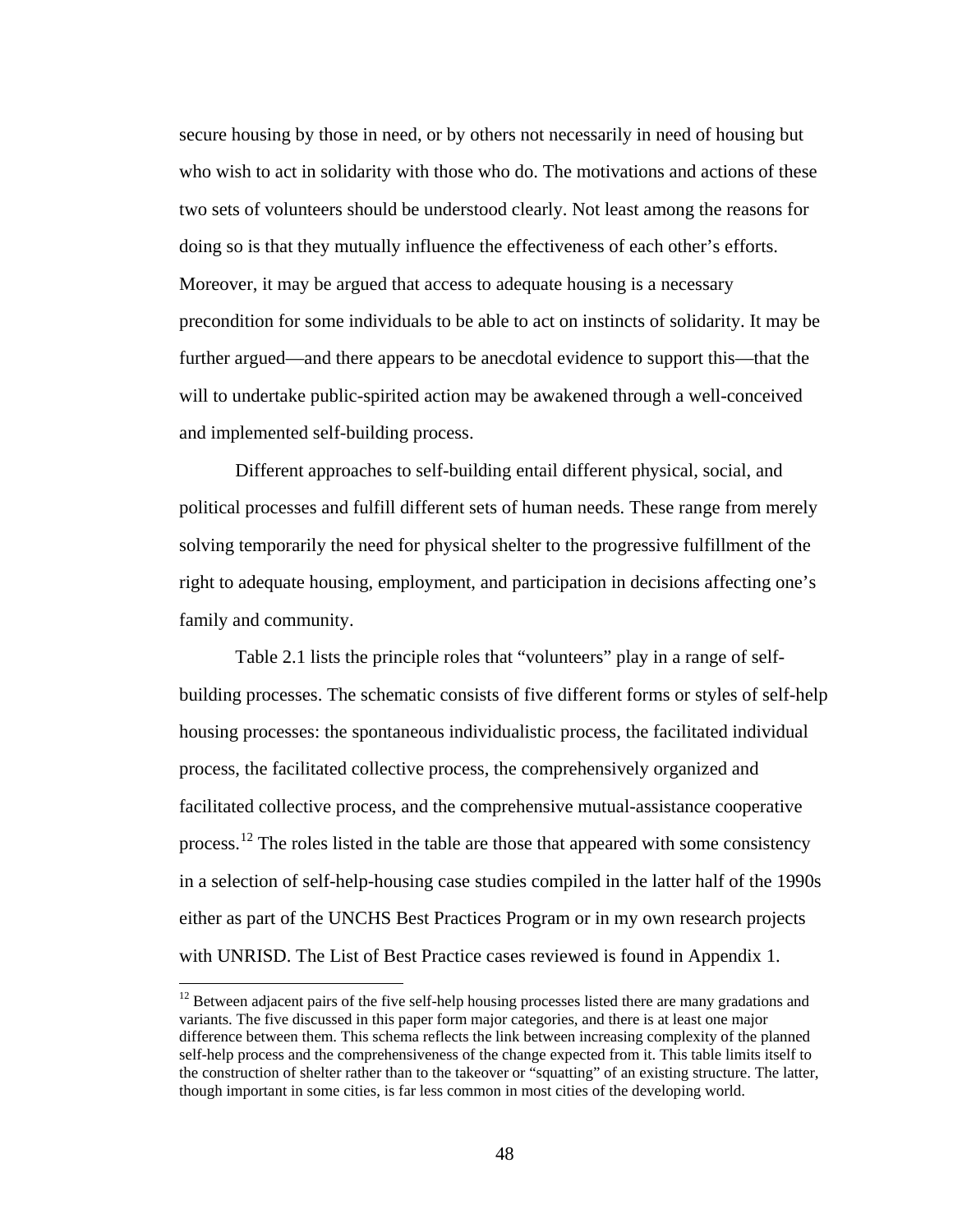|                                                      | Forms of self-building processes |                                                           |                                                           |                                                             |                                                      |
|------------------------------------------------------|----------------------------------|-----------------------------------------------------------|-----------------------------------------------------------|-------------------------------------------------------------|------------------------------------------------------|
| <b>Activities</b>                                    | Spontaneous<br>Individual        | Facilitated<br>Individual<br>(e.g., sites)<br>& services) | Facilitated<br>Collective<br>(e.g., sites)<br>& services) | Comprehensively<br>Organized &<br>Facilitated<br>Collective | Comprehensive<br>Mutual<br>Assistance<br>Cooperative |
| Site identification                                  | T                                | N/S                                                       | N/S                                                       | N/S/P                                                       | N                                                    |
| Site preparation                                     | T                                | I/S/P                                                     | N/S/P                                                     | N/S/P                                                       | N/S                                                  |
| Materials acquisition/<br>fabrication                | I                                | I                                                         | $\mathbf I$                                               | N/S/P                                                       | ${\rm N/G}$                                          |
| Construction of first<br>shelter                     | T                                | I                                                         | $\mathbf{I}$                                              | I                                                           | N/G                                                  |
| Self-defense/policing                                | I                                | I                                                         | $\Gamma/G$                                                | I/G                                                         | G                                                    |
| Child-care                                           | T                                | T                                                         | $\rm{I/G}$                                                | $\rm UG$                                                    | G                                                    |
| Permitting                                           | $\mathbf{I}$                     | T                                                         | $\mathbf{I}$                                              | $\mathbf{I}$                                                | N/G                                                  |
| Construction training                                | NA                               | NA                                                        | NA                                                        | $\mathbf N$                                                 | N/G                                                  |
| Design of shelter and<br>common facilities           | NA                               | NA                                                        | NA                                                        | N/P                                                         | N/G/P                                                |
| Organizational<br>development of<br>community groups | NA                               | NA                                                        | <b>NA</b>                                                 | N/S                                                         | N/G                                                  |
| Management of<br>construction                        | NA                               | NA                                                        | NA                                                        | ${\bf N}$                                                   | $\mathbf G$                                          |
| Materials and site<br>management                     | <b>NA</b>                        | <b>NA</b>                                                 | <b>NA</b>                                                 | N                                                           | G                                                    |
| Bookkeeping and<br>financial management              | NA                               | NA                                                        | NA                                                        | ${\bf N}$                                                   | $\mathbf G$                                          |
| Government relations                                 | NA                               | NA                                                        | <b>NA</b>                                                 | ${\rm G/N/S}$                                               | G                                                    |
| Community self-<br>management                        | NA                               | NA                                                        | NA                                                        | G                                                           | G                                                    |

### **Table 2.1. Volunteer Roles and Actors in Self-Built Housing**

Key:  $I = Individual or family self-builder$ 

G = Self-organized/Grassroots group

 $N = NGO$ , inc. University or Church affiliated groups, unions

 $S = Government$ , public authority/agency (any level)

 $P =$ Private sector

 $NA = Not Applicable$ 

In the *spontaneous individual process* the family in need of housing plays almost all the volunteer roles. It identifies a location where building a shelter appears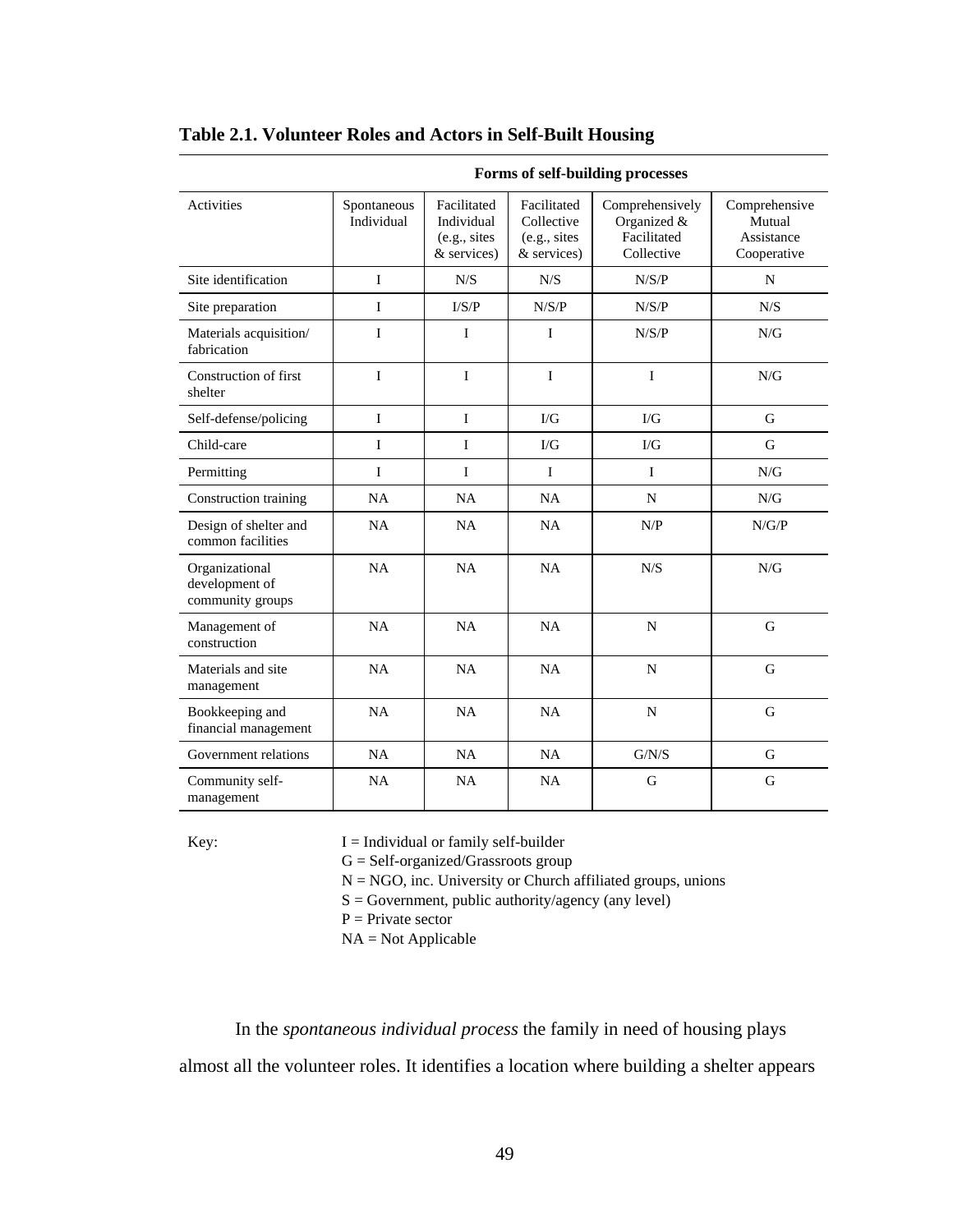feasible and where the risk of being removed immediately at high material cost to oneself is acceptable. The family then collects and transports building materials to the site, clears it for construction, and rapidly assembles a rudimentary structure there. Gaining permission to remain on the site, either from the legal private or public owner or from a de facto local boss, remains the sole responsibility of the family. Protecting the family and property, provisioning water, sanitation, and energy, and subsequent structural upgrading then become the daily concern of the newly housed family. Collective efforts to accomplish any of these objectives can be undertaken only if some form of mutual assistance can be agreed upon among co-settlers. In the absence of an external organizing force, whether mutual assistance among settlers within close proximity to one another will eventually become the basis for community organization and neighborhood decision making depends greatly on the personal characteristics of the settlers. Deep poverty and heterogeneity of language and culture among settlers often retards this process.

In the *facilitated individual process*, such as sites and services projects, some of the initial burdens of settlement are lightened by the participation of government authorities and/or NGOs. This is particularly beneficial when it reduces the time needed to search for an appropriate site, and when the site has been cleared and provided with minimal essential services. Still, mutual assistance for self-protection, structural and service upgrading, and collective decision making will be left to the will of the settlers.

In the *facilitated collective process*, settlers receive the same benefits as in the *facilitated individual process*. The main difference is that in the latter case, settlers arrive at the site as members of a group. As such, they may have already received guidance about how to organize mutual assistance for self-defense, day-care services for families needing it, construction and environmental upgrading, and relations with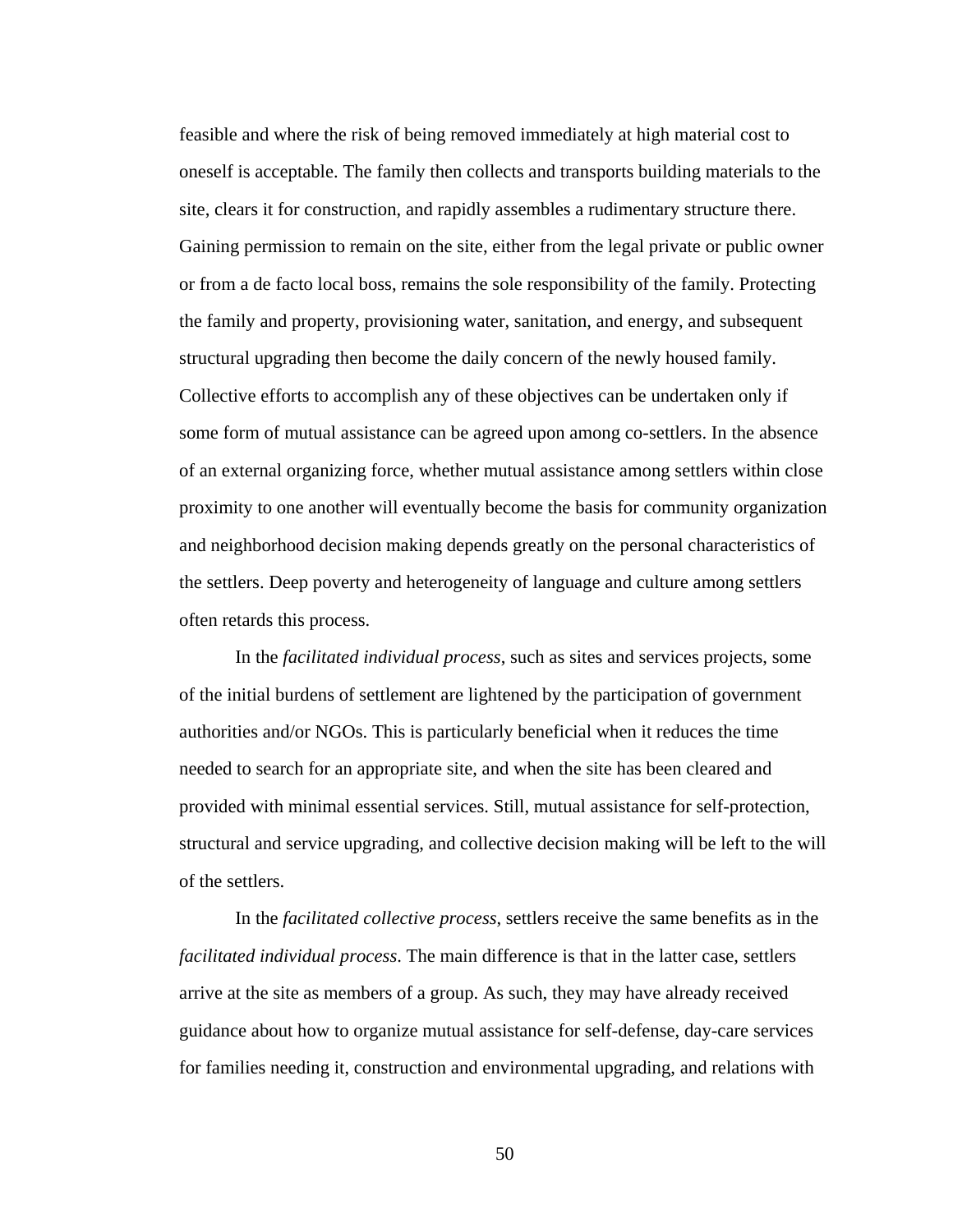representatives of the owner/political bosses concerned. The main benefit, however, may rest with the moral support that derives from a sense of belonging to a group and knowing that in moments of difficulty, there is someone nearby to turn to for help.

The degree of cohesiveness of the group and the quality of its leadership may vary widely. In some cases, NGOs or the local authority assemble prospective settlers into an association of sorts with the aim of making it easier to assist a group that can internally provide mutual assistance, a range of skills, and economies of scale to the construction process, for example. But a newly formed group is less likely to function harmoniously than one that has been planning its settlement process for a long time.

The *comprehensively assisted and organized collective process* (hereafter, *comprehensive collective*) differs from the simpler forms because public, private, and community actors may be involved in working with prospective settlers on all aspects of planning for the self-building process as well as in later phases including construction, site management, and even organizational development, housing finance, upgrading of service access, and so forth. Compared with the simpler forms of selfbuilding, the *comprehensive collective* form involves an expanded role for outside actors and reflects a higher degree of commitment on the part of government and/or social organizations to sustaining a process of improvement in the newly settled area. In some of the most formalized processes, the community organization incorporates itself as a not-for-profit entity through which it can receive and disburse resources from the government, sign business contracts, and represent community interests before courts and government administrative units.

A special and noteworthy case of the *comprehensive collective* form is the *comprehensive mutual-assistance cooperative.* In some of the most advanced examples of this form of self-building, prospective settlers have worked extensively with NGOs to establish functioning resident committees and a self-governing body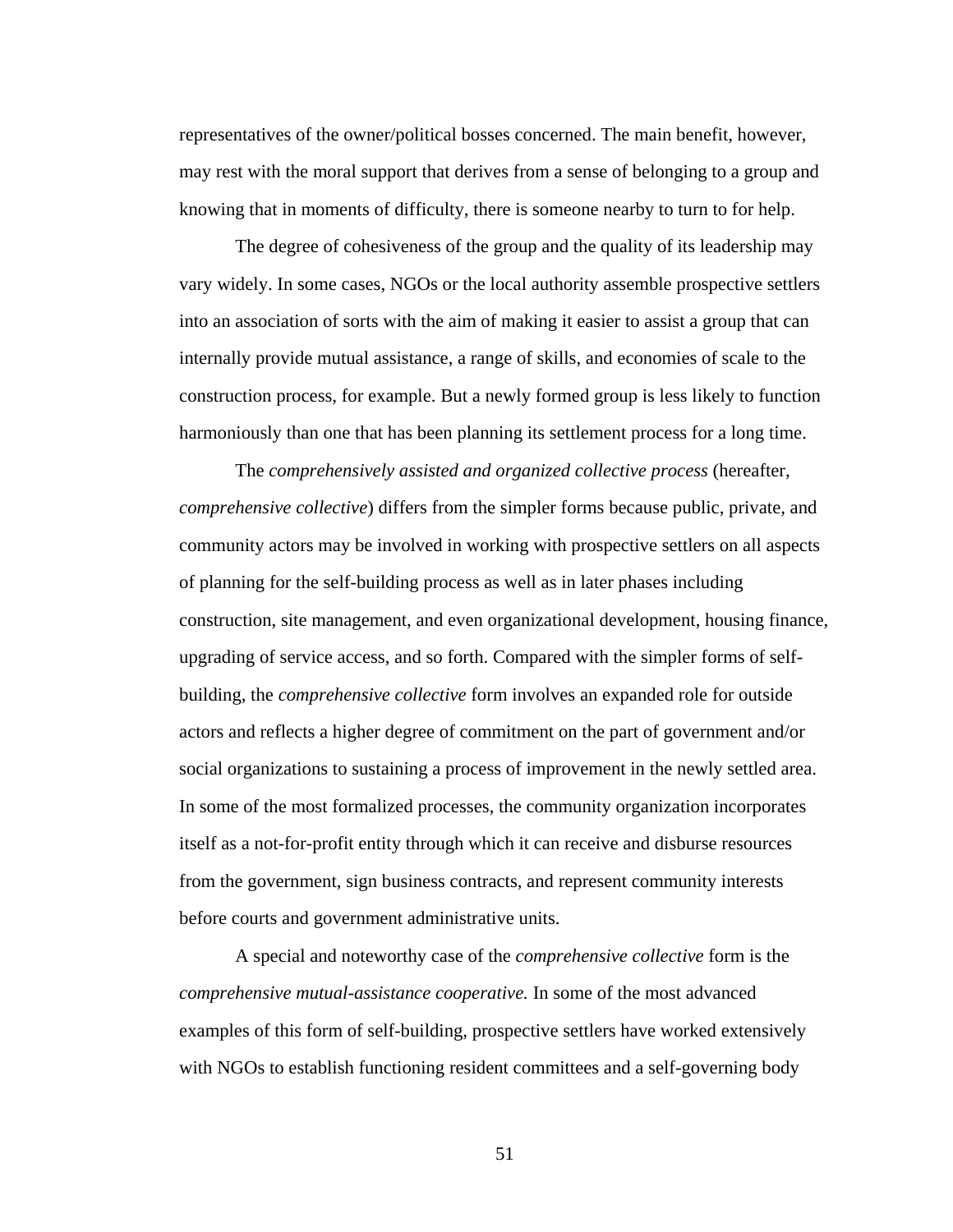from well before the physical settlement process begins. The purpose of the presettlement organizational development is to instill in the settlers an understanding of democratic processes that will guide them through the countless decisions that will arise regularly during the development of their physical and social community. These close links to NGOs in the housing movements or to trade unions and even municipal authorities may continue long after the construction is complete: experienced personnel from one cooperative project may be called upon to assist in the formation or training of new cooperatives, or to help draft legislation supportive of cooperative housing development.

According to the UNCHS 2001 Global Report on Human Settlements, housing cooperatives have the "potential to provide low-income households with improved access to adequate housing because they:

- ♦ facilitate the pooling of resources and lower individual housing costs
- ♦ foster collective action and self-help
- ♦ increase creditworthiness

 $\overline{a}$ 

♦ limit or prevent speculation. (2001:208–9)

UNCHS then attributed this institutional potential to the cooperative's governance principles of collective ownership and democratic management.<sup>[13](#page-64-0)</sup>

Some of the most successful and varied forms of mutual-assistance housing cooperatives began appearing in Uruguay in the mid-1960s. Were they not rigorously suppressed by the military government between 1973 and 1985, the mutual-assistance cooperative housing movement might be far more widespread today than it is.

<span id="page-64-0"></span> $<sup>13</sup>$  See detailed case studies demonstrating how these principles have influenced individual housing</sup> cooperatives in Montevideo, Uruguay and in São Paulo (Rolnik 1998, 2003) and Fortaleza (2001), Brazil.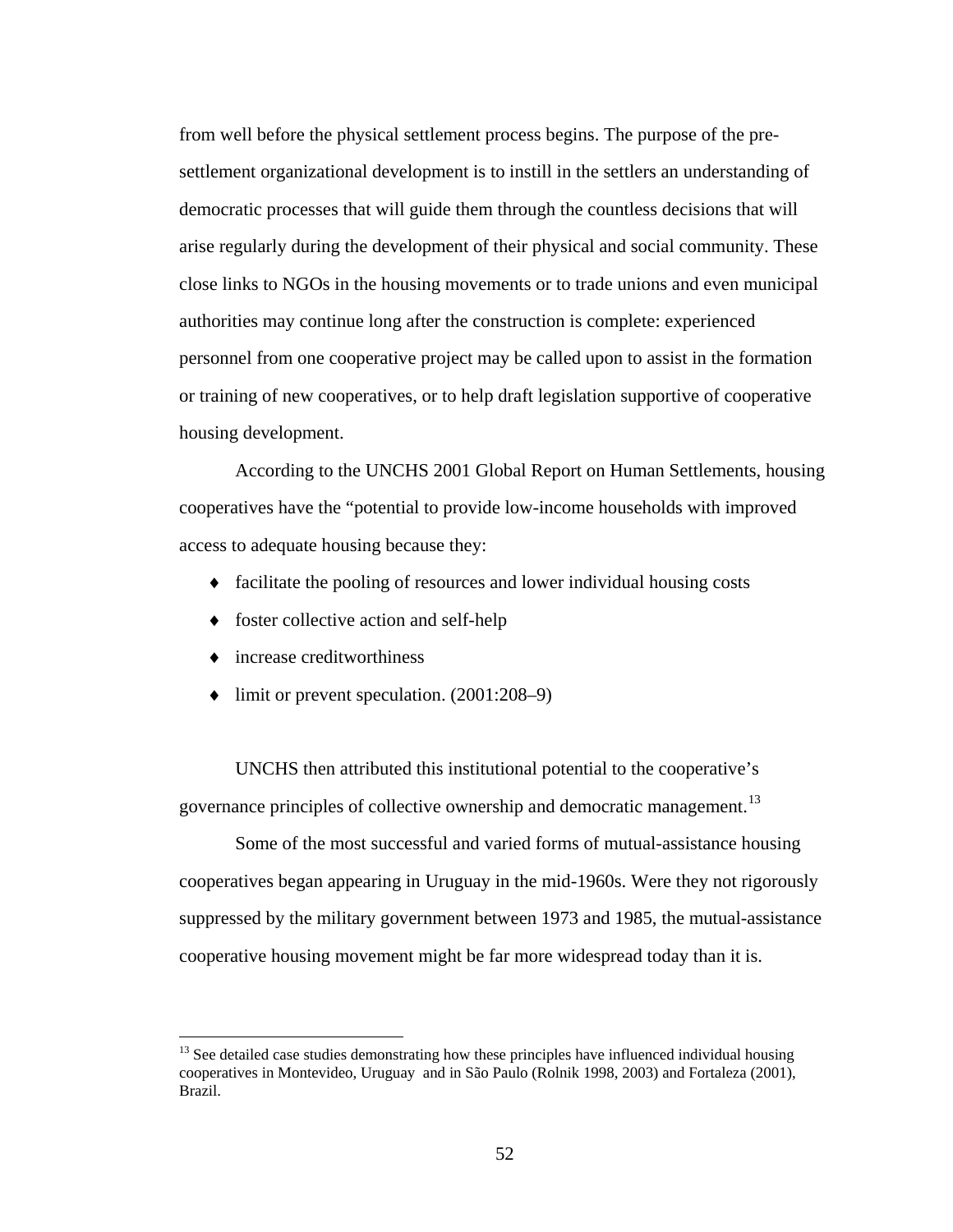Nonetheless, the Uruguayan experience has been successful enough to inspire housing movements throughout Latin America.

This success also owed much to strong partnerships between local authorities, CBOs, and NGOs, especially in Montevideo. The NGO FUCVAM, established in 1970, has provided continuous technical assistance to Uruguayan cooperatives by developing innovative construction methods, materials, and material production processes; providing training to grassroots communities, policy advice to government, as well as advocacy with the public and other services. Throughout the 1990s Montevideo's municipal government was led by an architect whose earlier professional life involved him in the cooperative housing movement. Because of his confidence in the validity of the mutual-assistance cooperative housing model, he used his influence to establish a municipal "land bank,'" the aim of which was to acquire and hold land and buildings within the core city that could be developed by mutual assistance cooperatives of very low-income residents. By doing so, it saves the prospective cooperative from having to search for and buy land on their own—a truly daunting if not impossible task organizationally and financially for the city's lowincome residents. Then, when a cooperative is sufficiently mature to begin construction or renovation on the property, the city sells it to the cooperative.

The cooperative purchases the property with the proceeds of a loan equal to the construction costs, minus 15 percent, which is calculated as the value of mutual aid labor. Some of the special characteristics of Uruguay's mutual assistance characteristics are described in the following section.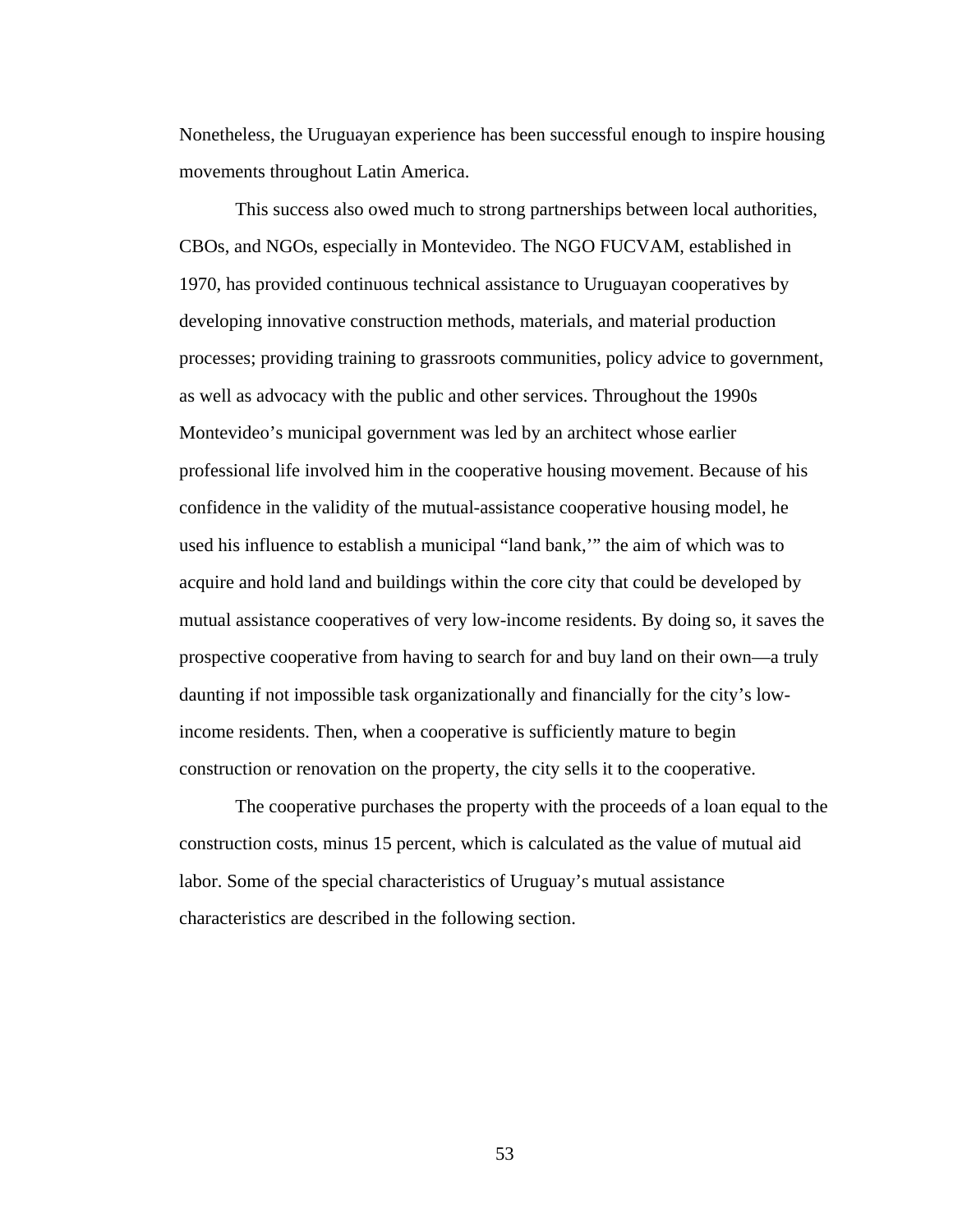# *Mutual Assistance Cooperative Housing in Uruguay: Much more than a house . . .*

Mutual assistance cooperative housing in Uruguay has demonstrated a range of socially valuable practices and outcomes. Not least among these would be reducing overall costs by 20 percent while delivering a better-designed and more comfortable home than available for the same price in the private market; managing to reuse or recycle large portions of construction materials, equipment, and architectural finishings when rehabilitating existing structures; maximizing the use of nonspecialized labor throughout the construction process; creating public spaces that are better-appreciated and cared-for than in public and many private housing complexes; sustaining themselves financially even for low-income groups, and so forth. Those intimately involved in assisting these processes argue, however, that such successes are achieved and sustained and further enhanced over time because of the social processes that take place during the formation of the cooperative and the construction of its physical premises:

The Uruguayan experience of mutual-aid cooperative housing is inseparably linked to self-organisation and grass-roots participation, as well as to the application of fundamental cooperative principles—in the organizational structure, in the building process and in the proposal of community-oriented social development.

It promotes values such as solidarity, democracy, and mutual respect, which are different and even opposed to those of individualism and competition, currently prevailing in modern societies. Mutual aid, which implies the joint effort of every beneficiary family, not only of those acting as leaders of the group, is a fundamental factor for the consolidation of those values. That is why even if it were possible to omit mutual aid as an economic necessity in order to reduce housing costs, it is important to retain it as a way to strengthen these values.

Moreover, the cooperation and self-help capacities achieved in this process are later transferred to different levels to fulfil other family and community needs, through the cooperative itself or by other forms of popular organisations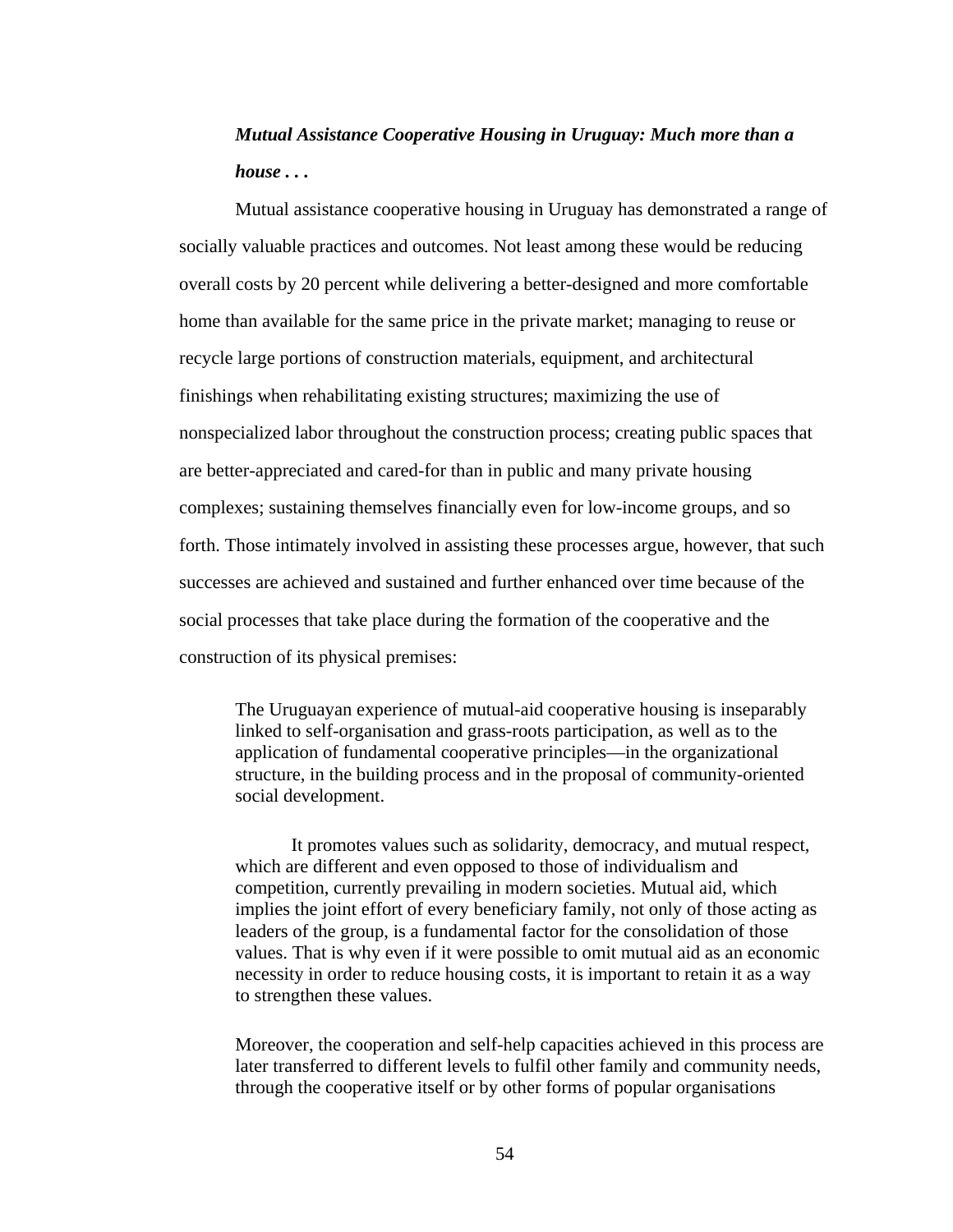initiated within the cooperative movement. Cooperatives have thus fostered, either through their own actions or by seeking both state and community intervention, solutions to the widest range of problems.

These include:

Basic services: urban infrastructure (water, sewage disposal, electricity, home waste collection, transportation), culture (kindergartens and primary schools, day-care centres, public libraries, artistic activities, sports and recreational facilities), health (multipurpose community clinics, preventive medicine, dental and psychological assistance) and food (public meals, consumers' cooperatives) through community-managed programs.

Solidarity networks: Community support to families affected by temporary social or economic hardship (unemployment, labour strikes, and during the past dictatorship period—also political repression). This is related to the so-called "relief fund" (fondo de socorro), constituted in each cooperative with monthly contributions from the members themselves, another token of mutual aid.

Non-formal education: Functioning of the cooperative as a social and economic enterprise calls for a permanent effort on the part of its members to attain cooperative education and training, beginning with the constituent stage and extending to the building and community living process. This permanent requirement for training and integration of knowledge and experience acts as a genuine school of systematic education."<sup>[14](#page-67-0)</sup>

The next section selectively reviews the literature on the factors that have prevented self-help housing from becoming a solution to the urban housing crisis in

the developing world.

<span id="page-67-0"></span><sup>&</sup>lt;sup>14</sup> Ouoted from http://www.rosalux.de/engl/projects/international/Central\_America/athenaeum.htm. Original source is FUCVAM Habitat II Presentation.

http://www.wisc.edu/uwcc/icic/today/housing/Uruguay--Housing--Self-Management--Commu1.html accessed 18 Feb 2004. Uruguay: Housing, Self-Management, Community Empowerment: The Coop Experience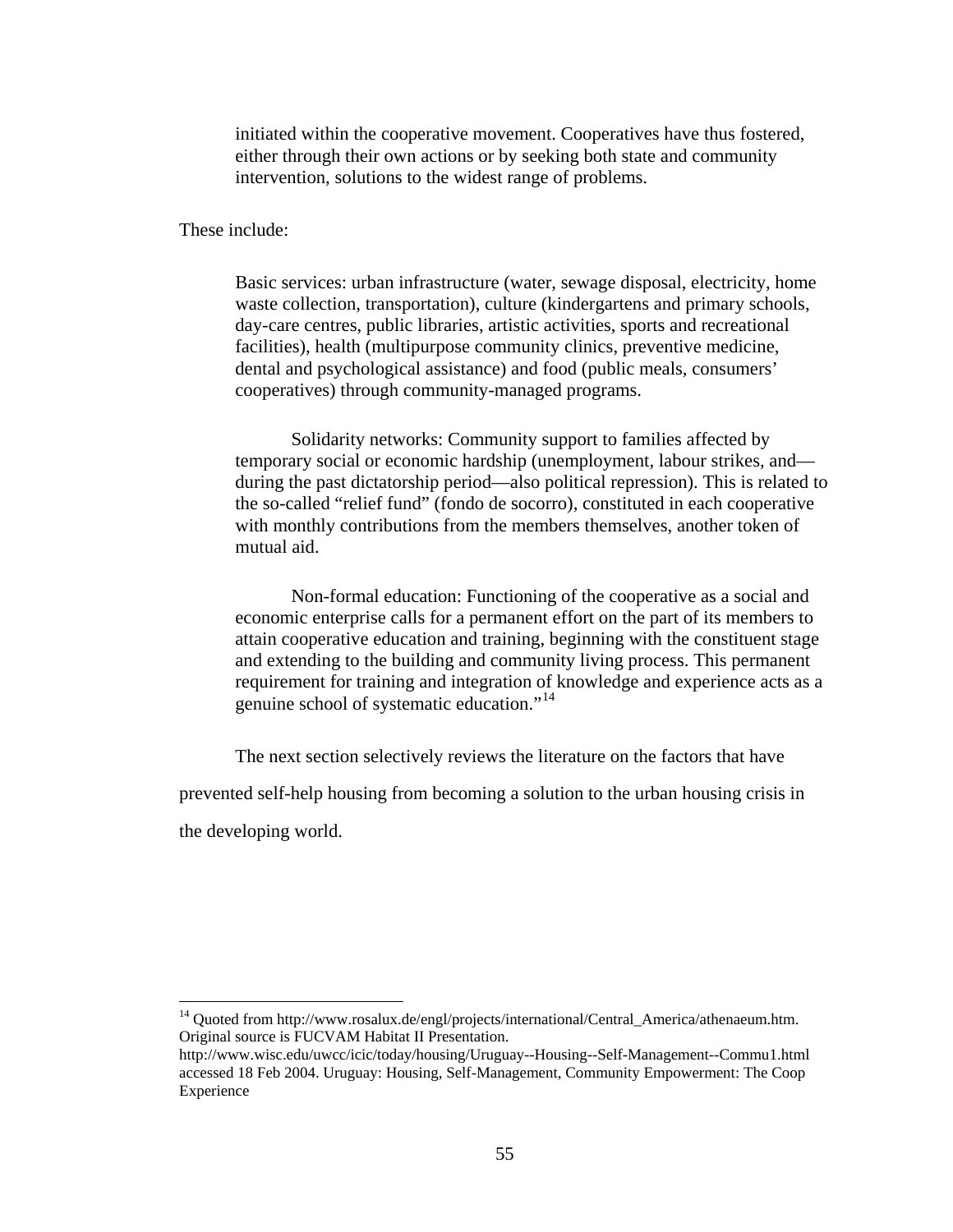#### **Obstacles to Successful Self-Help Housing**

For a family whose only choice in realizing its right to adequate housing is through self-building, there are many obstacles to success. These may influence the family's chances of success directly and others indirectly. In rapid succession, if not always simultaneously, the family must cope with challenges to the four attributes of adequate housing: *affordability*, *livability*, *security,* and *sustainability*. The following paragraphs identify these challenges.

*Affordability* is principally determined by the cost of accessing land on which to build, acquiring building materials and tools, hiring additional labor/technology if needed, and acquiring skills in construction, among other things, needed to establish a first rudimentary shelter.

With the exception of the most precariously habitable urban land, most selfbuilders do not immediately purchase the land on which they build their homes. More often than not, "the largest single urban land tenure category in many developing countries is that of extra-legal land developments. These include a wide range of land development practices, from squatting and unauthorized sub-divisions, to the construction on registered land of houses that have not been officially sanctioned" (DPU 2002:128). But central-city land that can be accessed by these forms of tenure are ever more rare.<sup>[1](#page-68-0)5</sup> The high and rising cost of land in these areas, which are now almost universally scheduled for their "highest usage" because of the reform and privatization of urban land markets, prevents legal use by the neediest groups. As a result, as noted earlier, new self-built settlements tend to be peri-urban, and tenure questions are initially left unsettled and thus precarious.

<span id="page-68-0"></span><sup>&</sup>lt;sup>15</sup> In 1996 UNCHS (244) pointed out that the commercialization of formal and informal urban land markets was causing an increasing concentration of low-income groups on a small proportion of the land area. Already by 1987, the wealthiest 2 percent of Dhaka's residents occupied the same amount of the city's residential area as the poorest 70 percent. The poorest 2.8 million of Dhaka's residents lived on seven square kilometers of land (Islam 1992, quoted in UNCHS 1996:242).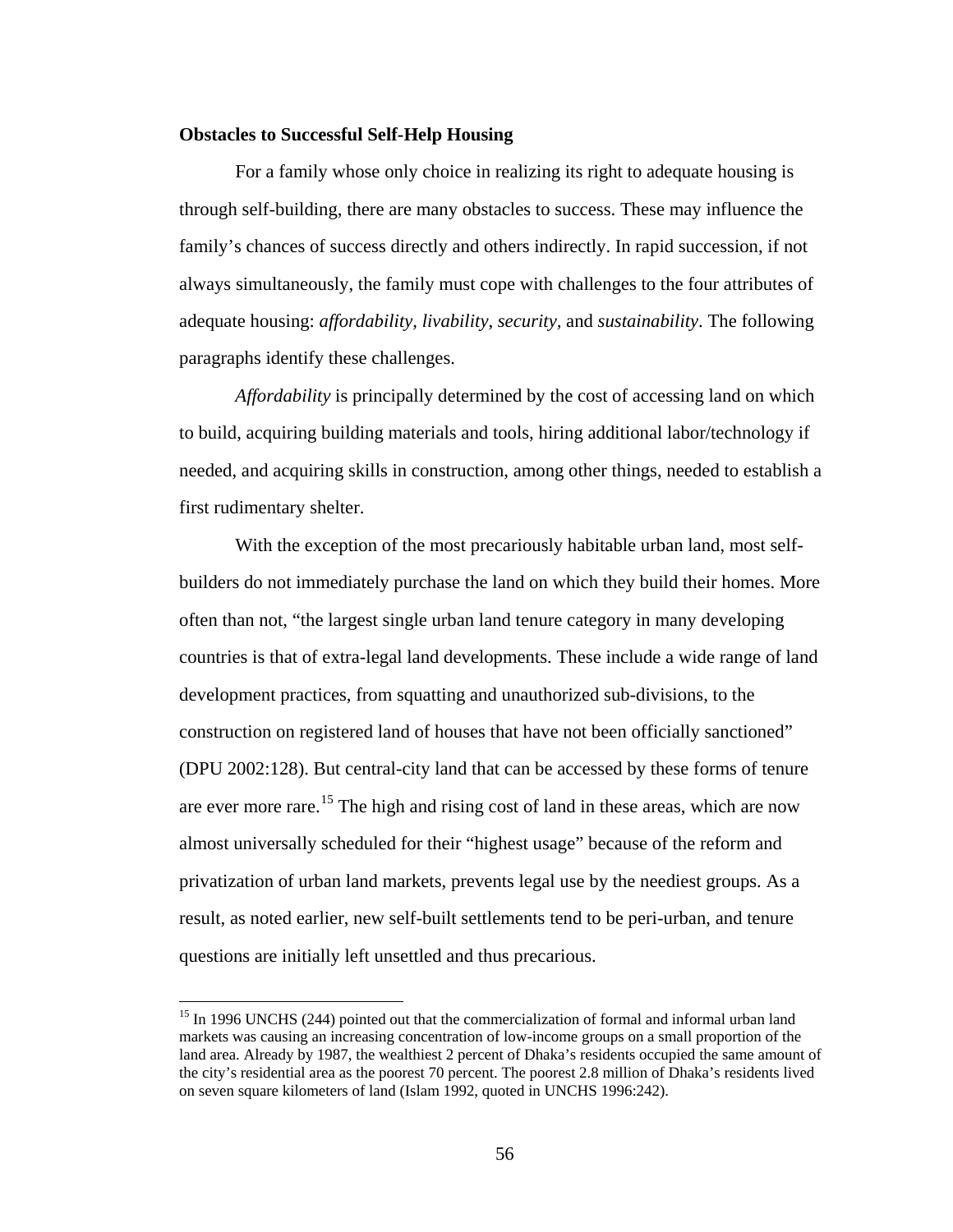Even rudimentary building materials in metropolitan areas have become relatively more expensive for self-builders in recent decades (Ward:5).<sup>[1](#page-69-0)6</sup> At the same time, new materials, production processes, and low-cost building designs have been developed. These can reduce overall construction costs while improving the quality of homes for self-builders. However, some of these may be better suited for disaster relief than for more usual self-building in peri-urban areas if capital-intensive massproduction techniques are employed or if the design of the structure is not well suited to local cultural practices.

Various studies beginning with early works by Turner assumed that selfbuilders are resourceful enough to build their own homes or to hire others to do all or part of the job for them. In more recent situations where single mothers or other selfbuilders with no construction experience have joined self-building processes, NGOs or CBOs have been important in transferring skills to these groups. The existence and quality of the training these groups can give, or their role in arranging the bartering of other services (e.g., child care, food preparation and serving, grounds-keeping, night security, etc.) for construction labor can thus be an important factor. The complete absence of access to such training, on the other hand, is a significant obstacle for builders. This situation has become more apparent in major metropolitan areas where the high costs of land for self-building have necessitated more and more vertical construction, that is, the construction of apartment blocks of four or more stories in height.

<span id="page-69-0"></span><sup>&</sup>lt;sup>16</sup> I have not found references to systematic research on this question. Nonetheless, the high degree of competition that now exists in the formal and informal recycling sector in metropolitan areas of developing countries suggests that scavenging for one's own makeshift materials would not be easy for a nonprofessional (for more on this competition, see Rolnik and Cymbalista 2003). At the same time, many building materials that are fabricated from tradable commodities are likely to have increased as well by virtue of their integration into formal processing and trade channels, many of which imply the influence of international standards and pricing.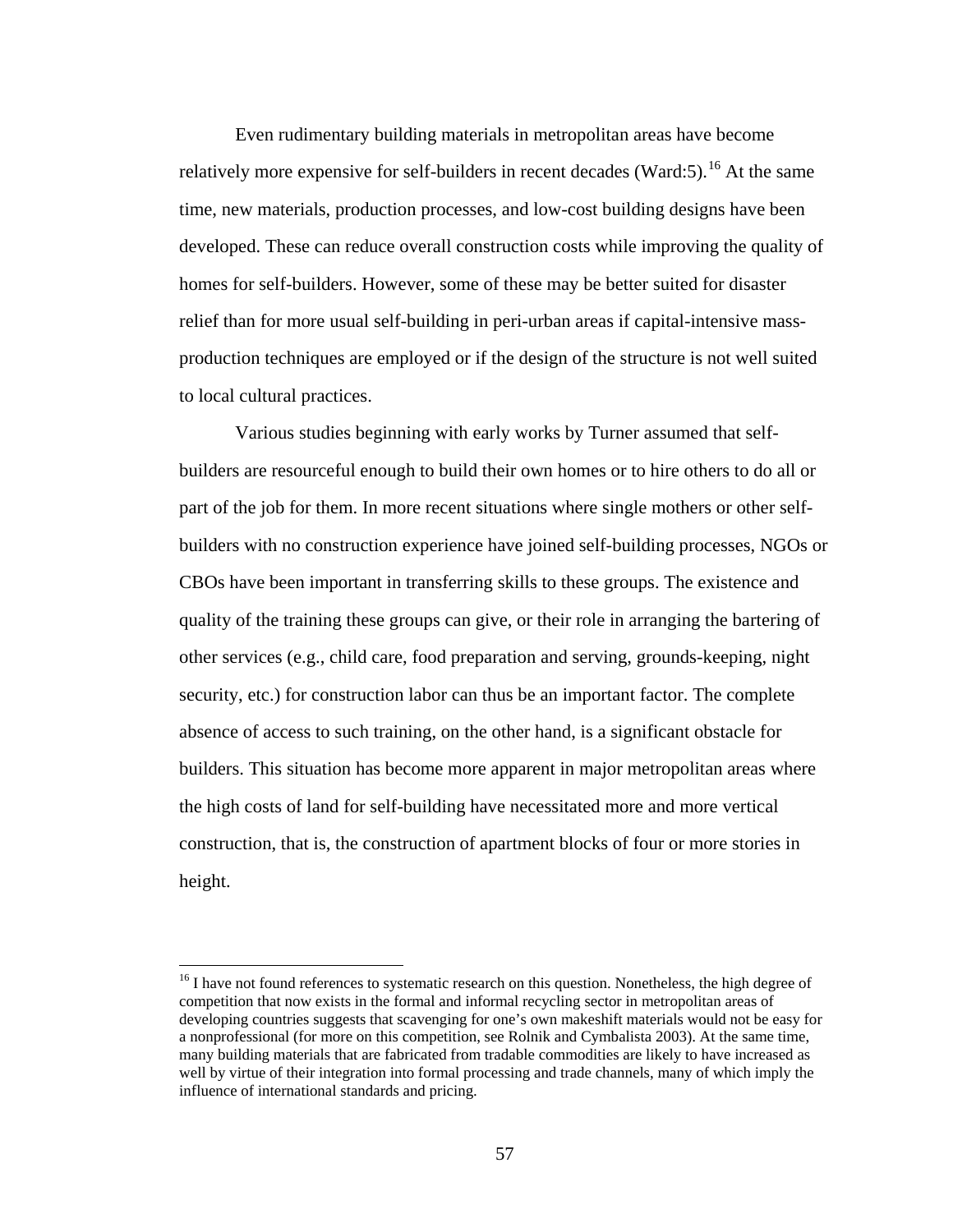A groundbreaking example of this began in São Paulo, Brazil, in the early 1990s. In one case, the Apuaña *mutirao* was forced to adopt a design of four stories. Special equipment and highly skilled laborers were needed to carry out certain aspects of construction. After evaluation of the costs and skills that would be required to complete the work, the architectural NGO assisting the community trained residents to build parts of the foundation that would have otherwise required specialized workers at a high cost to the community. But other tasks that could be carried out by the community had to be hired in. First, however, the NGO, working with residents and the local government, had to obtain special permission to use public funds—intended only for the purchase of construction materials—to hire special equipment and operators. Even more recently, self-builders have begun to press for access to abandoned apartment buildings in city centers. In situations where main structural elements or the electrical, water, or sanitation systems have deteriorated seriously, rehabilitation of the buildings requires, again, more skilled labor than the average firsttime self-builder could manage. Similarly, Ward has suggested that renovation of continuously expanded permanent structures dating from three or four decades ago may also be more complicated than building the original core structure ( Turner; Rolnik & Cymbalista; and Ward.)

Once a rudimentary shelter is established, the struggle for *livability* ensues. This entails elaborating a permanent structure that is both strong enough and designed in a way to permit safe habitation during normal and extreme weather experienced in the locality. This concept also implies sufficient space adequately divided, ventilation, and access to clean water, sanitation, and energy, such that young and old, male and female live in conditions that do not jeopardize their physical or psychological development or well-being.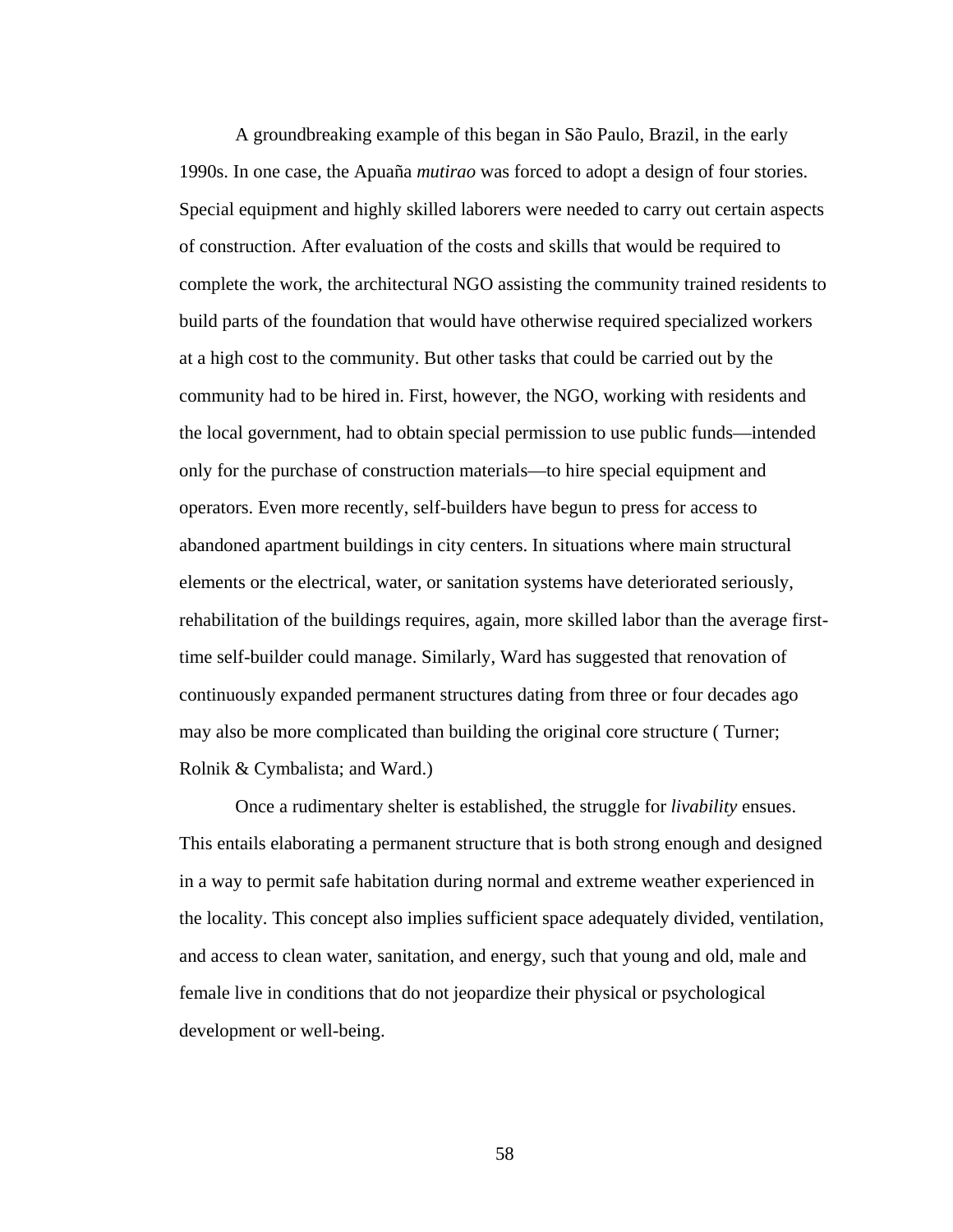Affordability issues may also affect livability to the extent that they block accession to or evidence of tenure. If legal evidence of secure tenure can be neither purchased nor rented, self-builder households will find it difficult to borrow money to upgrade their homes, such as to cover the large expenditures for one-time capital costs of connecting to city water and sanitation systems. On the other hand, even if tenure were affordable in principle, cumbersome regulations, high fees, or illegal charges encountered during efforts to register tenure may raise the costs of this process beyond affordability, or to a level that effectively prevents residents from upgrading their structures in a timely way. Regulations pertaining to urban planning (zoning, land use, etc.) and administration (features of buildings and lots, approval procedures for expansions or additions to structures) also have proven to increase costs and slow processes by which residents legally improve their property.<sup>[1](#page-71-0)7</sup>

Gilbert (2000) and others have described the additional problem of financing for self-built housing, particularly from the formal sector. Although governments have not generally been involved in massive-scale lending to self-help housers, in recent years they have been scaling back on their investments in public or low-income housing. This, along with the impacts of weakening economies in many developing countries in the 1990s, will have increased the pressure on existing affordable housing.[18](#page-71-1)

Formal private-sector institutions have not shown interest in the self-help housing market, usually for several reasons: First, lenders are biased toward completed

<span id="page-71-0"></span> $17$  This paragraph is based on Payne (2002).

<span id="page-71-1"></span> $18$  An ongoing study on the housing situation in Rosario, Argentina, shows that middle- and uppermiddle-class families, having been seriously affected by the economic downturn in their city over the past half-decade, have been moving from solid, central-city locations, to in-fill neighborhoods between the core city and its less-well-off inner peripheral neighborhoods. Until the late 1990s, the in-fill neighborhoods held little appeal for the middle class but hold greater appeal today because they afford acceptable levels of access to the city center but without the high land and housing costs (Salgado and Woeflin).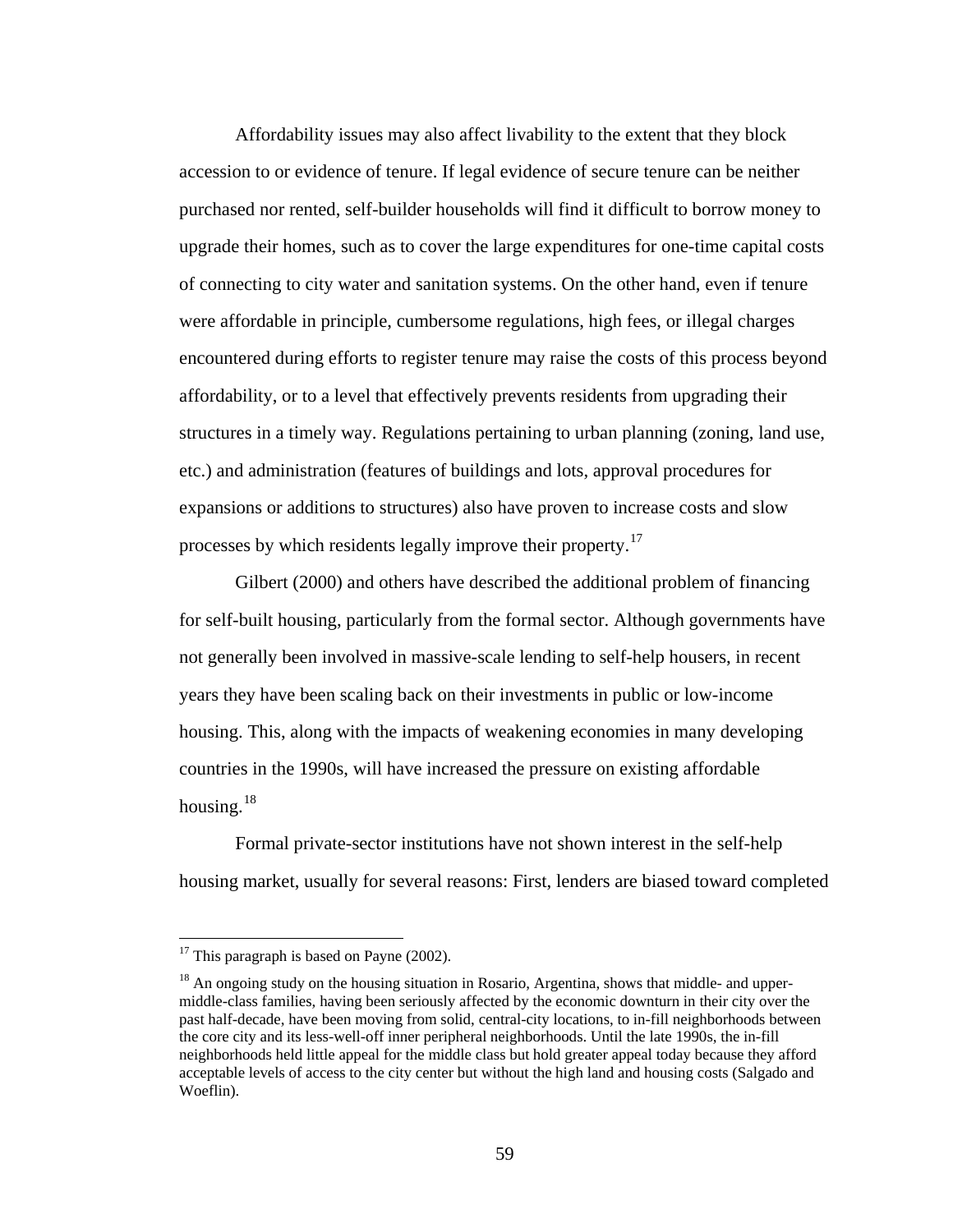owner-occupied housing—loans for rental or condominium housing, or for house improvements or unfinished core houses on serviced sites, are rare. Second, mortgage lenders find it difficult to verify self-employment incomes of low-income community members. Third, lenders do not trust poor people to repay their loans. Fourth, lenders are put off by the low profitability on small loans. At the same time, significant amounts of microcredit issued through NGOs have yet to find their way into the selfbuilding market. It seems most of these resources have been directed to workingcapital loans for enterprises in the form of frequent, small amounts. Typically such loans are well below the size of funds needed for housing (Ferguson, cited in Gilbert 2000:167).

Closely connected in time and necessity to the issue of livability is that of *security*: security of tenure; security against crime, violence, anomie, and social exclusion; security against natural and man-made disasters. There now appears to be a general consensus among urban-development professionals, whether working in city governments, international agencies, or NGOs, that secure tenure extended broadly across a community is the bedrock on which self-building can proceed from shelter to decent housing and long-term community development. Without secure tenure, residents' sense of insecurity prevents them from investing significantly in their own shelter, in consenting to pay the relatively large connection fees for water, sanitation, and electricity, and from contributing labor or money to upgrading or maintaining minimally adequate environmental conditions and equipment within the community. Moser (1997) and others have shown that neighborhoods in Kingston, Jamaica, with the worst housing and community environmental conditions were among the most violent. And, because of prevailing levels of violence, efforts to upgrade these communities were far more difficult than in other low-income neighborhoods. Hence, poor housing and community environmental conditions tend to spawn not only poor

60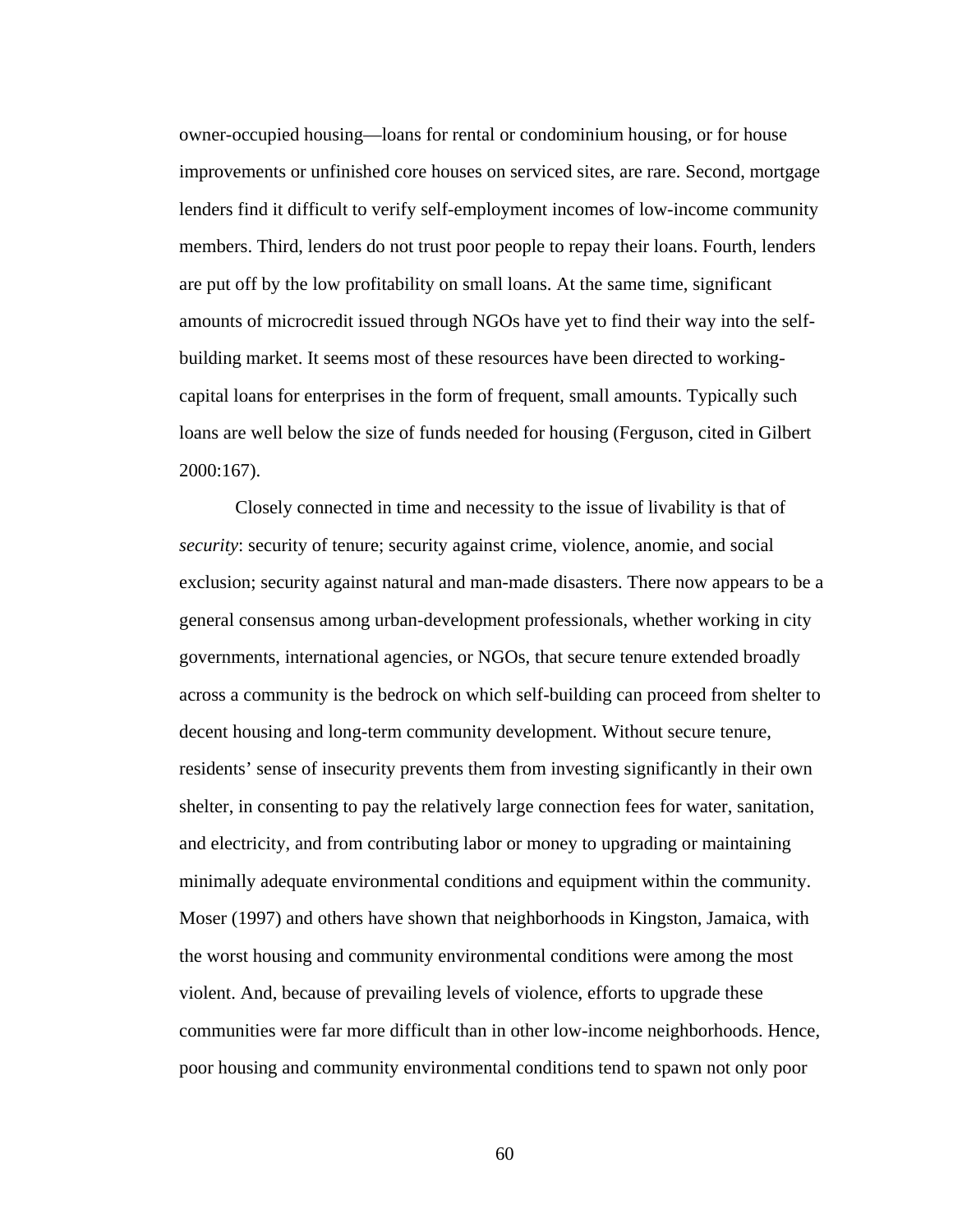health but violence, which helps to maintain high levels of poverty. It also compromises efforts to improve human capital in the community by giving residents a healthy environment.

Insecurity of tenure also serves to make residents more vulnerable to exploitation by criminals, politicians, or local bosses. Money that might otherwise be invested in housing or land—a form of savings—is instead spent on obtaining promises of protection from eviction. Furthermore, with banking facilities largely absent in the poorest communities, savings are held in cash, either on the person or in the home. These resources are more easily lost or robbed than those held in safe storage. Worse yet, in the absence of clear and secure tenure rights, residents are at greater risk in the aftermath of natural disasters, fires, sectarian riots, or other activities that result in large-scale destruction of property. The confusion and desperation following such events often leads to new sets of negotiations and dependencies for those whose property has been destroyed. Reports from numerous cities in India where communal strife occurred frequently from the 1980s to the present have resulted in large-scale reorganization (ghettoization) of neighborhoods along religious lines. In most of these cases, the weakest sectors of the population have been further marginalized.<sup>[1](#page-73-0)9</sup>

Finally, even if self-built communities create decent homes and neighborhoods, other forces challenge their *sustainability*. Affordability, livability, and security cannot be maintained indefinitely if the families in these communities cannot find and sustain adequate sources of income. It stands to reason that when income falls to subsistence levels (i.e., covering the cost of a minimum food basket and essential medicines),

<span id="page-73-0"></span> $19$  For a detailed description of the consequences of insecure tenure for improvements in housing and environmental sanitation and for personal security in Mumbai (Bombay), India, see YUVA. To understand how "ghettoization" along communal/religious lines occurs in that same city and others in India, see Khotari and Contractor. For a discussion of the links between urban renewal, ghettoization, communal discord, and global economic integration in Ahmedabad, India, see DaCosta.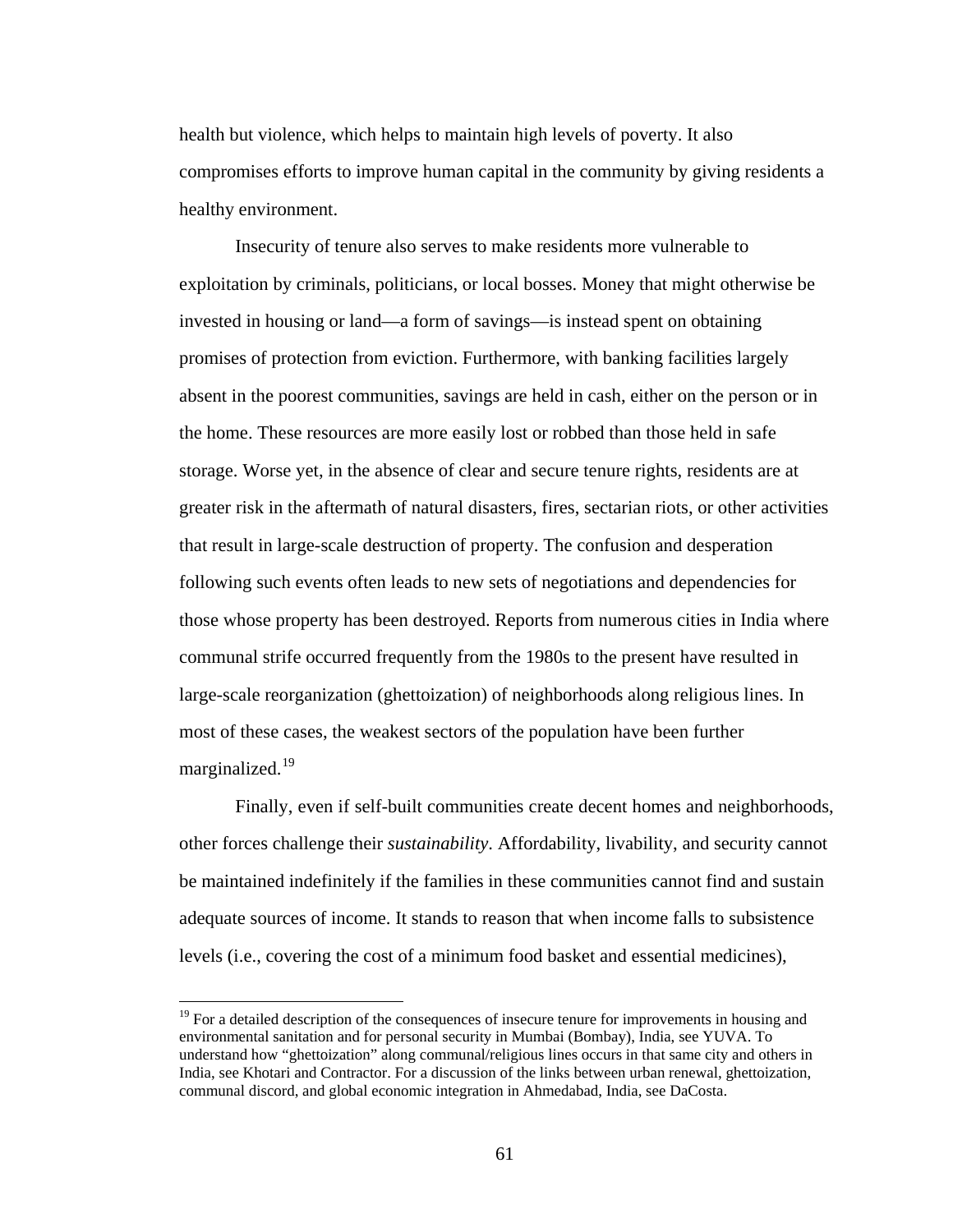other household expenditures will be curtailed. If this persists long enough, the consequences of the failure to maintain the quality of shelter or to pay water and electricity bills can become grave. Some of the main reasons leading to income shortfalls in self-built neighborhoods include the following.

*The large distance between home and paid employment.* Many self-built housing sites are located in the extreme peripheries of metropolitan areas. The dearth of inexpensive and relatively rapid public or private transportation networks serving these neighborhoods forces residents into difficult choices. The cost of commuting may consume a large part of the worker's earned income and his/her nonworking waking hours. Commuting times of four hours per day are not uncommon for residents of peripheral communities in some of the largest cities in the developing world.<sup>[2](#page-74-0)0</sup> For women commuters, the day often begins and ends in a dangerous walk through darkened allies and paths between home and the nearest transport depot. The absence of both parents from the home for such long periods often necessitates additional costs for child care, or the worse option of leaving children by themselves or with others who may not be able to care for them adequately. Long-distance commutes also negatively impact the ability of community members to participate in communitymanagement or community-improvement activities. This may also negatively influence the security and environmental quality of the neighborhood, as well as the quality of governance that is possible in an already overworked community.<sup>[21](#page-74-1)</sup>

<span id="page-74-0"></span> $20$  According to a recent World Bank (2001:310) report on Mexico, "the poor suffer the most because they live in peri-urban areas where the available public transport services are often badly organized and inadequate in terms of level of service and area served. A large percentage of the urban poor have to make several transfers and take hours to reach their destinations. Too often these trips cost more than 20 percent of their income and are made in unsafe buses." The groundbreaking study by CEBRAP (1978) documented the emergence of conditions such as these for São Paulo's urban poor in the midst of the "Brazilian Miracle."

<span id="page-74-1"></span> $21$  In their analysis of women's changing roles in low-income urban communities for a joint UNV-UNRISD action research project, Lind and Farmelo note that the affects of austerity over the past two decades in Latin America and elsewhere forced women to assume triple burdens, i.e., household reproduction, income generation through employment, and maintenance of the management of their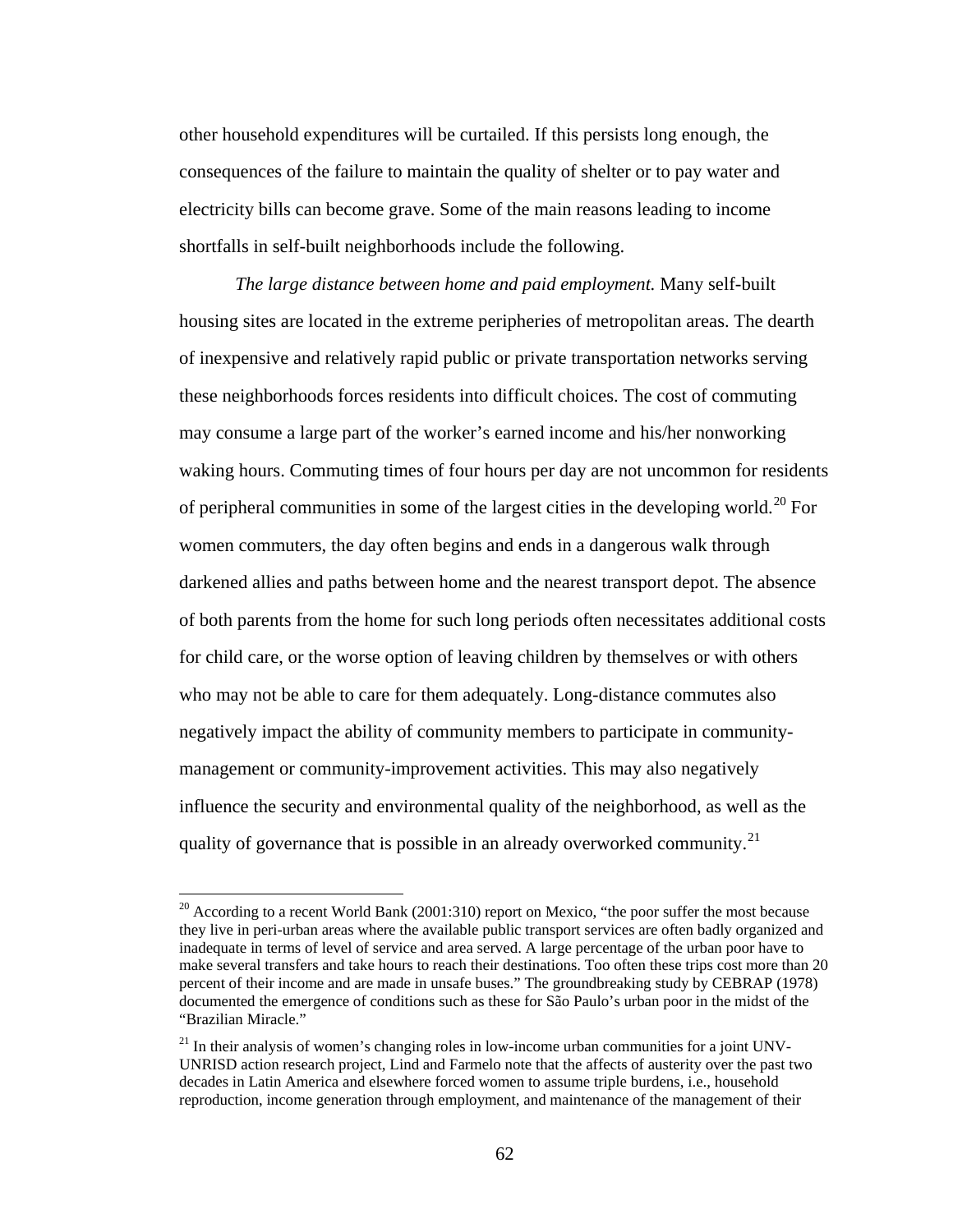A more general threat for sustaining decent housing and healthy communities is that of declining real household incomes. In developing countries, and especially in cities where the informal sector already provides the majority of employment opportunities, it is difficult to monitor income levels accurately. However, unemployment data provide some insight into household well-being. For those countries reporting data to the ILO in the 1990s, the trends were somber: in 11 of 17 Asian and Pacific economies, unemployment rates increased. In the 37 Latin America and the Caribbean states, unemployment rates increased in 15 and decreased in 7, with the rest remaining relatively stable. Twelve sub-Saharan states showed unemployment rates in the high double digits. Only Nigeria and Zimbabwe reported unemployment rates of less than 7 percent after 1995 (UNHSP 2003:99).

To this point, much of the discussion of self-building or self-help housing has been geared to the construction of shelter for ownership by individuals. There is, however, continuing interest in self-help housing developed by mutual assistance cooperatives, despite their relatively small contribution to relieving the housing deficit of the poor. Adherents to the cooperative movement cite long-standing governmental biases encouraging traditional forms of home ownership as the principal reason for eschewing mutual assistance cooperatives. Other reasons may include the more complex governance requirements of cooperative housing, the small amount of public or private resources available to them, and the dearth of institutional supports for cooperative housing. Within this last category would be legal and administrative frameworks encouraging urban governments to work with cooperatives, tax advantages similar to home ownership, the existence of training programs for prospective housing-cooperative participants, and so forth.<sup>[2](#page-75-0)2</sup>

local environment and community. They ask whether these roles are simultaneously sustainable without an active role for the state.<br><sup>22</sup> In its review of the obstacles to establishing housing cooperatives, UNCHS (2001:209) highlighted

<span id="page-75-0"></span>the necessity of having a strong catalytic agent to mobilize low-income households into a group; the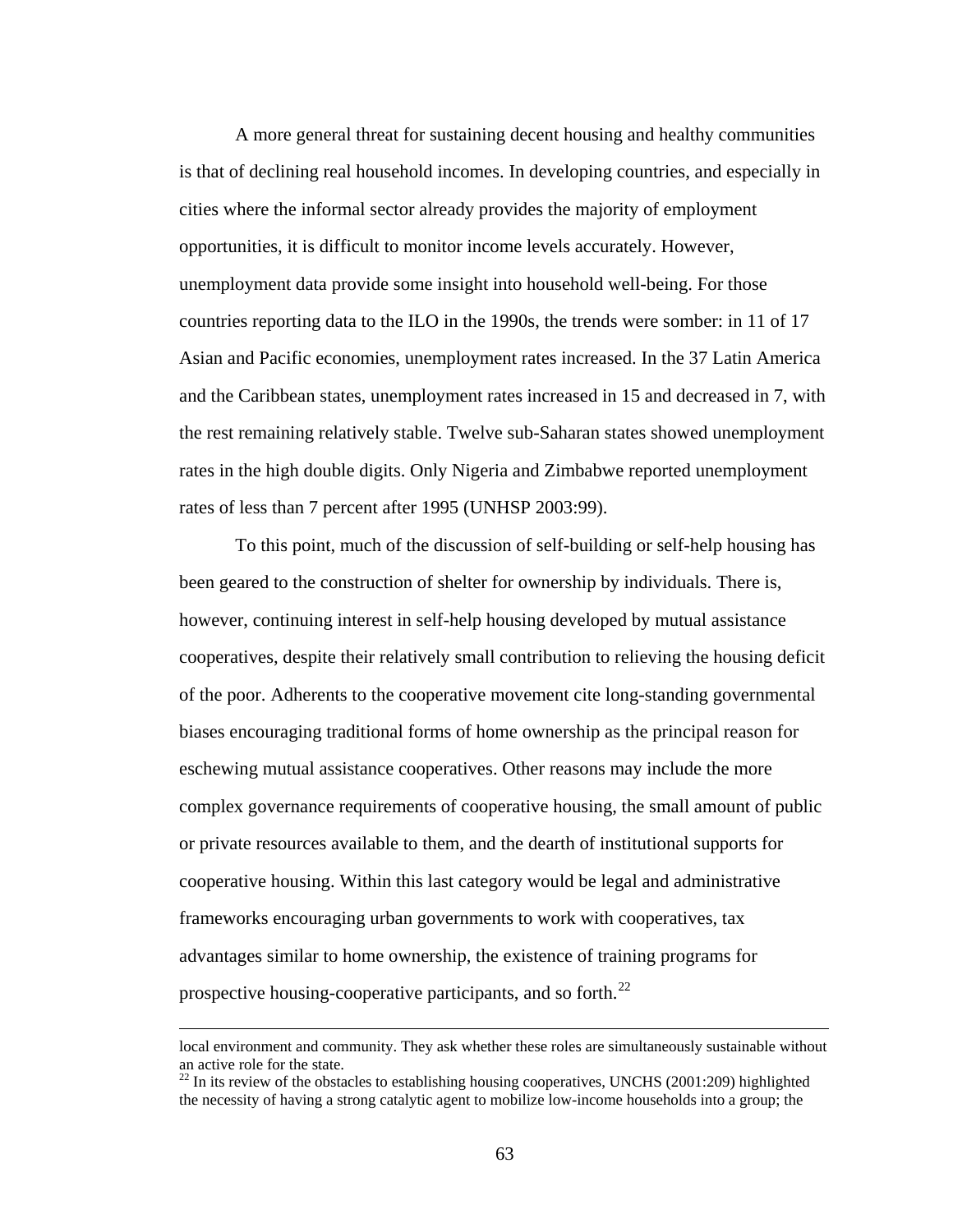This cursory review of constraints on self-help building shows that many factors can inhibit the construction of adequate housing and a healthy community. These range, first, from issues of immediate affordability of materials and access to land on which to establish a first shelter; then to the implantation of public amenities and access to them at affordable prices to make the shelter livable and healthy yearround; and, next, to physical security against theft, violence, and natural and manmade disasters; and, finally, to the capacity of households and communities to maintain the quality of the investments they have made in their homes and communities over a long period of time. The final section of this report seeks to identify those constraints on which UNV may be uniquely suited to work, and to sketch out how UNV might approach these problems.

# **What Can UNV Do to Promote the Realization of the Right to Adequate Housing through Self-Building Processes?**

It may be reasonably argued that self-built housing, either by individuals acting on their own behalf or collectively, will be one of the largest, if not the largest, voluntary activity taking place in urban areas in the developing world over the next several decades. The pace of rural–urban migration and the parallel process of the wholesale urbanization of poverty make this appear inevitable.<sup>[23](#page-76-0)</sup> UNV, as the UN agency responsible for concerted thinking and action in support of volunteer action

paucity of managerial, legal, or financial expertise among members; and the opportunity costs to poor people of involvement in collective action and management.

<span id="page-76-0"></span><sup>&</sup>lt;sup>23</sup> Attention to humanitarian disasters, whether entirely man-made or natural or somewhere in between, will also engage massive voluntary responses, as will traditional forms of charity and more socially progressive forms of voluntary action by the middle classes of both developed and developing countries. But these are likely to pale in comparison with the numbers of hours and monetary value of contributions by people attempting to secure adequate housing in urban areas of the developing world. Never before in history have three billion poor urban dwellers simultaneously engaged in building or repairing homes . . . . However, "women's work," such as caring for children, the elderly, and the sick—predominantly undertaken by women and girls—taken together may rival the hours and value spent in the production of housing.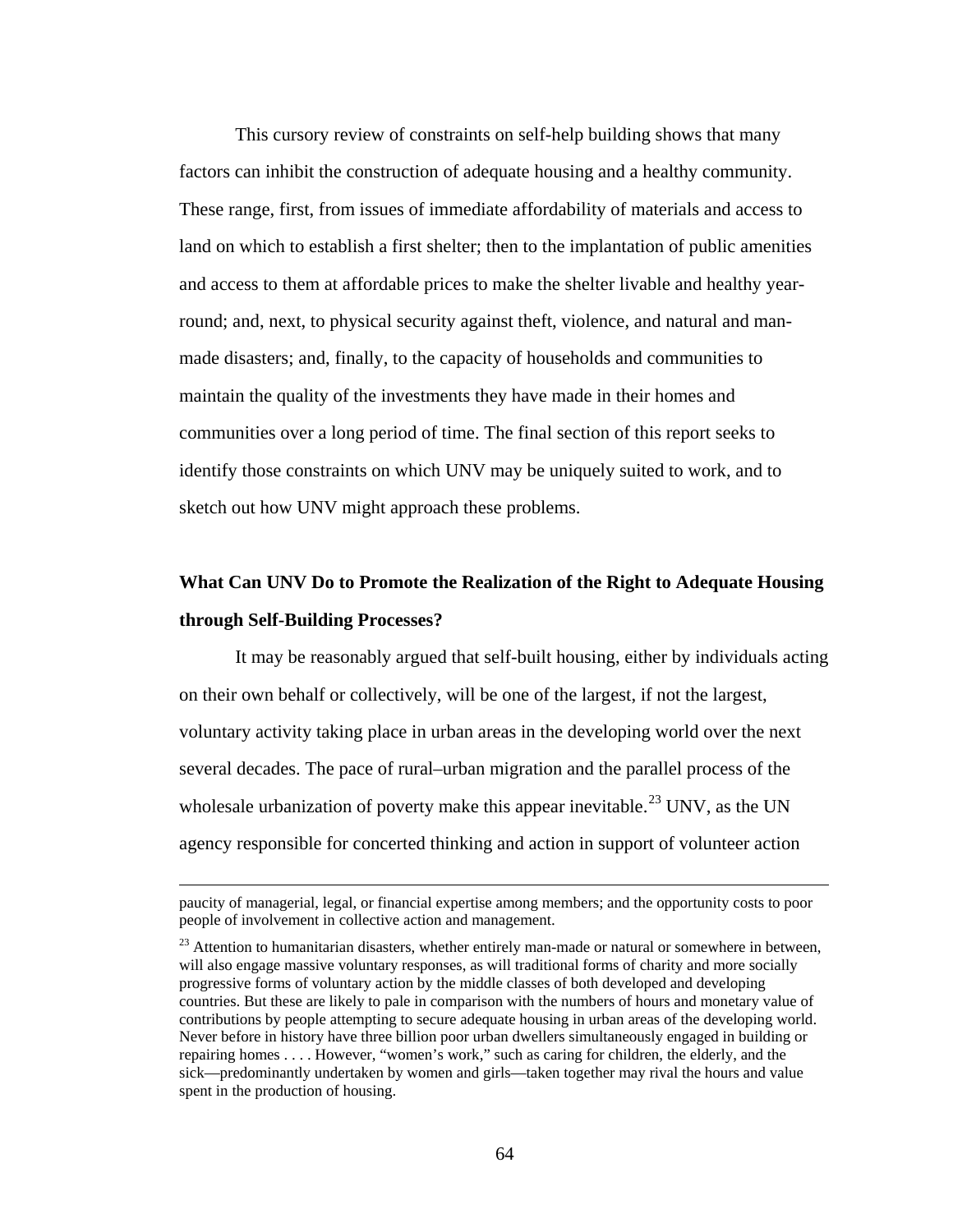from the local to global level, may therefore wish to adopt strategies to understand these processes and then to disseminate the knowledge and information that society needs to make the best use of these volunteer impulses and energies. Having improved its analysis of self-building, UNV may then seek to channel this new knowledge to international organizations, national governments, and civil society organizations at all levels. The crucial aspect of this will be less in the technical aspects of self-built/selfhelp housing: physical design, the development of low-cost materials, or even the formulation of appropriate legal/legislative frameworks supportive of these processes. Many organizations are already making good progress in these areas. Rather, I would advise UNV to highlight and promote the "social inventions"<sup>[24](#page-77-0)</sup> necessary to bring together these technical innovations into processes that are economically efficient, politically feasible, and socially sustainable.[25](#page-77-1) Should these characteristics come together, one might even think of the volunteer effort as "transforming" societies as a whole.

In most successful pilot projects of self-built housing, local- and higher-level authorities, NGOs, and members of marginalized communities contribute in a concerted fashion the social, economic, and legal resources needed to empower individuals and groups to collectively build healthy and sustainable homes and communities. The main obstacle to these processes is the lack of political will on the part of governments to enact and implement legislation that unlocks these resources on a large scale. Powerful vested interests of urban land owners, large construction companies, real estate developers, and financial institutions that benefit from the

<span id="page-77-0"></span> $24$  A social invention is a new law, organization, or procedure that changes the ways in which people relate to themselves or to each other, either individually or collectively. Conger (2–3) provides a brief but fascinating chronology of exemplary laws, organizations, and procedures that qualify as "social inventions."

<span id="page-77-1"></span><sup>&</sup>lt;sup>25</sup> "Socially sustainable" in this context would be the achievement and maintenance of adequate housing for a growing proportion of the global population.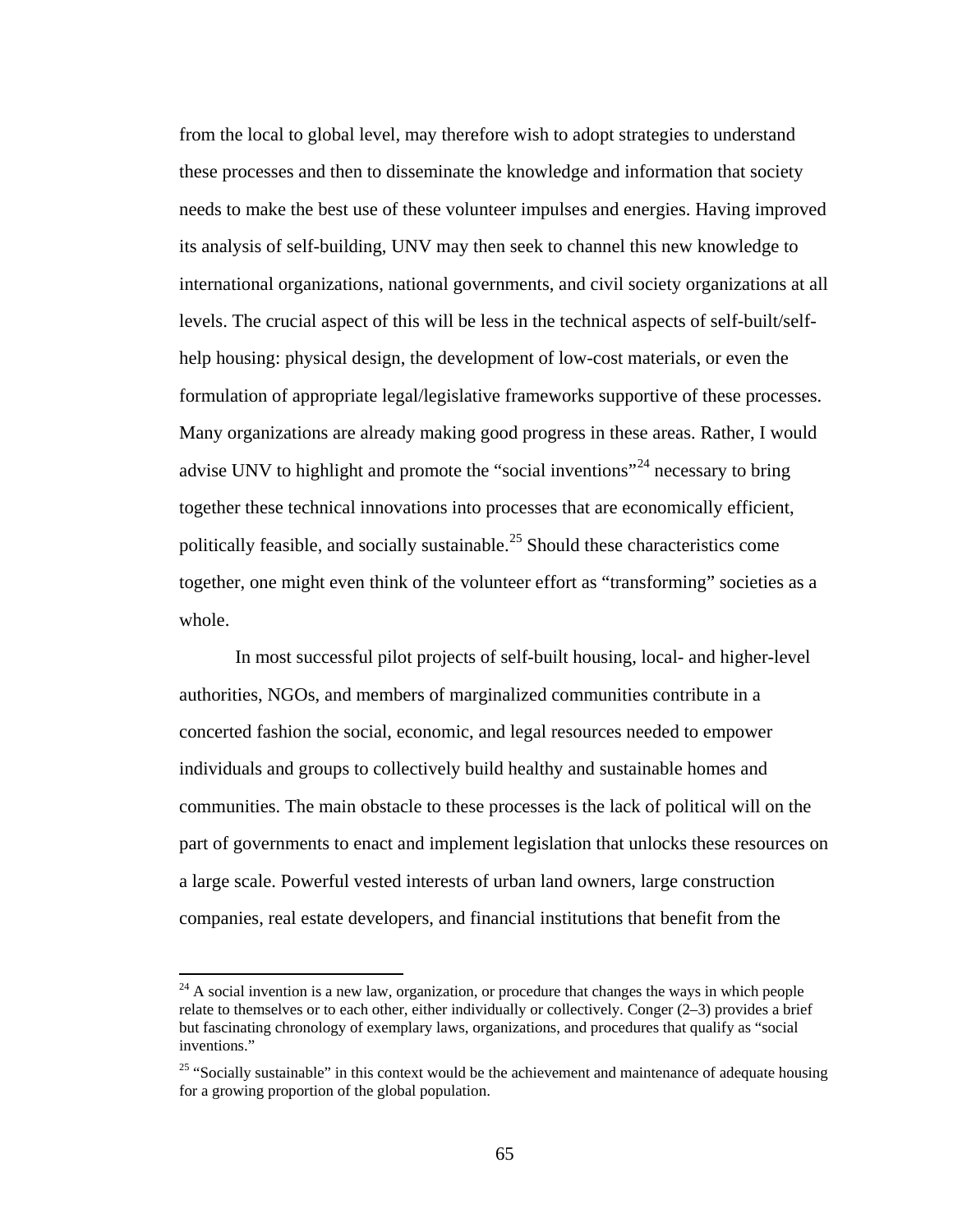production of "formal" housing influence political processes to prevent urban decision makers from acting on what they know to be valid approaches to adequately housing the burgeoning masses of urban poor.

UNV's response could be to act at the global level to promote an understanding of "flagship" mutual assistance/cooperative/self-building programs and their eventual limitations. Some of the steps that could be taken would include to

- ♦ Commission a blue-ribbon panel comprising representatives (in a voluntary capacity) from international NGOs, UN Agencies (including IFIs), grassroots organizations, and domestic development NGOs, and independent urbangovernance specialists to undertake an in-depth, rolling analysis of these experiences.<sup>[2](#page-78-0)6</sup> This group should publish an annual report in conjunction with the UN's Special Rapporteur (SR) on the Right to Adequate Housing of progress of specific countries (and possibly cities) in establishing an "enabling environment" for self-built housing.
- Establish a multilingual website for the exchange of experience among organizations participating in self-built housing experiences. The website would highlight, among other things, detailed aspects of collaborations among local authorities, NGOs, and community organizations in their efforts to implement holistic urban upgrading through collective self-building processes; and examples of the roles and responsibilities of government agencies, NGOs, grassroots organizations, and international donor agencies in promoting selfbuilding processes.
- ♦ Establish, in conjunction with SR and the Blue-Ribbon Panel, indicators for monitoring the progress of national and local governments in supporting selfbuilding processes that demonstrate high promise in improving and

<span id="page-78-0"></span><sup>&</sup>lt;sup>26</sup> UNV has already taken the commendable step of commissioning an analysis of a range of mutirao (mutual assistance) cooperative housing developments in Brazil.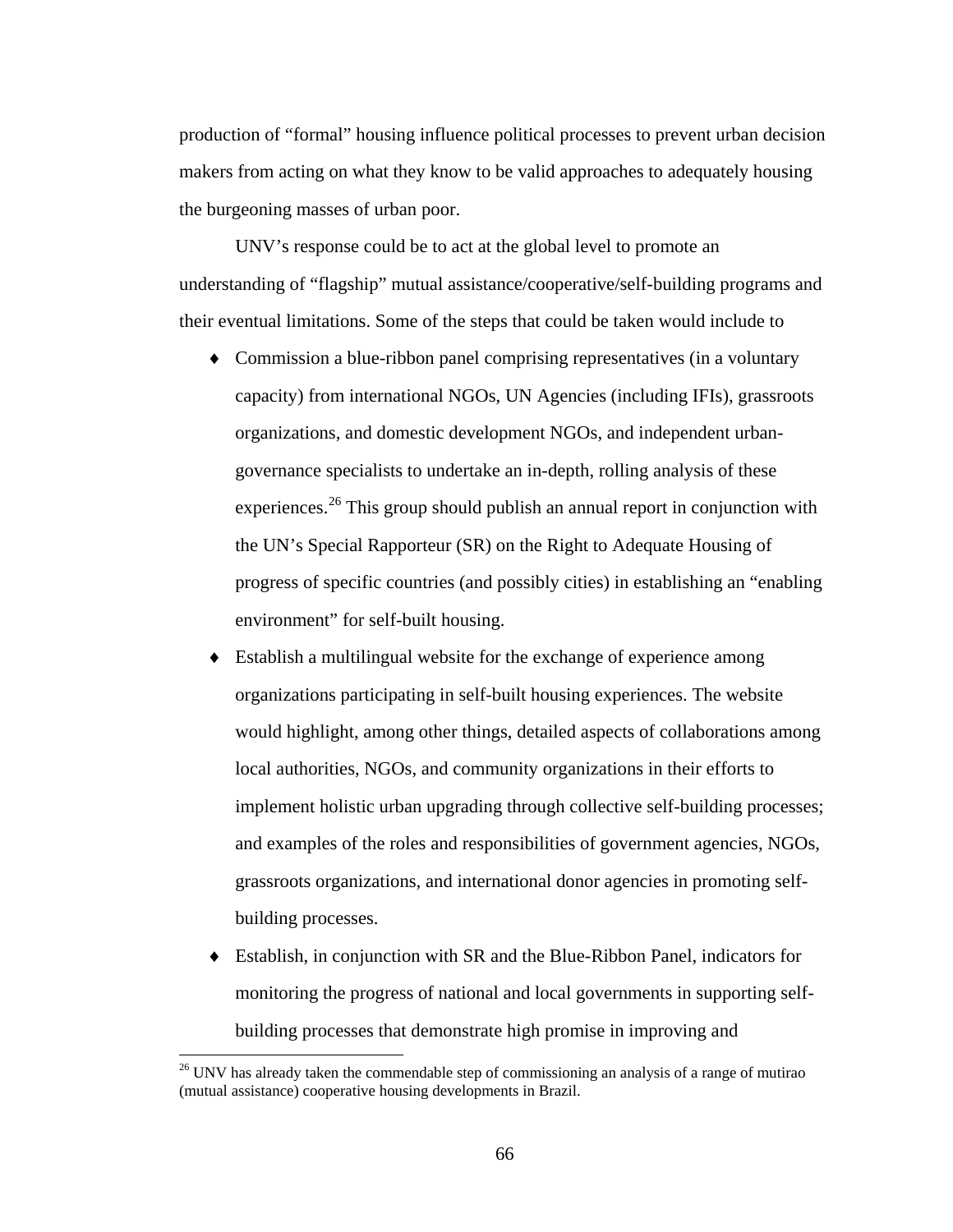maintaining access to decent housing for low- and very-low-income urban residents. The indicator system would be elaborated in sufficient detail and simplicity of description so that grassroots groups could themselves apply the principles of monitoring in their own community.

These actions will not necessarily make a great difference unless the interest groups who oppose pro-poor self-building processes can be co-opted to support change or forced to give up some of the benefits they derive from the status quo. In democratic societies, this can be done, only with great difficulty, through some combination of the ballot box, independent trade-union movements, or legaladministrative processes that change the relative balance of power in society to favor the poor. It is unlikely, however, that such forces will come about without the poor participating fully in the political process pursuing such goals. In cities with formally democratic processes and over half the population living in slums, the poor are largely excluded from both self-development and from establishing their own political voice. Their organizations are too weak. Their access to education, health care, clean water, and sanitation are severely compromised. Their environments and social networks are under maximum stress. Such conditions are far more likely to lead to anomy than to concerted, well-directed political force.

♦ UNV may thus wish to give special attention to promoting those self-help processes that empower low-income citizens to do for themselves what they have to do and to forge the alliances that are needed to elicit fair and effective actions on their behalf by governments and the market. UNV's efforts may thus focus on processes that create or further the conditions of active citizenship through self-building processes. The author's untested hypothesis is that self-building processes such as the mutirao (mutual assistance housing

67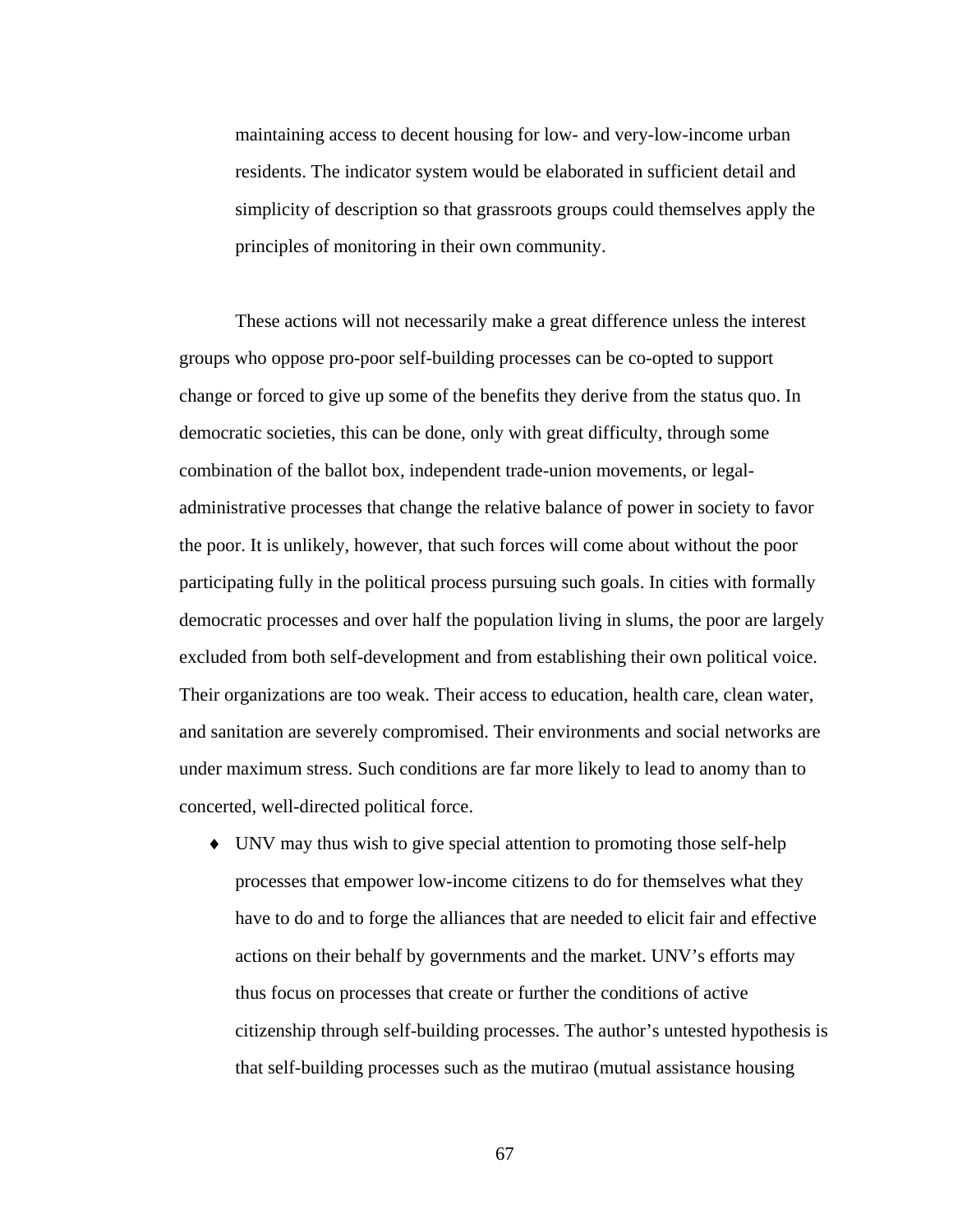cooperatives) as practiced in different parts of Brazil and Uruguay are more likely to awaken the citizen's consciousness than more-limited self-building experiences that combine in piecemeal fashion grants or loans, low-cost materials, and access to land without seeking to put the process of house construction in its larger political, economic context of community- and nation-building.<sup>[27](#page-80-0)</sup> However, cooperatives such as these developed in a particular institutional context that may not be replicated easily outside the Southern Cone of Latin America. Learning how to adapt these experiences to local conditions, or how to promote achievement of the necessary and sufficient conditions to allow such models to work elsewhere, is an important challenge, and perhaps one that UNV should take on by sponsoring exchanges among housing specialists and housing movement activists in different countries.

Although many countries have recently reduced their reliance on forced evictions to clear urban land of informal settlements, there remain, sadly, far too many instances of this inhuman behavior. In some fast-growing cities of Asia, forced evictions are becoming more frequent. The causes range from city beautification schemes, to mass relocations in the face of mega-infrastructure projects, to urban

<span id="page-80-0"></span> $27$  Burgess has argued that self-building of homes by low-income urban residents should not be encouraged because it represents a form of "double-exploitation.'" The urban worker, being unable to earn a salary that allows him/her to rent or purchase adequate housing with the wages of employment, must then exploit himself in his nonworking time by providing his own means of reproduction. In the present environment, where decent housing for low-income populations in developing (and developed) countries is almost nonexistent and is believed to be growing scarcer, this argument is moot. Poor people will either house themselves or go without. The key question is whether they will live in healthy homes and settlements. As the eventual majority of society, the urban poor's chances of success will depend to a large extent on their ability to exert the pressure needed to bring about social change. It is my impression that the long-term political socialization that occurs in some of these mutual assistance housing cooperatives provides one of the more promising avenues for developing the economic strength and political consciousness of the poor. It is from this point that collectively they may transform themselves and society by progressively lessening inegalitarian relationships that they have historically endured.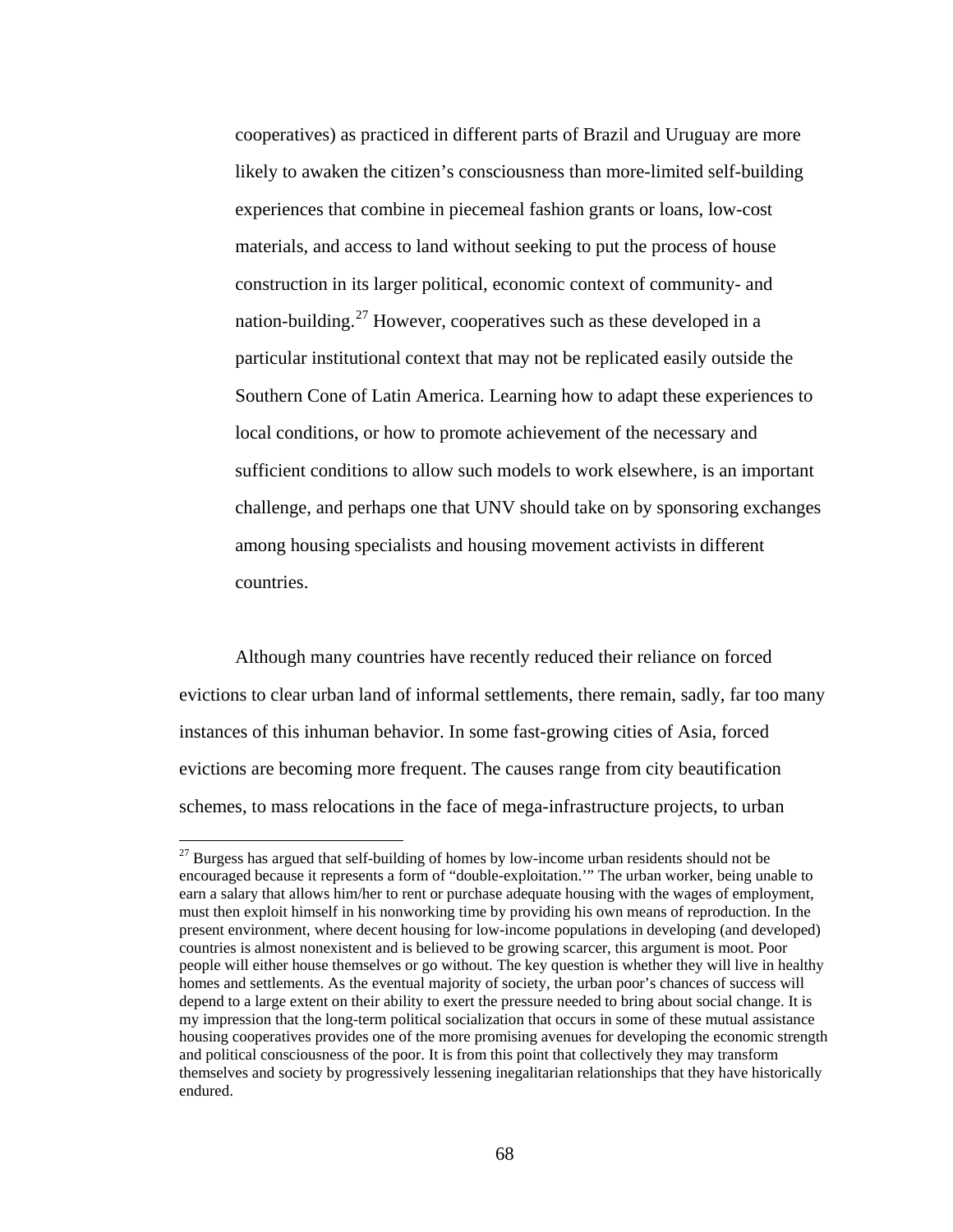environmental improvements aimed at attracting international sporting events and cultural events. Today, when informal settlements or existing legal housing is destroyed without adequate compensation, many residents are unable to afford new mass-produced, low-income housing; nor do they have the skills or knowledge to avail themselves of the self-building option. Nor can they easily find suitable employment or means of accessing the social networks that sustained them in their former location. For these reasons, it is best to avoid evictions and instead help residents improve/renovate their housing incrementally. But this cannot happen unless forced evictions are avoided. Further more, it would be well to:

- ♦ Establish links with the Habitat International Coalition and COHRE (Center on Housing Rights and Evictions) to understand how to promote best practices in the preventing of evictions from and the destruction of self-built housing under the guise of urban development, when more socially sustainable options are viable.
- **Prevent destruction of self-built housing (including deficient housing) resulting** from sectarian violence (Ahmedabad and Mumbai, India, the Balkans, Palestine), as perhaps with "White Helmets" during periods of conflict.

Finally, the absence of efficient and affordable public transport necessitates strategies to "grow" employment with adequate wages in close proximity to the homes of low-income residents, whether in center-city slums or peripheral ones. If current trends continue, the jobs that will be created in peri-urban settlements will be in informal sector microenterprises, which already employ up to half of the workforce in many cities in developing countries. Among the most important industries for such settlements will be shelter construction and improvement. Indeed, Setchell (9–13), drawing from his own experience in the field of disaster relief and on work by Tipple

69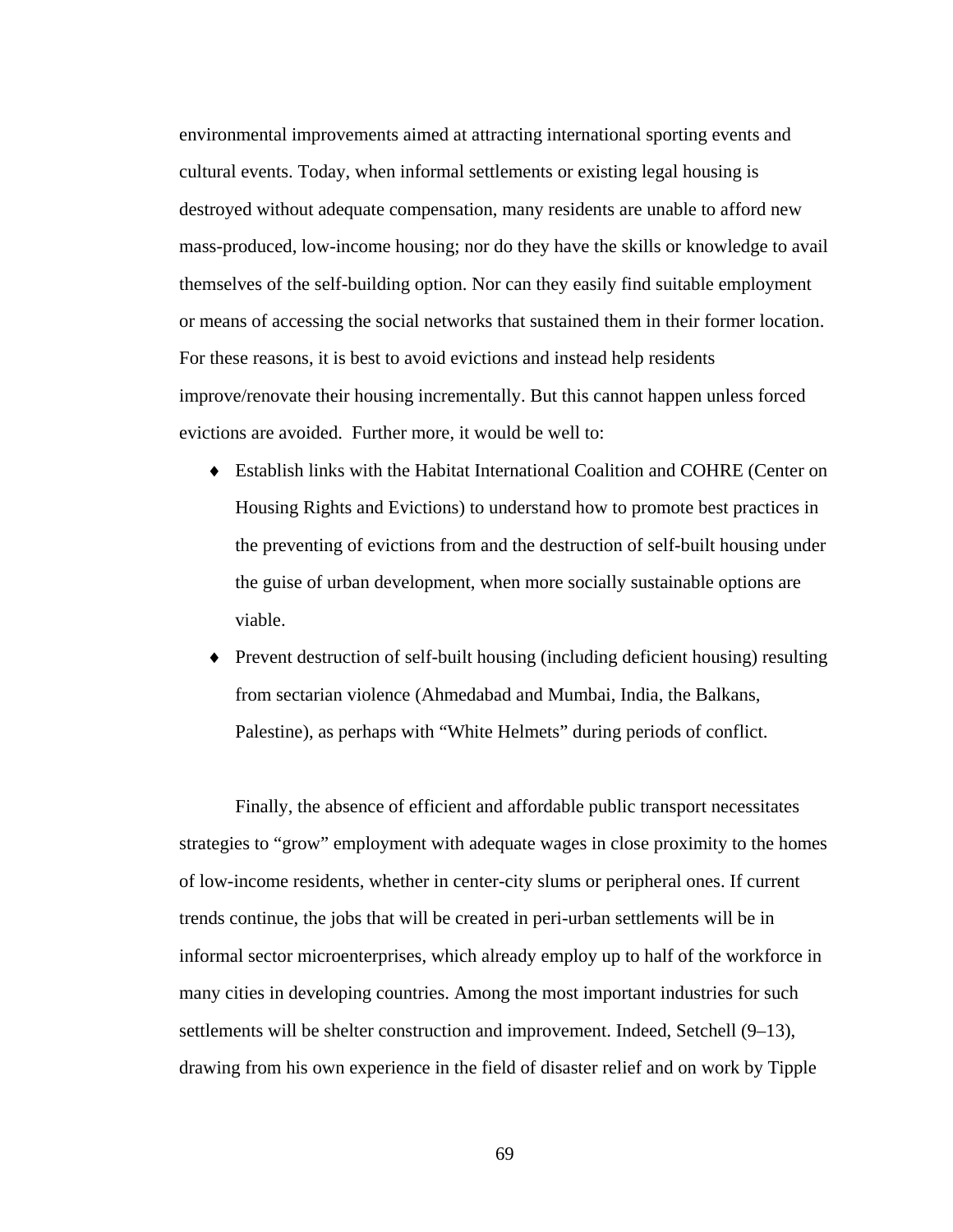(1999) and Kellet and Tipple, estimates that the combined employment-creation effect, or *employment multiplier*, of one job created in low-cost, labor-intensive housing production/upgrading may be as high as six. Setchell calculates the multiplier as follows: "one direct livelihood opportunity in shelter provision and improvement; two opportunities associated with backward linkage activities; one in non-HBE (homebased enterprise) forward linkage activities; and two in HBE activities."

Many of these shelter-oriented activities as well as the gamut of other microenterprises found in peri-urban and slum settlements locate themselves in the spaces adjacent to or inside the proprietor's home. Without careful planning and execution of the home-working space—including its connections to essential services, the handling of production waste, and the ingress of inputs and egress of output—the mixing of economic and social reproduction under one roof can harm the health of family members, other workers, and neighbors. The higher the density of mixed-use establishments, the greater are the threats to the environment and human health. Holistic planning for the high-density, mixed-use low-income community is therefore crucial if healthy living and working conditions are to be established and maintained. Planning of this kind by residents has been rare in spontaneous or degraded core neighborhoods. Nonetheless, precedents do exist for both kinds of communities imposing sounder uses of both public and private space after settlement has occurred.[28](#page-82-0)

♦ UNV's contribution to promoting holistic planning for mixed-use microenterprise neighborhoods would be to identify, perhaps in collaboration with UN Habitat, a range of cases of holistic planning experiences in spontaneous settlements and degraded urban centers that have managed to

<span id="page-82-0"></span> $28$  See, for example, cases of "integral development" in the Northern and Eastern Cones of Lima from the late 1980s to the present (Joseph), the cases of Mutirao 50 and Communidades in the Brazilian city of Fortaleza in the 1990s (Correa de Oliveira), and ongoing efforts of "Microenergia" in Argentina described in the brief case in Appendix 2.B.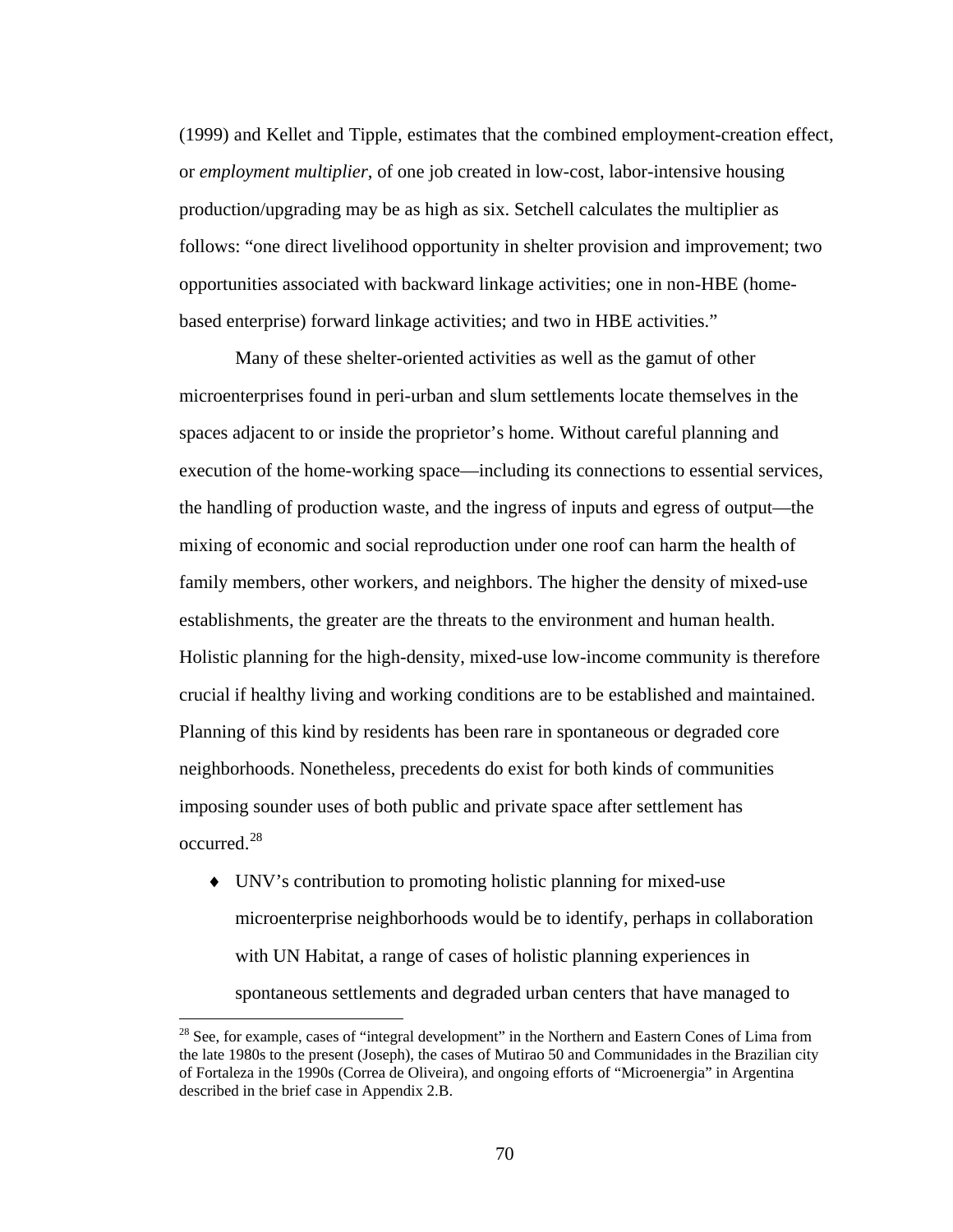accommodate and promote microenterprises without sacrificing the health of local families, workers, or the environment. UNV could then work with specialists to codify or systematize the processes and lessons of these experiences and to publish them on its website in the UN languages. A longerrange goal might then be to establish a distance-learning program for holistic grassroots planners, whose "teachers" would be the leaders and participants of some of the successful cases UNV documents. These "distance professors" would be, of course, UNVs.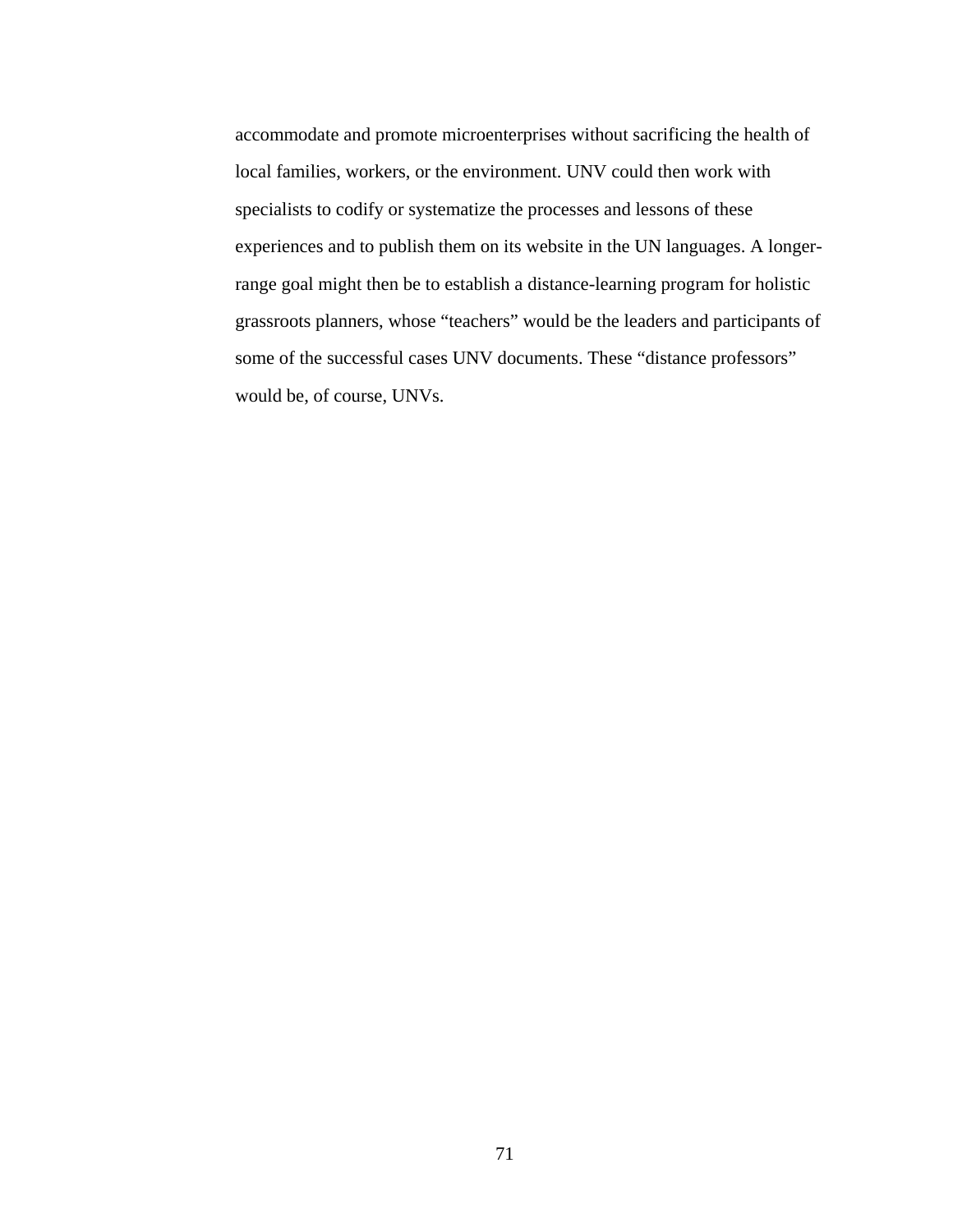## **APPENDIX 2.A:**

## **Unchs Best Practices: Homelessness and Housing**

- 1. [Appropriate Grassroot Level Intervention for Cost-effective Housing](http://www.vcn.bc.ca/citizens-handbook/unesco/most/asia4.html)—India
- 2. [Batikent Project—](http://www.vcn.bc.ca/citizens-handbook/unesco/most/easteur1.html)Turkey
- 3. [Build Together: The National Housing Programme](http://www.vcn.bc.ca/citizens-handbook/unesco/most/africa5.html)—Namibia
- 4. [Burgerziekenhuis Hospital, Amsterdam](http://www.vcn.bc.ca/citizens-handbook/unesco/most/westeu13.html)—The Netherlands
- 5. [Community Action Planning \(CAP\) Methodology—](http://www.vcn.bc.ca/citizens-handbook/unesco/most/asia2.html)Sri Lanka
- 6. [Co-operative Housing in Canada: A Model for Empowered Communities—](http://www.vcn.bc.ca/citizens-handbook/unesco/most/usa3.html) Canada
- 7. [Cost Effective Environment Friendly \(CEEF\) Shelter Development Strategy—](http://www.vcn.bc.ca/citizens-handbook/unesco/most/asia5.html) India
- 8. [Frauen-Werk-Stadt—A Housing Project by and for Women in Vienna—](http://www.vcn.bc.ca/citizens-handbook/unesco/most/westeu19.html) Austria
- 9. [Graduated Plan of the City of Vienna for the Reintegration of Homeless—](http://www.vcn.bc.ca/citizens-handbook/unesco/most/westeur1.html) Austria
- 10. [Homeless Families Program](http://www.vcn.bc.ca/citizens-handbook/unesco/most/usa5.html)—USA
- 11. [Housing Program for Rural Areas \(Foundation Costa Rica—Canada\)—](http://www.vcn.bc.ca/citizens-handbook/unesco/most/centram5.html)Costa Rica
- 12. [Housing Settlement Project in Shanghai](http://www.vcn.bc.ca/citizens-handbook/unesco/most/asia7.html)—China
- 13. [Improving Living Environments for the Low-Income Households](http://www.vcn.bc.ca/citizens-handbook/unesco/most/mideast3.html)—Saudi Arabia
- 14. [Khuda-Ki-Basti—Innovation and Success in Sheltering the Poor](http://www.vcn.bc.ca/citizens-handbook/unesco/most/asia9.html)—Pakistan
- 15. [Lesotho Urban Upgrading Project \(LUUP\)](http://www.vcn.bc.ca/citizens-handbook/unesco/most/africa8.html)—Lesotho
- 16. [Low-Cost Housing—](http://www.vcn.bc.ca/citizens-handbook/unesco/most/africa10.html)Malawi
- 17. [Project on Sites and Services for Low-Income Family Groups—](http://www.vcn.bc.ca/citizens-handbook/unesco/most/southam1.html)Argentina
- 18. [Rough Sleepers Initiative \(RSI\) in Central London—](http://www.vcn.bc.ca/citizens-handbook/unesco/most/westeu18.html)United Kingdom
- 19. [Self Built Affordable Homes to Rent](http://www.vcn.bc.ca/citizens-handbook/unesco/most/westeur8.html)—United Kingdom
- 20. [Self-Contained Housing Delivery System—](http://www.vcn.bc.ca/citizens-handbook/unesco/most/asia10.html)Thailand
- 21. [Self-help Housing: Mutirao 50, Fortaleza—](http://www.vcn.bc.ca/citizens-handbook/unesco/most/southam2.html)Brazil
- 22. [Self-Management in Popular Shelter and Habitat Program—](http://www.vcn.bc.ca/citizens-handbook/unesco/most/southa12.html)Venezuela
- 23. [Shelter Upgrading in Agadir](http://www.vcn.bc.ca/citizens-handbook/unesco/most/africa3.html)—Morocco
- 24. [Single Family Housing Project in Timisoara—](http://www.vcn.bc.ca/citizens-handbook/unesco/most/easteur3.html)Romania
- 25. [Settlement Upgrading Project \(DUA/GTZ Project\)—](http://www.vcn.bc.ca/citizens-handbook/unesco/most/africa15.html)Senegal

**Source of Best Practice Information:** All of the program summaries are taken from

the Best Practices Database compiled by UN-Habitat and with the support of the

UNESCO-MOST Clearing House. The database is extensive and contains 700

examples of good and best practices which were reviewed and judged by independent

technical committees and juries for the Habitat II City Summit in Istanbul in 1996, and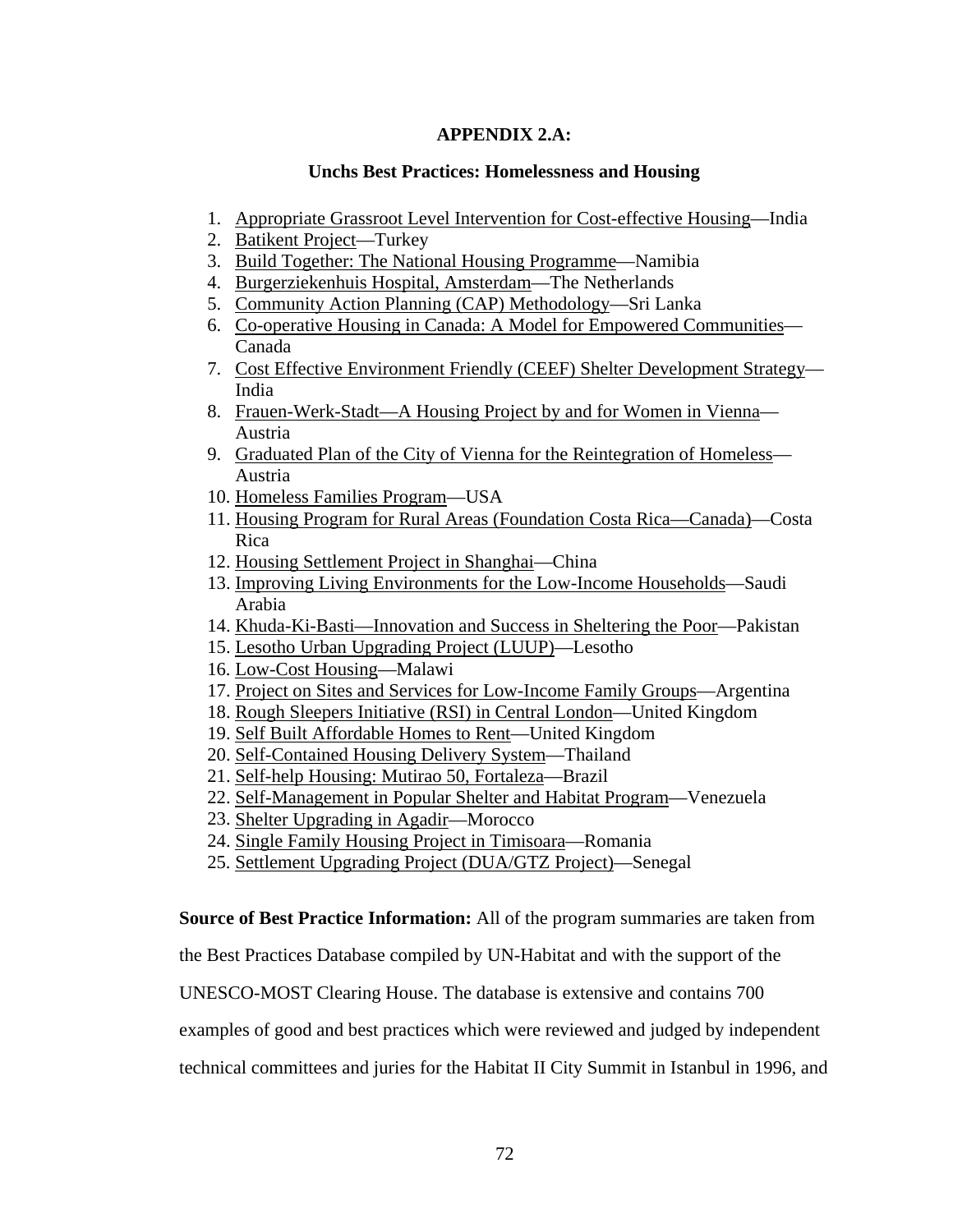for the Dubai International Awards for Best Practices in Improving the Living Environment, in 1998. The summaries of selected good and best practices are included in the MOST Database because of their particular relevance to or impact on poverty eradication and on social cohesion. More information on the Best Practices Database, the Best Practices & Local Leadership Programme, and the Dubai International Awards can be obtained by contacting:

Best Practices & Local Leadership Programme UN-Habitat P.O. Box 30030 Nairobi, Kenya Tel: (254-2) 623029 Fax: (254-2) 623080 Homepage: <http://www.sustainabledevelopment.org/blp/>; Database:<http://www.bestpractices.org/>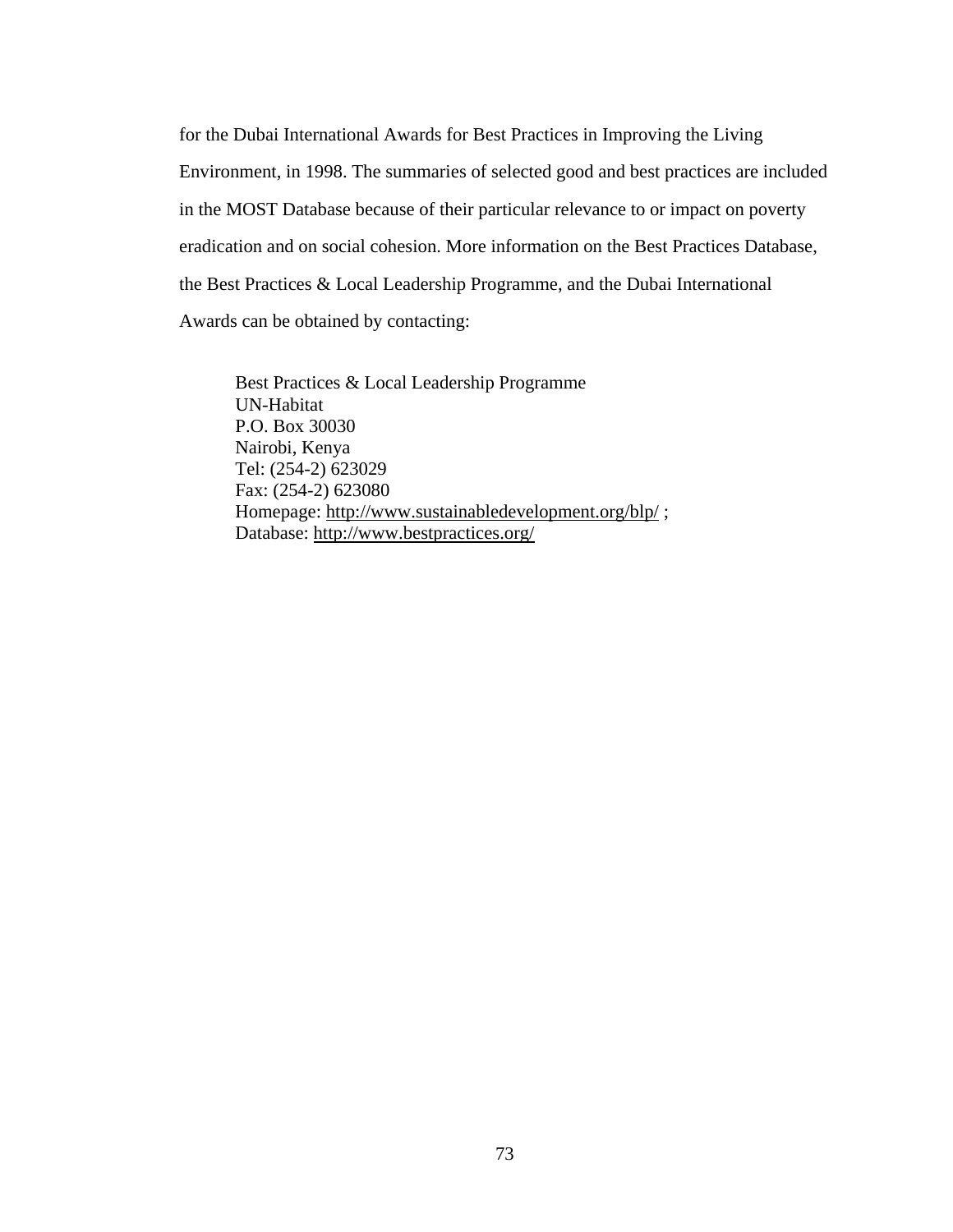# **APPENDIX 2.B:The Microenergia Egalitarian Development Approach: From Micro-Business Neighbourhood Networks to Decent Housing**[2](#page-86-0)9

Microenergia is a not-for-profit association from Argentina that believes in egalitarian development built on neighbourhood participation, micro-business networking and decent housing for low income communities. The hypothesis supported is that such communities naturally have the capacities to organize themselves to channel positive neighbourhood synergies of solidarity and enterprise, which are prerequisites for egalitarian development and the defense of human rights. Microenergia seeks out communities with these characteristics in order to provide guidance and support in their efforts to achieve egalitarian development. Microenergia encourages full participation of residents in discussing and planning concrete actions to solve those problems affecting the whole community, with a special focus on developing micro-business networks to alleviate urgent problems of poverty and employment.

In these communities, micro-enterprise is the natural survival response. A broad spectrum of artisan products are normally developed and marketed informally but being the profit very small and the strategy based on individual efforts, results impossible to generate the needed capital to grow and make the business more profitable. Microenergia invites to submit individual micro-business proposals, providing micro-credits, training, marketing information and trade possibilities for neighbors integrating network. Through on job training, focus on micro-business, in parallel to social development projects, the egalitarian development process is encouraged. A moral of social inclusion arise as results of community training and concrete achievements of community improvement. The participation through the best products in regional and international fair trade create a sense of local pride and

<span id="page-86-0"></span> $29$  With the kind permission of Fernando Murillo, Microenergia.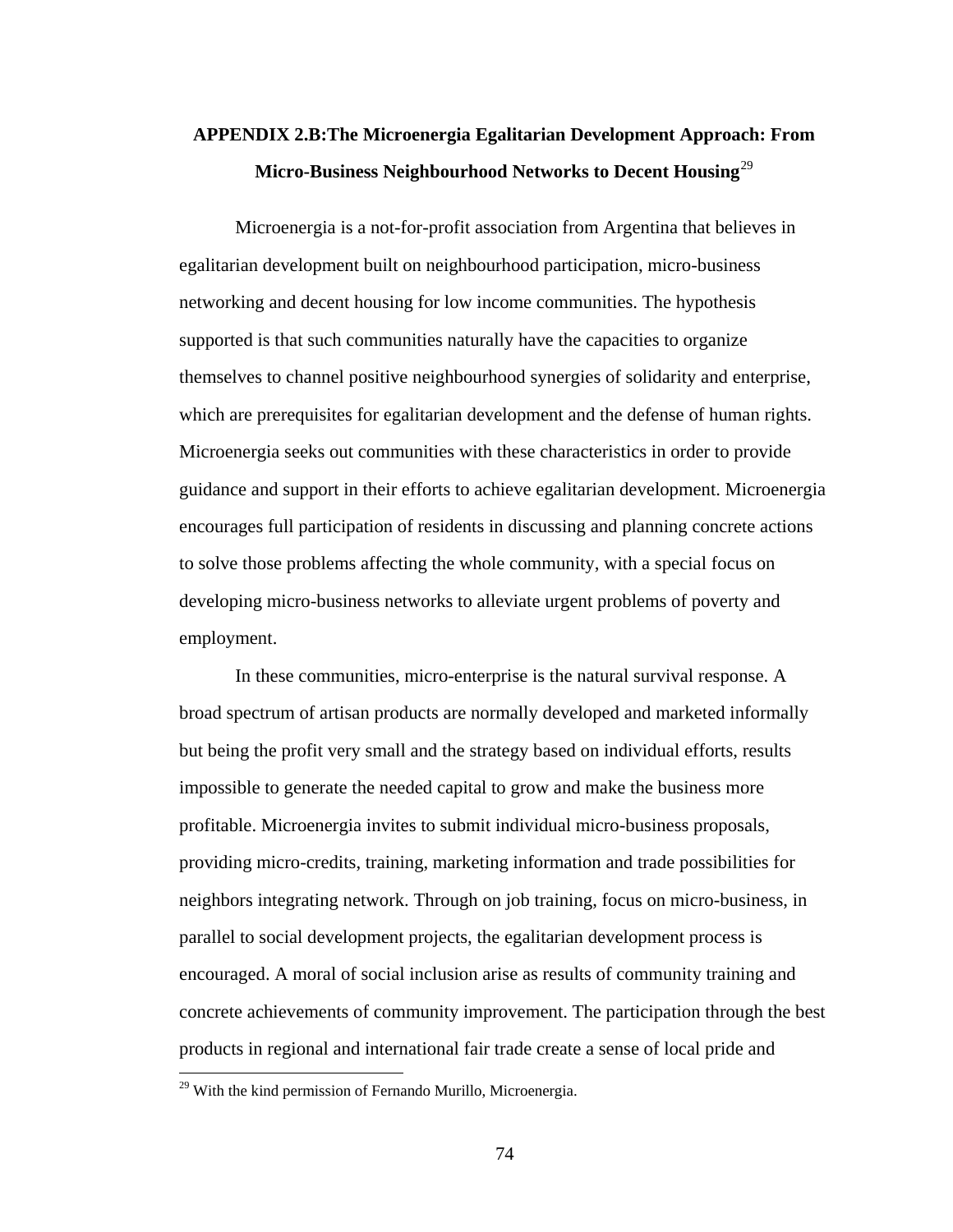belonging to the community. This is follow up by decent housing improvements, afforded by the growing micro-business profits, accommodating habitat and microbusiness infrastructures, normally become the trade mark of the micro-business neighbourhood networks.

The egalitarian commitment is assumed in terms of cross subsidies from successful micro-business networks to social projects attending the more urgent community problems. In brief, the approach consists of five basic components: Training, micro-credits, community infrastructure, housing and fair trade (see Figure A.1). Each component contributes to building local capacities to create the organizational and logistical infrastructure for build a development framework upon practices of democratic participation.



## **Figure A.1. The Microenergia Egalitarian Development Approach**

The approach was applied to very specific conditions of poverty and marginality demonstrating its strength and weakness. In the metropolitan area of Buenos Aires (Argentina), the complete vision was implemented in Moreno, creating a "hive" or community centre, seat of micro-business and community development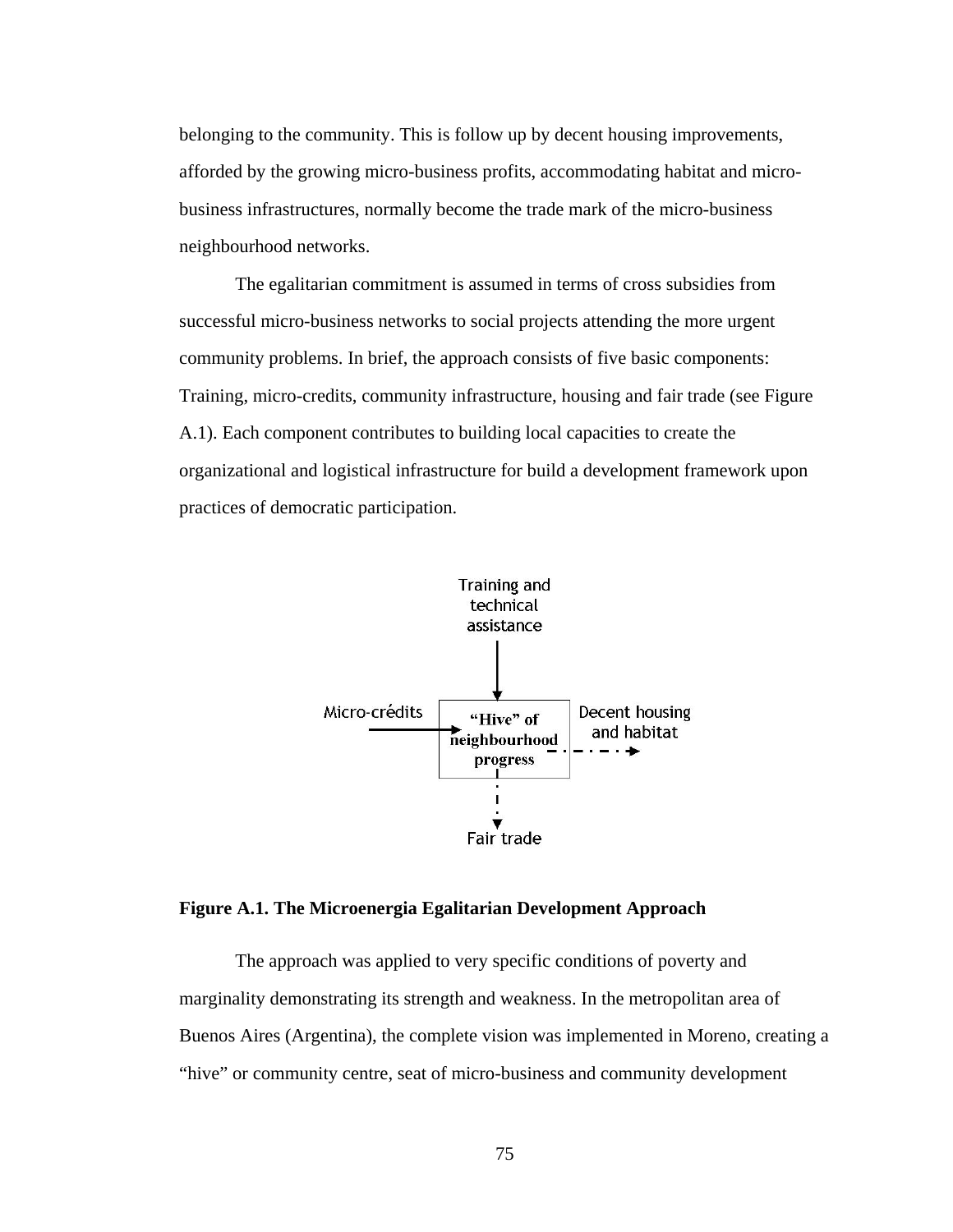networks. The results were very auspicious: A zero default rate, an important number of dwellings improved, reaching level of decent houses with micro-business shops and workshops, and a flourishing marketing community strategy. In the case of San Martin and the southern area of Buenos Aires, a protected workshop was supported technically and financially. Networks or "hives" were not, possibly because the high level of social fragmentation in the area.

In the case of communities located in the provinces, such as the case of Brea Pozo (Santiago del Estero), Andresito (Misiones), Esquina (Corrientes) and Aluminé (Neuquén) far away from the main markets, the provision of the on-job training scarcely generates any development, except in terms of fair trade. The possibility to sell their products in Buenos Aires, directly without intermediary, was the main interest. But sustaining a fair trade strategy demands much more than a help to certain communities to help their products. It is necessary to build a platform from where products from vulnerable communities be promoted and sold in the big markets, with the support of public institutions. An initiative of this kind, known as the "First sample of egalitarian development" was launched in the historical "Cabildo" of Buenos Aires. Together with the Ministry of Interior, the "Cabildo" invites municipalities throughout the country to exhibit products of vulnerable communities. The response was very positive, attracting a huge number of applications. It is expected that such strategy will encourage a capacity building process for local governments committed with egalitarian development principles.

The experience to the date provides valuable inputs to discuss the approach potential for democratising development opportunities in the age of globalisation.

76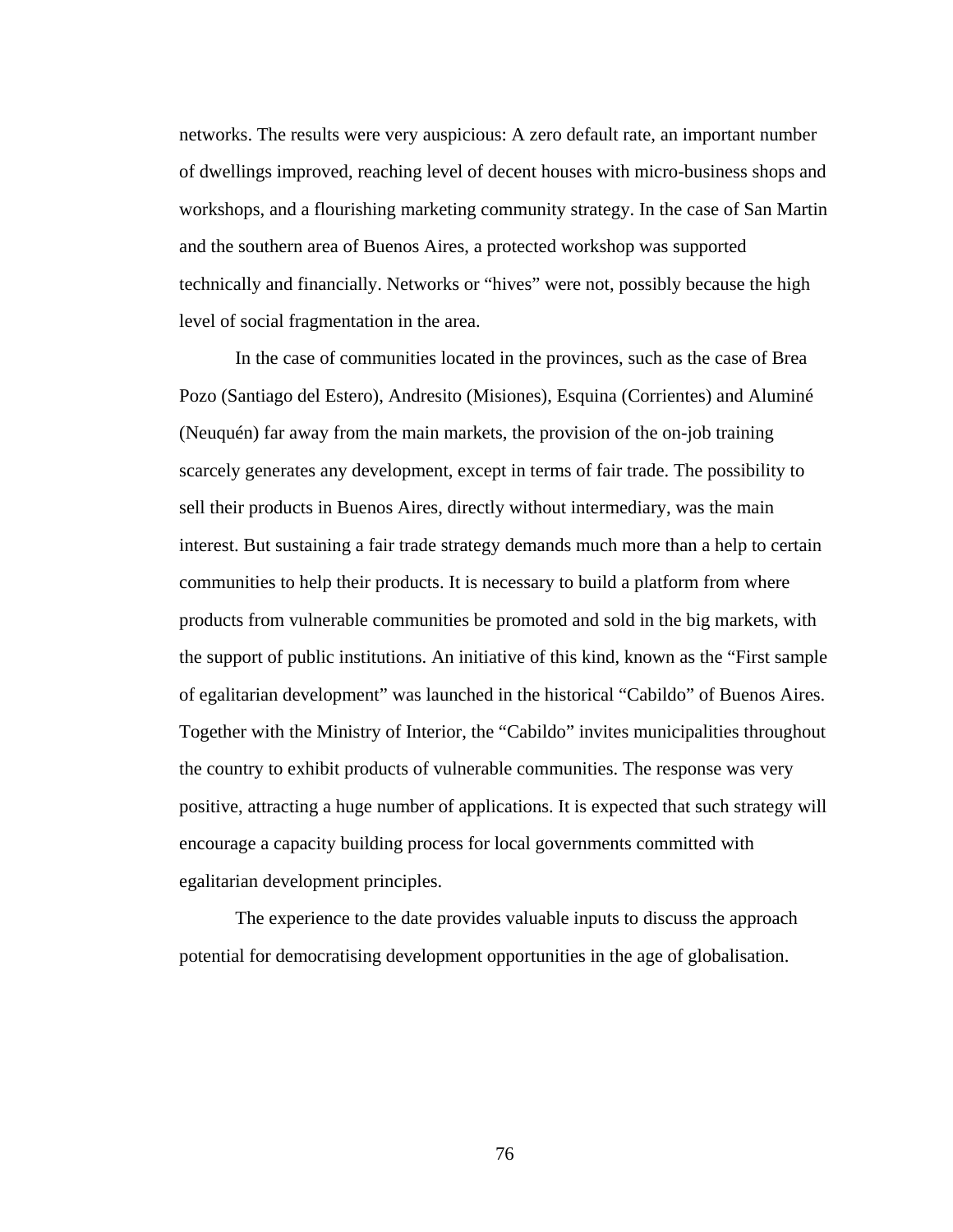## **REFERENCES**

CEBRAP and São Paulo Justice and Peace Commission. 1978. **São Paulo Growth and Poverty**. London: The Bowerdean Press in association with the Catholic Institute for International Relations.

Conger, D. Stuart, 2002. **Social Inventions.** Excerpt found at http://www.innovation.cc/books/social-inventions-isbn.pdf; Same excerpt is published in the Journal of Innovation, 2002.

Correa de Oliveira, Maria Teresa. 2001. *Towards More Cooperative Cities: Examples of the Principle of Partnership in Brazil.* In vanDijk, Miene Pieter, Marike Noordhoek and Emiel Wegelin, Eds. **New Institutional Forms in Urban Management: Emerging Practices in Developing and Transitional Countries.** Rotterdam: IHS: pp 97–114.

D'Costa, Wilfred. 2002. *In the Cauldron of Communal Conflicts: Shrinking Political Space and Vulnerability of Minorities,* in Kundu and Mahadevia, pp 34973.

Ferguson, B. 1999. *Micro-finance of housing: a key to housing the low or moderateincome majority?* **Environment and Urbanization, 11, pp. 185-199.** 

Gilbert, Alan, 2000. *Financing self-help housing: Evidence from Bogota, Colombia*  **International Planning Studies***;* Jun 2000; 5, 2, pg. 165-190. *Giugale, Marcelo M., Olivier Lafourcade and Vinh H. Nguyen. 2001. Mexico: A Comprehensive Development Agenda for the New Era. Washington: World Bank http://www.bancomundial.org.mx/pdf/SobreMexico/Todoslossectores/Mexacom/17.pdf* 

Islam, Nazrul. 1992. *Land ownership pattern in Dhaka City*, in Nazrul Islam and Amirul Islam Chowdhury (eds.), **Urban Land Management in Bangladesh**. Ministry of Land, Government of Bangladesh, Dhaka, 1992.

Kellett, P., and A.G. Tipple. 2000. *The home as workplace: a study of incomegenerating activities within the domestic setting*. **Environment & Urbanization** 12(1): 203-213.

Kundu, Amitabh and Darshini Mahadevia, eds. 2002. **Poverty and Vulnerability in a Globalising Metropolis Ahmedabad.** New Delhi: Manak.

Kothari, Miloon. 2003. Statement of the Mr. Miloon Kothari Special Rapporteur on adequate housing as a component of the right to an adequate standard of living to the Commission on Human Rights, Fifty-ninth session, Agenda Item 10. 4 April 2003.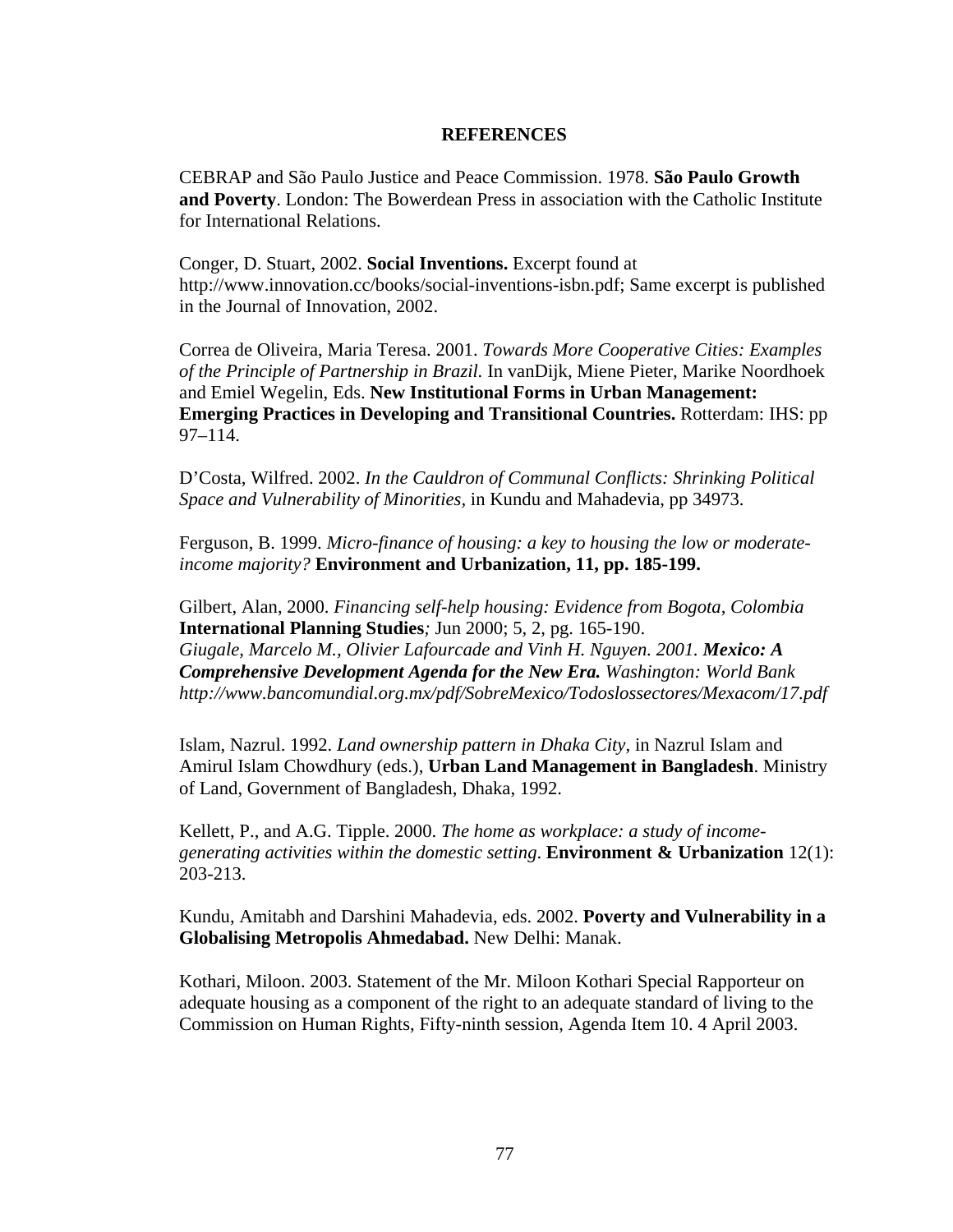Lind, Amy and Martha Farmelo. 1996. **Gender and Urban Social Movements: Women's Community Responses to Restructuring and Urban Poverty.** UNRISD Discussion Paper No. 76. Geneva: UNRISD.

Madavo, Callisto Eneas. 1976 *Uncontrolled Settlements, in* **Finance & Development**  1976. Vol. 13, Iss. 1.

Mehlomakulu, Tobeka and Lochner Marais. 1999. *Dweller perceptions of public and self-built houses: some evidence from Mangaung (Bloemfontein)*, in Tydskrif vir Gesinsekologie en Verbruikerswetenskappe, Vol 27: No 2, 1999, pp 92-103.

Payne, Geoffrey. 2002. *Lowering the ladder: regulatory frameworks for sustainable development.* in Westendorff, David & Deborah Eade, eds. 2002. **Development and Cities.** A Development in Practice Reader. Oxford: UNRISD and Oxfam. Pp248-262.

Rolnik, Raquel and Renato Cymbalista**,** 2004**.** Communities and Local Government: Three Case Studies in São Paulo, Brazil.UNRISD Democracy, Governance and Human Rights Discussion Paper No. 14.

Salgado, Marcelo and Maria Lidia Woelfin. 2003. "Estudio del Impacto de la Globalizacion y las Politicas Economicas en el Cumplimiento de los Derechos Humanos para la Vivienda Adecuaca"—Región MERCOSUR, Ciudad de Rosario, Informe Preliminar.

Setchell, Charles A. 2001 **Reducing Vulnerability through Livelihoods Promotion in Shelter Sector Activities: An Initial Examination for Potential Mitigation and Post-disaster Application**. **FEINSTEIN INTERNATIONAL FAMINE CENTER WORKING PAPER NO. 5.** Tufts University. http://famine.tufts.edu/pdf/working\_paper\_5.pdf

Tipple, G. 1999. *Building Homes to Build Local Economies*. **Habitat Debate** 5(2): 12-13.

Turner, John F.C., 1977. *Housing By People: Towards Autonomy in Building Environments,* Marion Boyars, London, 1976, New York 1977.

United Nations Human Settlements Programme (UNHSP). 2003. **The Challenge of Slums: Global Report on Human Settlements 2003.** London: Earthscan.

UNCHS 2001. **Cities in a Globalizing World: Global Report on Human Settlements 2001.** London: Earthscan.

UNCHS 1996. **An Urbanizing World: Global Report on Human Settlements 1996.**  Oxford: OUP.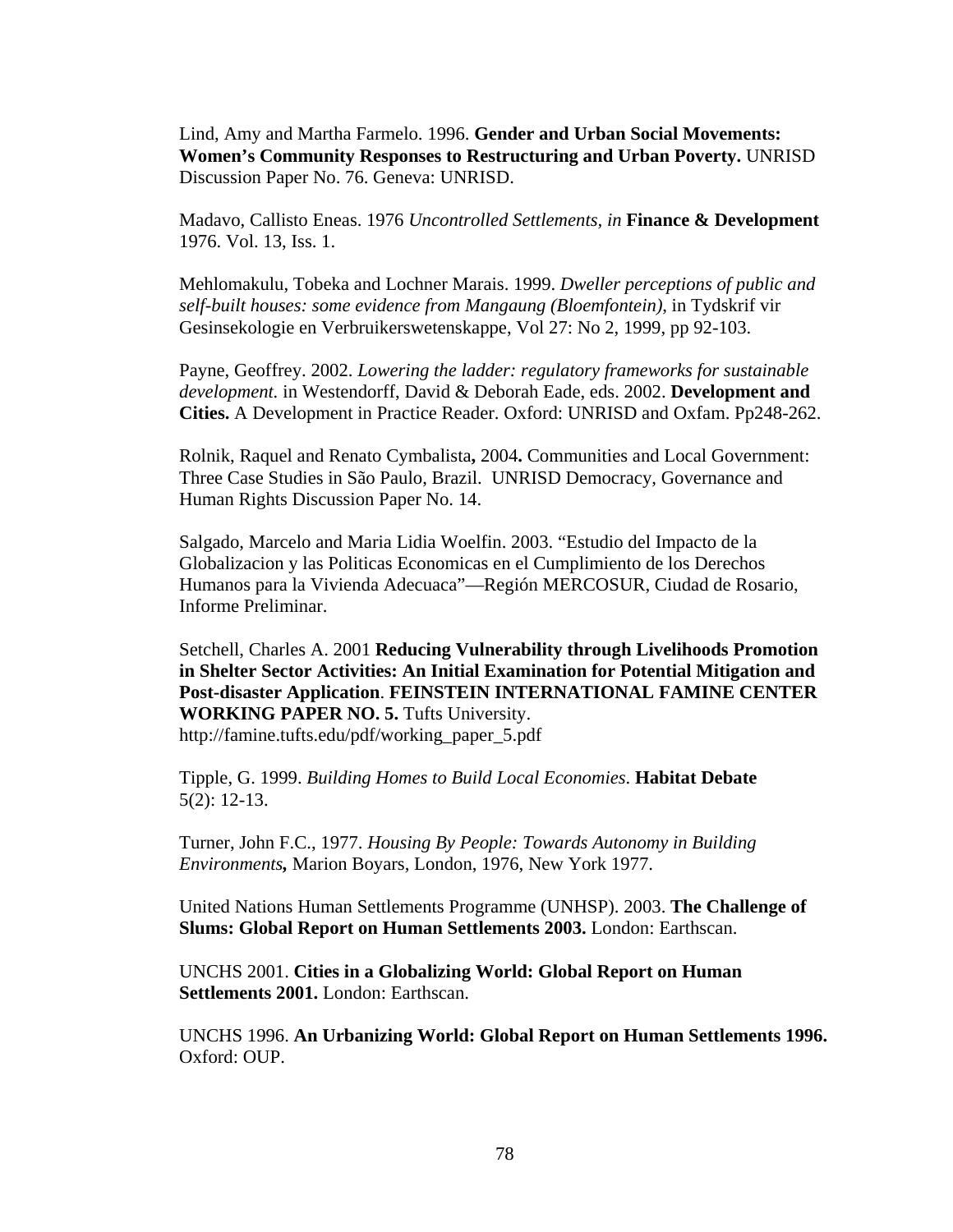UNESCO Homelessness and Housing: Best Practices Database: Self-Contained Housing Delivery System—Thailand, **Source:** http://www.vcn.bc.ca/citizenshandbook/unesco/most/asia10.html

Ward, Peter M. 2001. *The Rehabilitation of Consolidated Irregular Settlements in Latin American Cities: Towards a Third Generation of Public Policy Housing Analysis and Development.* ESF Workshop 23-26 May 2001, Coping with Informality and Illegality in Human Settlements in Developing Countries. http://www.naerus.org

Westendorff, David & Deborah Eade, eds. 2002. **Development and Cities.** A Development in Practice Reader. Oxford: UNRISD and Oxfam.

World Bank, 2002. Brazil: Progressive Low-Income Housing: Alternatives for the Poor Report No. 22032 BR, December 21, 2002. http://www.worldbank.org

YUVA. 1999. **Our Home is a Slum: An Exploration of a Community and Local Government Collaboration in a Tenant's Struggle to Establish Legal Residency in Janata Squatters Colony, Mumbai, India***.* Discussion Paper 107. Geneva: UNRISD.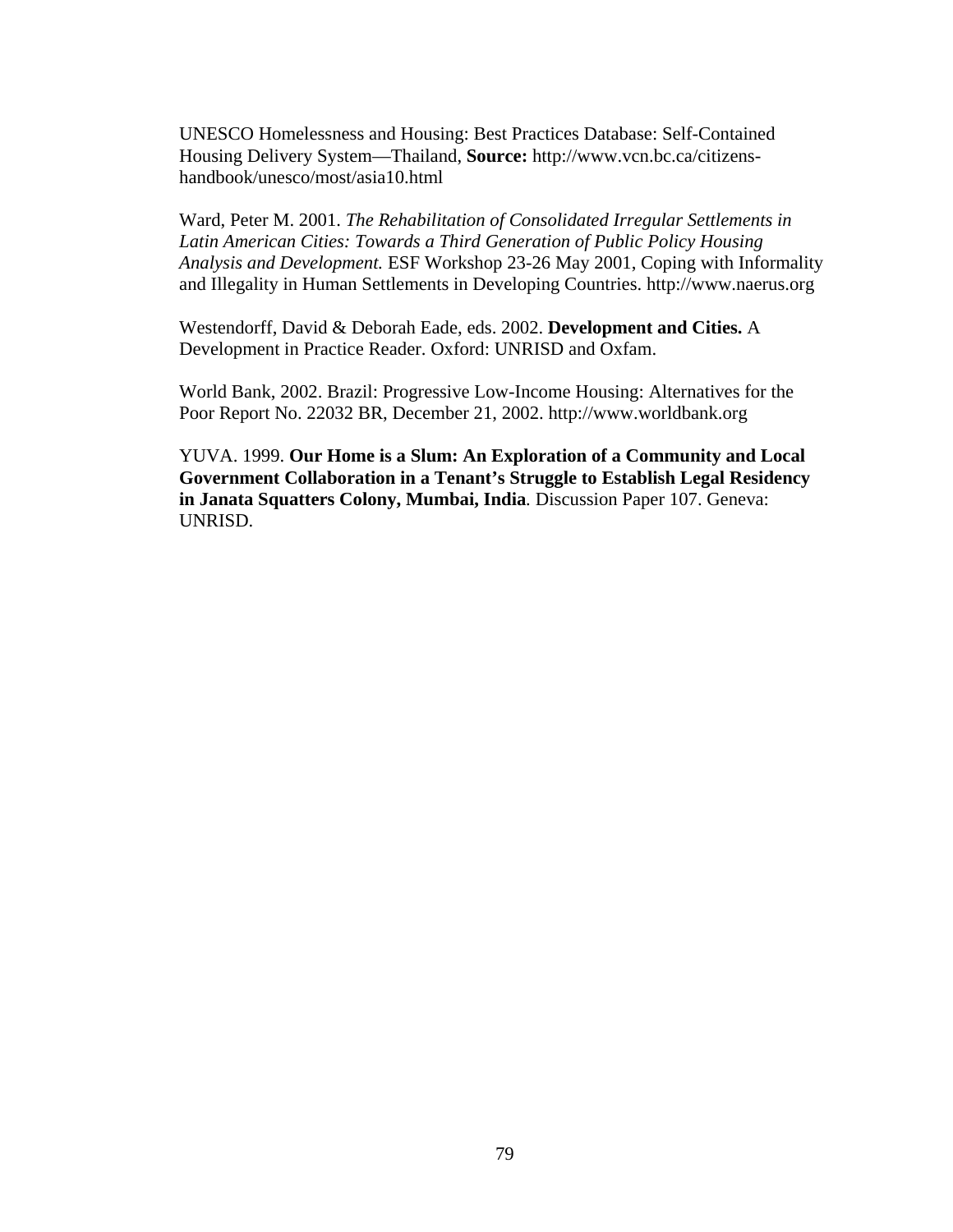## **CHAPTER THREE:**

# **SECURITY OF HOUSING TENURE IN THE PEOPLE'S REPUBLIC OF CHINA: BACKGROUND, TRENDS, AND ISSUES**[1](#page-92-0)

Conflicts caused by forced removals and demolitions are, as before, the main factor vexing social stability in Shanghai. A few private eviction companies' methods are wanton and vicious. Some companies employ thugs in the dark of night to destroy families' exterior stairs, doors and windows; secretly cut their electrical wires, break their water pipes . . . to make it impossible to live a normal life, forcing them to move. Even more extreme, they commit crimes taking lives. $2$ 

The historic problem of security of tenure, whether to land or housing, largely solved during the early years of the People's Republic of China, has again become an issue of great concern.

For anyone with a low or unsteady income in farming, manufacturing, or service provision, in the city or the countryside, the fear of eviction is constant. Even economically better-off residents may suffer eviction, but they are more likely to receive adequate compensation and/or to better weather the negative consequences of forced eviction.

This brief case study highlights the scale of the problem of insecure tenure to land and/or housing in China, the variety of forces that generate this insecurity, and emerging policies and practices that may help reverse the current negative trends.

The groups of people in China most affected by insecurity of tenure in China include the following:

♦ Farmers, whose insecurity of livelihood in the countryside forces them to migrate to the cities in search of income-earning activities. Lacking an urban

<span id="page-92-0"></span><sup>&</sup>lt;sup>1</sup> Case study prepared for Enhancing Urban Safety and Security: Global Report on Human Settlements 2007. Available from http://www.unhabitat.org/grhs/2007.

<span id="page-92-1"></span><sup>&</sup>lt;sup>2</sup> Shanghai Municipal Commission, Vice Secretary, Liu Yungeng, 3 February 2005. Reported in the Southern Weekend, 4 March 2005.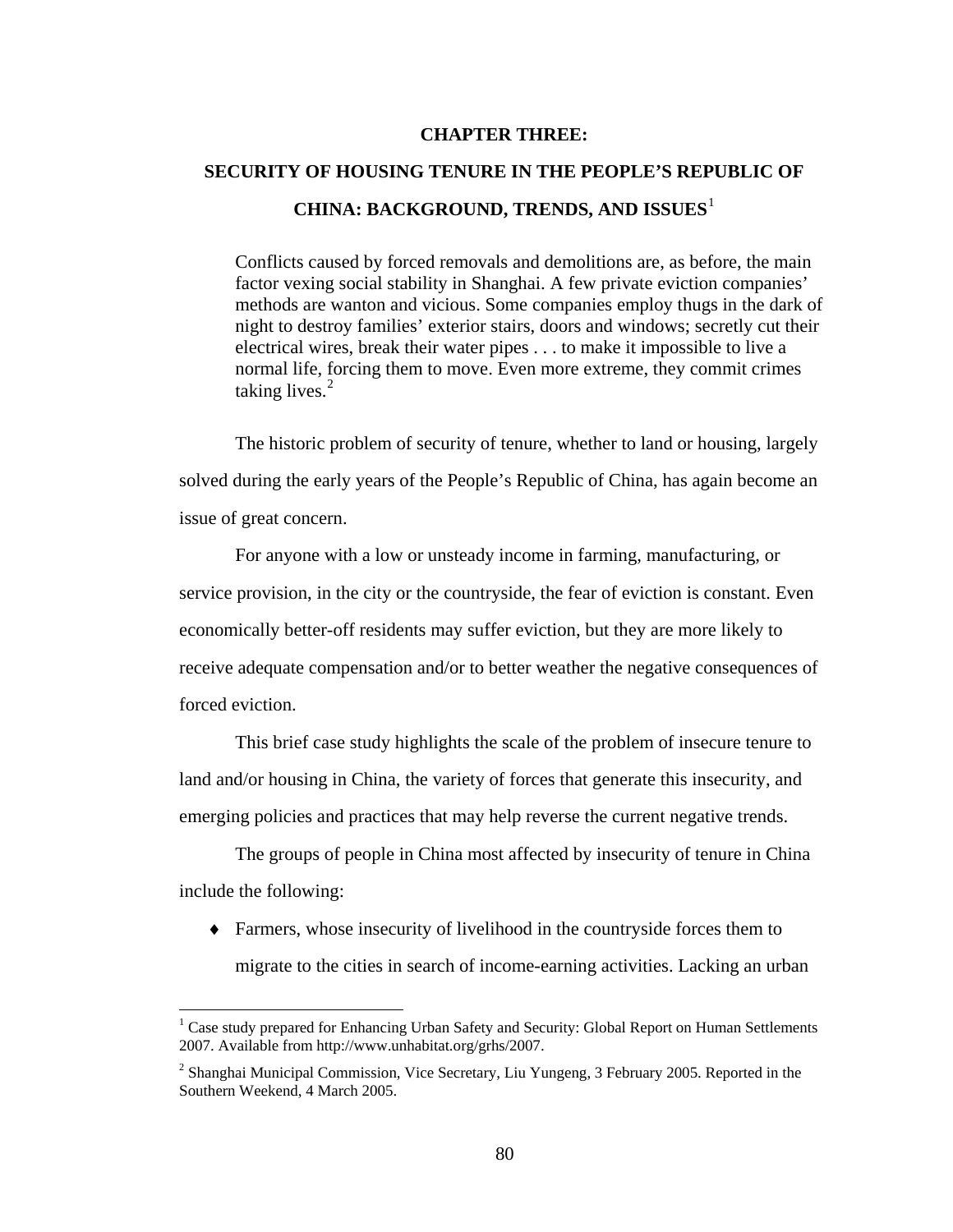residence permit, and in the absence of policies supportive of rural migrants, their security of tenure to shelter in the city remains tenuous, at best. Some 150 million migrant workers live in major metropolitan centers for a large part of the year.

- $\blacklozenge$  Former state-sector workers who have been laid-off or paid-off<sup>[3](#page-93-0)</sup> by their employers and are living in original "welfare" housing that they bought from their employer during earlier housing reforms.<sup>[4](#page-93-1)</sup>
- Non-state-sector workers holding urban residence permits whose incomes do not allow them secure tenure to housing. These may be long-term inner-city residents who are/were employed in either collective or informal enterprises and who have been renting or subletting affordable housing from private parties or local authorities.
- ♦ Registered and nonregistered urban residents of informal/illegal settlements*,*  dangerous/dilapidated housing (*weijiufangwu*), and residences that are illegally constructed or noncompliant with the housing code (*weifaweiguifangwu*)*.*
- All other residents of property demolished under force of eminent domain.<sup>[5](#page-93-2)</sup>

<span id="page-93-0"></span><sup>&</sup>lt;sup>3</sup> Laid-off (*xiagang*) state-sector workers receive a minimum maintenance allowance and reduced access to health care and other welfare benefits. Paid-off (*maiduan*) workers have agreed to free the employer from any liability to the worker after payment of an agreed-upon lump-sum severance payment (Wang, 2000, pp. 848–849). Those unable to find new employment may apply for social support in the form of a minimum wage (*dibao*) of approximately 300 RMB/month (US\$1.25/day) in the most expensive cities. In Shanghai the disposable income of 15.5 percent of the population in 2004 was at or below this level (SHTJNJ, 2006: DigitalShanghai graph).

<span id="page-93-1"></span><sup>&</sup>lt;sup>4</sup> As many as 50 million urban residents were thought to be poor in 2000, and could thus be expected to have only a tenuous grip on adequate housing. Quoted from report cited by Solinger (2006).

<span id="page-93-2"></span> $<sup>5</sup>$  Local and national authorities have broad powers to acquire legally occupied land deigned to be</sup> needed for advancing the public good. This "eminent domain" power is frequently used to optimize from the standpoint of either engineering or public expenditure—the installation of infrastructure (whether for public transport, communication, sanitation, water supply, or energy generation and delivery, etc.), environmental remediation or protection, recreational or cultural facilities, public buildings and plazas, and removal of dangerous or illegal structures.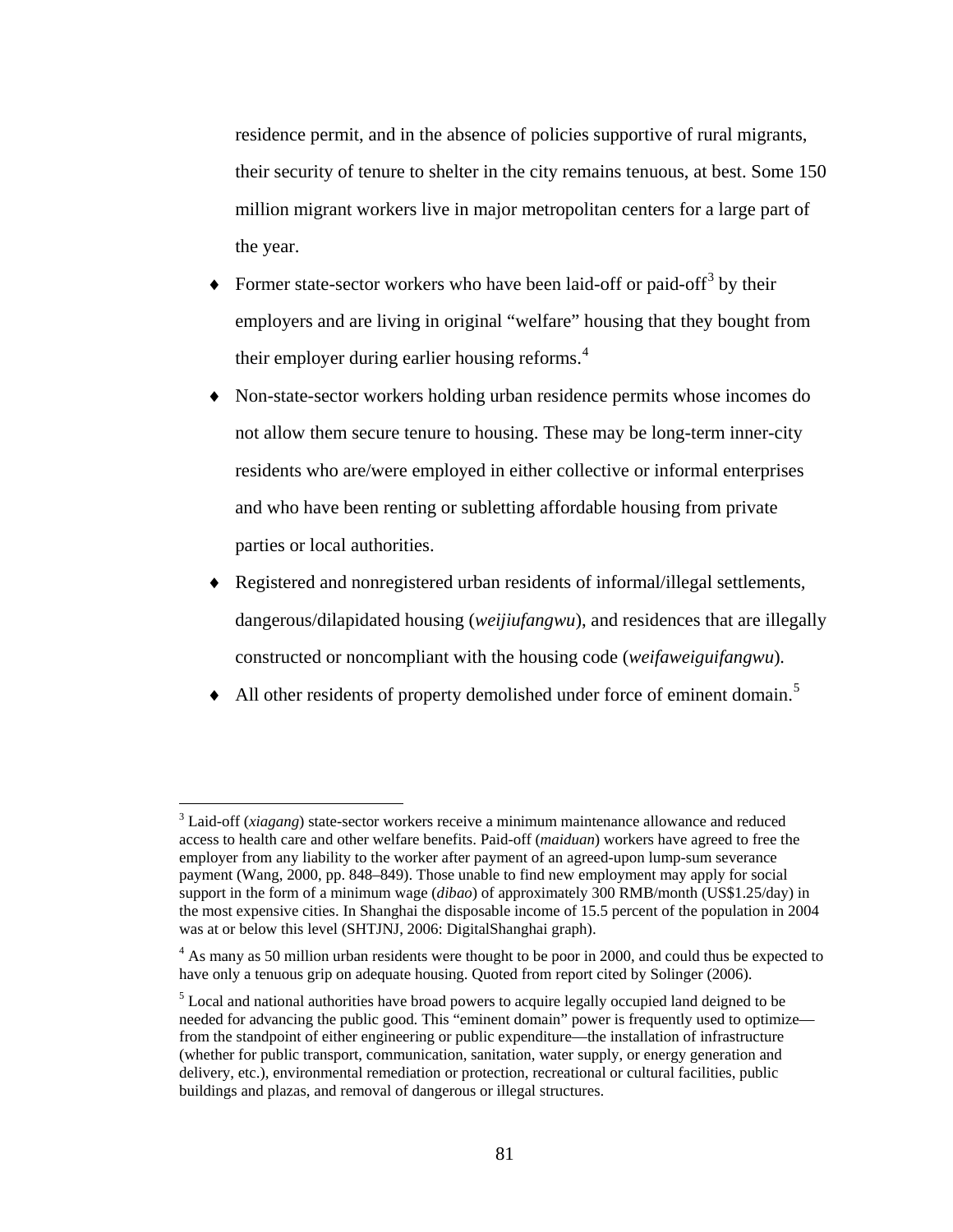The paper is divided into the following sections. The first describes the transition from insecure pre-communist tenure systems in the countryside and the city to collective tenure systems in force until roughly the beginning of the 1980s. These assured adequate access to land and housing in the countryside and to a spartan, if egalitarian, allotment of housing in the cities. The second section describes briefly how tenure insecurity first began reappearing in cities with the advent of rural workers entering the cities looking for cash income in the late 1970s and early 1980s. Section three discusses forces that began to push rural workers off their land in ever larger numbers, exacerbating livelihood concerns in the countryside and increasing the pressure on urban centers to house those leaving the countryside for work in the cities. The fourth section examines the relationship between housing reform in urban areas and increasing insecurity of tenure for the previously securely housed workers of the state and collective sectors. The final section before the conclusion discusses the role of China's burgeoning informal settlements that provide housing to low-income groups in and around many of the country's growing cities.

## **Post-1949 Security of Tenure (1949–early 1980s)**

It is not surprising that a low-income country with a huge and diverse land mass and population and a history of tumultuous political and economic change would be afflicted with problems stemming from insecure tenure. It is nonetheless surprising how quickly China has evolved from a country with relatively secure tenure for all during most of its post-1949 history to the opposite during the last decade.

China's largely successful transition to a highly globalized mixed economy from a minimally open command economy in the years since Deng Xiaoping announced the Four Modernizations in 1978 has much to do with this: land has become a scarce commodity. Prices now more accurately—if still incompletely—

82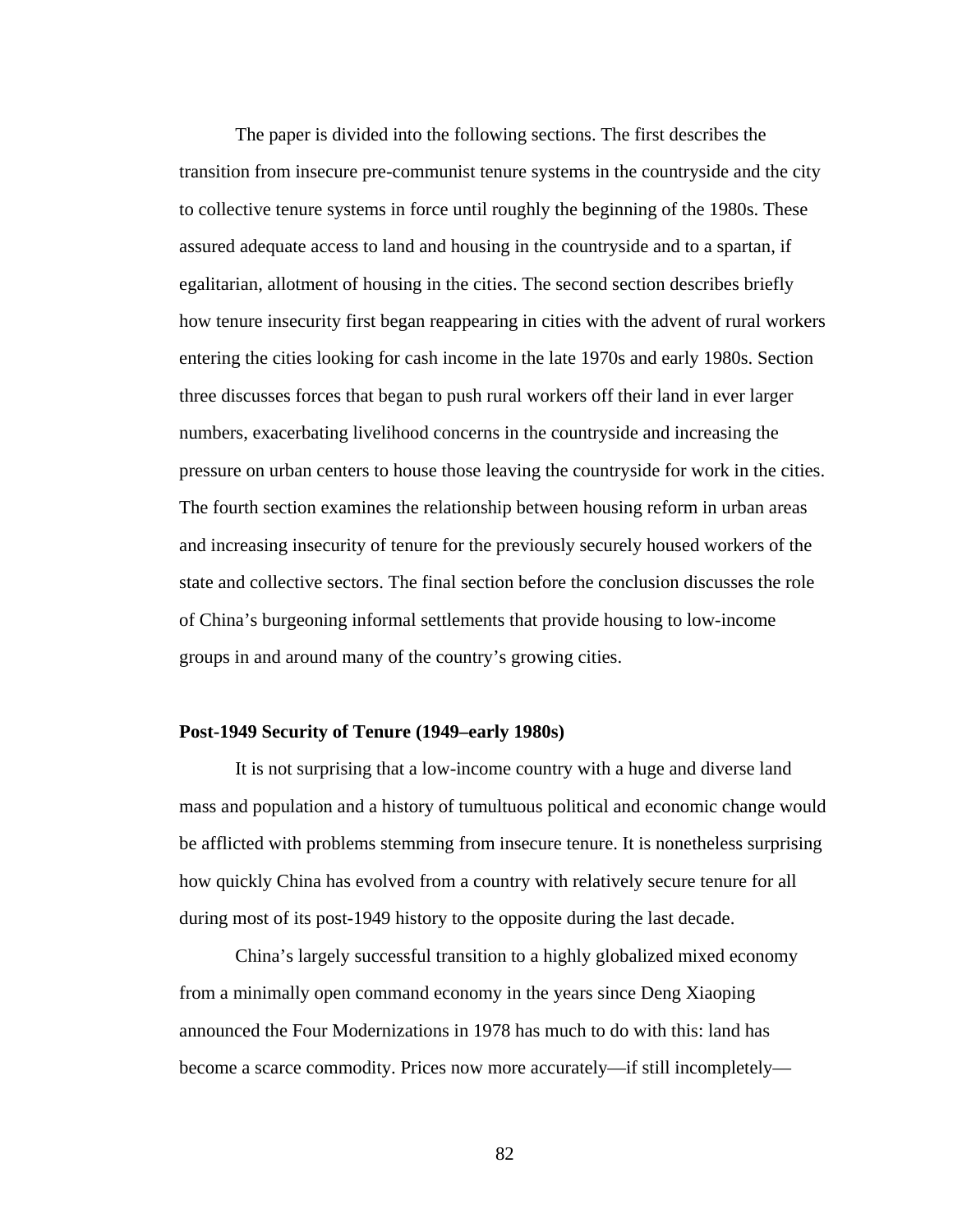reflect the expected return on investment to alternate uses. Land prices have risen dramatically during the past decade, while the development of the legal and administrative infrastructure governing the allocation, transfer, and conversion of rural and urban land has only just begun to adapt itself to existing and emerging economic pressures. As urban and industrial development have expanded westward in the past decade, problems of insecure tenure that were originally found only in the fastgrowing coastal cities and their suburbs can now be found throughout the country.

Among the first priorities of the Communist Party after taking power in 1949 was to reverse the age-old problem of insecurity of tenure in the countryside. Within three years, the government implemented an agrarian reform that redistributed rural land to peasants. In theory, former landlords and peasants were to receive the same land allocation; in many cases landlords got significantly less. The effect of the redistribution was to destroy the local landowning class and to replace it with the Communist Party. Depending on population density and the quality of land, the distribution ranged from 0.16 to 1.1 acre per capita. Almost as soon as land redistribution was complete in late 1952, the collectivization of rural land into what were to become *people's commune*s began. By the time this process reached fruition in 1957, the collectivization had passed through three progressively integrated stages of agglomeration and cooperation: mutual assistance teams, semisocialist agricultural producers' cooperatives, and cooperative farms. In the final stage of agglomeration, People's Communes grouped on average some 30 cooperative farms, comprising about 5000 households or 25,000 persons. The communes organized all economic and political activity within the territory occupied by its constituent farms, including the administration of villages, taxation, health, education, old-age care, recreation, and so

83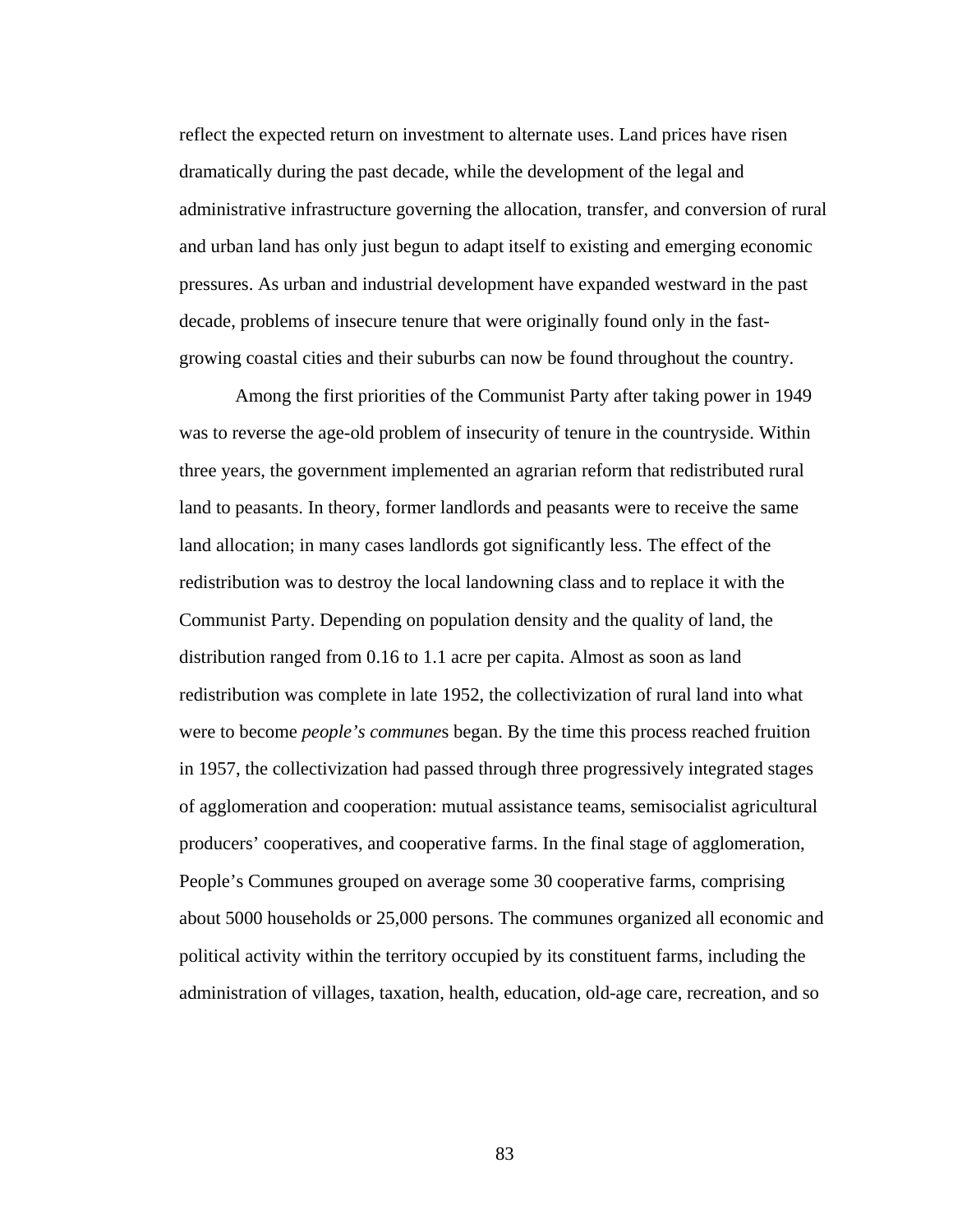forth. The communes also appropriated ownership of land, housing, livestock, and other property. Single persons or childless couples lived in communal dormitories.[6](#page-96-0)

In the cities, private property was gradually nationalized during the first half of the 1950s and redistributed for use by government offices, industrial departments, state and collective enterprises, and residents. Investment in new housing remained minimal in most cities until the 1980s and often only kept pace with the need to take down dangerous or otherwise unsuitable structures serving as housing. Housing allocations were controlled by city housing offices and work units that were able to build housing or dormitories for their workers.<sup>[7](#page-96-1)</sup>

For the large majority of city residents, possession of an urban household registration granted access to a welfare package that included employment, housing, health care, education, and access to a minimum level of rationed goods. Either the local authority or the urban household registration*-*holder's work unit (a state or collective employer) was responsible for arranging access to these goods.

Despite the emergence of reforms such as the family (individual) responsibility system in agriculture and the institution of employment contracts of limited duration in the urban state sector, rural and urban collectives tended to maintain established responsibilities to their members for ensuring access to land or housing throughout the 1980s. In the countryside, families or individuals contracted with the rural collective to lease a plot of land for a fixed price. Revenue received beyond the lease price remained in the hands of the lessee to apportion to fees, taxes, production costs, investment, and so forth. The family's original housing entitlement remained unchanged.

<sup>6</sup> Hsu, 1976:783–787.

<span id="page-96-1"></span><span id="page-96-0"></span> $<sup>7</sup>$  In its effort to protect key industries from attack, between 1965 and 1971 the government built or</sup> moved large-scale industrial plants to remote locations in the center and far west of China. Construction of these "greenfield sites" typically included dormitories for workers, many of whom vacated housing in the enterprise's original location.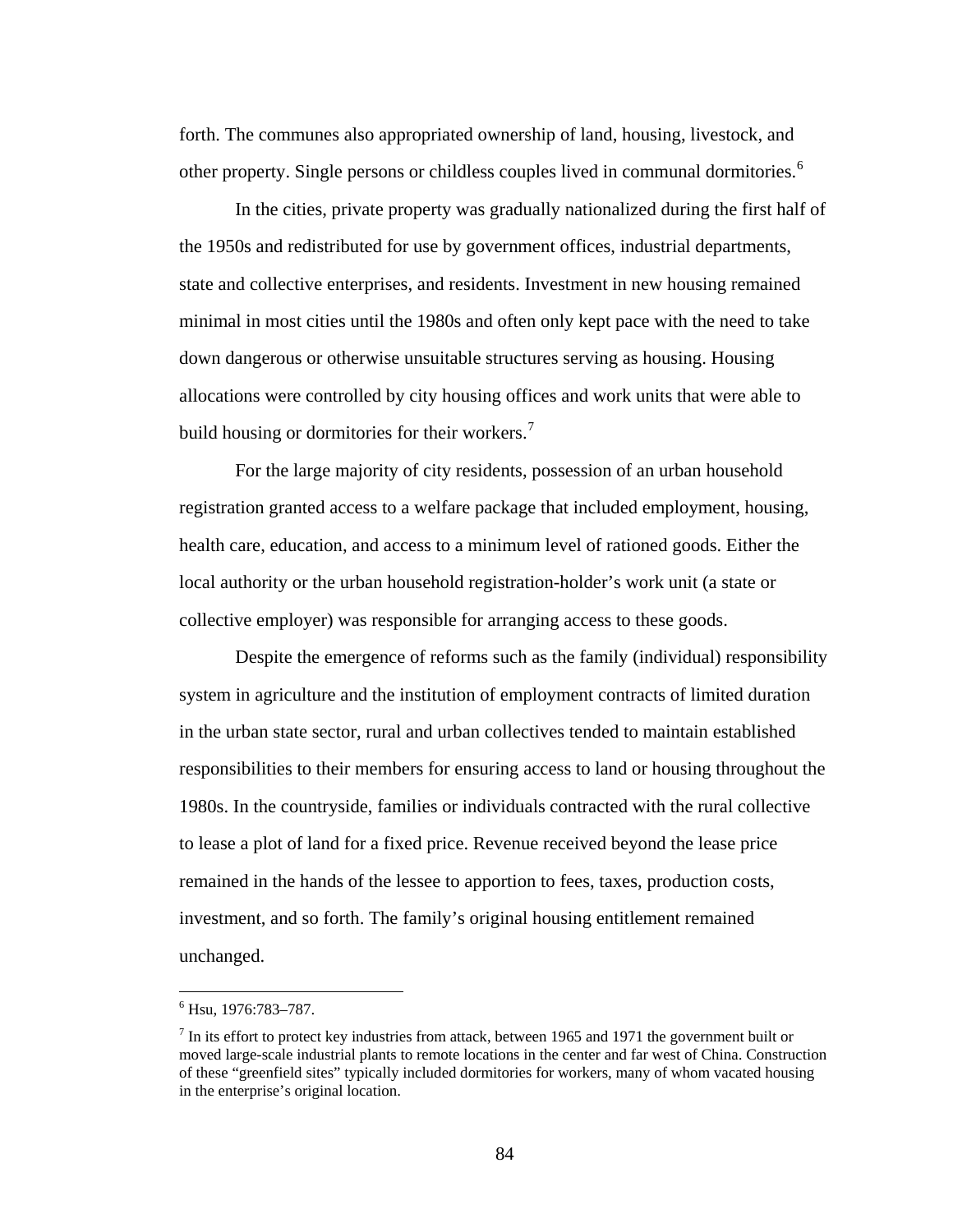In the cities, even if health and retirement benefits were among the first casualties of urban reforms, housing benefits tended to remain stable into the 1990s. When urban labor contracts were not renewed, or were done so only with a drastic reduction in real income, workers' housing entitlements were rarely affected. Toplevel decision makers perceived that adding homelessness on top of precipitously falling incomes among the traditional worker elite of the state sector was too great a threat to social stability to be considered.

## **Emerging Insecurity of Tenure in Chinese Cities (late 1970s–early 1980s)**

The spread of the household responsibility system and the growing opportunities to market excess grain and side crops in free markets during the early 1980s gave rural farmers incentives to work more efficiently on the land they tilled now that their incomes and individual efforts were intimately linked. Many farmers found they could bring crops in with fewer hands than under the cooperative system. Excess labor initially flowed into township and village enterprises, creating additional wealth and consumption in the countryside, and for a time helped diminish income inequality between the countryside and the cities.<sup>[8](#page-97-0)</sup>

Even with these positive changes, township and village enterprises could not absorb all the surplus labor in the countryside. By the mid-1980s, rural migrants could be found circulating in large numbers in Beijing, Guangzhou, Shanghai, Shenzhen, and, to a lesser extent, in the other major port cities. Migrant workers sought urban wages not only because these were higher than those that could be earned on the farm but also because they were paid largely in cash rather than in kind.

In the early phase of rural–urban migration (from the early 1980s), most migrants worked on construction sites, in small private restaurants, in homes as maids

<span id="page-97-0"></span><sup>8</sup> Selden, 1993:182–186.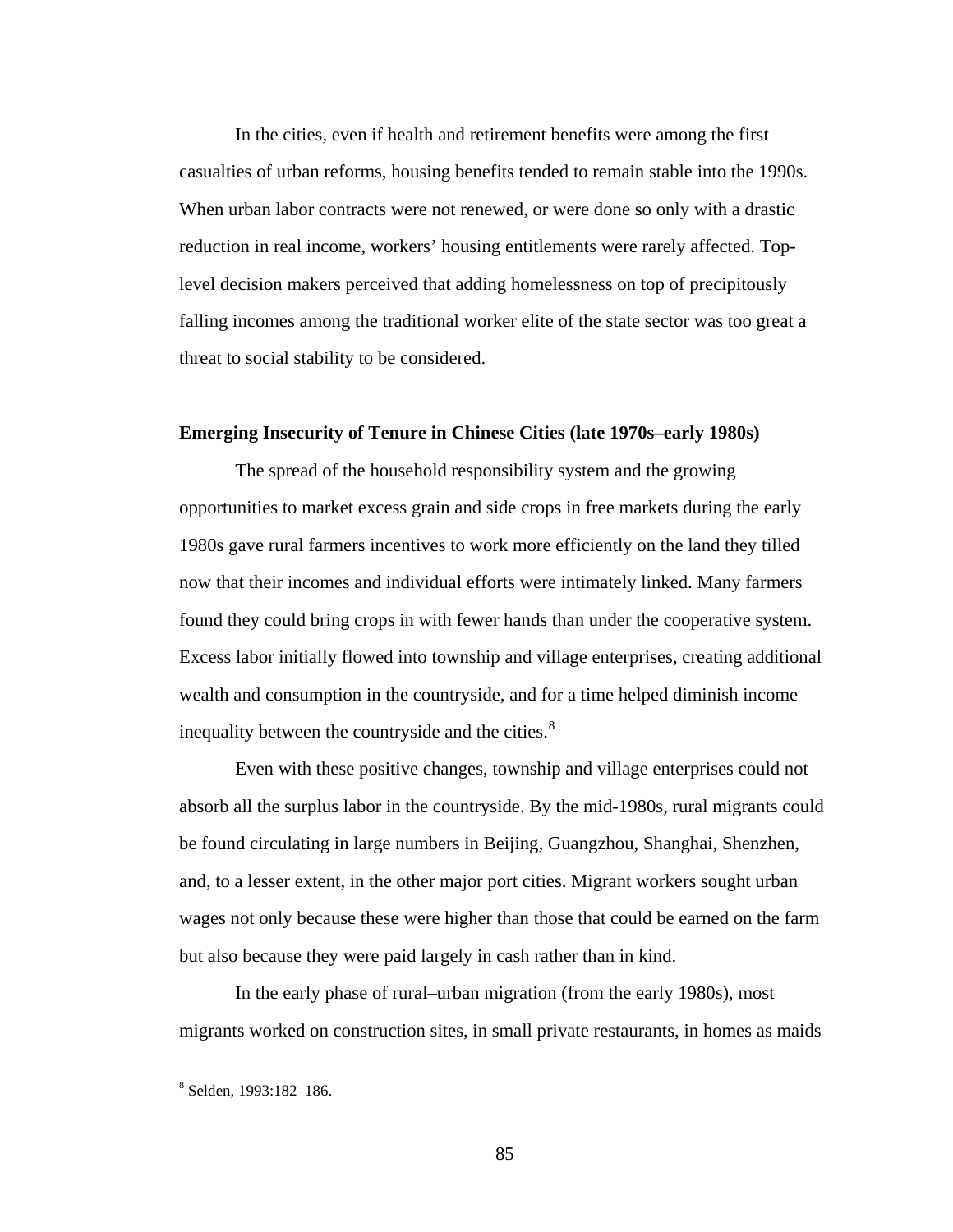or nannies, or on the streets as hawkers or short-term laborers, carpenters, masons, and so forth. Much of the cash these migrants earned found its way back to the family in the countryside to build new homes or expand the ones they already occupied.

Because rural workers did not possess urban household registration cards, they could not legally live in the cities. This forced many into an uneasy "clandestinity" by which housing provided by the temporary employer contributed implicitly a portion of the worker's wage. Hawkers slept under tables in the markets where they sold vegetables, maids on a sofa in the employer's home, carpenters in the rooms of the persons who hired them to build furniture or refit an apartment, construction workers on the work site, restaurant workers on the floor of the restaurants during closing hours, and so on.<sup>[9](#page-98-0)</sup> Still, authorities did find workers sleeping in the open or wandering the streets looking for shelter, and many were incarcerated and then sent back to their hometowns. If they were lucky, these migrants could still return to the home on the piece of land in the countryside allotted to their family.

## **Urbanization of Rural Land and Weakening Security of Tenure (since 1985)**

From the mid-1980s onward, large swaths of rural land in the near suburbs of major cities effectively entered the "urban" land market, threatening peasants' security of tenure to land and housing.[1](#page-98-1)0 Between 1986 and 1996, 31 cities in China expanded their land area by some 50 percent, absorbing a roughly equivalent amount of land classified as rural.<sup>[11](#page-98-2)</sup> When this occurred, farmers were offered cash settlements or urban household registrations and employment as compensation for their lost farmland.

<span id="page-98-0"></span><sup>&</sup>lt;sup>9</sup> Wang, 2000, p. 855; Solinger, 1995, p. 134.

<span id="page-98-1"></span> $10$  Cai, 2003, p. 666.

<span id="page-98-2"></span> $11$  In reality, the distinction between rural and urban land near large cities was often by that time purely administrative. Buildings housing township and village enterprises or the high-density rural population already occupied land that had been farmed five years earlier. Ownership of the land remained, however, with the collective until the land was officially converted to "urban."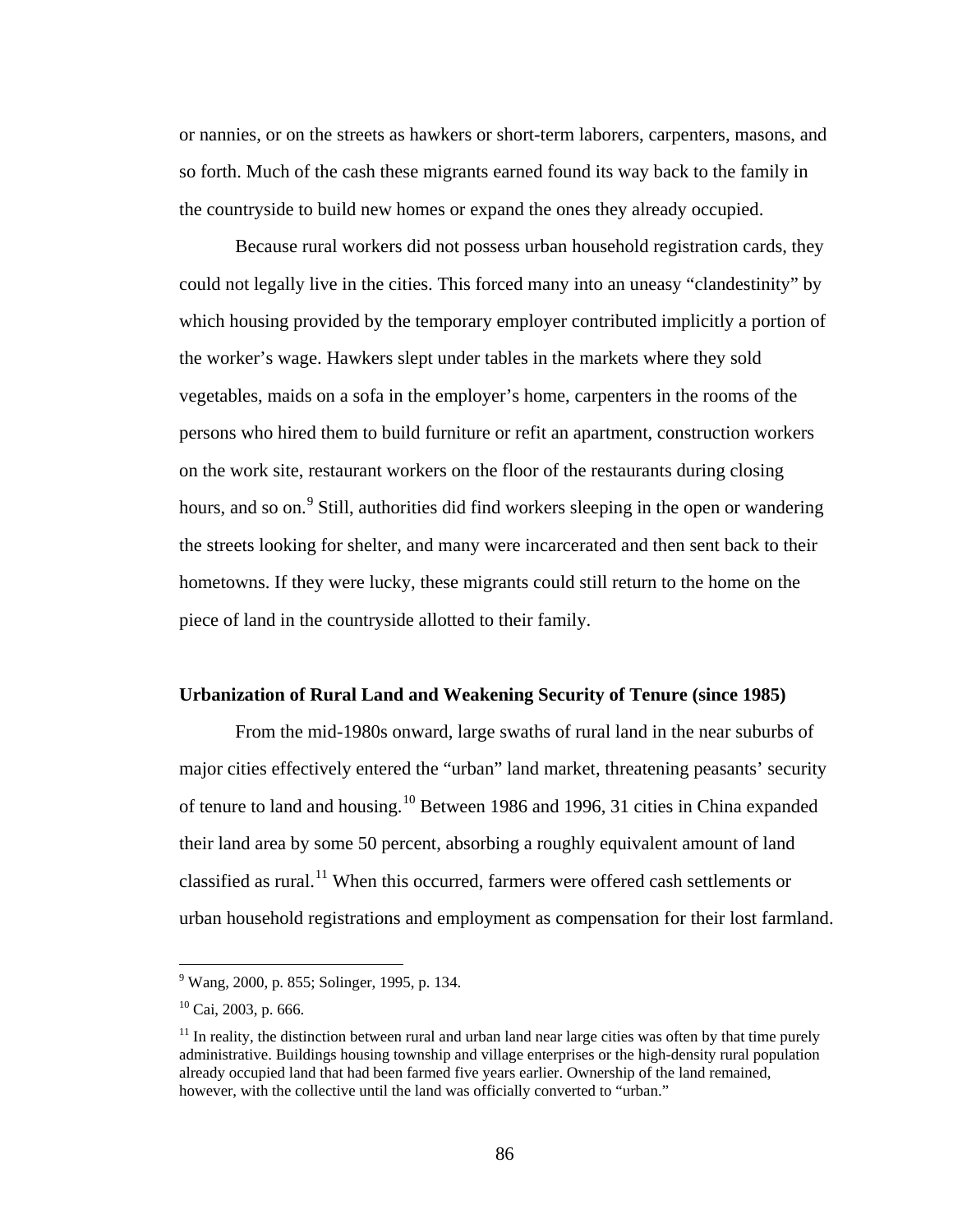Replacement housing or additional compensation was often part of the package if the house was lost in the transition.<sup>[1](#page-99-0)2</sup> Not infrequently, promises of employment did not materialize, or the employment that was offered yielded income lower than that obtained previously from farming. Village leaders' frequent manipulation of land-use decisions for personal advantage often figured in such processes and led to numerous small and large conflicts with the local population.<sup>[1](#page-99-1)3</sup>

China's landmark 1992 legislation detaching land-use rights from ownership of urban land, which by definition was held in "state ownership," moved the foundation of the real estate market forward by allowing legal persons to transact land-use rights. This legislation quickly brought government agencies, enterprises, and service providers at all levels into the real estate market because it gave each an incentive to consider alternate uses for un- or underused land that they controlled.<sup>[14](#page-99-2)</sup> During his "southern tour" that year, Deng Xiaoping urged southern provinces—and by extension the rest of the country—to learn from the example of the Pearl River Delta to be much bolder in their efforts to stimulate economic growth and development.

The combination of these events created a "big enough" bang to unleash a sustained flood of domestic and foreign investment that kept China's GDP growth rate at approximately 9 percent for the rest of the decade and to the present. These investments focused on infrastructure and amenities to attract and retain much larger flows of foreign investment and technology than were absorbed in the 1980s. Among them were the following:

<sup>&</sup>lt;sup>12</sup> Selden, 1993, pp. 198–201.

<span id="page-99-1"></span><span id="page-99-0"></span><sup>&</sup>lt;sup>13</sup> Cai, 2003, p. 663. Cai describes the power imbalances between farmers and their leaders at the village and county level as the source of these manipulations. Leaders often commandeer farmland or other communal property and use it for their own purposes or rent the land to others without offering adequate compensation to the aggrieved farmers. Despite presenting hard evidence of misdeeds, farmers all too often found town or county officials from whom they sought redress uninterested in pursuing justice. Indeed, higher officials often participated in the illegal taking of agricultural land.

<span id="page-99-2"></span><sup>&</sup>lt;sup>14</sup> Implementation of land-use fees in cities from 1988 began the process of getting occupiers to consider "how much land they actually wanted to keep control over."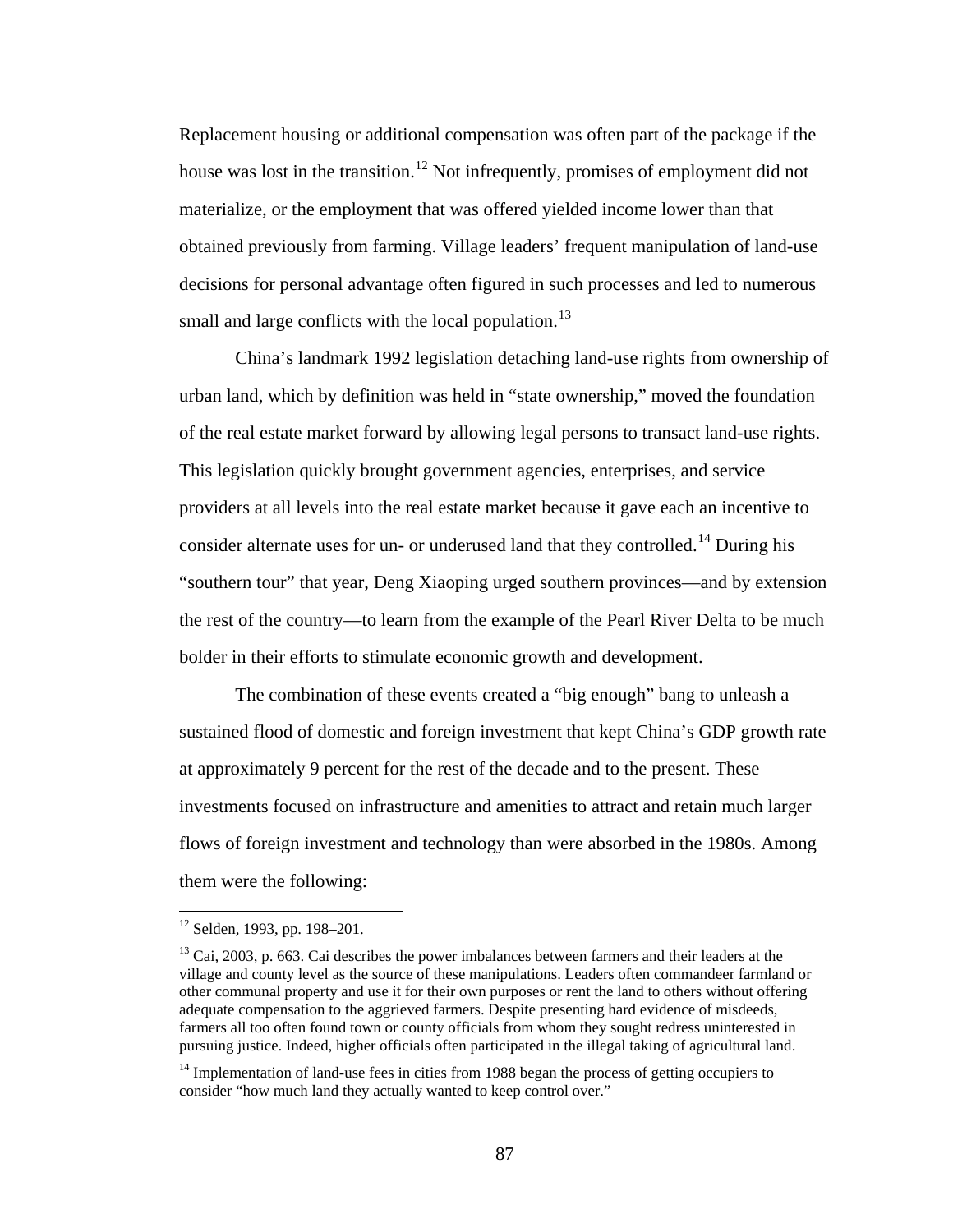- ♦ Power-generating facilities (especially large dams), airports, train stations, ocean and river port facilities, subway and light rail systems, water and sewage treatment plants, and intra- and intercity highways;
- Full-service industrial parks or economic development zones; and
- ♦ Urban renewal, including new urban streetscapes, grand plazas and parks, world-class cultural facilities, hotels, and apartment and villa complexes for expatriate workers.<sup>[15](#page-100-0)</sup>

These new facilities required large quantities of land, much of it already occupied, whether for farming or housing in the peri-urban areas or in the city itself. In almost all cases, persons living on or around the areas affected by these projects had no choice but to move or be moved. Impacts on farmers and their families have been severe because in many cases their land was seized with little if any recompense. Table 3.1 lists some of the chief uses for agricultural land seized under these conditions.

## **Table 3.1. Causes for Large-Scale Rural Land Seizures and Relocations**

#### **Hydropower projects:**

 $\overline{a}$ 

The Three Gorges Project is only the most famous among these, resulting in more than 1 million persons being relocated.<sup>a</sup> Farmers' compensation has often been much less than promised, whether in cash, in kind, or employment, and resulted in worsening impoverishment for many. Long after the resettlement officially ends, tensions remain high in the regions where relocations for such projects have taken place.<sup>b</sup> New projects of a similar nature and projected negative outcomes based on past relocation experiences find farmers swift to react: in November 2004, an estimated 100,000 farmers clashed with police in Hanyuan County in Sichuan Province because of the unacceptably low compensation they were being offered to make way for a new dam nearby. China's leaders had to impose martial law and send in paramilitary police to stabilize the situation. $c$ 

<span id="page-100-0"></span><sup>&</sup>lt;sup>15</sup> See Yusuf and Wu for descriptions of investment strategies of Guangzhou, Shanghai, and Tianjin during the 1980s and 1990s.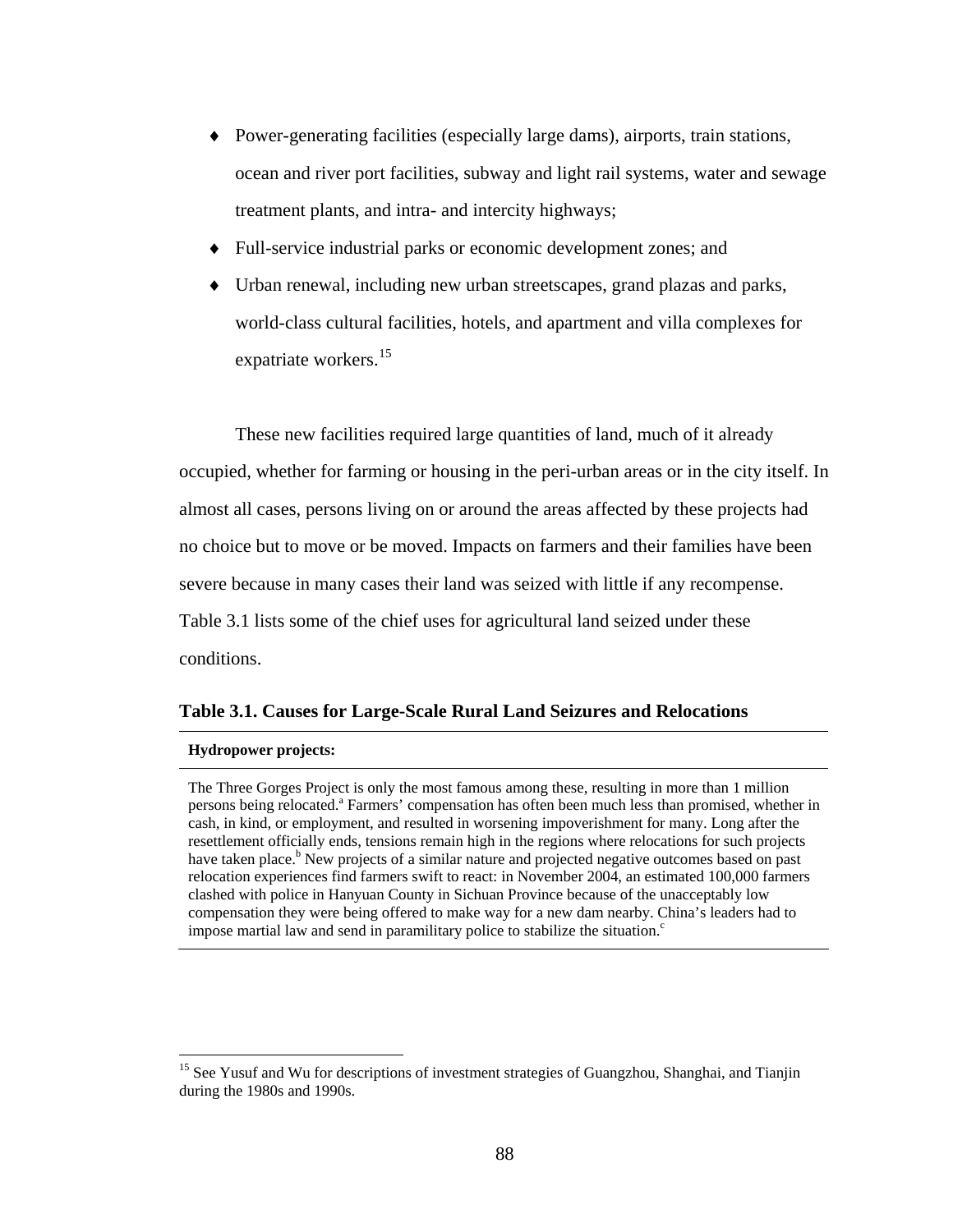## **Table 3.1 (Continued)**

#### **Economic development zones:**

Following Deng Xiaoping's urging during his 1992 inspection tour of China's southern provinces, urban authorities in many parts of the country set out to replicate efforts of Shenzhen, Xiamen, Shantou, and other successful export processors to attract foreign investment. This resulted in a massive investment in new "economic development zones." By 1996, within the areas requisitioned for construction of the zones, approximately 300,000 acres of land remained undeveloped for lack of investment. Roughly half was agricultural land, of which half could not be converted back to agricultural use. Proper compensation to the farmers was often ignored.<sup>d</sup> Still, the number of economic development zones continued to grow, exceeding 6,000 by 2003. Among these, 3,763 had already been ordered shut down after a series of investigations begun in the same year revealed they had been set up on illegally seized farmland.<sup>e</sup> More closures may result, as investigations are pending for many of the more than 2,000 remaining zones.

#### **University cities:**

These are a recent variant of economic development zones in which local authorities and university officials take over suburban agricultural land for the construction of new educational and research facilities. For city officials who preside over the installation of such facilities, demonstrating that they are able to do things on a grand scale while significantly pumping up local GDP is key to gaining promotions. For universities, the attractions include economies of scale in shared educational facilities and urban networks, modernized physical plants, expanded enrollment capacity, and, typically, an opportunity to raise revenue through real estate projects within the zones. By the end of 2003, the 50 university cities that were already established occupied land surface equal to 89 percent of the land occupied by all of the other universities in the country.<sup>f</sup>

#### **Villa and golf course complexes:**

Exclusive residential complexes have sprung up in the suburbs of China's large cities. Many of the country's 320 golf courses are among their chief amenities. Indeed, the world's largest golfing complex, Mission Hills, is sited just outside the city of Shenzhen, adjacent to Hong Kong. $g$ According to official sources, among the first 200 courses completed only a dozen were built legally.<sup>h</sup> In November 2004, the Ministry of Land and Natural Resources classified golf courses among "*the five most egregious examples of illegal land seizures in China, noting that nearly a third of the land was taken improperly and that compensation had not been paid.*" i

#### **Transportation infrastructure:**

In 2002, 84 percent of the nation's 147 airports were losing money for lack of business; similarly, super highways and ring roads outside the largest cities are quiet enough to be used for drying grain during the harvest season. Chinese economist Zhou Guangsheng attributes this phenomenon to overlapping and premature investments in transport infrastructure by cities that are too close together to each be served by three high-speed transport modes.<sup>j</sup> The rapid expansion of the high-speed (bullet-type) rail network will make matters much worse for the airports as passengers abandon air travel for the cheaper and more comfortable trains. Today, despite five years of sustained high economic growth nationally, 33 percent of all passenger arrivals and departures occur at the airports of Beijing, Shanghai, and Guangzhou.<sup>k</sup> Meanwhile 75 percent of the nation's other airports continue to lose money. $\frac{1}{1}$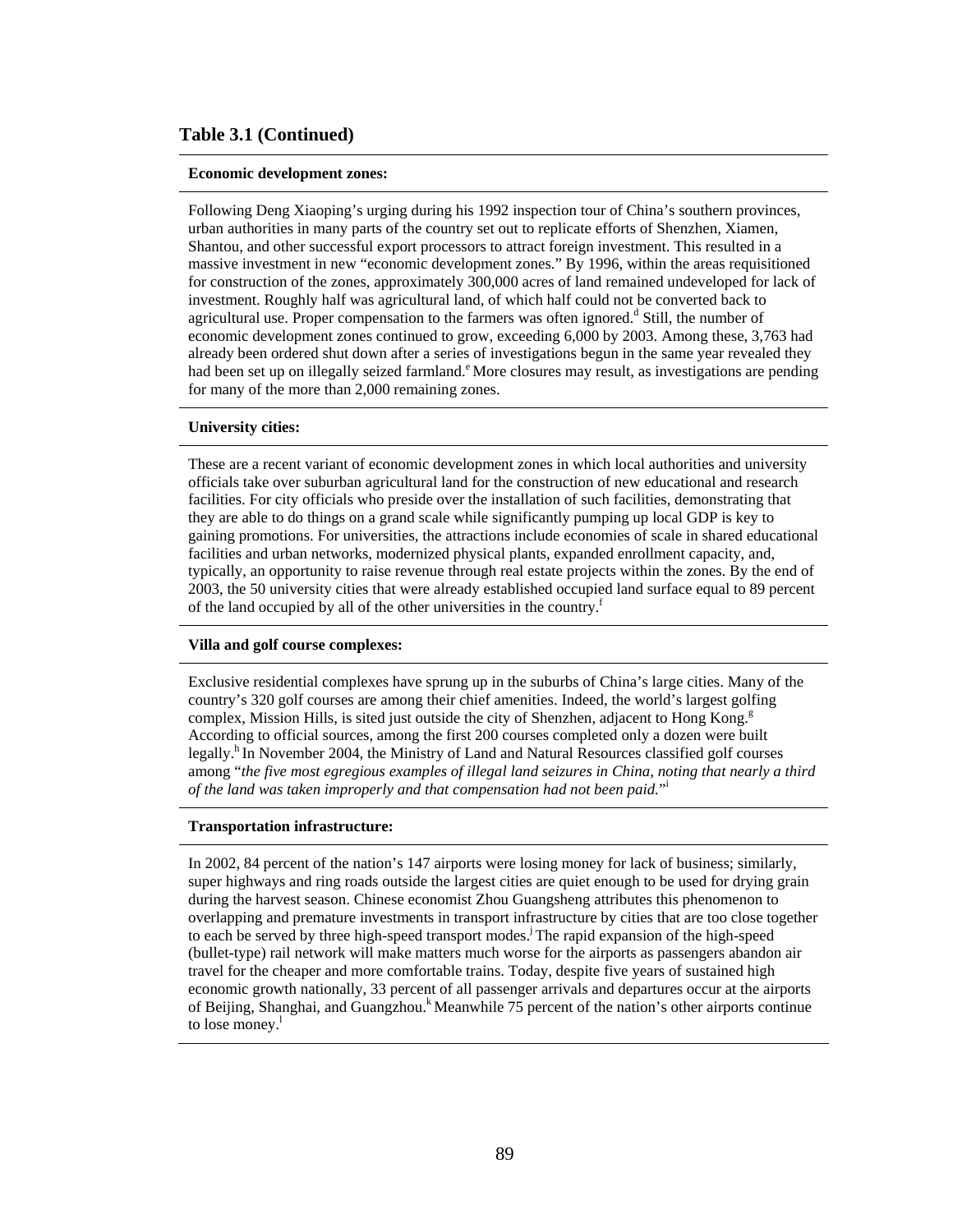#### **Table 3.1 (Continued)**

#### Notes:

- a. Estimates of relocations from Three Gorges Project continue to vary, as does the fate of the migrants. However, an estimate of 1.13 million seems to be a middle figure (Jing, 1997). The same source (p. 90) reports the finding of China's own Leading Group for Economic Development of Poor Areas that over 70 percent of the 10.2 million persons relocated in other reservoir projects from the 1950s to the early 1980s live in extreme poverty.
- b. Jing, 1997; Probe International. Updates are discussed occasionally on the website of Probe International, http://www.threegorgesprobe.org.
- c. Bezlova, 2004.
- d. Cai, 2003, p. 671. Local governments also found outright sales or leasing of agricultural land to be a good source of income. These brought in between 30 and 70 percent of local authorities' income between 1987 and 1994 or, totally, about 242 billion Yuan. Peasants received about 10 percent of this amount (Cai, p. 672).
- e. Yardley, 2004.
- f. Zou, 2003. In one of the most egregious land-grab cases of this kind, city and provincial officials of Zhengzhou acquired nearly 1,000 hectares of agricultural land without payment. They also hid their actions from the city office of the State Bureau of Land and Resources, from whom they were bound by law to seek approval of their planned action. Once caught in the fraud, Zhengzhou city officials directed the city office (of Land and Resources) to help cover up continuing efforts to bring their project to fruition. Within nine months of acquiring the land, city officials completed construction of the facilities and moved in five universities. Apparently local officials could count on success: three other university cities had already been built in Zhengzhou City (China Daily, 2006).
- g. Jenkins, 2006.
- h. Chao, 2004.
- i. Yardley, 2004.
- j. Zhou, 2005.
- k. Kahn 2003.
- l. ZJOL, 2007.

#### **Urban Housing Reform, Housing Markets, and Security of Tenure**

In the early 1990s when larger coastal cities began construction of new housing on a large scale and installing infrastructure and amenities to attract foreign investors, relocations rapidly grew to a large scale. Residents who had to be moved were usually given replacement housing, though not always near their former residence. Few people objected as long as the new apartment was roughly as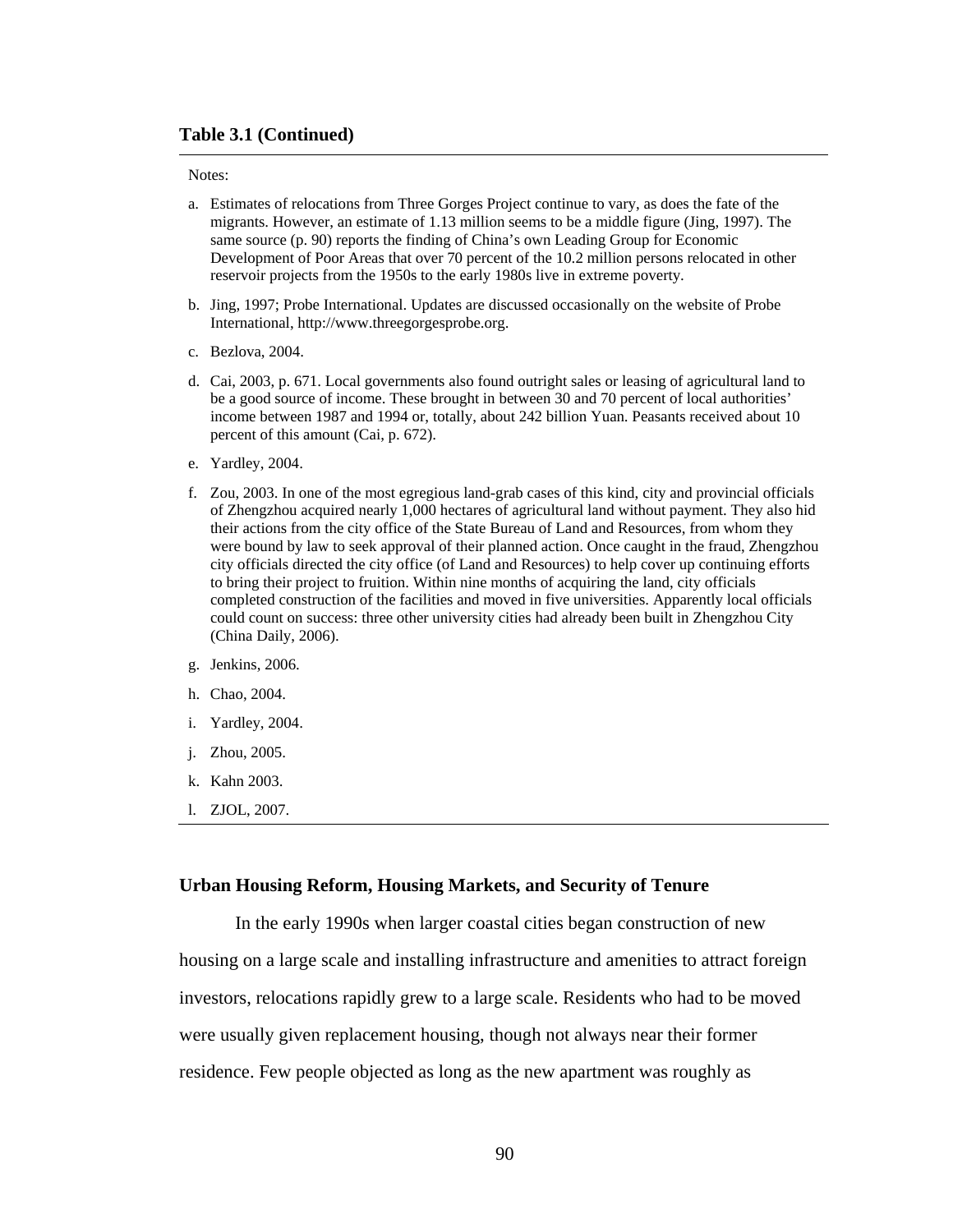commodious as the former and gave access to the kinds of amenities they were accustomed to in the previous residence. A marked reduction in commuting time from home to school or home to work might still trump the apartment's physical amenities. On the other hand, residents did complain bitterly when a new and larger apartment was not near a good school or when it lacked proper shopping facilities. Worse yet were apartments in new, tall buildings where water pressure was low or elevators were slow or functioned erratically or where markets for food and other necessities had yet to be established nearby.

The typical response to relocation remained, nonetheless, much as it was in the 1980s: "*the country is trying to develop, we should cooperate.*"[1](#page-103-0)6 In any case, urban residents did not feel attached to their homes as long as they felt they could eventually trade up by moving elsewhere when a more attractive option opened up.

Compensation did not become an issue for city dwellers until later in the decade, when the deepening of housing reforms, and specifically the abolition of welfare housing in 1998, encouraged large numbers of renters to buy the dwellings they inhabited. Employees of urban state-owned enterprises, government agencies, and other state and better-off collective work units were among the first to take advantage of the policy change because they had little choice in the matter and their employers or the housing bureau were offering them advantageous terms.<sup>[17](#page-103-1)</sup> With that transition, owners developed a keen sense of property rights. Almost as quickly, they

<span id="page-103-0"></span><sup>16 &</sup>quot;*Guojia qiu fazhan, women yinggai peihe*."

<span id="page-103-1"></span><sup>&</sup>lt;sup>17</sup> Urban housing reform spanned from isolated experiments the late 1970s and early 1980s to near universalization in the major urban centers today. The process comprised many different initiatives: the first consisted of raising rents in small increments to cover the costs of housing provided at minimal cost—estimated for 1991 by Zhang (2000) at about 1 percent of the average worker's salary (quoted in Duda, Zhang and Dong, 2003, p. 2)—to eventual full privatization of financing, construction, and ownership except for residual rental housing for very-low-income groups. For succinct descriptions of how this process worked for persons in the state sector prior to and after 1998, when welfare housing was abolished, see Plafker, 2001, and Yu, 2006.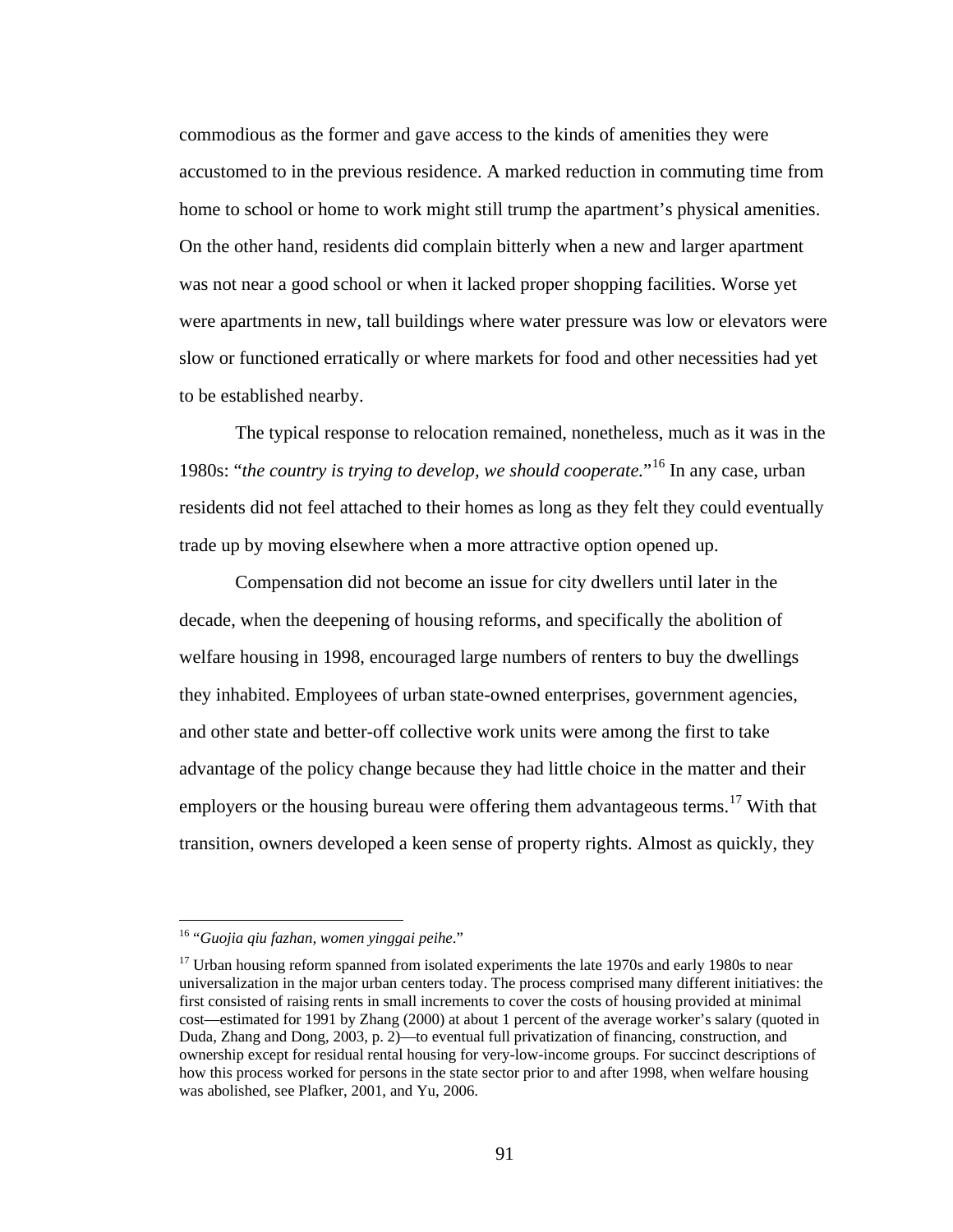began demanding compensation for anything that compromised the value or use of their property, especially if it was to be torn down to make way for new construction.

At the time, government regulations concerning eminent domain and eviction did not (and still do not) leave room for debate: if local authorities approve a project requiring land occupied by individuals or other public or private interests, the local authority has priority. The authority involved must follow established procedures concerning notification, waiting period, right to fair compensation, and appeal in situations of disagreement on compensation or improper behavior of the parties involved in removal/eviction processes. Unfortunately for the dislocated party, failure to follow mandated eviction and removal procedures does not halt the eviction process to allow independent review of the case. Eviction and demolition can proceed legally before judgment is rendered.

It is difficult to estimate the number of forced evictions in cities across China. National and city statistical annuals do not provide detailed time series on relocations carried out under the use of eminent domain. Piecemeal data must be collected from press reports, specialist publications, and internet debates of uncertain accuracy. Estimates of forced and violent evictions are even rarer. Case studies and research reports by government offices and university researchers often do provide first-hand data on the processes and scales of impact in specific cases.

In large cities undergoing urban renovation, expansion, and reconfiguration, the numbers of relocations are almost always large. As mentioned earlier, highways and roads have to be installed to permit the flow of millions more motor vehicles than were on the road 10 years ago; subway and light rail systems need to be extended to move similarly large numbers of people. Preservation of historic neighborhoods mostly entails moving low-income populations out and installing new residential and tourist amenities for a smaller but more comfortably housed urban elite. Decades of

92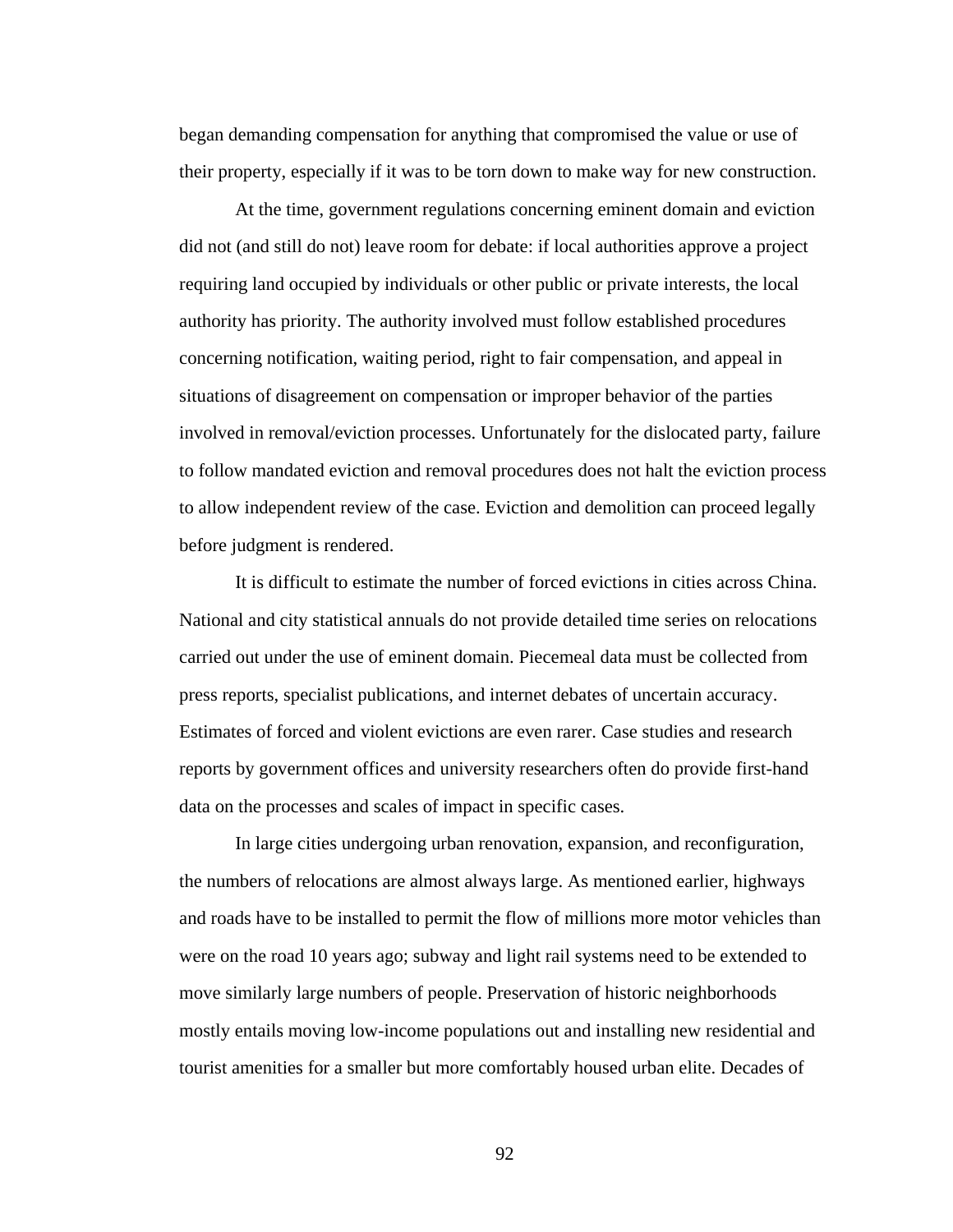poor maintenance of older post-1949 buildings (15–50 years old) means they are more likely to be torn down than renovated. Prestige projects—museums, art galleries, opera houses, grand plazas, parks, parking facilities, and so forth—also absorb large tracts of core city land formerly occupied by housing. Urban megaprojects such as the 2008 Olympics in Beijing and the 2010 World Expo in Shanghai generate an even larger number of forced evictions and relocations. At the same time, they require substantial government investment in hardware and marketing that are justified more on their potential to catalyze economic and social transformation in the city and country than on the intrinsic economic or social benefit of holding the event in China. $18$  $18$ 

## **Tenure Security for Migrant Workers**

The number of migrants workers<sup>[19](#page-105-1)</sup> from distant and nearby rural locations reached somewhere between 85 and 1[20](#page-105-2) million persons by the year  $2000$ .<sup>20</sup> While this population contributed greatly to the refitting and expansion of Chinese cities in the 1990s and increased massively the number of persons in need of housing in or near the cities, the formal housing delivery system made no provision for them. But as Wu[2](#page-105-3)1 has shown in Shanghai, where policies toward migrants have been relatively progressive, neither steady nor lengthy employment tenure in the city had freed migrants from insecurity of tenure to housing by the new millennium:

<span id="page-105-0"></span><sup>&</sup>lt;sup>18</sup> Neither the Beijing Olympics nor the Shanghai Expo  $(2010)$  are likely to break even during the course of the events. Nor are the long-term costs of sustaining the specially built facilities likely to be covered by subsequent uses. See Owen (2005) for Beijing and Asiaone (2006) for Shanghai.

<span id="page-105-1"></span><sup>19</sup> Migrant workforce or "floating population" (*liudongrenkou*). Other commonly used names for migrant laborers include *nongmingong* and *wailairenkou*.

<span id="page-105-2"></span><sup>20</sup> ADB 2004, p. 16; Yan, 2005; Wu, 2005.

<span id="page-105-3"></span> $^{21}$  Wu, 2005, p. 15.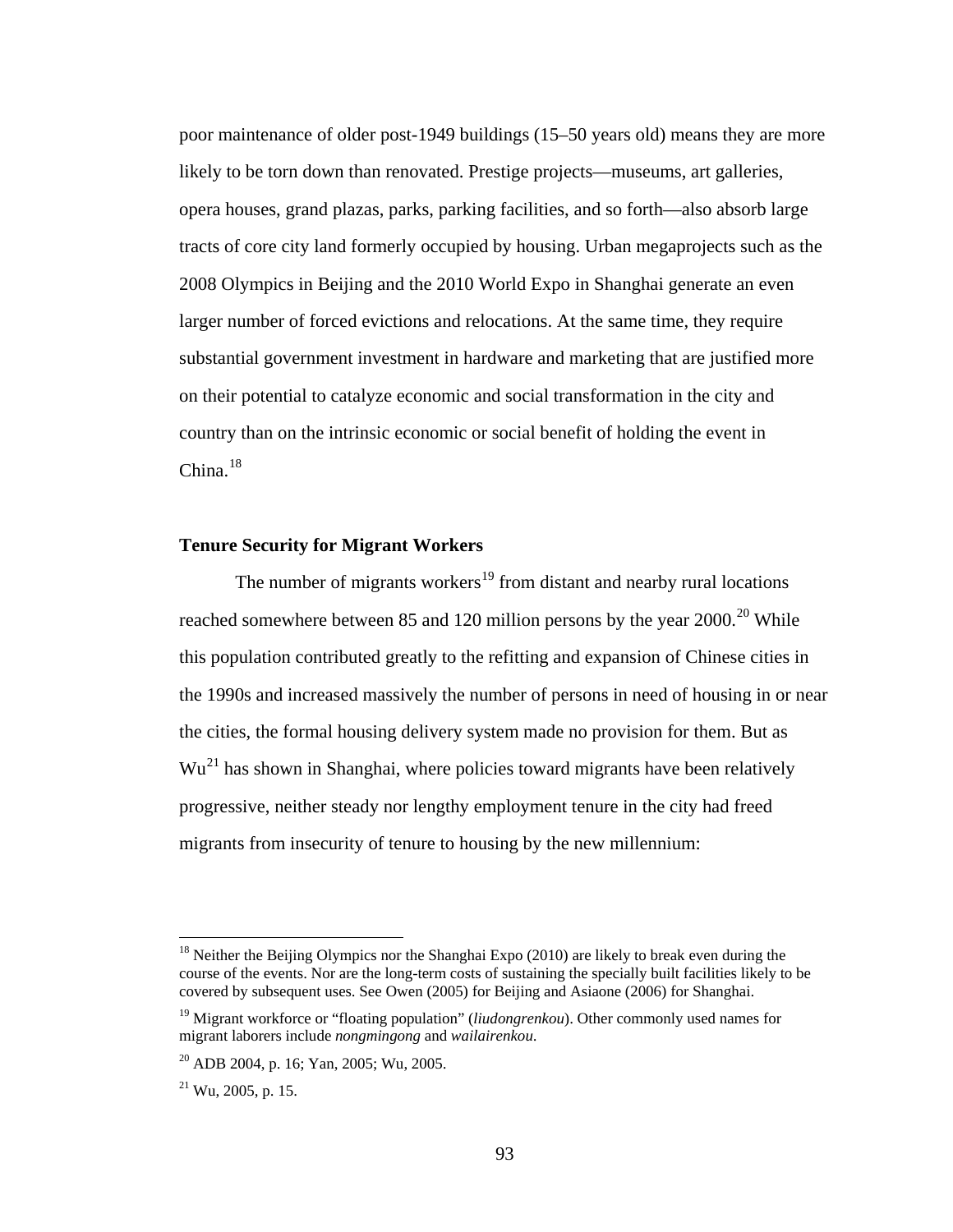It is no exaggeration to say that once in the city, migrants continue to be on the move. With substantially higher mobility rates than local residents, they experience much more residential mobility. But such mobility is not necessarily driven by the need for tenure or even amenity. Few migrants make the transition from bridgeheaders to consolidators after years of living in the city, a trend in migrant settlement seen elsewhere in other developing countries. Instead most remain trapped in the private rental sector or staying in dormitory housing. Home ownership is yet to become attainable for migrants, and selfhelp housing is largely absent because of the intolerance of municipal authorities.

Today the size of the floating population may be as high as 150–200 million and is expected to expand further with the migration to the cities of another 300 million rural residents by  $2020$ <sup>[22](#page-106-0)</sup> With the rapid expansion of the migrant workforce, affordable housing options in the city center or on work sites have become scarce. The overflow is now taking refuge in informal settlements. More and more, these resemble in size and form peri-urban settlements that characterized rapid urbanization processes in other developing countries beginning from the 1950s. In China, the earliest of these developed in the 1980s on the peripheries of the faster growing major cities, that is, Guangzhou, Shenzhen, Shanghai, and Beijing. At first, when they grew large enough to draw the attention of local authorities, they were suppressed and eventually torn down.

Among the largest and most famous of these cases was *Zhejiangcun* (Zhejiang Village). Before its demolition in December 1995 at the insistence of local authorities, Zhejiang Village housed a population of some 100,000 persons, and thousands of enterprises. The village largely governed itself, establishing health clinics, water and sanitation systems, recreational facilities, schools using the Zhejiang dialect, and so forth.<sup>[2](#page-106-1)3</sup> It also proved itself to be a major boon to Beijing residents who rented land to

<span id="page-106-0"></span> $^{22}$  In this scenario, China's total urban population will reach some 830 million persons (CCIDED, 2005, p. 12).

<span id="page-106-1"></span><sup>23</sup> Jeong, 2002.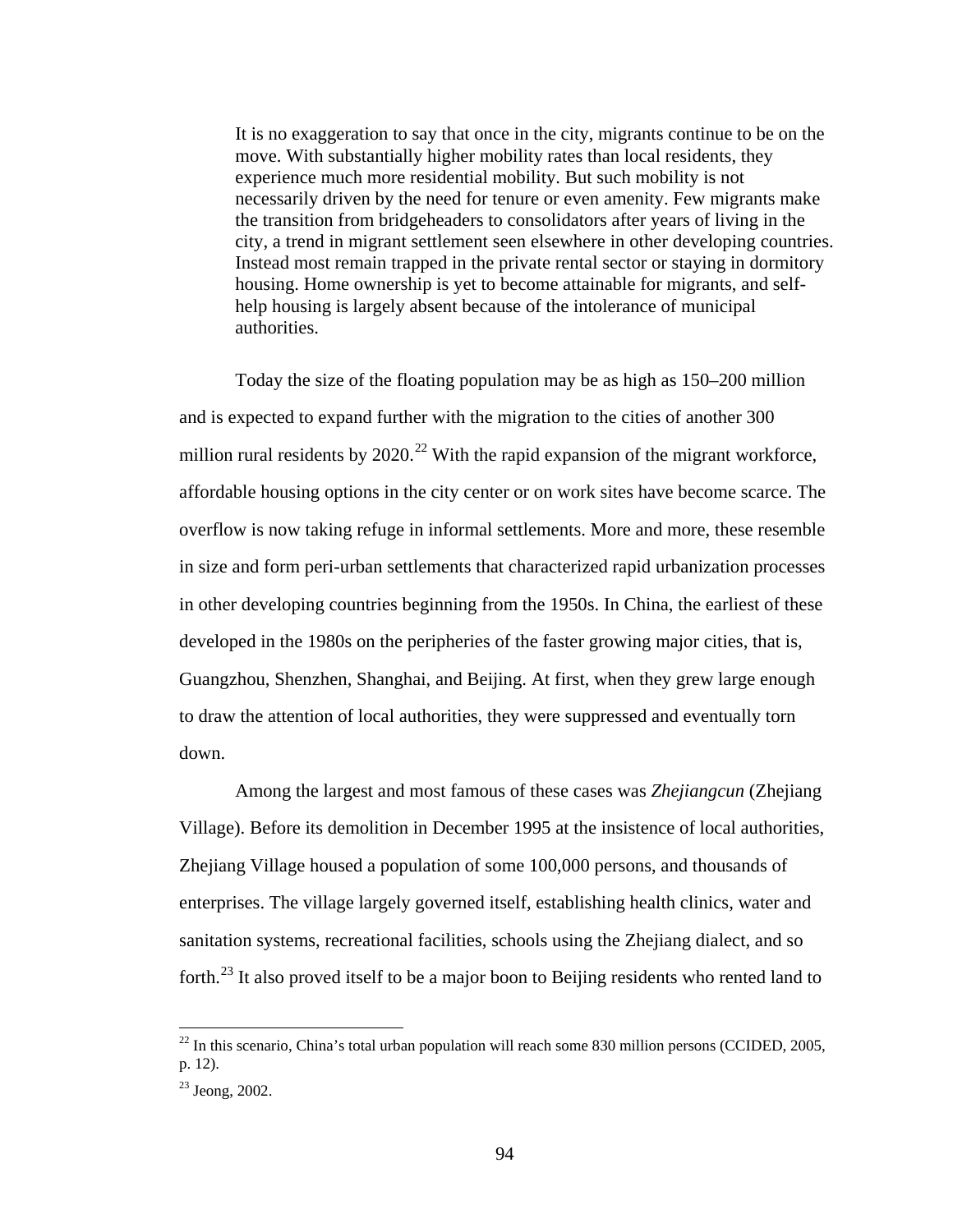the village and who bought the village's prodigious output of low-cost fashionable clothing.

Beijing's population of 16 million includes roughly 3.6 million migrants.<sup>[24](#page-107-0)</sup> Of the reported million-plus people living in Beijing's 332 informal settlements, the 2002 census estimated that 80 percent were migrants. Today the numbers are thought to be much larger, but according to officials, the flows in and out of informal settlements are so large it is impossible to be sure.<sup>[25](#page-107-1)</sup> More certain is that many cities around China are planning to suppress or redevelop informal settlements in the built-up or soon-to-beurbanized suburbs. In Beijing's case, the 2008 Olympics are adding urgency to this task. According to the plan for Olympic construction projects, the 171 informal settlements within the 4th Ring Road and surrounding the Olympic stadium site will be liquidated. Between the end of the Olympics and 2010, another 61 informal settlements within Beijing's 5th Ring Road will be completely gone as well. The fate of the remaining 100 informal settlements in the municipality has yet to be announced.<sup>[26](#page-107-2)</sup> Where the residents of the first 232 informal settlements demolished prior to 2008 will go remains unclear.

## **Relocations Caused or "Facilitated" by the 2008 Beijing Olympics**

The mayor of Beijing, Mr. Qisan Wang, has said that some 300,000 people will be relocated from sites where facilities for holding the 2008 Summer Olympics are to be constructed.<sup>[2](#page-107-3)7</sup> This includes competition venues, the athlete's village,

<span id="page-107-0"></span> $24$  Beijing Municipal Statistical Bureau, 2006 (referring to 2005 data, based on sample surveys).

<span id="page-107-1"></span> $25$  Li, et al, 2006.

<span id="page-107-2"></span><sup>26</sup> Li, et al, 2006. The guidelines for "*zhengdun*" of informal settlements are expected any time. The Chinese definition of "*zhengdun*" in the urban context can mean any of the following: "consolidate," "clean up," or "tear down."

<span id="page-107-3"></span><sup>&</sup>lt;sup>27</sup> "*Dongqian*," meaning "relocation," is the term most frequently used in the Chinese press to describe the process of getting residents to move from their homes. Another term, "*chaiqian,*" also appears frequently. This means to move because one's home has been torn down. Adjectives that are applied to "*chaiqian,*" such as "*qiangzhixing*" and "*yeman,*" mean "forced" and "savage." Formal/systematic data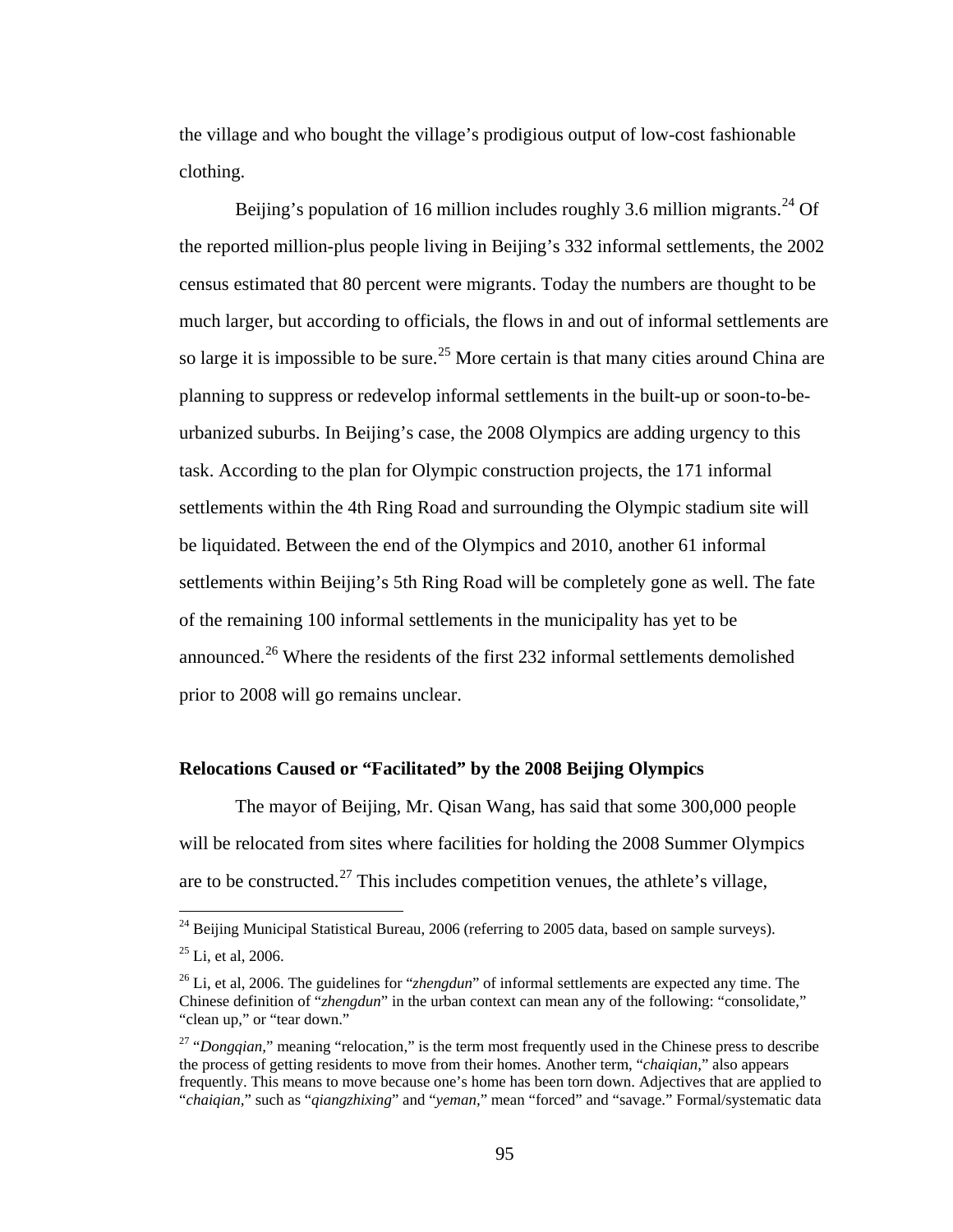management facilities, green spaces, transport lines, hubs, and amenities for visitors. However, if the standard for assessing the impact of the 2008 Olympics on relocations is widened to include urban development activities that were either speeded up, enlarged, or facilitated by the politics of "holding the best Olympics ever," then the impact will be much larger.<sup>[2](#page-108-0)8</sup>

Among the projects "helped along" by the Olympics are the following:

- ♦ the expansion of the capital's transportation network—including the airport, subway, and light rail network, the extensive demolitions in the Qianmen quarter, and its planned reconstruction;
- ♦ the approval and construction of a CBD on the city's East Side;
- ♦ a new round of massive public contracts and investments in the high-tech corridor of Zhongguancun;
- ♦ the clearance of old *danwei* (work-unit) housing in the central east corridor between the 2nd and 4th ring roads to make room for high-end residential developments, luxury shopping complexes, and entertainment districts; and
- ♦ large environmental remediation projects, including the rustication to Hebei Province of the main facility of the Capital Steel Factory.

An estimate made elsewhere of the number of persons directly affected by demolitions/relocations in the capital for the period 2000–2008 inclusive—the high tide of Olympic preparations—is 1.5 million. This would include Mayor Wang's estimate of those moved because of Olympic construction. By comparison, for the

on these qualified forms of "*chaiqian*" do not exist in the public domain. As indicated in the opening quotation of this paper, however, public figures do admit that the scale of forced evictions amounts to a serious social problem.

<span id="page-108-0"></span><sup>&</sup>lt;sup>28</sup> Formal planning documents issued at the national and city level have emphasized that one of China's goals in holding the Olympics is to make the Beijing Games the best ever, thereby proving China is a first-rate country.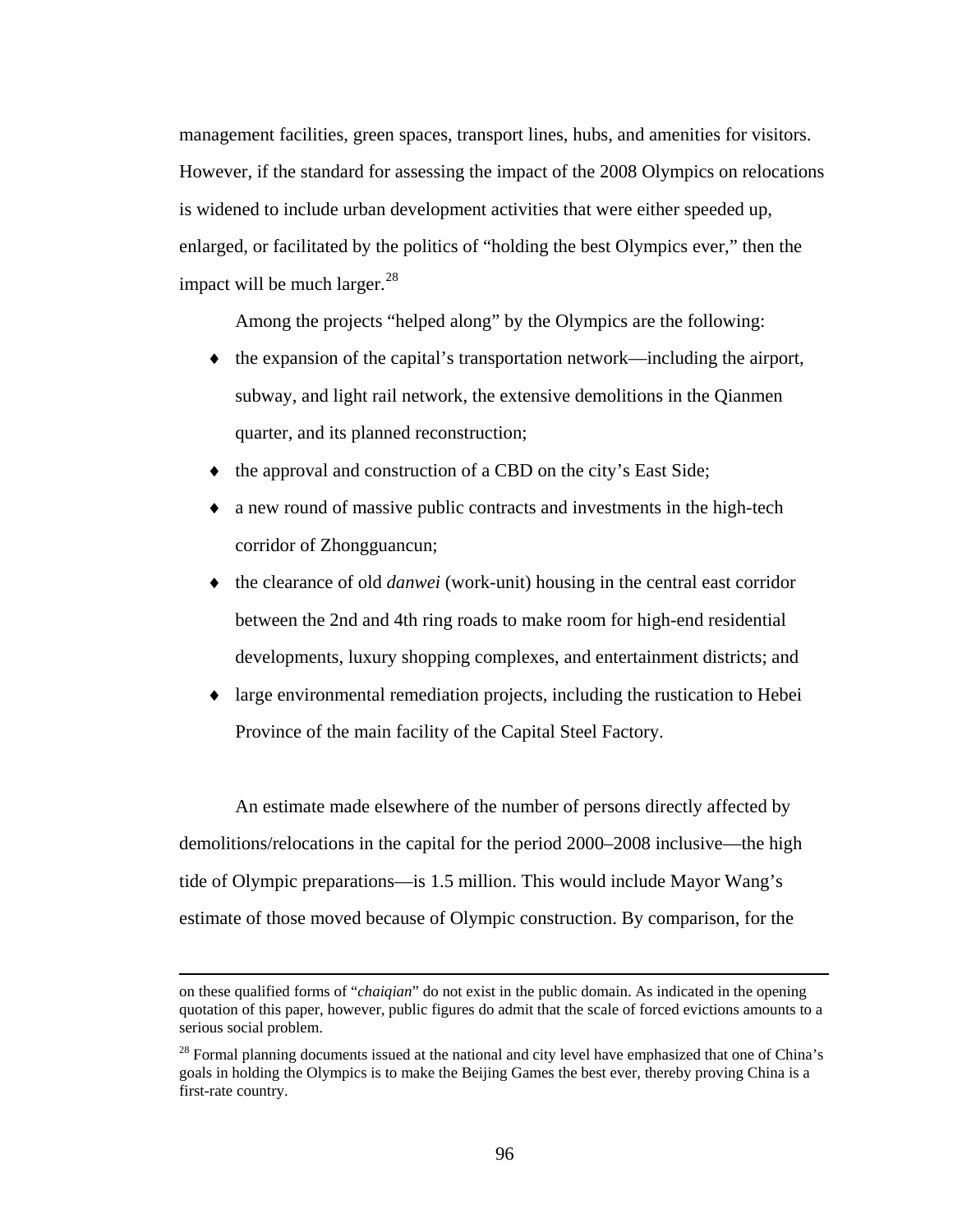nine-year period 1991–1999, demolitions/relocations directly affected 640,000 persons, or roughly 70,000 persons annually. The average for the pre-Olympic period is nearly [2](#page-109-0).4 times larger, or  $164,800$  annually.<sup>29</sup>

Whether the some 400,000 migrant workers living in the informal settlements within the capital's 4th Ring Road have been included in the mayor's relocation estimate is unclear. $30$  $30$  In all likelihood they have not, because very few migrant workers own property legally in Beijing. Moreover, because they are renters in illegally constructed or dangerous buildings, they have virtually no protection against eviction or the right to a resettlement allowance. The total direct costs of holding the Games have been estimated at US\$37 billion. The actual cost is likely to be considerably higher if losses to individuals are calculated.<sup>[31](#page-109-2)</sup>

## **Looking Forward**

Between 2007 and the year 2020 China's urban population may increase by [3](#page-109-3)00 million persons over the current level of approximately 550 million.<sup>32</sup> Most of this growth will come from rural residents moving into urban settlements. As many as 200 million persons of rural origin already spend the majority of their time working in cities. Many of these will not return to the countryside except to visit family members who have remained behind. Very few of these workers have secure tenure to their

<span id="page-109-0"></span><sup>29</sup> Westendorff, 2007.

<span id="page-109-1"></span> $30$  The Official Workplan for the 2008 Olympic Games calls for the eradication of 171 of the existing 332 informal settlements before the Games start. The number of migrant workers affected is a rough estimate based on the following calculation: of the nearly one million persons living in Beijing's 332 informal settlements, 80 percent, or about 800,000 persons, are estimated to be nonresidents (migrants). If the migrant population is distributed roughly equally among the *chengzhongcun*, then slightly more than half (171of 332) would be affected by the pre-2008 Olympics demolitions.

<span id="page-109-2"></span><sup>&</sup>lt;sup>31</sup> The costs of demolishing housing, removing debris, and moving residents figure positively in the city's GDP, yet no accounting is made of the residents' losses of informal income, health, convenience, or social networks.

<span id="page-109-3"></span> $32$  FN 17 provides one source of urban population growth. Johnson (2005) quoting World Bank projections states that urban growth will grow to 850 million in 2015 from 520 million in 2005. In either case, these figures should be considered rough estimates.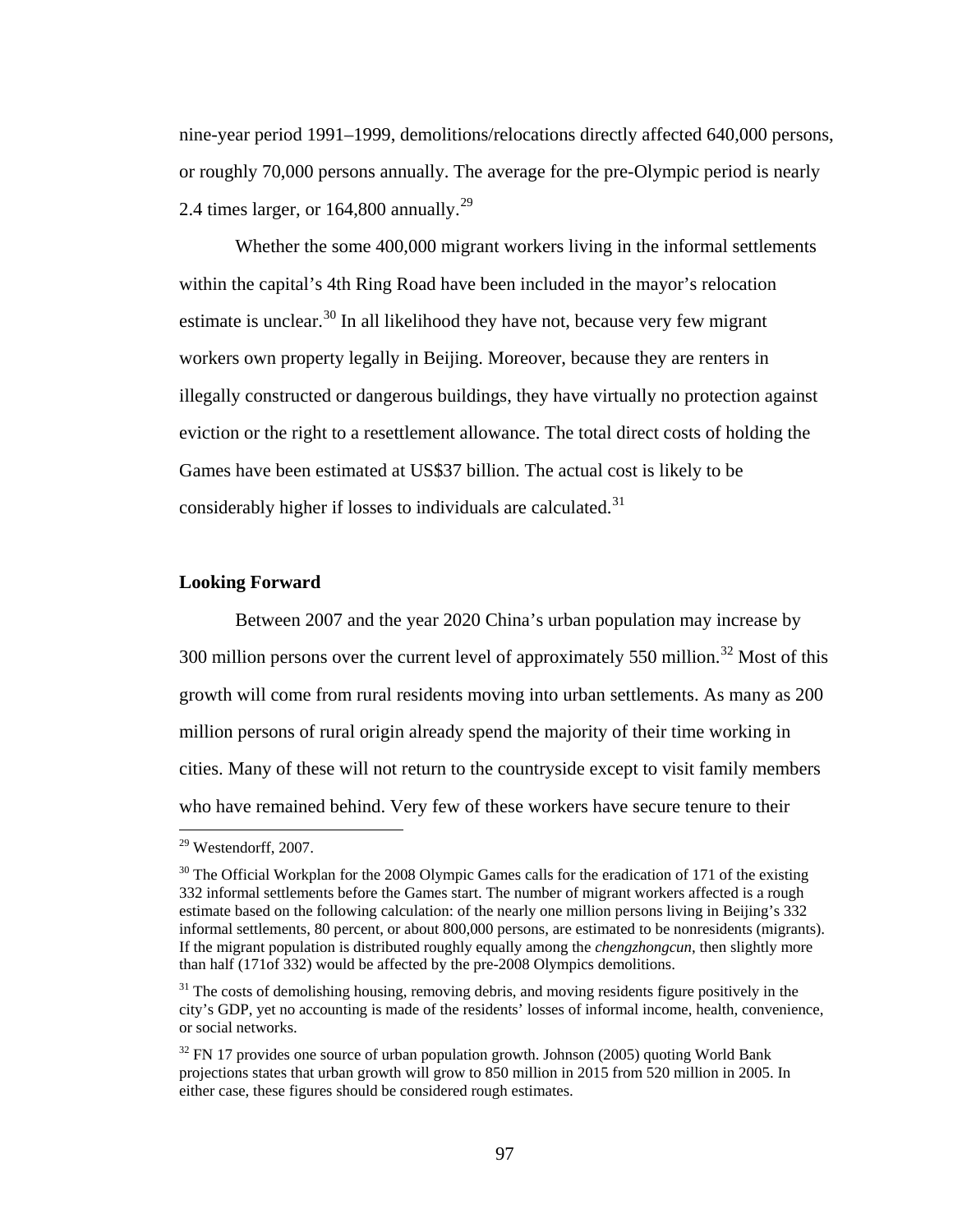housing in the cities. Unlike registered urban residents, migrant workers do not typically need to find housing for their entire families and are accustomed to moving in order to find work or more affordable accommodation.

Sample survey data from 2004 confirm that living conditions of migrant workers are crowded and rarely provide adequate sanitation and cooking facilities.<sup>[33](#page-110-0)</sup> This should not be surprising given that 45 percent of migrant workers surveyed earned less than 500 RMB (US\$60) per month. Wages such as these in China's major cities make home ownership virtually impossible and rental of minimally adequate housing difficult.<sup>[3](#page-110-1)4</sup> Inadequate housing of migrants reflects their inability to afford secure tenure and the benefits deriving there from. Although systematic comparisons between Zhejiangcun of the early 1990s and the many informal settlements spread around Beijing today are impossible to make, anecdotal evidence suggests that migrants once could both afford and benefit from secure tenure, if only for a few years. There may be important lessons to learn from such comparisons where they may be found side-by-side today.

For many of the approximately 50 million urban low-income residents with urban household registration, neither security of tenure nor living conditions may be much better than for migrants. Those families who own a home or still live in a heavily subsidized apartment may rent out part or all of their homes to migrants, including foreigners, to cover expenses. But these homes, especially in central locations, are being demolished to make way for urban development projects, many of which are reconfiguring on a massive scale the social, economic, and residential

<span id="page-110-0"></span><sup>33</sup> Wang 2006.

<span id="page-110-1"></span><sup>&</sup>lt;sup>34</sup> A sample survey of migrant workers in six major cities found only 2.5 percent purchased their own homes (Wang, 2006). Although many migrants have permanent homes in the countryside, one would expect, given the combination of weakening tenure to these and the policy to encourage large numbers of rural residents to transfer to urban areas, growing numbers of migrant workers to seek secure(r) tenure for themselves and family members who are following them to the cities in greater numbers.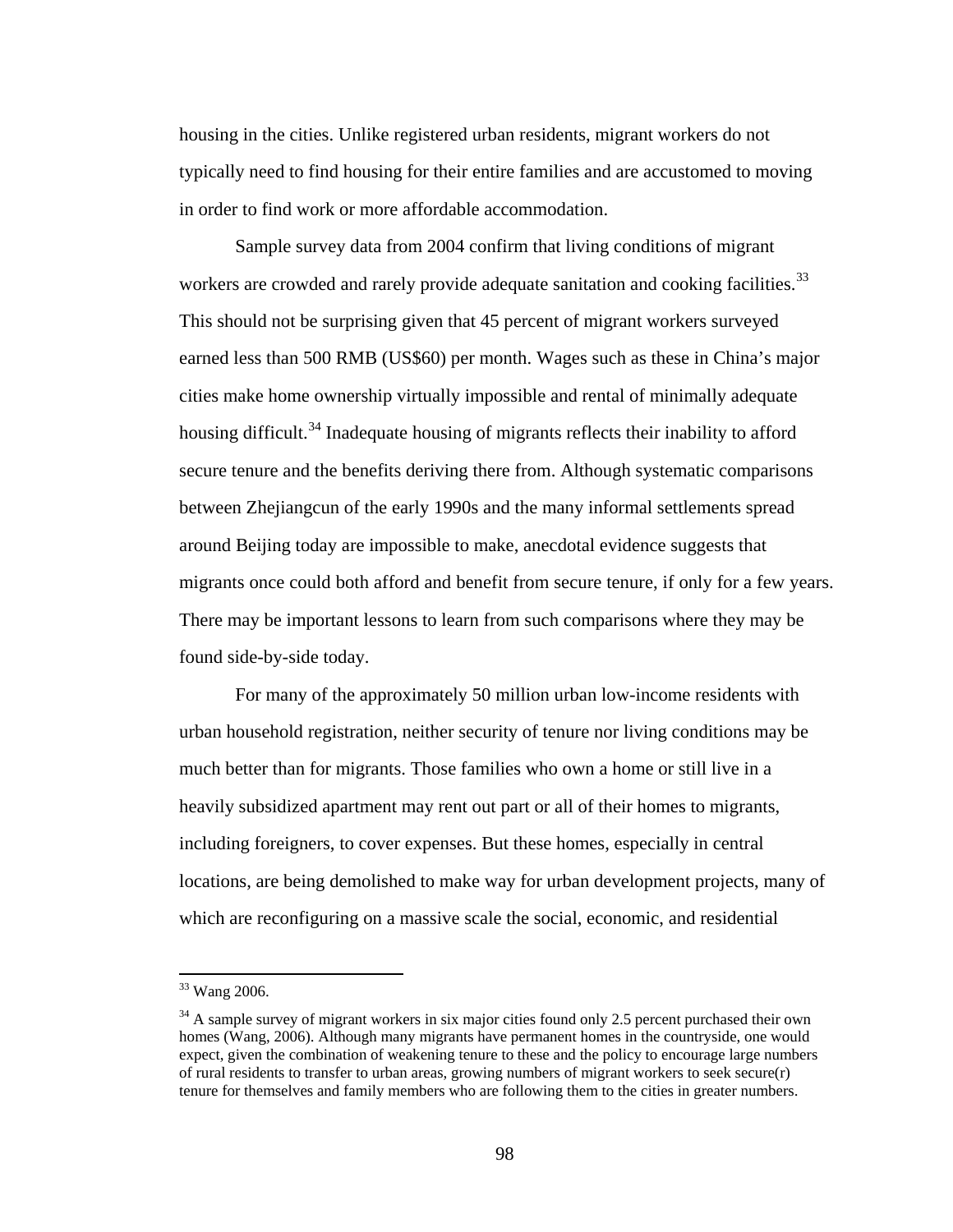functions of the city. The current supply of state-owned or -controlled low-rent housing can cover only a fraction of the demand, while the purchase prices for a subsidized apartment are far beyond the means of these families (see section titled **Urban Housing Programs for "Low-Income" Residents**). The pressures are

therefore building to find simultaneously a solution to the housing needs of both migrant workers and registered long-term, low-income residents.

For the lowest-income registered residents—those receiving government support in the form of a minimum income—open market rentals are also out of reach, and ownership is unthinkable. Table 3.2 uses recent data from four coastal cities, Beijing, Shanghai, Guangzhou, and Shenzhen, to demonstrate the challenge the lowest-income stratum in these cities face in accessing housing that may provide reasonably secure tenure. The cities chosen have greater resources and capacity to build low-income housing than any other cities in China. They also have relatively large and well-functioning secondary markets for both rentals and purchases of apartments for persons unable to access newly built accommodations.

|             | <b>Purchase</b><br>of<br>previously-<br>owned<br>housing | <b>Monthly rental for</b><br>ordinary apartment<br>(by no. of bedrooms) |                 |                 | <b>Social</b><br>support<br>per<br>person<br>per | <b>Total</b><br>social<br>support<br>for<br>family of | <b>Months</b><br>of total<br>social<br>support<br>to rent | <b>Months of</b><br>total social<br>support to<br>buy $1.0 \text{ m}^2$<br>of<br>economic |
|-------------|----------------------------------------------------------|-------------------------------------------------------------------------|-----------------|-----------------|--------------------------------------------------|-------------------------------------------------------|-----------------------------------------------------------|-------------------------------------------------------------------------------------------|
| <b>City</b> | $H\text{sng/m}^2$                                        | 1 <sub>hr</sub>                                                         | 2 <sub>hr</sub> | 3 <sub>hr</sub> | month                                            | 3                                                     | 1 <sub>hr</sub>                                           | housing                                                                                   |
| Beijing     | 8.916                                                    | 1.550                                                                   | 1.987           | 2.487           | 290                                              | 870                                                   | 1.78                                                      | 5.1                                                                                       |
| Shanghai    | 12.774                                                   | 1.844                                                                   | 2.267           | 3.464           | 290                                              | 870                                                   | 2.12                                                      | 7.3                                                                                       |
| Guangzhou   | 5.960                                                    | 1.270                                                                   | 1.595           | 2.357           | 300                                              | 900                                                   | 1.41                                                      | 3.3                                                                                       |
| Shenzhen    | 9.645                                                    | 1.642                                                                   | 2.076           | 2.632           | 300                                              | 900                                                   | 1.82                                                      | 5.4                                                                                       |

**Table 3.2. Housing Market Challenges for the Very-Low-Income Group in Four Coastal Cities** 

Note: All prices are in Chinese Yuan (RMB).

*Source*: January 2007 Real Estate Index Monthly Report, [http://www.sofun.com,](http://www.sofun.com/) Real Estate Portal, 14 March 2007, accessed 5 April 2007.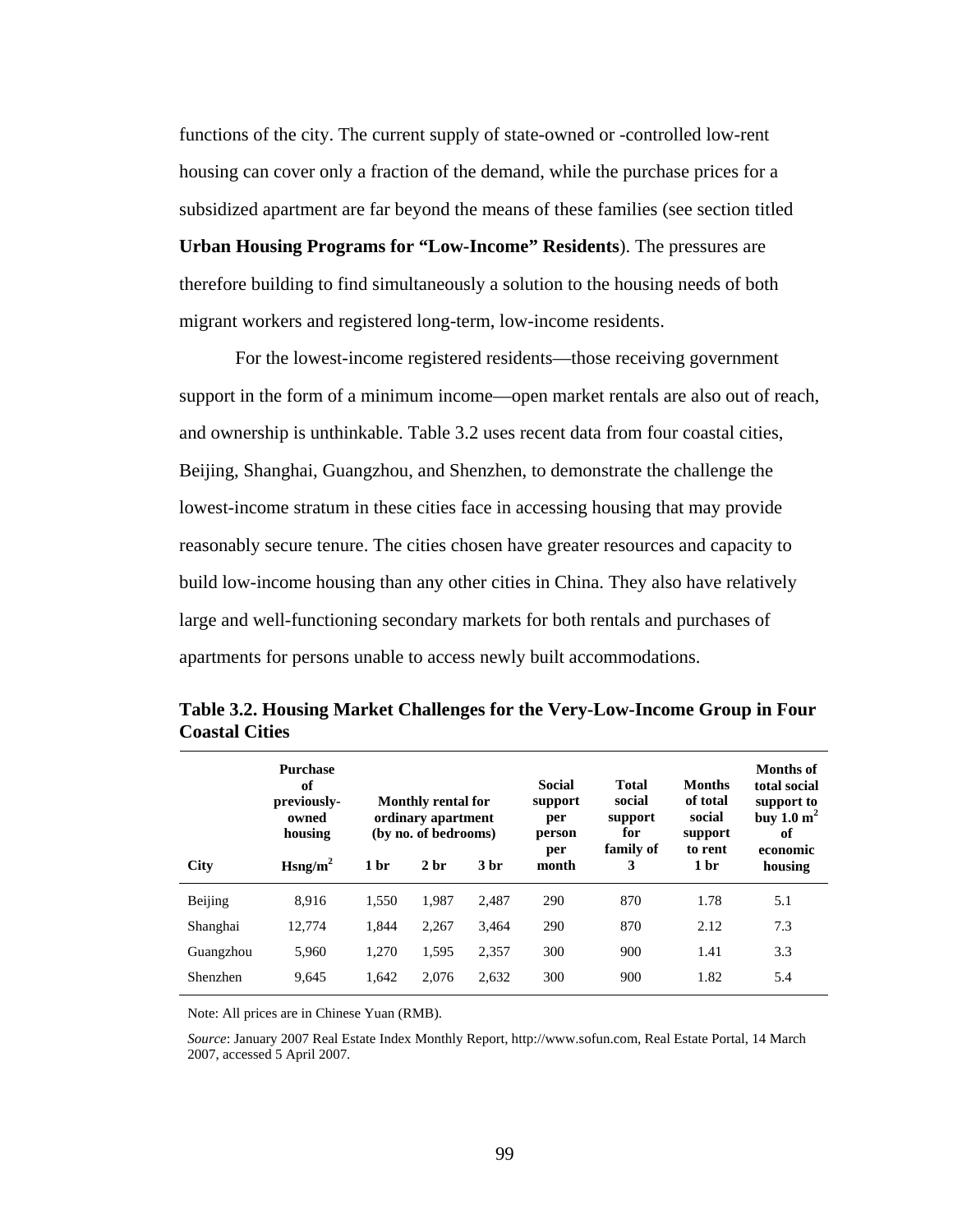In each of the four cities, the minimum income payment is either 290 or 300 RMB (US\$35 or 36) per person per month. For a family of three, the maximum monthly payment would be 900 RMB (US\$108). A family of this size and income would almost certainly rent a one-bedroom apartment in what is called a "common" apartment block. These would typically be in buildings left over from the massproduced, undecorated apartments of the pre-housing-reform era or even from the late 1990s. But they might have an independent kitchen and bathroom. Many multi-story buildings would not have elevators, however. In each of the four cities, one month's rent exceeds the total family support from the government by a low of 140 percent to a high of 210 percent.

The prospects for purchasing a one-bedroom apartment are even more dismal. For one square meter of a low-end apartment in the secondary market, the purchase price might be roughly one-half of the overall average of second-hand housing in a given city. In Guangzhou the ratio is most favorable: 3.3 months of a family's total government stipend would purchase one square meter. In Shanghai, the same square meter would require all the family's payments for 7.3 months. This analysis suggests that migrants and families on government assistance are likely to be competing for the lowest end of the informal rental market as the remaining stock of publicly operated housing is privatized and/or torn down.

China's leaders recognize the seriousness of the problem of assuring adequate housing for all urban residents. The government is seeking to use both market and nonmarket methods to rein in the explosive increases in housing costs, to build or purchase from the market rental housing for the lowest-income strata, and to offer subsidized housing to help middle-income families purchase their first homes. Lowincome (rental) housing along with subsidized commercial housing will be located adjacent to the major mass-transit arteries, as is being planned for Beijing and has

100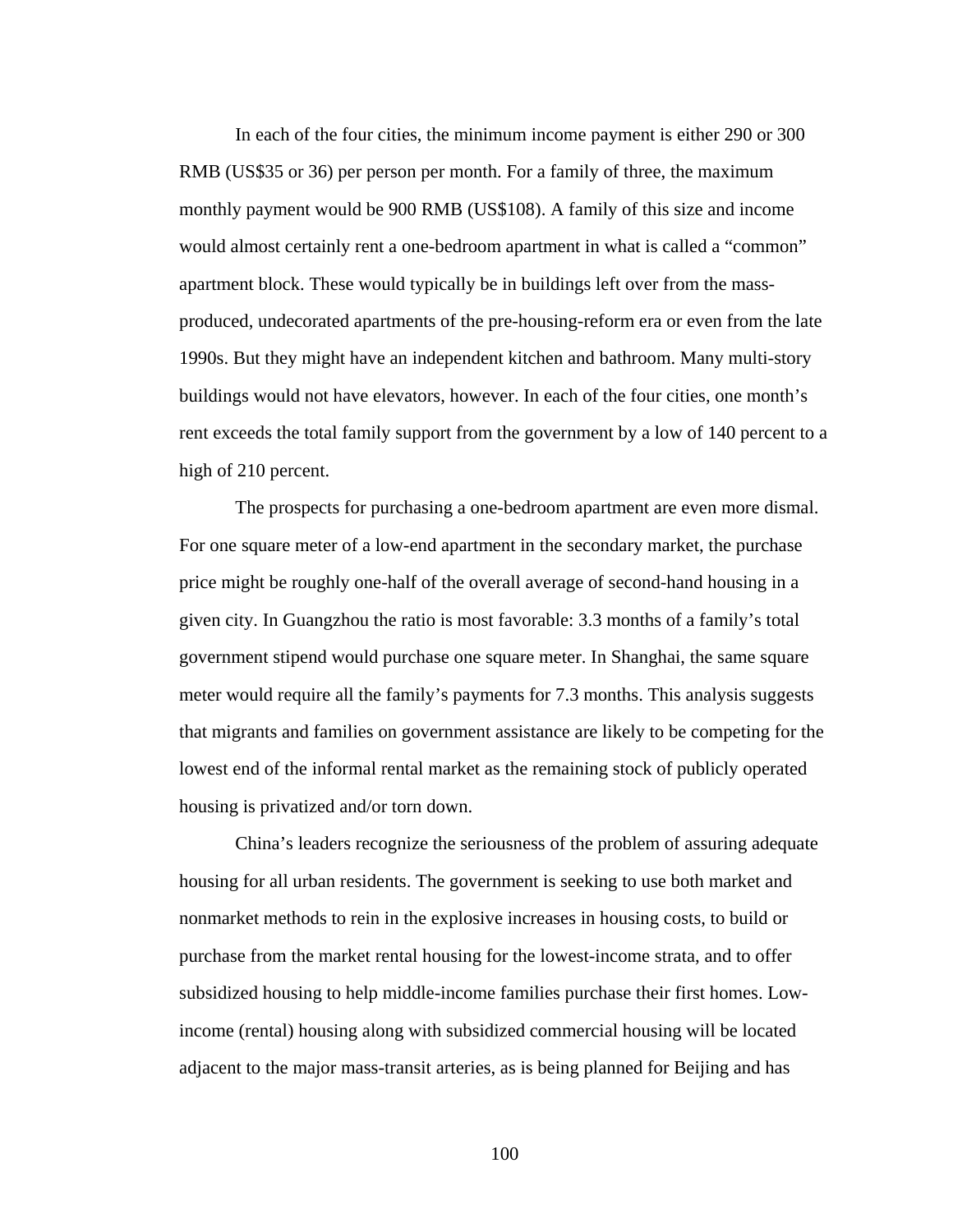been implemented to some extent in Shanghai. While such accommodations may be at some distance from the central city, the new communities are being designed to offer convenient access to full health, educational, commercial, and recreational infrastructure. Expanding the coverage of the housing provident fund and instituting supports to help low-income families obtain mortgages, along with measures to fully integrate migrant-worker housing needs into formal urban-housing plans, are recognized as important problems but have yet to see major policy initiatives taken up by lawmakers. Moreover, the supply of affordable housing being offered to many urban markets through formal channels will fall far below the need for at least the next few years.

In the meantime, the principal focus of government policy, announced on 3 April 2007, is to rein in costs and prices of housing supplied through the Economic Housing program and the commercial housing market. The core of policy is to root out corruption in the planning, bidding, permitting, financing, land assemblage, and clearance, construction, marketing, and management of real estate projects. The assumption is that this will reduce the waste of public and private resources, diminish the impact of speculation, and allow a matching between the needs of consumers and quality of housing supplied by the market (Ministry of Construction, et al, 2007). Many of the concerns being targeted in the current initiative have been recognized for years. Responses were conceived by the responsible ministry, which then directed provincial and city-level offices to implement the directive. As a whole, these initiatives have not been implemented effectively. The newly announced policy intends for close cooperation among eight ministries<sup>[35](#page-113-0)</sup> in investigating problems, implementing corrective measures, and continuing monitoring of performance. However, even under the most optimistic scenario for implementing the policy and

<span id="page-113-0"></span> $35$  Construction, Development & Reform, Land, Tax, Finance, Audit, Legal Investigation, Industry & Commerce.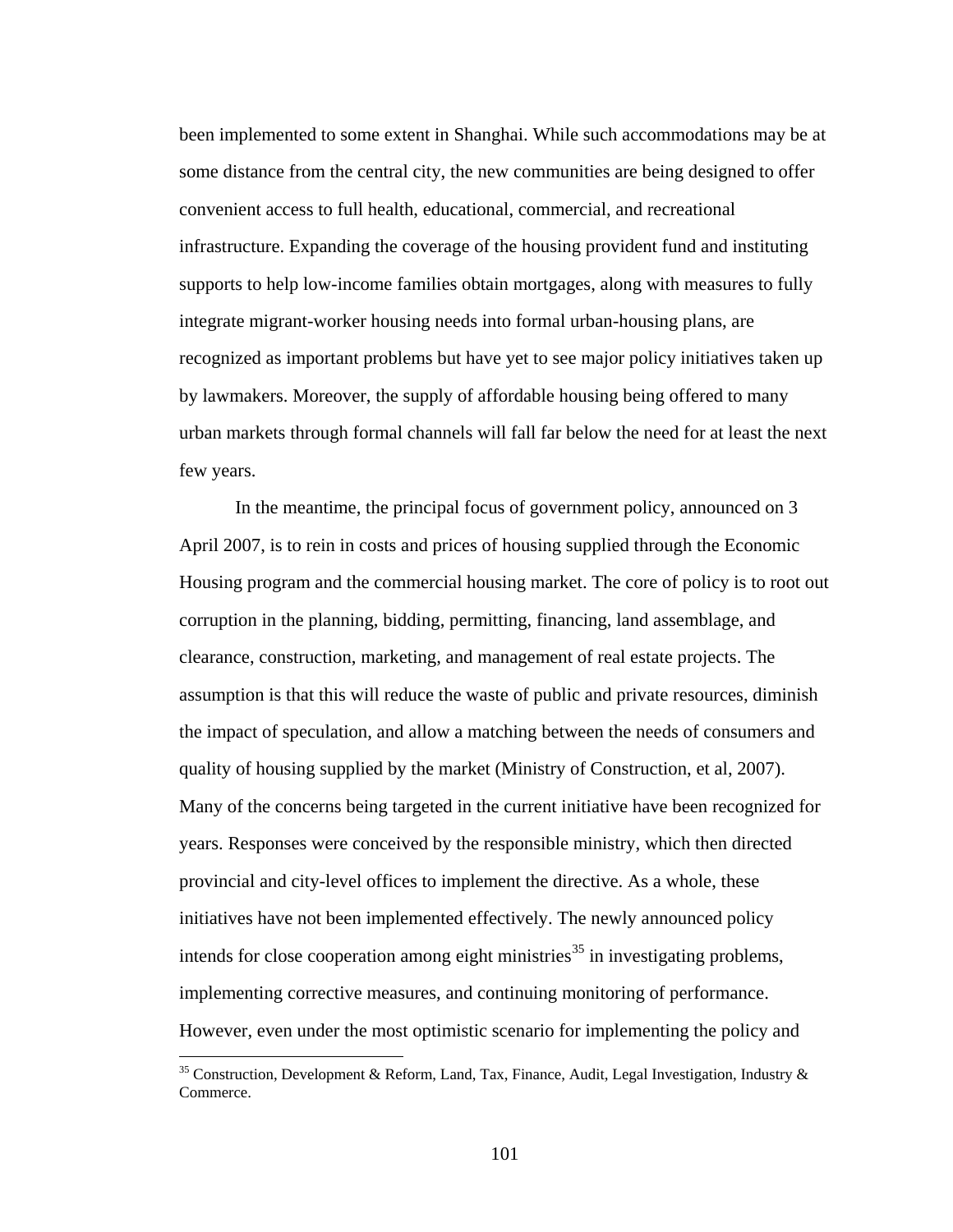corrective measures, the near-term housing problems of low-income households are likely to grow.

## **Urban Housing Programs for "Low-Income" Residents**

Shanghai's low-rent housing (*lianzufang*) program is the country's largest and most developed. Yet, in 2006, 0.5 percent of households meeting the program's criteria participated in it (21,460 households out of a city total of 426,000). To qualify, households must meet the city's requirements of being both income- and housingpoor.[36](#page-114-0) The much larger publicly assisted housing program, Economic Housing (*jingjishiyongfang*), receives government subsidies in the form of land contributions, and reduced taxes and fees to qualified purchasers. These subsidies can reduce the price of a similarly designed and situated commercial apartment by as much as 50 percent.

Still, as a number of researchers inside and outside China have calculated, middle- and low-middle income residents do not generally find Economic Housing affordable. Households in these income categories need as much as ten years to accumulate the money needed for a down payment. Simulations using Beijing data have shown that mortgage options available in China today barely allow middleincome families to cover their total costs of living in the subsidized (Economic) housing. For the next-lower income category, simulations show low-middle-income households running significant deficits.<sup>[3](#page-114-1)7</sup>

Aside from lack of affordability, the Economic Housing program suffers from other flaws, including high maximum-income requirements, lax investigation of purchaser credentials, and a high level of illegal sales that bring the apartments into

<sup>&</sup>lt;sup>36</sup> Yang, 2007.

<span id="page-114-1"></span><span id="page-114-0"></span><sup>37</sup> Duda et al, 2005, pp. 22–24.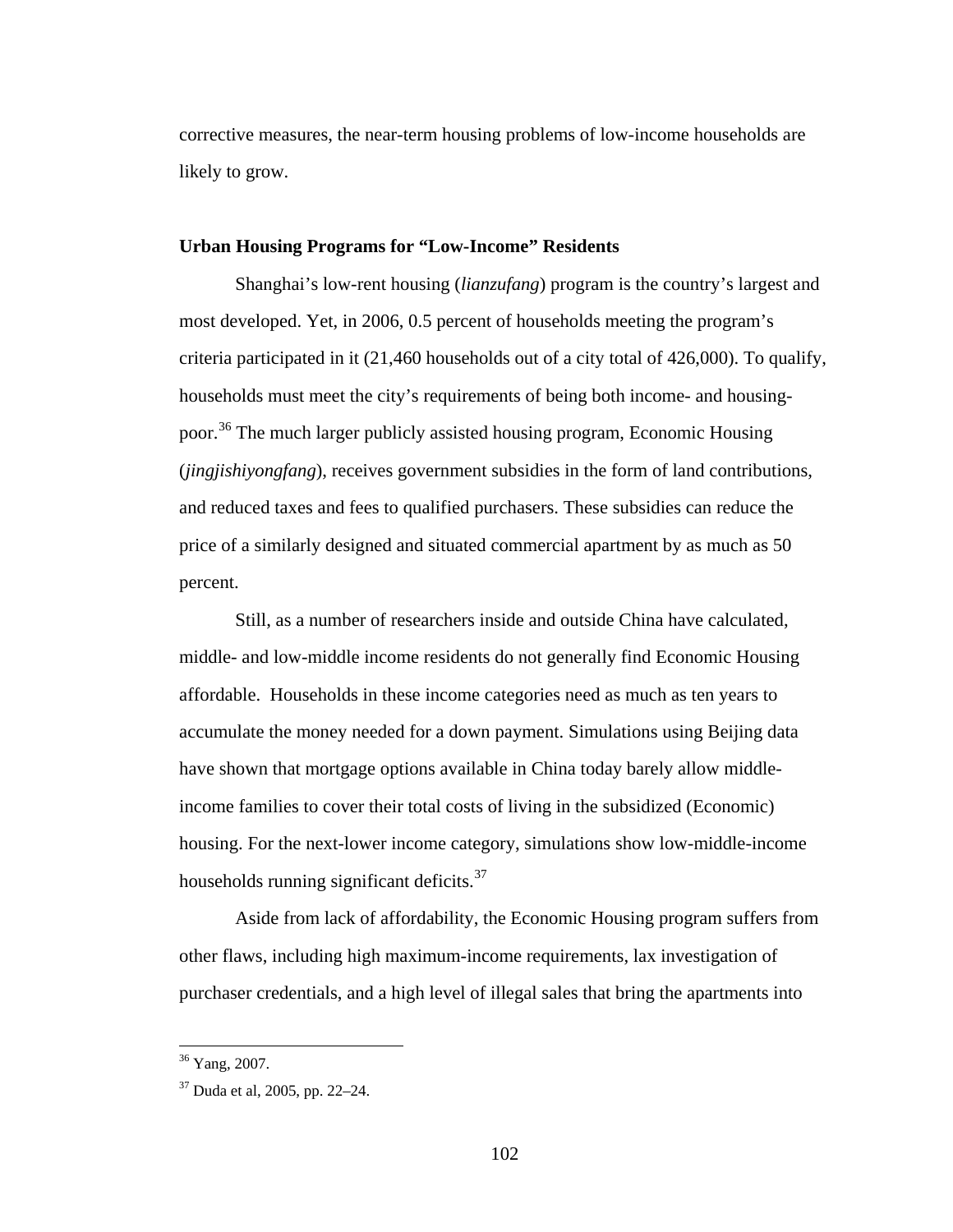the open market. Perhaps the program's most egregious flaw is the overabundance of large apartments (of more than 100 square meters and some as large as 250 square meters) it supplied instead of small apartments (between 70 and 90 square meters) as intended. The larger apartments effectively price low- and middle-income families out of the market and subsidize high-middle-income buyers, who then frequently rent out the apartments on the open market.

According to Tomba,<sup>[38](#page-115-0)</sup> by 2002 the open market purchase price of an average 80 square meters apartment in Beijing had already reached 33 times the average yearly family disposable income in the city. Even if appropriately sized Economic Housing were available, the lower two-thirds of the city's income distribution could not afford to buy one.<sup>[3](#page-115-1)9</sup>

## **Concluding Remarks**

For most of China's history since 1949, families generally held secure tenure to land and housing. The picture is changed considerably today. Peasants have been forcibly driven from their land by pollution, illegal land requisitions, large infrastructure projects, and insecure livelihoods, among other reasons. As workers in the cities, migrants find that their wages and instability of employment rarely permit access to long-term housing. As a result, many migrant workers live in accommodations that are of the lowest quality, and that are not infrequently officially labeled as dangerous or illegal and earmarked for demolition.

While urban workers with stable formal-sector employment have managed to purchase adequate housing, those who have lost their jobs or have retired on inadequate pensions or disability benefits cannot afford to buy apartments.

<span id="page-115-0"></span><sup>38</sup> Tomba, 2004, p. 20.

<span id="page-115-1"></span><sup>39</sup> Duda, et al, 2005, p. 26.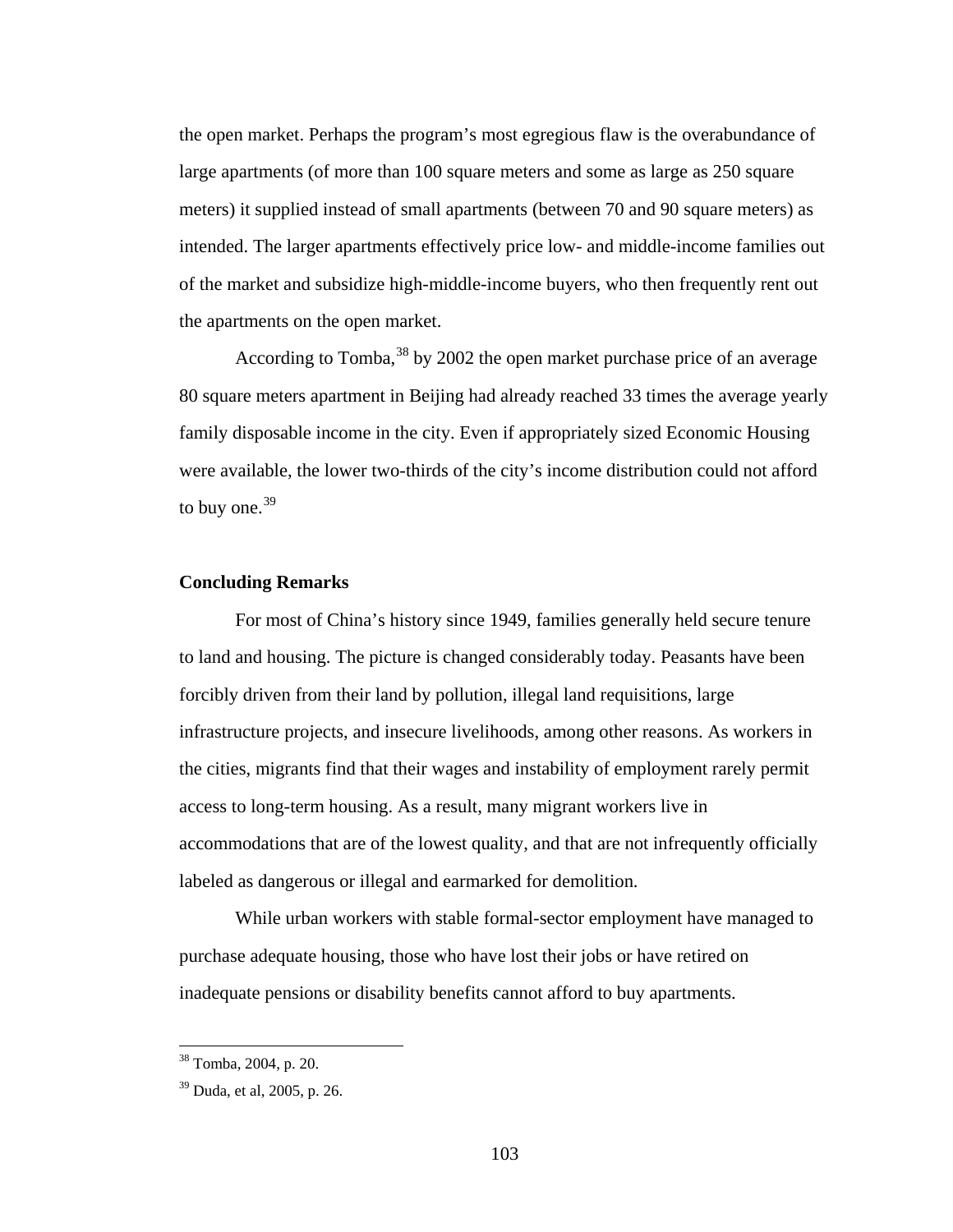Commercial rental options are also out of reach. These new urban poor are trapped in the remnants of the state-operated housing system, in which rents are still heavily subsidized. These apartments, often located in core urban areas, have been allowed to become run down, and are prime targets for demolition. Forced evictions have occurred in significant numbers in these communities, very likely causing the families involved long-lasting distress. Migrant workers who house themselves in urban *chengzhongcun* and rundown, low-rent apartments that are also targets for demolition are likely to form a large part of the demand for government-sponsored low-rent housing. The supply of such apartments in the near term is far below the numbers needed.

Government efforts to induce the private sector to produce housing that will meet the needs of all but the most vulnerable members of urban society have fallen short of expectations, causing great uncertainty for low-middle-income families. If recently announced policies to regulate the mainstream urban housing supply system do not have a strongly positive effect in the next few years, insecure housing tenure may well become the chief worry of the large majority of China's urban citizenry.

Despite the many prospective solutions being discussed at the highest level of government, it is unlikely that action can be taken in time to avert a housing crisis for the lowest income groups in many cities. Fast economic growth has produced a massive increase in the per capita residential housing space occupied by *hukou* holders in Chinese cities. At the same, however, the precariousness of tenure to housing for the lowest income decile of this group has risen sharply. Tens of millions of migrant workers and family members without urban *hukous* subsist in unhealthy and/or dangerous communities in both the centers and peripheries of China's largest and fastest growing cities. They will continue to do so for the foreseeable future.

104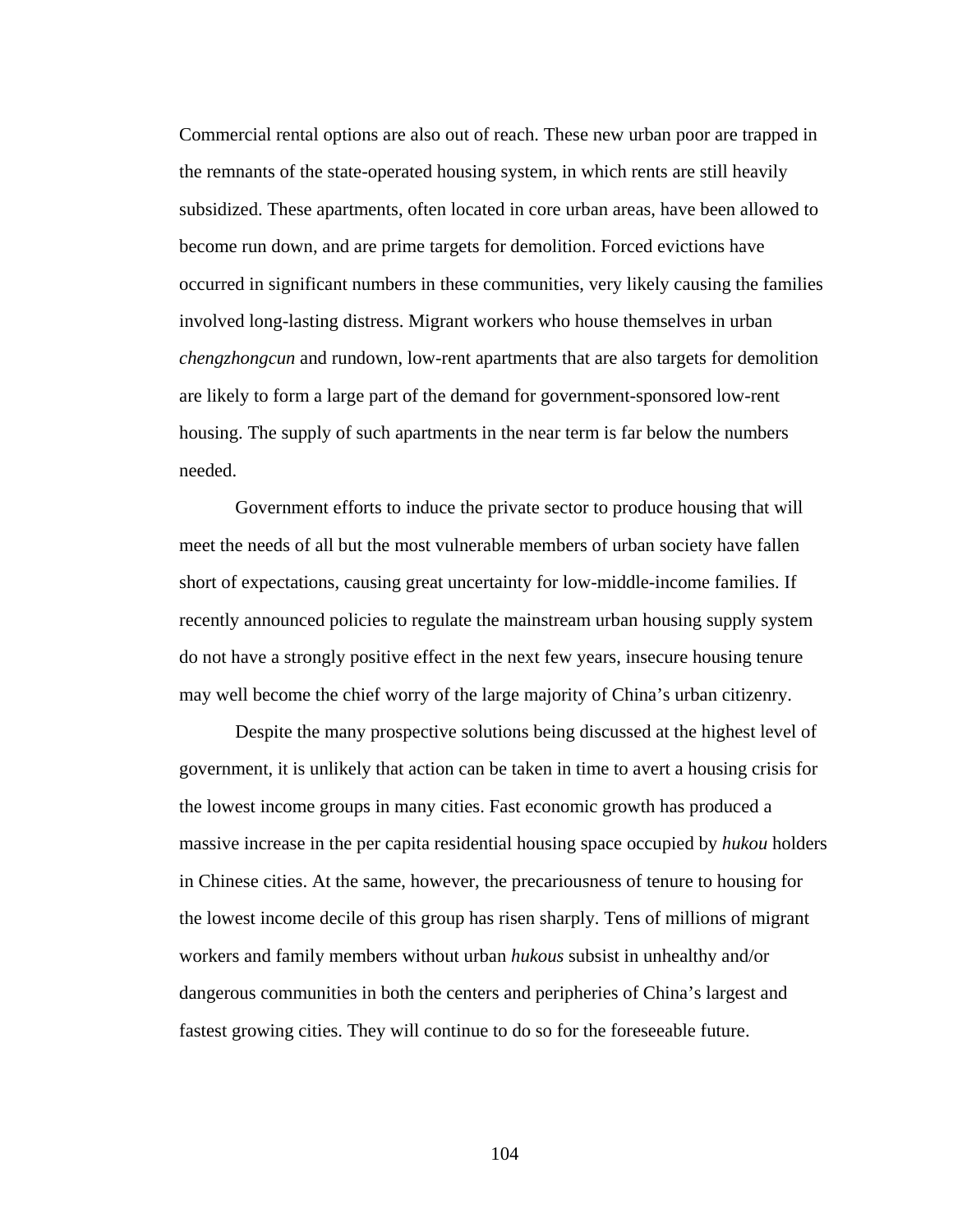## **REFERENCES**

- Asiaone (2006) Shanghai Expo Aims to Break Even. 24 April 2006. http://www.trade.gov.cn/english/php/show.php?id=3368.
- Bezlova, Antoaneta (2004) China: Petition System in Danger Even as Public Unrest Grows. Global Information Network. New York: Nov 9, p. 1.
- Cai, Yongshun (2003) Collective Ownership or Cadres' Ownership? The Non-Agricultural Use of Farmland in China*. China Quarterly*, pp. 662–680*.*
- Chao, Julie (2004) Land grabs ruin China farmers' livelihood Developers often illegally gain control, offer little recompense: [Home Edition]. The Atlanta Journal–Constitution. Atlanta, Ga.: Aug 22, 2004. p. A.7.
- CCICED (China Council for International Cooperation on Environment and Development) (2005) Sustainable Urbanization in China. Summary Record of the Fourth Meeting of the Third Phase. Kempinski Hotel, Beijing, November 18–20, 2005. http://www.harbour.sfu.ca/dlam/summary%20record%2005.htm.
- China Daily (2006) Combating land seizures. *China Daily*. (North American Ed.). New York, N.Y.: Sep 29, 2006. p. 4.
- Duda, Mark, Xiulan Zhang, and Mingzhu Dong (2005) China's Homeownership-Oriented Housing Policy: An Examination of Two Programs Using Survey Data from Beijing, W05-7, July 2005. Joint Center for Housing Studies, Harvard University.
- French, Howard (2006) Shanghai's Boom: A Building Frenzy**.** *New York Times*. 13 April 2006.
- Hsing, You-tien (2006) "Land and Territorial Politics in Urban China." *The China Quarterly.* Vol. 187, Sept. 2006, pp. 575–591.
- Hsu, Immanuel C.Y. (1976) *The Rise of Modern China.* Oxford University Press, New York.
- Jeong, Jong-Ho (2002) Shifting Central-Local Relations in Post-Reform China," *Development and Society*, Vol. 31, No. 1, pp. 23–51.
- Jenkins, Alex (2006) Fine Green China**.** *Travel+Leisure Golf***.** http://travel.msn.com/Guides/article.aspx?cp-documentid=375741.
- Jing, Jun (1997) "Rural Resettlement: Past Lessons for the Three Gorges Project" *China Journal*, No. 38 (Jul., 1997), pp. 65–92.
- Johnson, Tim (2005) In China's Dash to Develop, Environment Suffers Severely *Knight. Ridder Washington Bureau, July 25, 2005.* http://www.enn.com/today.html?id=8322.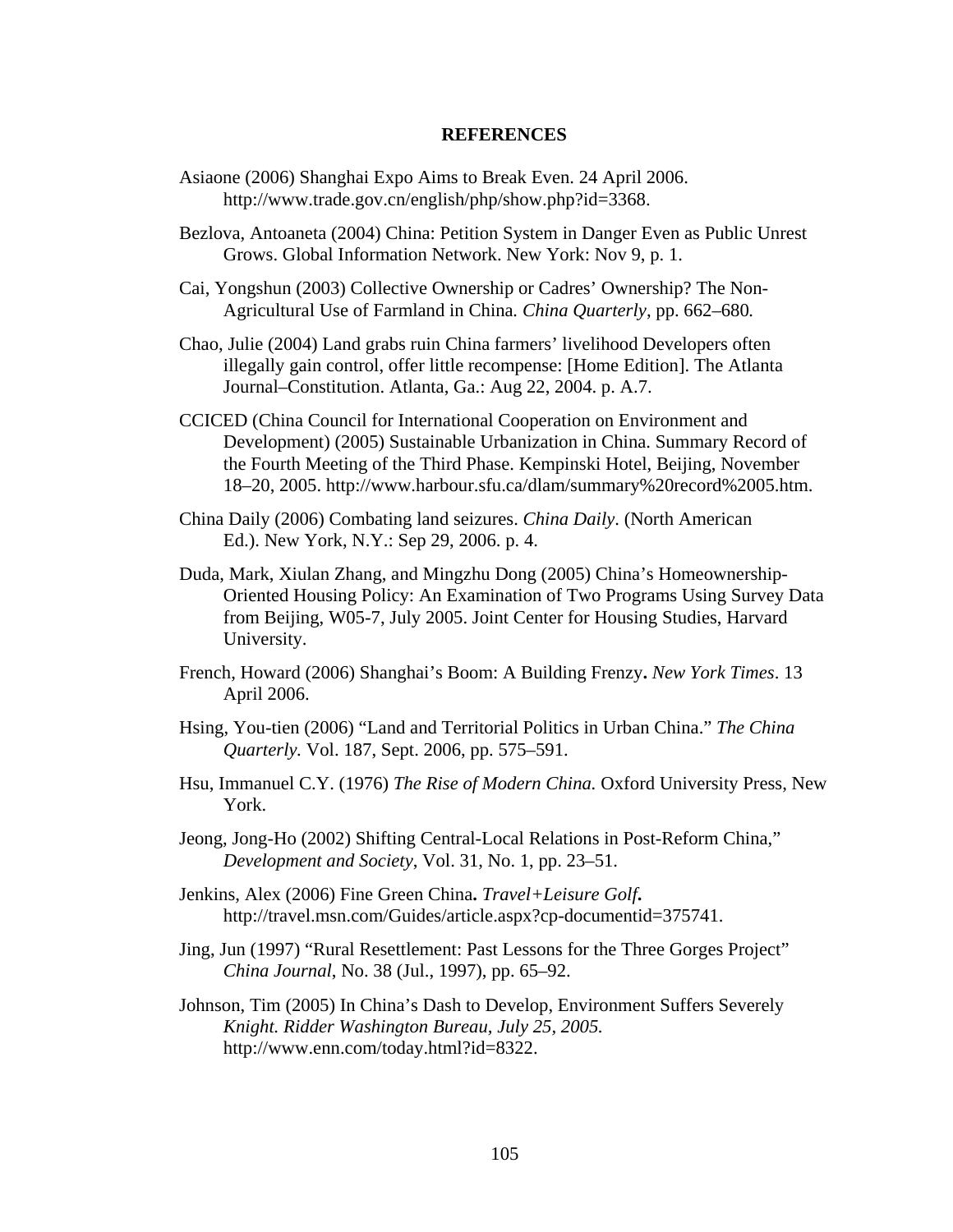- Kahn, Joseph (2003) China Gambles On Big Projects For Its Stability. *New York Times*. 13 January 2003.
- Li, Ping, Qingyuan Zhang, Jiujiu Wu (2006) The Future of Beijing's 332 Chengzhongcun: Renovation Plan Points the Dagger at the Floating Population. *Economic Observer.* 2006.09.24. http://news.hexun.com/detail.aspx?id=1842620. In Chinese.
- Owen, Jeffrey G. (2005) "Estimating the Cost and Benefit of Hosting Olympic Games: What Can Beijing Expect from Its 2008 Games?". *Industrial Geographer*. Fall.
- Plafker, Ted (2001) "Home Ownership: The New Chinese Dream" *Urban Age.* World Bank. http://www.worldbank.org/html/fpd/urban/urb\_age/chinamort.htm.
- Selden, Mark (1993) The Political Economy of Chinese Development. M.E. Sharpe, New York & London.
- SHTJNJ (2006) Shanghai Statistical Yearbook 2005. China Statistics Press, Beijing.
- Siu, Helen (2005) Remaking the Rural-Urban Divide in Post-Reform South China: Modernity and Marginality. Conference Paper: "China at a Crossroads: Searching for a Balance Approach to Development," organized by the U.S. China Law Society and Sponsored by the East Asian Legal Studies Program, Harvard Law School, November 5–6, 2005.
- Simons, Craig (2006) Land Grab Stirs China's Poor to Anger. Cox News Service. Monday, February 20 2006. http://www.coxwashington.com/reporters/content/reporters/stories/2006/02/20/B C\_CHINA\_LAND19\_1STLD\_COX.html
- Solinger, Dorothy (2006) The creation of a new underclass in China and its implications. *Environment and Urbanization, 4 2006; vol. 18: pp. 177—193.*
- Solinger, Dorothy (1995) The Floating Population in Cities: Chances for Assimilation? In Deborah Davis, et al eds., *Urban Spaces in Contemporary China: The Potential for Autonomy and Community in Post-Mao China.* Woodrow Wilson Center Press, Washington, pp. 113–139.
- Wang, Guangzhou (2006) Characteristics and Livelihood Status of China's Floating Population. In Chinese. (danggin woguo de liudongrenkou tedian yiji shengcun zhuangquang.) http://cangzhou.china.com.cn/chinese/renkou/1130362.htm.Wang, Yaping (2000) Housing Reform and its Impacts on the Urban Poor in China *Housing Studies,*  Vol. 15, No. 6, pp. 845–864.
- Westendorff, David (2007) New Beijing, New Olympics: Urban Transformation at What Cost? Unpublished manuscript. COHRE, Geneva.